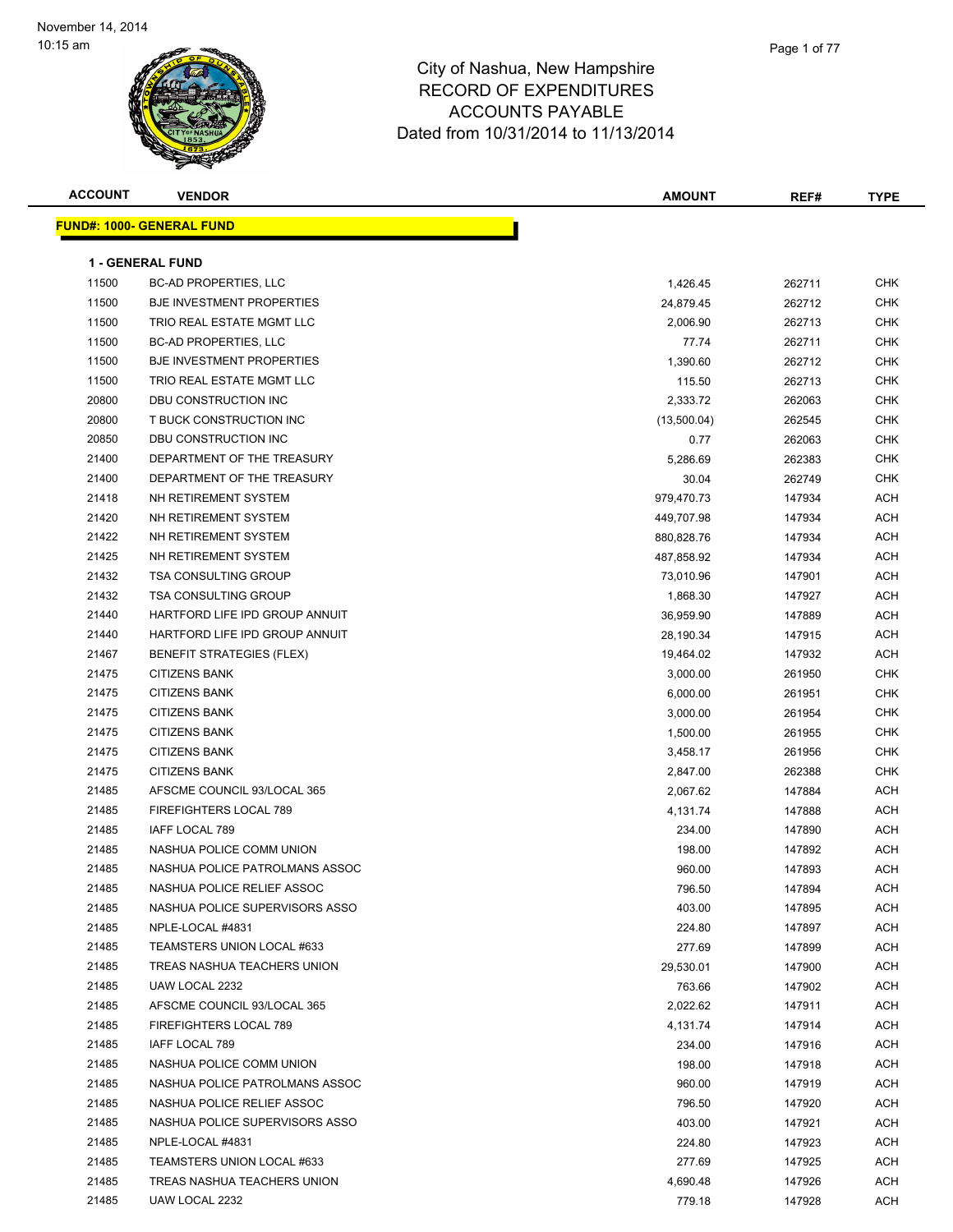

| <b>ACCOUNT</b> | <b>VENDOR</b>                     | <b>AMOUNT</b> | REF#   | <b>TYPE</b> |
|----------------|-----------------------------------|---------------|--------|-------------|
|                | <u> FUND#: 1000- GENERAL FUND</u> |               |        |             |
|                |                                   |               |        |             |
|                | <b>1 - GENERAL FUND</b>           |               |        |             |
| 21485          | AMERICAN FEDERATION OF TEACHER    | 200.00        | 261957 | <b>CHK</b>  |
| 21485          | AMERICAN FEDERATION OF TEACHER    | 14.00         | 262389 | <b>CHK</b>  |
| 21490          | UNITED WAY OF GREATER NASHUA      | 706.97        | 261970 | <b>CHK</b>  |
| 21490          | UNITED WAY OF GREATER NASHUA      | 229.16        | 262400 | <b>CHK</b>  |
| 21495          | <b>WAGE ASSIGNMENT</b>            | 275.00        | 147885 | ACH         |
| 21495          | <b>WAGE ASSIGNMENT</b>            | 594.00        | 147886 | <b>ACH</b>  |
| 21495          | <b>WAGE ASSIGNMENT</b>            | 175.00        | 147887 | <b>ACH</b>  |
| 21495          | <b>WAGE ASSIGNMENT</b>            | 318.00        | 147891 | <b>ACH</b>  |
| 21495          | <b>WAGE ASSIGNMENT</b>            | 259.00        | 147898 | <b>ACH</b>  |
| 21495          | <b>WAGE ASSIGNMENT</b>            | 219.23        | 147903 | <b>ACH</b>  |
| 21495          | <b>WAGE ASSIGNMENT</b>            | 275.00        | 147912 | <b>ACH</b>  |
| 21495          | <b>WAGE ASSIGNMENT</b>            | 175.00        | 147913 | <b>ACH</b>  |
| 21495          | <b>WAGE ASSIGNMENT</b>            | 318.00        | 147917 | <b>ACH</b>  |
| 21495          | <b>WAGE ASSIGNMENT</b>            | 259.00        | 147924 | <b>ACH</b>  |
| 21495          | <b>WAGE ASSIGNMENT</b>            | 219.23        | 147929 | <b>ACH</b>  |
| 21495          | <b>WAGE ASSIGNMENT</b>            | 1,429.25      | 261958 | <b>CHK</b>  |
| 21495          | <b>WAGE ASSIGNMENT</b>            | 1.15          | 261959 | CHK         |
| 21495          | <b>WAGE ASSIGNMENT</b>            | 182.04        | 261960 | <b>CHK</b>  |
| 21495          | <b>WAGE ASSIGNMENT</b>            | 85.82         | 261961 | <b>CHK</b>  |
| 21495          | <b>WAGE ASSIGNMENT</b>            | 352.80        | 261962 | <b>CHK</b>  |
| 21495          | <b>WAGE ASSIGNMENT</b>            | 104.00        | 261963 | <b>CHK</b>  |
| 21495          | <b>WAGE ASSIGNMENT</b>            | 1,410.83      | 261964 | <b>CHK</b>  |
| 21495          | <b>WAGE ASSIGNMENT</b>            | 11.54         | 261965 | <b>CHK</b>  |
| 21495          | <b>WAGE ASSIGNMENT</b>            | 11.54         | 261966 | <b>CHK</b>  |
| 21495          | <b>WAGE ASSIGNMENT</b>            | 204.92        | 261967 | <b>CHK</b>  |
| 21495          | <b>WAGE ASSIGNMENT</b>            | 237.00        | 261968 | <b>CHK</b>  |
| 21495          | <b>WAGE ASSIGNMENT</b>            | 75.00         | 261969 | CHK         |
| 21495          | <b>WAGE ASSIGNMENT</b>            | 321.49        | 261971 | CHK         |
| 21495          | <b>WAGE ASSIGNMENT</b>            | 187.37        | 261972 | <b>CHK</b>  |
| 21495          | <b>WAGE ASSIGNMENT</b>            | 1,329.25      | 262390 | <b>CHK</b>  |
| 21495          | <b>WAGE ASSIGNMENT</b>            | 1.15          | 262391 | <b>CHK</b>  |
| 21495          | <b>WAGE ASSIGNMENT</b>            | 136.62        | 262392 | <b>CHK</b>  |
| 21495          | <b>WAGE ASSIGNMENT</b>            | 85.82         | 262393 | <b>CHK</b>  |
| 21495          | <b>WAGE ASSIGNMENT</b>            | 104.00        | 262394 | <b>CHK</b>  |
| 21495          | <b>WAGE ASSIGNMENT</b>            | 1,368.05      | 262395 | CHK         |
| 21495          | <b>WAGE ASSIGNMENT</b>            | 11.54         | 262396 | CHK         |
| 21495          | <b>WAGE ASSIGNMENT</b>            | 11.54         | 262397 | CHK         |
| 21495          | <b>WAGE ASSIGNMENT</b>            | 237.00        | 262398 | CHK         |
| 21495          | <b>WAGE ASSIGNMENT</b>            | 25.00         | 262399 | <b>CHK</b>  |
| 21495          | <b>WAGE ASSIGNMENT</b>            | 123.15        | 262401 | <b>CHK</b>  |
| 21538          | NASHUA TEACHERS UNION             | 4,207.38      | 147896 | ACH         |
| 21538          | NASHUA TEACHERS UNION             | 100.32        | 147922 | <b>ACH</b>  |
| 21921          | STATE OF NH-MV                    | 20,429.30     | 147869 | <b>ACH</b>  |
| 21921          | STATE OF NH-MV                    | 25,540.83     | 147871 | ACH         |
| 21921          | STATE OF NH-MV                    | 23,159.05     | 147877 | ACH         |
| 21921          | STATE OF NH-MV                    | 37,816.01     | 147904 | ACH         |
| 21921          | STATE OF NH-MV                    | 13,700.13     | 147905 | ACH         |
| 21921          | STATE OF NH -MV                   | 11,642.48     | 147907 | <b>ACH</b>  |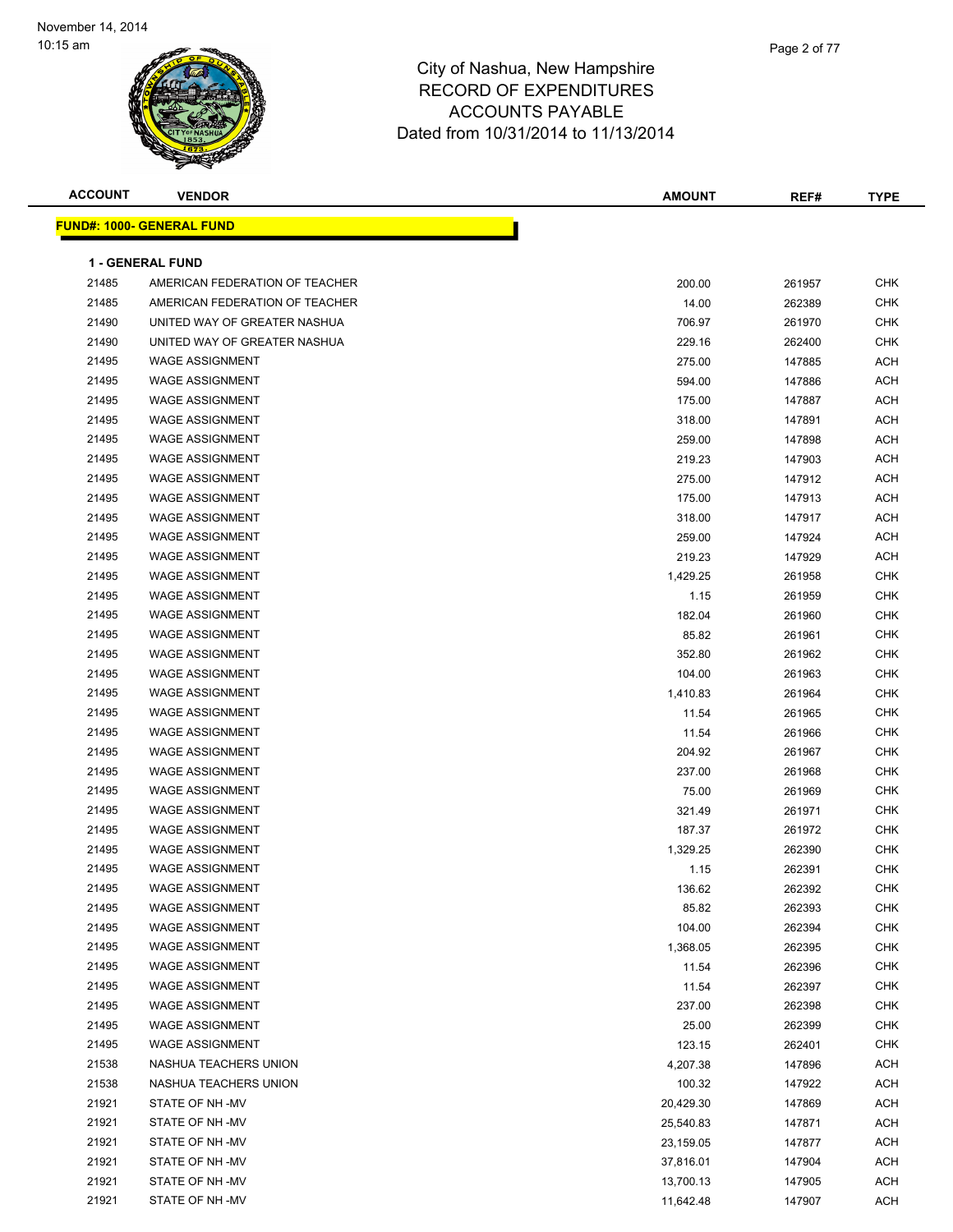

**118 - OTHER GENERAL GOV'T**

## City of Nashua, New Hampshire RECORD OF EXPENDITURES ACCOUNTS PAYABLE Dated from 10/31/2014 to 11/13/2014

| <b>FUND#: 1000- GENERAL FUND</b><br><b>1 - GENERAL FUND</b><br>STATE OF NH-MV<br>STATE OF NH-MV<br>STATE OF NH-MV<br>STATE OF NH DEPT OF SAFETY<br><b>TOTAL 1 - GENERAL FUND</b><br><b>102 - BOARD OF ALDERMEN</b><br>CONWAY OFFICE SOLUTIONS<br>WB MASON CO INC<br><b>TOTAL 102 - BOARD OF ALDERMEN</b> | 15,746.13<br>15,109.99<br>17,168.52<br>16.50<br>\$3,252,439.03<br>105.84<br>27.00<br>\$132.84 | 147908<br>147909<br>147930<br>262438<br>262061<br>262162 | <b>ACH</b><br><b>ACH</b><br><b>ACH</b><br><b>CHK</b><br><b>CHK</b><br><b>CHK</b> |
|----------------------------------------------------------------------------------------------------------------------------------------------------------------------------------------------------------------------------------------------------------------------------------------------------------|-----------------------------------------------------------------------------------------------|----------------------------------------------------------|----------------------------------------------------------------------------------|
|                                                                                                                                                                                                                                                                                                          |                                                                                               |                                                          |                                                                                  |
|                                                                                                                                                                                                                                                                                                          |                                                                                               |                                                          |                                                                                  |
|                                                                                                                                                                                                                                                                                                          |                                                                                               |                                                          |                                                                                  |
|                                                                                                                                                                                                                                                                                                          |                                                                                               |                                                          |                                                                                  |
|                                                                                                                                                                                                                                                                                                          |                                                                                               |                                                          |                                                                                  |
|                                                                                                                                                                                                                                                                                                          |                                                                                               |                                                          |                                                                                  |
|                                                                                                                                                                                                                                                                                                          |                                                                                               |                                                          |                                                                                  |
|                                                                                                                                                                                                                                                                                                          |                                                                                               |                                                          |                                                                                  |
|                                                                                                                                                                                                                                                                                                          |                                                                                               |                                                          |                                                                                  |
|                                                                                                                                                                                                                                                                                                          |                                                                                               |                                                          |                                                                                  |
|                                                                                                                                                                                                                                                                                                          |                                                                                               |                                                          |                                                                                  |
|                                                                                                                                                                                                                                                                                                          |                                                                                               |                                                          |                                                                                  |
| NATIONAL BUSINESS INSTITUTE                                                                                                                                                                                                                                                                              | 319.00                                                                                        | 262526                                                   | <b>CHK</b>                                                                       |
| UNITED PARCEL SERVICE                                                                                                                                                                                                                                                                                    | 6.26                                                                                          | 262441                                                   | <b>CHK</b>                                                                       |
| <b>MATTHEW BENDER &amp; CO</b>                                                                                                                                                                                                                                                                           | 76.08                                                                                         | 262100                                                   | <b>CHK</b>                                                                       |
| <b>TOTAL 103 - LEGAL</b>                                                                                                                                                                                                                                                                                 | \$401.34                                                                                      |                                                          |                                                                                  |
| 107 - CITY CLERK                                                                                                                                                                                                                                                                                         |                                                                                               |                                                          |                                                                                  |
| TREASURER STATE OF NH                                                                                                                                                                                                                                                                                    | 1,672.00                                                                                      | 262440                                                   | <b>CHK</b>                                                                       |
| TREASURER STATE OF NH                                                                                                                                                                                                                                                                                    | 7,171.00                                                                                      | 262440                                                   | <b>CHK</b>                                                                       |
| LHS ASSOC INC                                                                                                                                                                                                                                                                                            | 19.00                                                                                         | 262094                                                   | <b>CHK</b>                                                                       |
| OCCUPATIONAL DRUG TESTING LLC                                                                                                                                                                                                                                                                            | 390.00                                                                                        | 262023                                                   | <b>CHK</b>                                                                       |
| PAUL BERGERON                                                                                                                                                                                                                                                                                            | 445.43                                                                                        | 262048                                                   | <b>CHK</b>                                                                       |
| LHS ASSOC INC                                                                                                                                                                                                                                                                                            | 158.60                                                                                        | 262094                                                   | <b>CHK</b>                                                                       |
| <b>TOTAL 107 - CITY CLERK</b>                                                                                                                                                                                                                                                                            | \$9,856.03                                                                                    |                                                          |                                                                                  |
| <b>109 - CIVIC &amp; COMMUNITY ACTIVITIES</b>                                                                                                                                                                                                                                                            |                                                                                               |                                                          |                                                                                  |
| SAM'S CLUB DIRECT-0860                                                                                                                                                                                                                                                                                   | 113.56                                                                                        | 262133                                                   | <b>CHK</b>                                                                       |
| HUMANE SOCIETY FOR GREATER                                                                                                                                                                                                                                                                               | 8,256.75                                                                                      | 262498                                                   | <b>CHK</b>                                                                       |
| <b>TOTAL 109 - CIVIC &amp; COMMUNITY ACTIVITIES</b>                                                                                                                                                                                                                                                      | \$8,370.31                                                                                    |                                                          |                                                                                  |
| <b>111 - HUMAN RESOURCES</b>                                                                                                                                                                                                                                                                             |                                                                                               |                                                          |                                                                                  |
| ELIZABETH HAMILTON<br>.                                                                                                                                                                                                                                                                                  | 25.00                                                                                         | 262076                                                   | <b>CHK</b>                                                                       |
| <b>TOTAL 111 - HUMAN RESOURCES</b>                                                                                                                                                                                                                                                                       | \$25.00                                                                                       |                                                          |                                                                                  |
| 113 - BENEFITS                                                                                                                                                                                                                                                                                           |                                                                                               |                                                          |                                                                                  |
|                                                                                                                                                                                                                                                                                                          | 13,039.01                                                                                     | 262146                                                   | <b>CHK</b>                                                                       |
|                                                                                                                                                                                                                                                                                                          |                                                                                               |                                                          |                                                                                  |
|                                                                                                                                                                                                                                                                                                          | STATE OF NH UC                                                                                |                                                          |                                                                                  |

45370 NASHUA HYDROPOWER ASSOCIATES 3,881.40 147870 ACH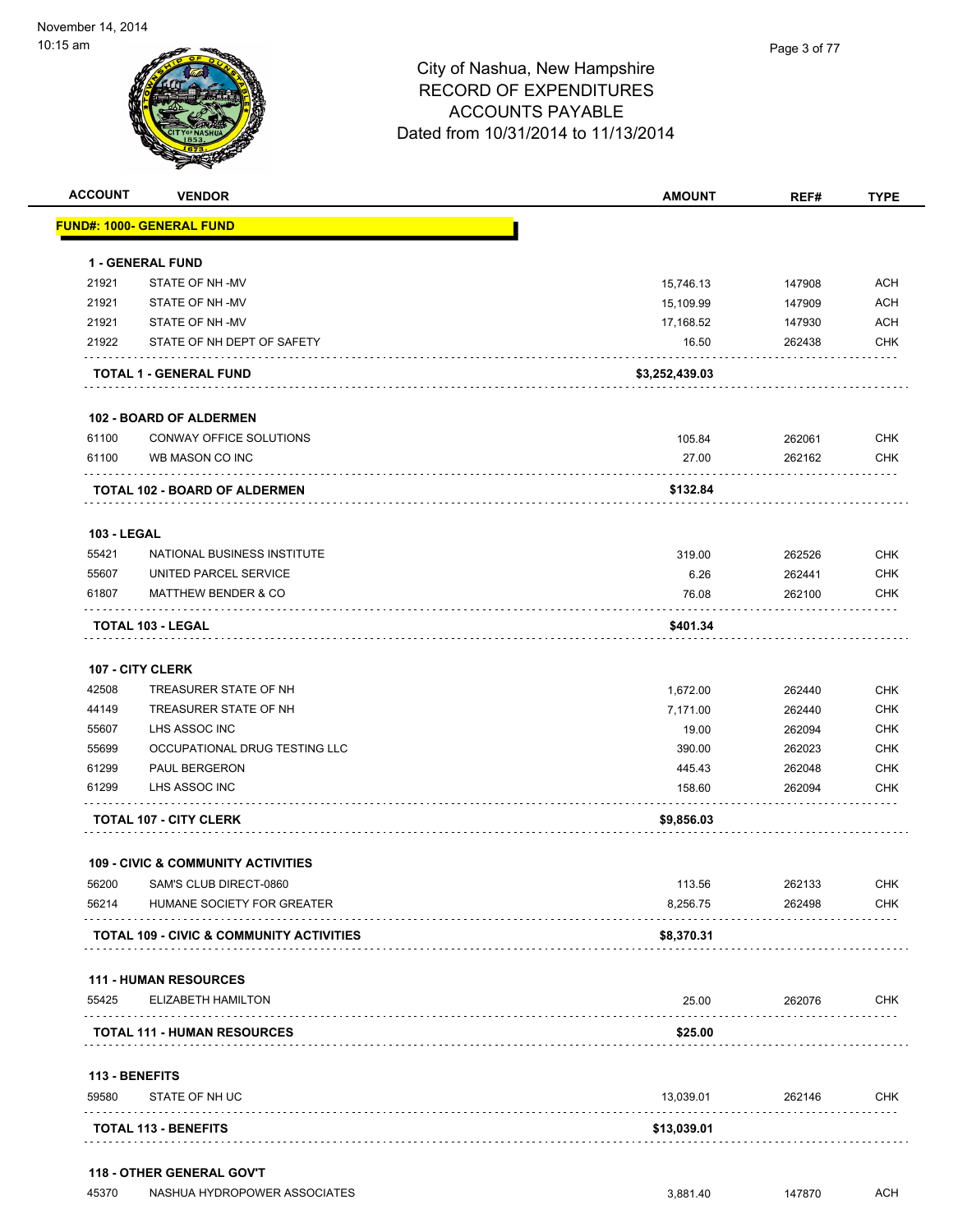| <b>ACCOUNT</b> | <b>VENDOR</b>                              | <b>AMOUNT</b> | REF#   | <b>TYPE</b> |
|----------------|--------------------------------------------|---------------|--------|-------------|
|                | FUND#: 1000- GENERAL FUND                  |               |        |             |
|                |                                            |               |        |             |
|                | TOTAL 118 - OTHER GENERAL GOV'T            | \$3,881.40    |        |             |
|                | <b>120 - TELECOMMUNICATIONS</b>            |               |        |             |
| 55109          | <b>SUSAN LOVERING</b>                      | 33.00         | 261987 | <b>CHK</b>  |
| 55109          | <b>FAIRPOINT COMMUNICATIONS</b>            | 2,285.33      | 262017 | <b>CHK</b>  |
| 55109          | PAETEC COMMUNICATIONS INC                  | 691.12        | 262024 | <b>CHK</b>  |
| 55109          | PAETEC COMMUNICATIONS INC                  | 2,152.37      | 262025 | <b>CHK</b>  |
| 55109          | <b>FAIRPOINT COMMUNICATIONS</b>            | 74.99         | 262425 | <b>CHK</b>  |
|                | TOTAL 120 - TELECOMMUNICATIONS             | \$5,236.81    |        |             |
|                | <b>122 - INFORMATION TECHNOLOGY</b>        |               |        |             |
| 54407          | <b>VMWARE INC</b>                          | 546.00        | 262160 | <b>CHK</b>  |
| 54407          | <b>BUSINESS SOFTWARE INC</b>               | 7,294.52      | 262462 | <b>CHK</b>  |
| 54428          | AFFILIATED COMPUTER SERVICES               | 18,218.00     | 262447 | <b>CHK</b>  |
| 55118          | AT & T MOBILITY                            | 31.94         | 262014 | <b>CHK</b>  |
| 55118          | AT & T MOBILITY                            | 76.72         | 262015 | <b>CHK</b>  |
| 55118          | VERIZON WIRELESS-985557535                 | 40.01         | 262034 | <b>CHK</b>  |
|                | TOTAL 122 - INFORMATION TECHNOLOGY         | \$26,207.19   |        |             |
|                |                                            |               |        |             |
|                | <b>126 - FINANCIAL SERVICES</b>            |               |        |             |
| 42200          | <b>JEREMY R HORNE</b>                      | 95.20         | 262084 | <b>CHK</b>  |
| 42200          | <b>RCVC LLC</b>                            | 27.72         | 262126 | <b>CHK</b>  |
| 42200          | <b>RICHARD SMITH</b>                       | 72.00         | 262140 | <b>CHK</b>  |
| 42200          | AMANDA TATE                                | 319.20        | 262151 | <b>CHK</b>  |
| 42200          | THE CARL JOSEPH JEGLINSKI REV              | 132.20        | 262465 | <b>CHK</b>  |
| 42200          | <b>CHARLES FLAGLER</b>                     | 42.20         | 262468 | <b>CHK</b>  |
| 42200          | KATHLEEN IMBROGNO                          | 111.20        | 262499 | <b>CHK</b>  |
| 42200          | JANET LAFLAMME                             | 20.00         | 262507 | <b>CHK</b>  |
| 42200          | NICKOLAY YATSENKO                          | 61.00         | 262530 | <b>CHK</b>  |
| 42200          | <b>RD PRO LANDSCAPING</b>                  | 35.00         | 262540 | <b>CHK</b>  |
| 42200          | SEI AARONS INC                             | 413.20        | 262542 | <b>CHK</b>  |
| 55307          | <b>DEREK DANIELSON</b>                     | 23.80         | 261979 | <b>CHK</b>  |
| 55307          | PETTY CASH                                 | 5.00          | 261999 | <b>CHK</b>  |
| 55607          | MAILINGS UNLIMITED - TAX                   | 9,700.00      | 147881 | ACH         |
| 55607          | MAILINGS UNLIMITED - MVR                   | 1,140.00      | 147906 | ACH         |
| 61100          | WB MASON CO INC                            | 116.12        | 262162 | <b>CHK</b>  |
|                | <b>TOTAL 126 - FINANCIAL SERVICES</b>      | \$12,313.84   |        |             |
|                |                                            |               |        |             |
| 54100          | <b>129 - CITY BUILDINGS</b><br><b>PSNH</b> | 1,533.24      | 262384 | <b>CHK</b>  |
|                |                                            |               |        |             |

| <b>54 IUU</b> | rənn                          | 1.333.24 | 202304 | ∪⊓N |
|---------------|-------------------------------|----------|--------|-----|
| 54141         | PENNICHUCK WATER WORKS INC    | 216.83   | 262435 | снк |
| 54228         | BAIN PEST CONTROL SERVICE INC | 150.00   | 262453 | снк |
| 54243         | HEATING SPECIALTIES OF NH INC | 206.44   | 262081 | снк |
| 54243         | AAA PUMP SERVICE INC          | 756.05   | 262444 | CHK |
| 54243         | <b>FAY ELECTRIC MOTORS</b>    | 183.04   | 262482 | снк |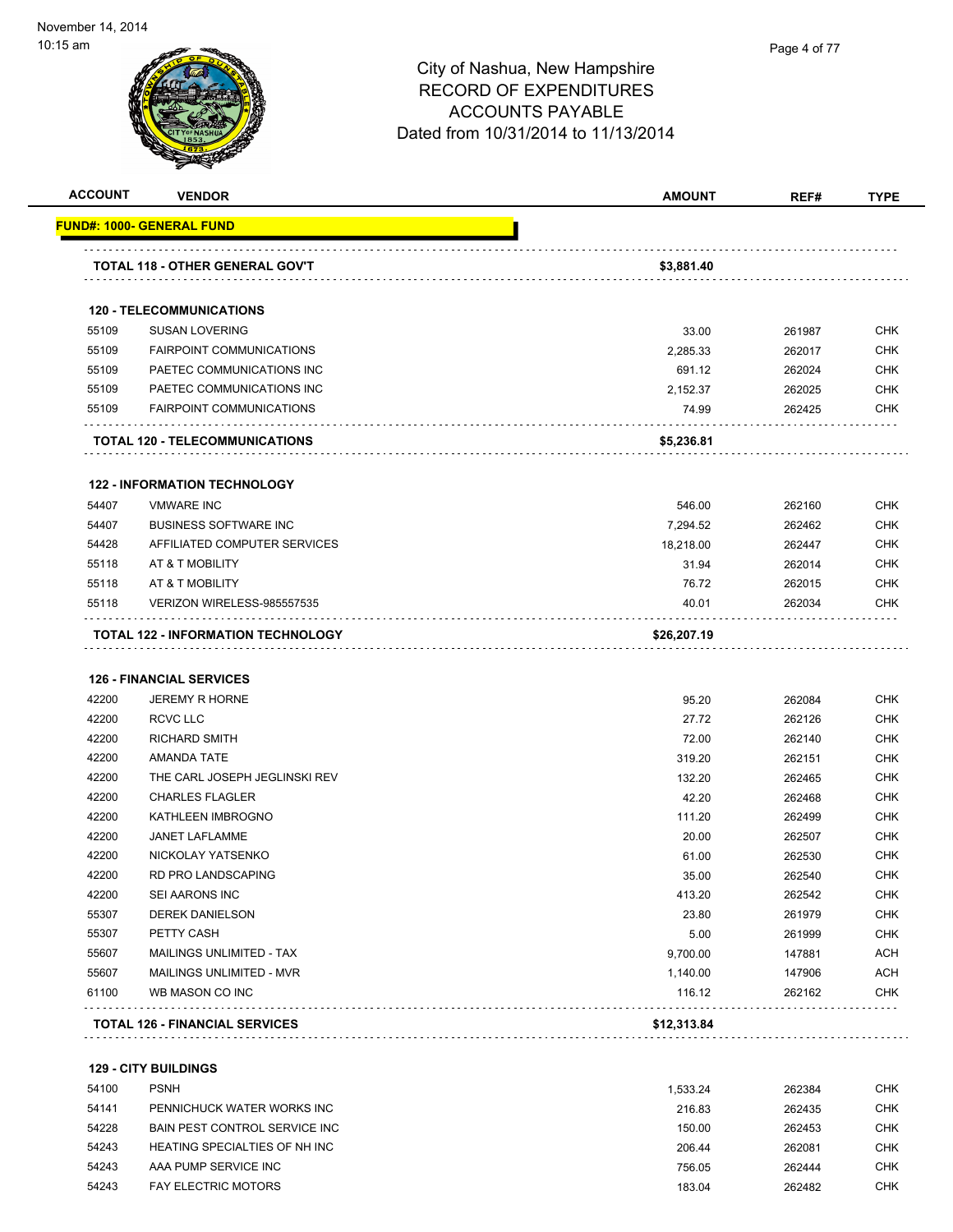

| <b>ACCOUNT</b> | <b>VENDOR</b>                                            | <b>AMOUNT</b> | REF#   | <b>TYPE</b> |
|----------------|----------------------------------------------------------|---------------|--------|-------------|
|                | <u> FUND#: 1000- GENERAL FUND</u>                        |               |        |             |
|                | <b>129 - CITY BUILDINGS</b>                              |               |        |             |
| 54280          | <b>B &amp; S LOCKSMITHS INC</b>                          | 31.89         | 262452 | <b>CHK</b>  |
| 55118          | AT & T MOBILITY                                          | 176.68        | 262014 | <b>CHK</b>  |
| 61499          | HOME DEPOT CREDIT SERVICE 3065                           | 84.73         | 262082 | <b>CHK</b>  |
|                | <b>TOTAL 129 - CITY BUILDINGS</b>                        | \$3,338.90    |        |             |
|                |                                                          |               |        |             |
| 55500          | <b>130 - PURCHASING</b><br>MASSACHUSETTS MUNICIPAL ASSOC | 160.00        | 262099 | <b>CHK</b>  |
|                | <b>TOTAL 130 - PURCHASING</b>                            | \$160.00      |        |             |
|                | 132 - ASSESSING                                          |               |        |             |
| 55307          | <b>GREG TURGISS</b>                                      | 72.24         | 262010 | <b>CHK</b>  |
| 55307          | <b>GARY TURGISS</b>                                      | 122.08        | 262155 | <b>CHK</b>  |
| 55307          | <b>ASHLEY LAVOIE</b>                                     | 195.20        | 262412 | <b>CHK</b>  |
| 55307          | ANGELO MARINO                                            | 191.80        | 262414 | <b>CHK</b>  |
| 61830          | <b>NEREJ</b>                                             | 139.00        | 262433 | <b>CHK</b>  |
| 71999          | TAB PRODUCTS CO LLC                                      | 198.56        | 262150 | <b>CHK</b>  |
|                | <b>TOTAL 132 - ASSESSING</b>                             | \$918.88      |        |             |
|                | <b>142 - WOODLAWN CEMETERY</b>                           |               |        |             |
| 54100          | <b>PSNH</b>                                              | 304.66        | 262384 | <b>CHK</b>  |
| 54487          | <b>STILL'S POWER EQUIPMENT</b>                           | 38.93         | 262148 | <b>CHK</b>  |
| 54600          | <b>MHQ MUNICIPAL VEHICLES</b>                            | 250.00        | 262104 | CHK         |
| 55109          | PAETEC COMMUNICATIONS INC                                | 10.21         | 262025 | <b>CHK</b>  |
| 61299          | HOME DEPOT CREDIT SERVICE 3065                           | 7.94          | 262082 | <b>CHK</b>  |
| 61549          | NETHERLAND BULB CO INC                                   | 225.40        | 262527 | <b>CHK</b>  |
| 61705          | <b>MAYNARD &amp; LESIEUR INC</b>                         | 19.50         | 262513 | CHK         |
|                | <b>TOTAL 142 - WOODLAWN CEMETERY</b>                     | \$856.64      |        |             |
|                |                                                          |               |        |             |
|                | <b>144 - EDGEWOOD CEMETERY</b>                           |               |        |             |
| 54100          | <b>PSNH</b>                                              | 84.04         | 262384 | <b>CHK</b>  |
| 61799          | CARPARTS OF NASHUA                                       | 82.06         | 262055 | <b>CHK</b>  |
|                | <b>TOTAL 144 - EDGEWOOD CEMETERY</b>                     | \$166.10      |        |             |
| 150 - POLICE   |                                                          |               |        |             |
| 52800          | <b>JEFFREY BUKUNT</b>                                    | 900.00        | 262403 | <b>CHK</b>  |
| 53450          | IPMA-HR                                                  | 2,750.50      | 262501 | <b>CHK</b>  |
| 54100          | <b>PSNH-LARGE POWER</b>                                  | 9,687.46      | 262027 | CHK         |
| 54100          | <b>PSNH</b>                                              | 157.70        | 262384 | CHK         |
| 54114          | DIRECT ENERGY BUSINESS                                   | 2,912.34      | 262064 | CHK         |
| 54141          | PENNICHUCK WATER WORKS INC                               | 923.65        | 262026 | <b>CHK</b>  |
|                | HOME DEPOT CREDIT SERVICE 3073                           | 36.02         | 262083 | <b>CHK</b>  |
| 54280          |                                                          |               |        |             |
| 54280          | NASHUA WALLPAPER & PAINT CO                              | 335.88        | 262524 | CHK         |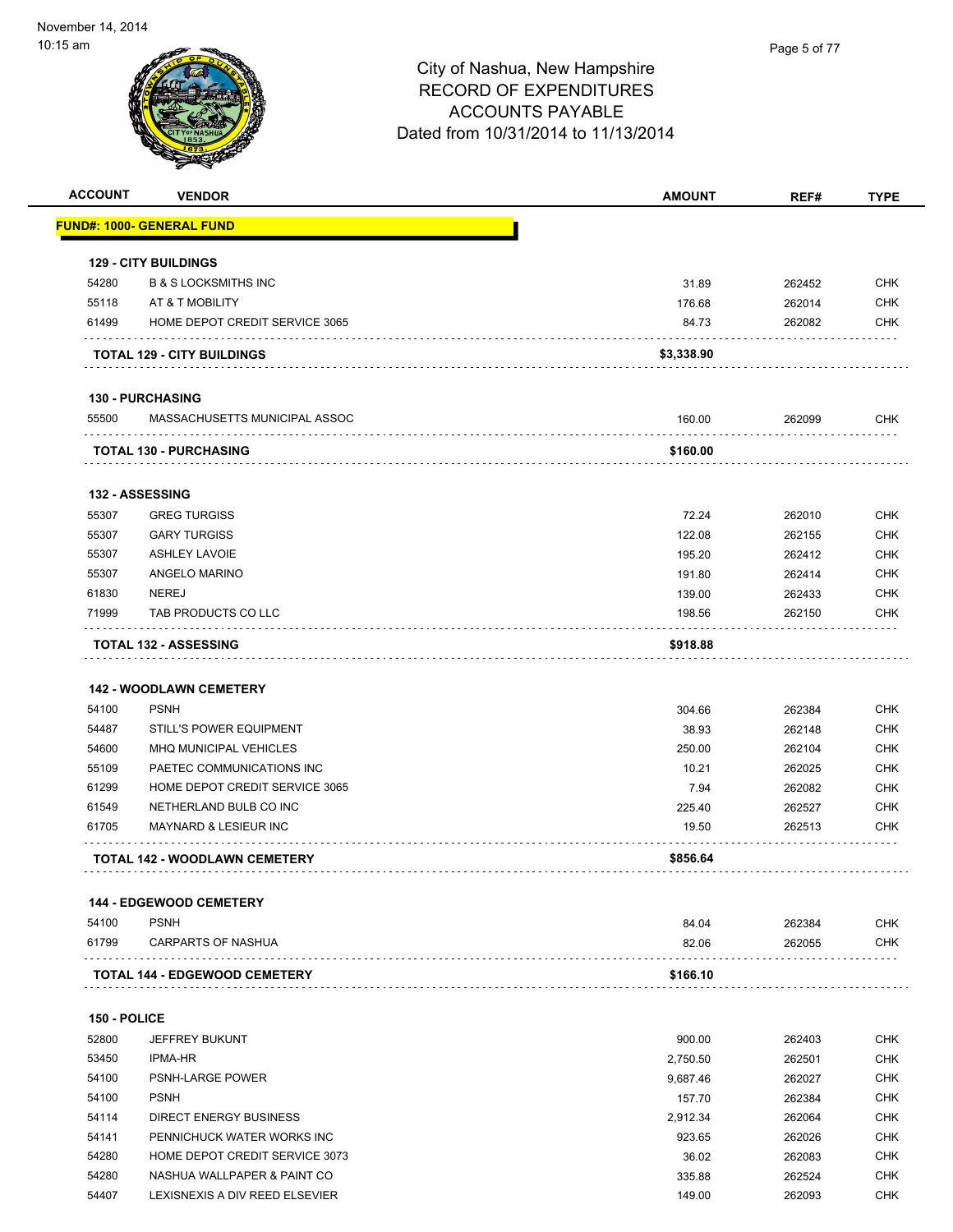| <b>ACCOUNT</b> | <b>VENDOR</b>                    | <b>AMOUNT</b> | REF#   | <b>TYPE</b> |
|----------------|----------------------------------|---------------|--------|-------------|
|                | <b>FUND#: 1000- GENERAL FUND</b> |               |        |             |
|                |                                  |               |        |             |
| 150 - POLICE   |                                  |               |        |             |
| 54407          | SHI INTERNATIONAL CORP           | 2,425.00      | 262543 | <b>CHK</b>  |
| 54487          | TREASURER STATE OF NH            | 30.00         | 262029 | <b>CHK</b>  |
| 54487          | SOUTHWORTH-MILTON INC            | 2,322.47      | 262145 | <b>CHK</b>  |
| 54600          | FORD OF LONDONDERRY              | 2,406.41      | 262067 | CHK         |
| 54600          | MACMULKIN CHEVROLET INC          | 58.80         | 262098 | CHK         |
| 54600          | STATEWIDE COLLISION LLC          | 1,654.65      | 262147 | <b>CHK</b>  |
| 54849          | PETER CINFO                      | 45.96         | 261978 | <b>CHK</b>  |
| 54849          | COMCAST CABLE COMMUNICATIONS I   | 332.85        | 262016 | <b>CHK</b>  |
| 54849          | <b>FAIRPOINT COMMUNICATIONS</b>  | 34.90         | 262017 | CHK         |
| 54849          | VERIZON WIRELESS-286546928       | 1,253.87      | 262035 | <b>CHK</b>  |
| 54849          | <b>JOSHUA ST ONGE</b>            | 45.96         | 262420 | CHK         |
| 55109          | PAETEC COMMUNICATIONS INC        | 197.31        | 262024 | CHK         |
| 55200          | <b>IACP</b>                      | 120.00        | 261973 | <b>CHK</b>  |
| 55200          | TREASURER STATE OF NH            | 75.00         | 262031 | <b>CHK</b>  |
| 55200          | TREASURER STATE OF NH            | 75.00         | 262032 | CHK         |
| 55307          | <b>KEITH TROMBLEY</b>            | 44.80         | 262009 | <b>CHK</b>  |
| 55307          | <b>FRANK LOMBARDI</b>            | 44.80         | 262413 | CHK         |
| 55400          | <b>DENIS LINEHAN</b>             | 105.00        | 261986 | <b>CHK</b>  |
| 55400          | <b>JAMES MALONEY</b>             | 105.00        | 261990 | <b>CHK</b>  |
| 55400          | NEW HAMPSHIRE BAR ASSOC          | 219.00        | 262021 | <b>CHK</b>  |
| 55400          | ROGER WILLIAMS UNIVERSITY        | 3,200.00      | 262131 | <b>CHK</b>  |
| 55400          | SONH                             | 50.00         | 262142 | CHK         |
| 55400          | NE LEEDS                         | 650.00        | 262432 | CHK         |
| 55600          | SOURCE4                          | 374.80        | 262143 | CHK         |
| 55607          | USPS-CMRS-PB #14658595           | 1,000.00      | 147910 | ACH         |
| 55699          | <b>CANAL ART &amp; FRAMING</b>   | 137.00        | 262054 | CHK         |
| 55699          | NASHUA MILLYARD ASSOC INC        | 703.46        | 262112 | CHK         |
| 61100          | <b>GRANITE STATE STAMPS INC</b>  | 38.32         | 262074 | <b>CHK</b>  |
| 61100          | SAM'S CLUB DIRECT-0860           | (15.98)       | 262133 | <b>CHK</b>  |
| 61100          | TRANSCRIPTIONGEAR.COM INC        | 68.43         | 262153 | <b>CHK</b>  |
| 61100          | WB MASON CO INC                  | 914.63        | 262162 | CHK         |
| 61107          | <b>BEN'S UNIFORMS</b>            | 1,015.00      | 262456 | CHK         |
| 61110          | <b>BEN'S UNIFORMS</b>            | 426.00        | 262047 | CHK         |
| 61142          | BOUND TREE MEDICAL, LLC          | 530.20        | 262459 | <b>CHK</b>  |
| 61185          | NAT'L LAW ENFORCEMENT SUPPLY     | 36.67         | 262113 | <b>CHK</b>  |
| 61185          | NAT'L LAW ENFORCEMENT SUPPLY     | 179.75        | 262525 | <b>CHK</b>  |
| 61185          | PRENDO FORENSICS                 | 72.00         | 262537 | <b>CHK</b>  |
| 61299          | <b>BRIGHAM INDUSTRIES</b>        | 808.30        | 262460 | <b>CHK</b>  |
| 61299          | SAM'S CLUB DIRECT-0860           | 752.18        | 262541 | <b>CHK</b>  |
| 61300          | <b>WEX BANK</b>                  | 1,114.10      | 262442 | CHK         |
| 61428          | SAM'S CLUB DIRECT-0860           | 15.38         | 262133 | CHK         |
| 61428          | CENTRAL PAPER PRODUCTS CO        | 678.29        | 262467 | CHK         |
| 61607          | WB MASON CO INC                  | 86.56         | 262162 | CHK         |
| 61650          | WB MASON CO INC                  | 401.04        | 262162 | <b>CHK</b>  |
| 61705          | MAYNARD & LESIEUR INC            | 389.08        | 262101 | <b>CHK</b>  |
| 61799          | <b>BEST FORD</b>                 | 44.13         | 262049 | <b>CHK</b>  |
| 61799          | HOME DEPOT CREDIT SERVICE 3073   | 172.87        | 262083 | CHK         |
| 61799          | <b>MAYNARD &amp; LESIEUR INC</b> | 15.00         | 262101 | CHK         |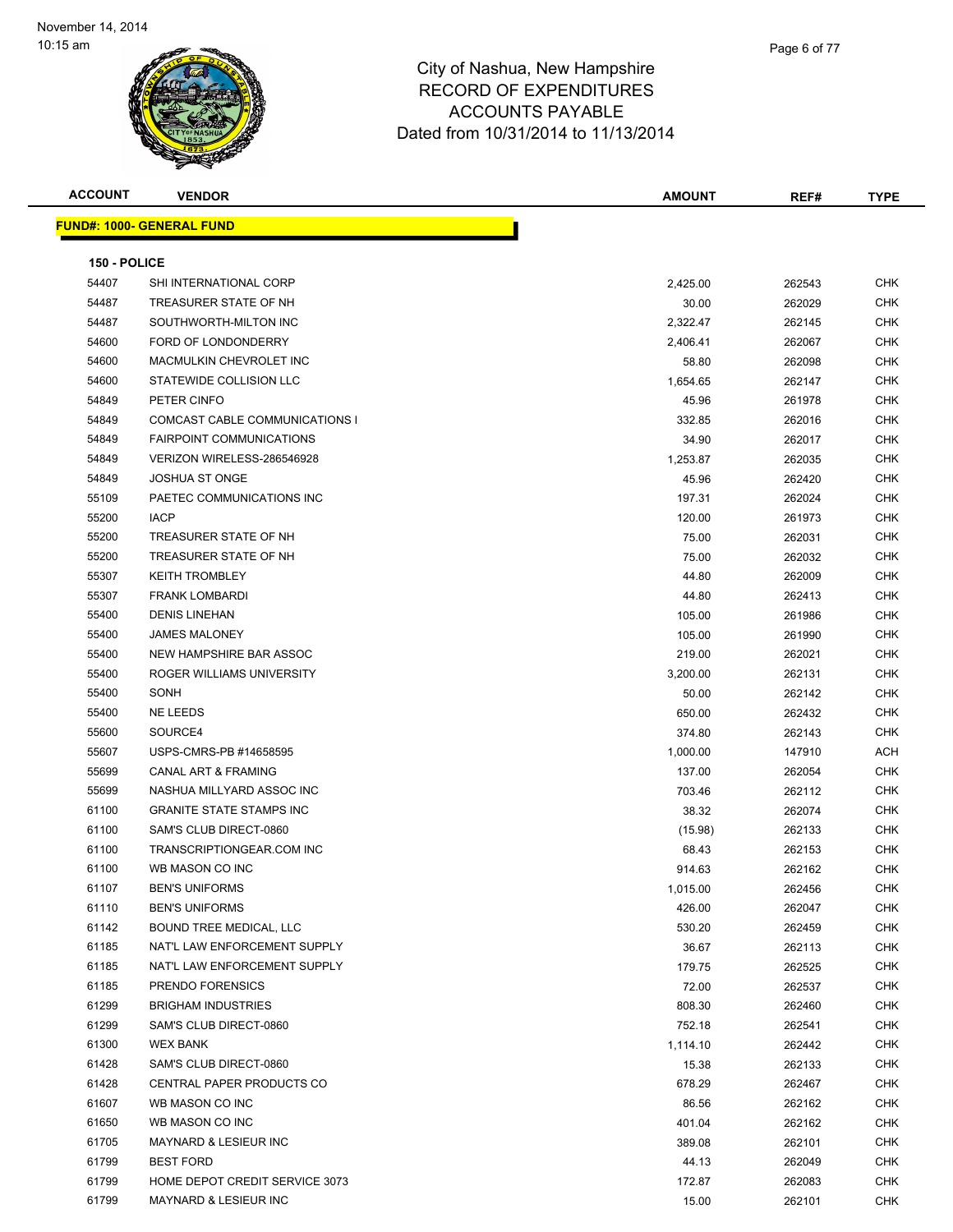| <b>ACCOUNT</b> | <b>VENDOR</b>                    | <b>AMOUNT</b> | REF#   | <b>TYPE</b> |
|----------------|----------------------------------|---------------|--------|-------------|
|                | <b>FUND#: 1000- GENERAL FUND</b> |               |        |             |
| 150 - POLICE   |                                  |               |        |             |
| 61799          | <b>MHQ MUNICIPAL VEHICLES</b>    | 734.52        | 262104 | <b>CHK</b>  |
| 61799          | NORTHERN FOREIGN CAR PARTS INC   | 173.09        | 262117 | <b>CHK</b>  |
| 61799          | NYTECH SUPPLY CO                 | 104.11        | 262119 | <b>CHK</b>  |
| 61799          | ADVANCED ELECTRONIC DESIGN INC   | 805.00        | 262445 | <b>CHK</b>  |
| 61799          | <b>BEST FORD</b>                 | 126.90        | 262457 | <b>CHK</b>  |
| 61799          | <b>CARPARTS OF NASHUA</b>        | 437.93        | 262466 | <b>CHK</b>  |
| 61799          | <b>FISHER AUTO PARTS INC</b>     | 46.19         | 262486 | <b>CHK</b>  |
| 61799          | HOME DEPOT CREDIT SERVICE 3073   | 31.96         | 262496 | <b>CHK</b>  |
| 61799          | <b>MHQ MUNICIPAL VEHICLES</b>    | 15.00         | 262518 | <b>CHK</b>  |
| 61799          | NYTECH SUPPLY CO                 | 135.67        | 262532 | <b>CHK</b>  |
| 71221          | AXIS BUSINESS SOLUTIONS          | 6,331.20      | 262043 | <b>CHK</b>  |
| 71221          | ADVANCED ELECTRONIC DESIGN INC   | 8,908.00      | 262445 | <b>CHK</b>  |
| 71221          | <b>DELL MARKETING LP</b>         | 8,012.24      | 262477 | <b>CHK</b>  |
|                | <b>TOTAL 150 - POLICE</b>        | \$69,168.35   |        |             |
|                |                                  |               |        |             |

### **152 - FIRE**

| 52800 | <b>STEVE BUXTON</b>                 | 1,012.50 | 262404 | <b>CHK</b> |
|-------|-------------------------------------|----------|--------|------------|
| 54100 | <b>PSNH</b>                         | 6,506.91 | 262384 | <b>CHK</b> |
| 54100 | <b>PSNH</b>                         | 441.75   | 262436 | <b>CHK</b> |
| 54114 | <b>LIBERTY UTILITIES - NH</b>       | 152.37   | 262019 | <b>CHK</b> |
| 54114 | <b>DIRECT ENERGY BUSINESS</b>       | 456.85   | 262064 | CHK        |
| 54114 | LIBERTY UTILITIES - NH              | 165.76   | 262431 | <b>CHK</b> |
| 54114 | <b>DIRECT ENERGY BUSINESS</b>       | 109.69   | 262478 | <b>CHK</b> |
| 54141 | PENNICHUCK WATER WORKS INC          | 240.95   | 262026 | <b>CHK</b> |
| 54141 | PENNICHUCK WATER WORKS INC          | 356.91   | 262435 | <b>CHK</b> |
| 54280 | <b>CONSOLIDATED PLASTICS</b>        | 139.03   | 262060 | <b>CHK</b> |
| 54280 | AE MECHANICAL INC                   | 2,151.95 | 262446 | <b>CHK</b> |
| 54280 | <b>BELLETETES INC</b>               | 25.18    | 262455 | <b>CHK</b> |
| 54600 | SANEL AUTO PARTS CO                 | 12.00    | 262135 | <b>CHK</b> |
| 54600 | <b>BELLETETES INC</b>               | 62.98    | 262455 | <b>CHK</b> |
| 54828 | US BANK EQUIPMENT FINANCE           | 223.26   | 262385 | <b>CHK</b> |
| 55118 | AT & T MOBILITY                     | 170.60   | 262014 | <b>CHK</b> |
| 55118 | PAETEC COMMUNICATIONS INC           | 10.63    | 262025 | <b>CHK</b> |
| 55699 | TRUE BLUE CLEANERS                  | 45.24    | 262154 | <b>CHK</b> |
| 61100 | WB MASON CO INC                     | 59.99    | 262550 | <b>CHK</b> |
| 61107 | <b>MIDWEST WORKWEAR</b>             | 81.28    | 262520 | <b>CHK</b> |
| 61142 | <b>MOORE MEDICAL LLC</b>            | 1,093.47 | 262109 | <b>CHK</b> |
| 61299 | HOME DEPOT CREDIT SERVICE 3065      | 10.97    | 262082 | <b>CHK</b> |
| 61299 | HOME DEPOT CREDIT SERVICE 3065      | 34.98    | 262495 | <b>CHK</b> |
| 61428 | NEW ENGLAND PAPER & SUPPLY          | 609.70   | 262114 | <b>CHK</b> |
| 61428 | NEW ENGLAND PAPER & SUPPLY          | 426.66   | 262529 | <b>CHK</b> |
| 61538 | <b>BIRCH HILL LANDSCAPING</b>       | 292.85   | 262051 | <b>CHK</b> |
| 61699 | <b>GRANITE CITY ELECTRIC SUPPLY</b> | 110.00   | 262073 | <b>CHK</b> |
| 61699 | <b>GRANITE CITY ELECTRIC SUPPLY</b> | 13.25    | 262490 | <b>CHK</b> |
| 61699 | R B ALLEN CO INC                    | 770.00   | 262539 | <b>CHK</b> |
| 61705 | <b>MAYNARD &amp; LESIEUR INC</b>    | 1,068.44 | 262511 | <b>CHK</b> |
| 61799 | CHROMATE INDUSTRIAL CORP            | 74.95    | 262058 | <b>CHK</b> |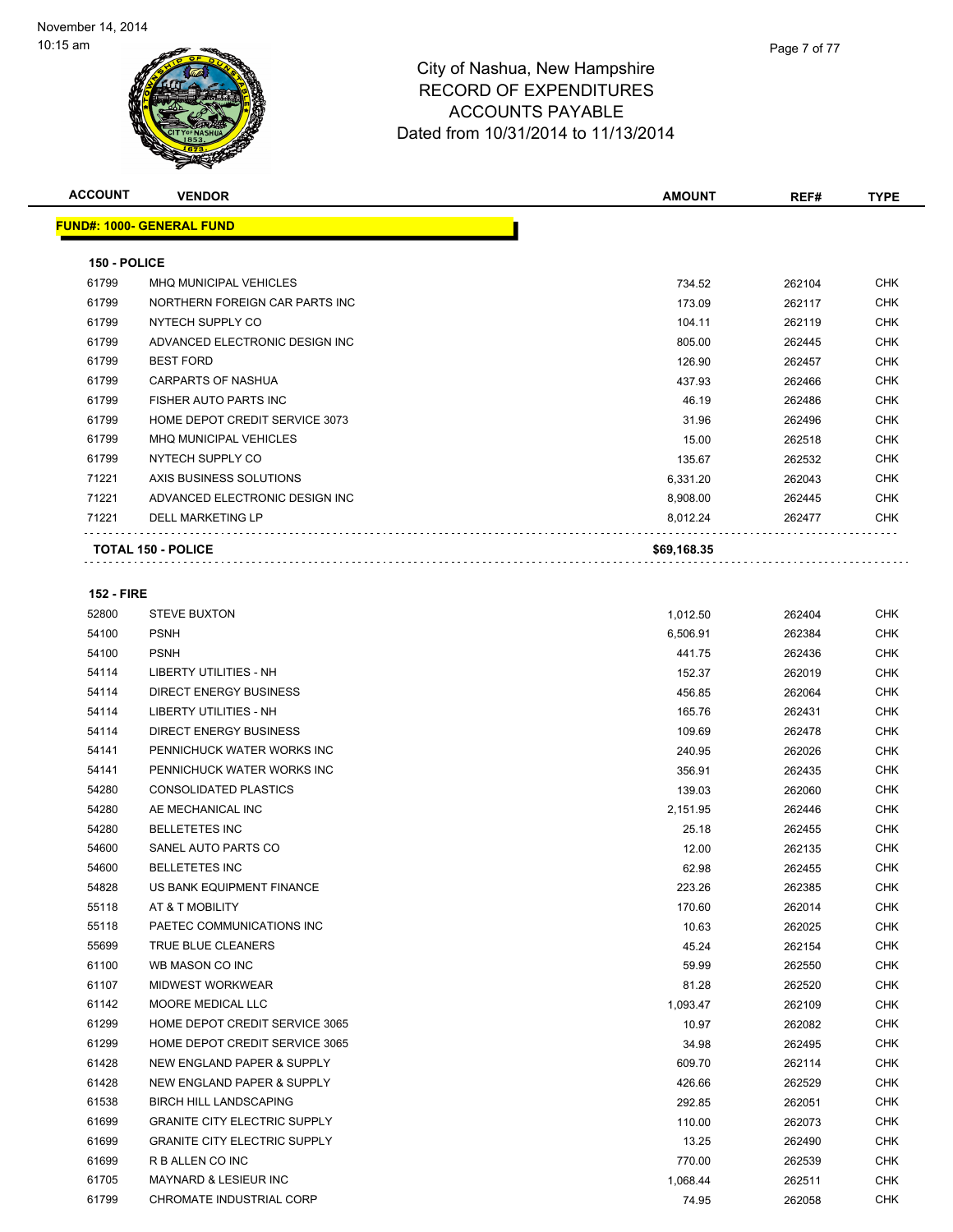| <b>ACCOUNT</b>    | <b>VENDOR</b>                                       | <b>AMOUNT</b>    | REF#             | <b>TYPE</b>       |
|-------------------|-----------------------------------------------------|------------------|------------------|-------------------|
|                   | <u> FUND#: 1000- GENERAL FUND</u>                   |                  |                  |                   |
| <b>152 - FIRE</b> |                                                     |                  |                  |                   |
| 61799             | LIONEL'S ALIGNMENT                                  | 95.95            | 262095           | <b>CHK</b>        |
| 71400             | <b>BATTERIES PLUS</b>                               | 48.96            | 262044           | <b>CHK</b>        |
| 71432             | ADAMSON INDUSTRIES CORP                             | 624.75           | 262039           | <b>CHK</b>        |
| 71432             | FIRE TECH & SAFETY OF NEW ENGL                      | 11,995.00        | 262483           | <b>CHK</b>        |
| 71800             | SAM'S CLUB DIRECT-0860                              | 1,499.80         | 262541           | <b>CHK</b>        |
| 71999             | LIFEGUARD SYSTEMS INC                               | 500.00           | 262020           | <b>CHK</b>        |
| 71999             | FIREMATIC SUPPLY CO INC                             | 237.80           | 262484           | <b>CHK</b>        |
|                   | <b>TOTAL 152 - FIRE</b>                             | \$31,933.36      |                  |                   |
|                   | <b>153 - BUILDING INSPECTION</b>                    |                  |                  |                   |
| 55118             | VERIZON WIRELESS-642044677                          | 80.02            | 262036           | <b>CHK</b>        |
| 55307             | <b>TIMOTHY DUPONT</b>                               | 314.16           | 261980           | <b>CHK</b>        |
| 55307             | <b>RUSS MARCUM</b>                                  | 488.10           | 261991           | <b>CHK</b>        |
| 55307             | <b>JEFFREY RICHARD</b>                              | 560.56           | 262386           | <b>CHK</b>        |
| 55307             | <b>WILLIAM CONDRA</b>                               | 339.92           | 262405           | <b>CHK</b>        |
|                   | <b>TOTAL 153 - BUILDING INSPECTION</b>              | \$1,782.76       |                  |                   |
|                   |                                                     |                  |                  |                   |
|                   | <b>155 - CODE ENFORCEMENT</b>                       |                  |                  |                   |
| 55118             | AT & T MOBILITY                                     | 98.68            | 262014           | <b>CHK</b>        |
| 55307             | <b>NELSON ORTEGA</b>                                | 270.48           | 261998           | <b>CHK</b>        |
| 55421<br>55421    | <b>KYLE METCALF</b><br>ROBERT SOUSA                 | 241.48<br>208.48 | 261994<br>262004 | <b>CHK</b><br>CHK |
|                   | <b>TOTAL 155 - CODE ENFORCEMENT</b>                 | \$819.12         |                  |                   |
|                   |                                                     |                  |                  |                   |
| 54100             | <b>157 - CITYWIDE COMMUNICATIONS</b><br><b>PSNH</b> | 239.34           | 262436           | <b>CHK</b>        |
|                   |                                                     |                  |                  |                   |
|                   | <b>TOTAL 157 - CITYWIDE COMMUNICATIONS</b>          | \$239.34         |                  |                   |
|                   | <b>159 - OTHER PUBLIC SAFETY</b>                    |                  |                  |                   |
| 54835             | PENNICHUCK WATER WORKS INC                          | 216,524.97       | 262026           | <b>CHK</b>        |
|                   | <b>TOTAL 159 - OTHER PUBLIC SAFETY</b>              | \$216,524.97     |                  |                   |
|                   | <b>160 - PUBLIC WORKS-ADMIN/ENGINEERING</b>         |                  |                  |                   |
| 54114             | DIRECT ENERGY BUSINESS                              | 15.85            | 262064           | <b>CHK</b>        |
| 54141             | PENNICHUCK WATER WORKS INC                          | 61.15            | 262435           | <b>CHK</b>        |
| 55109             | PAETEC COMMUNICATIONS INC                           | 7.28             | 262025           | <b>CHK</b>        |
| 55118             | AT & T MOBILITY                                     | 182.41           | 262014           | <b>CHK</b>        |
| 55118             | AT & T MOBILITY                                     | 1.25             | 262015           | <b>CHK</b>        |
| 55307             | <b>GIUSEPPE MENDOLA</b>                             | 46.42            | 261993           | <b>CHK</b>        |
| 55307             | <b>ROBERT MEUNIER</b>                               | 188.72           | 261995           | <b>CHK</b>        |
| 55307             | <b>WAYNE HUSBAND</b>                                | 58.24            | 262013           | <b>CHK</b>        |
| 55307             | <b>TODD WELCH</b>                                   | 41.44            | 262152           | <b>CHK</b>        |
| 55307             | <b>WILLIAM KEATING</b>                              | 45.36            | 262411           | <b>CHK</b>        |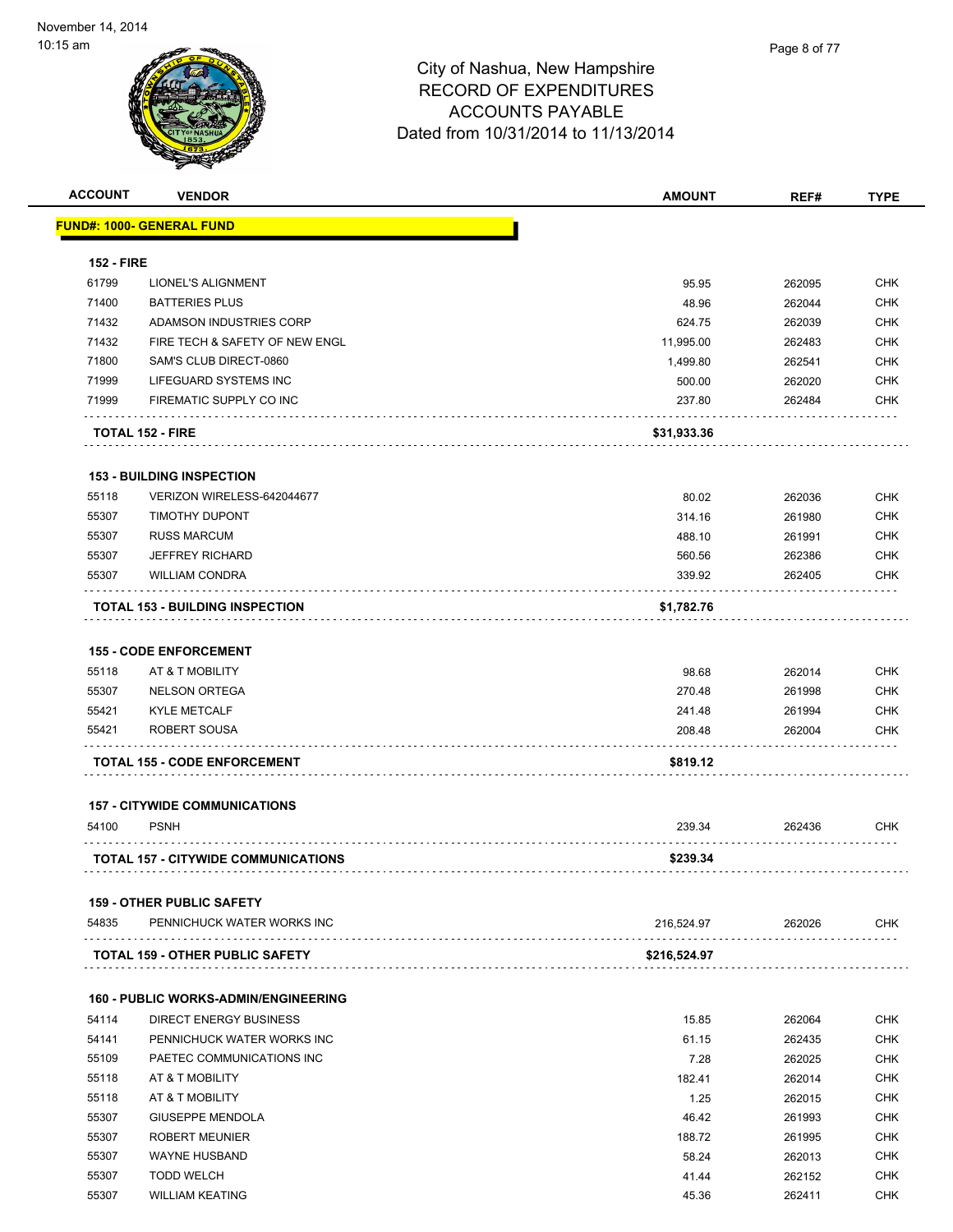| <b>ACCOUNT</b> | <b>VENDOR</b>                               | <b>AMOUNT</b> | REF#   | <b>TYPE</b> |
|----------------|---------------------------------------------|---------------|--------|-------------|
|                | <u> FUND#: 1000- GENERAL FUND</u>           |               |        |             |
|                |                                             |               |        |             |
|                | <b>160 - PUBLIC WORKS-ADMIN/ENGINEERING</b> |               |        |             |
| 55307          | <b>WILLIAM TOOMEY</b>                       | 361.76        | 262421 | CHK         |
| 55699          | JAN PRO CLEANING SYSTEMS NE                 | 665.00        | 262087 | <b>CHK</b>  |
| 61107          | UNIFIRST CORPORATION                        | 328.32        | 262157 | CHK         |
|                | TOTAL 160 - PUBLIC WORKS-ADMIN/ENGINEERING  | \$2,003.20    |        |             |
| 161 - STREETS  |                                             |               |        |             |
| 54100          | <b>PSNH</b>                                 | 2,870.59      | 262384 | <b>CHK</b>  |
| 54100          | <b>PSNH</b>                                 | 1,045.38      | 262436 | <b>CHK</b>  |
| 54114          | <b>DIRECT ENERGY BUSINESS</b>               | 100.13        | 262064 | <b>CHK</b>  |
| 54141          | PENNICHUCK WATER WORKS INC                  | 392.05        | 262026 | <b>CHK</b>  |
| 54200          | JAN PRO CLEANING SYSTEMS NE                 | 855.00        | 262087 | <b>CHK</b>  |
| 54280          | UNIFIRST CORPORATION                        | 33.00         | 262157 | <b>CHK</b>  |
| 54600          | <b>BELLETETES INC</b>                       | 63.79         | 262046 | <b>CHK</b>  |
| 54600          | <b>CARPARTS OF NASHUA</b>                   | 35.23         | 262055 | <b>CHK</b>  |
| 54600          | WOODS CRW CORP OF NH                        | 338.19        | 262062 | <b>CHK</b>  |
| 54600          | NAPA AUTO PARTS                             | 136.74        | 262110 | <b>CHK</b>  |
| 54600          | SANEL AUTO PARTS CO                         | 398.24        | 262137 | <b>CHK</b>  |
| 54600          | LIBERTY INTNL TRUCKS OF NH LLC              | 243.45        | 262508 | <b>CHK</b>  |
| 54600          | NAPA AUTO PARTS                             | 37.24         | 262521 | <b>CHK</b>  |
| 55109          | PAETEC COMMUNICATIONS INC                   | 21.26         | 262025 | <b>CHK</b>  |
| 55118          | AT & T MOBILITY                             | 223.46        | 262014 | <b>CHK</b>  |
| 55699          | AMERICAN TANK MANAGEMENT INC                | 990.00        | 262451 | <b>CHK</b>  |
| 61100          | WB MASON CO INC                             | 172.52        | 262162 | <b>CHK</b>  |
| 61100          | CONWAY OFFICE SOLUTIONS                     | 9.95          | 262473 | <b>CHK</b>  |
| 61107          | REFLECTIVE APPAREL FACTORY INC              | 43.16         | 262127 | <b>CHK</b>  |
| 61107          | UNIFIRST CORPORATION                        | 518.40        | 262157 | <b>CHK</b>  |
| 61107          | UNIFIRST CORPORATION                        | 205.96        | 262548 | <b>CHK</b>  |
| 61299          | <b>BELLETETES INC</b>                       | 7.53          | 262046 | <b>CHK</b>  |
| 61299          | JOHNSON SUPPLY CO INC                       | 169.73        | 262091 | <b>CHK</b>  |
| 61299          | <b>MICHIE CORP</b>                          | 2,565.00      | 262106 | <b>CHK</b>  |
| 61299          | NH BRAGG & SONS INC                         | 320.03        | 262115 | <b>CHK</b>  |
| 61307          | SHATTUCK MALONE OIL CO                      | 16,281.90     | 262437 | <b>CHK</b>  |
| 61507          | <b>BROX INDUSTRIES INC</b>                  | 1,526.20      | 262461 | <b>CHK</b>  |
| 61507          | CONTINENTAL PAVING INC                      | 406.86        | 262472 | <b>CHK</b>  |
| 61535          | <b>BROX INDUSTRIES INC</b>                  | 127.62        | 262461 | <b>CHK</b>  |
| 61542          | PERMA LINE CORP OF NEW ENGLAND              | 1,028.50      | 262535 | <b>CHK</b>  |
| 61556          | M & M ELECTRICAL SUPPLY CO INC              | 9.85          | 262097 | CHK         |
| 61560          | CORRIVEAU ROUTHIER INC                      | 90.00         | 262474 | <b>CHK</b>  |
| 61562          | <b>FASTENAL CO</b>                          | 89.85         | 262481 | CHK         |
| 61705          | MAYNARD & LESIEUR INC                       | 660.00        | 262102 | CHK         |
| 61705          | <b>MAYNARD &amp; LESIEUR INC</b>            | 163.50        | 262512 | <b>CHK</b>  |
| 61709          | <b>GHBERLIN OIL CO</b>                      | 1,334.06      | 262488 | CHK         |
| 61799          | <b>BELLETETES INC</b>                       | (16.05)       | 262046 | <b>CHK</b>  |
| 61799          | <b>CARPARTS OF NASHUA</b>                   | 4.37          | 262055 | <b>CHK</b>  |
| 61799          | NAPA AUTO PARTS                             | 16.98         | 262110 | CHK         |
| 61799          | <b>CARPARTS OF NASHUA</b>                   | 12.54         | 262466 | <b>CHK</b>  |
| 61799          | LIBERTY INTNL TRUCKS OF NH LLC              | 19.15         | 262508 | <b>CHK</b>  |
|                |                                             |               |        |             |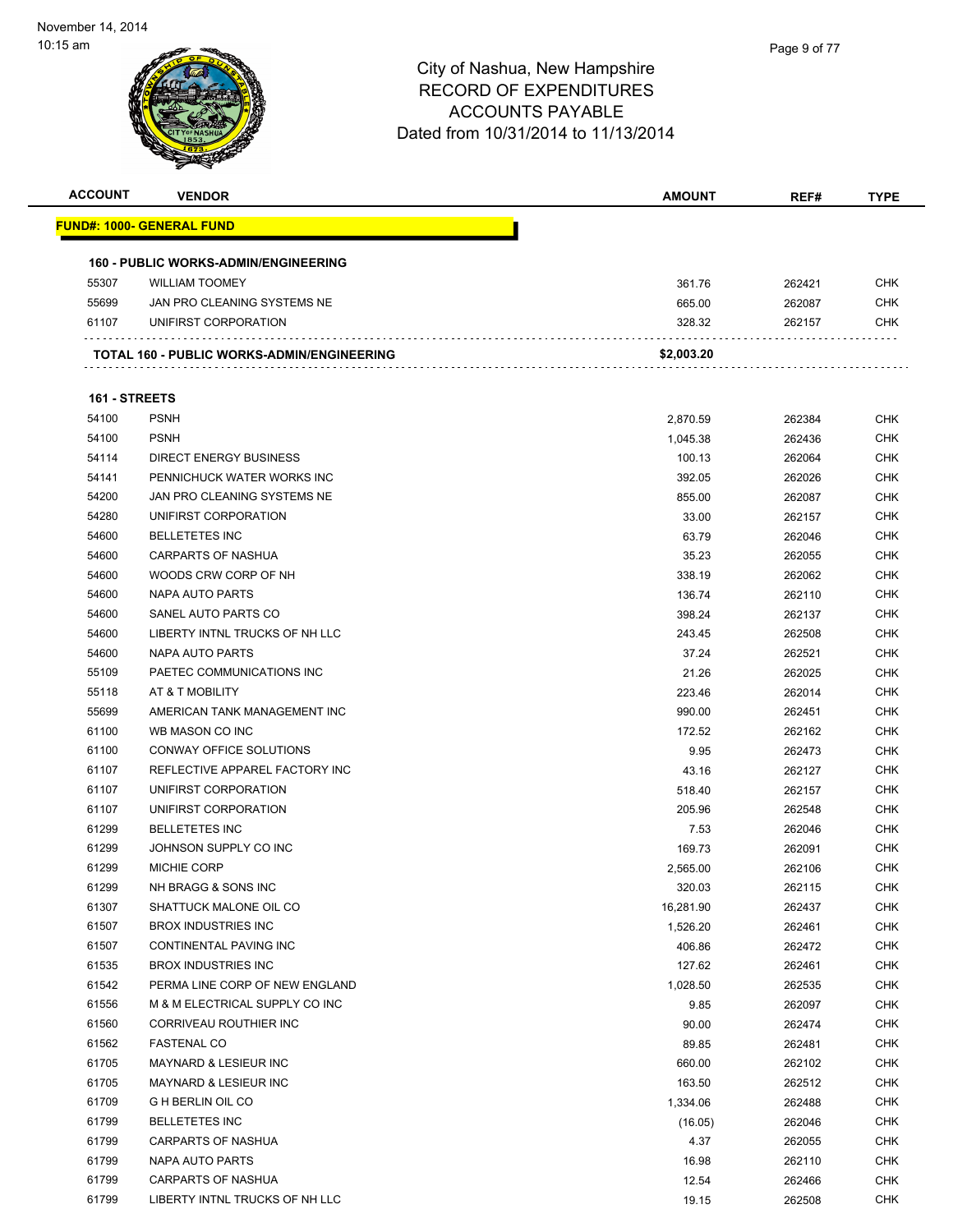| <b>ACCOUNT</b> | <b>VENDOR</b>                             | <b>AMOUNT</b> | REF#   | <b>TYPE</b> |
|----------------|-------------------------------------------|---------------|--------|-------------|
|                | <b>FUND#: 1000- GENERAL FUND</b>          |               |        |             |
| 161 - STREETS  |                                           |               |        |             |
| 61799          | NAPA AUTO PARTS                           | 27.30         | 262521 | <b>CHK</b>  |
| 71025          | NAPA AUTO PARTS                           | 57.21         | 262110 | <b>CHK</b>  |
|                | <b>TOTAL 161 - STREETS</b>                | \$33,635.87   |        |             |
|                | <b>162 - STREET LIGHTING</b>              |               |        |             |
| 54100          | <b>PSNH</b>                               | 271.78        | 262384 | <b>CHK</b>  |
|                | <b>TOTAL 162 - STREET LIGHTING</b>        | \$271.78      |        |             |
|                | <b>166 - PARKING LOTS</b>                 |               |        |             |
| 54100          | <b>PSNH</b>                               | 588.99        | 262384 | <b>CHK</b>  |
| 54280          | <b>GAGNONS ELECTRICAL SERVICE INC</b>     | 185.00        | 262070 | <b>CHK</b>  |
| 55699          | <b>GAGNONS ELECTRICAL SERVICE INC</b>     | 300.00        | 262070 | <b>CHK</b>  |
|                | TOTAL 166 - PARKING LOTS                  | \$1,073.99    |        |             |
|                | <b>171 - COMMUNITY SERVICES</b>           |               |        |             |
| 54107          | SHATTUCK MALONE OIL CO                    | 751.65        | 262437 | <b>CHK</b>  |
| 68318          | PETTY CASH                                | 104.96        | 261999 | <b>CHK</b>  |
| 68318          | A W EMBOSS LLC                            | 20.00         | 262038 | <b>CHK</b>  |
|                | <b>TOTAL 171 - COMMUNITY SERVICES</b>     | \$876.61      |        |             |
|                | <b>172 - COMMUNITY HEALTH</b>             |               |        |             |
| 55118          | AT & T MOBILITY                           | 51.10         | 262014 | <b>CHK</b>  |
| 55307          | PETTY CASH                                | 14.00         | 261999 | <b>CHK</b>  |
|                | <b>TOTAL 172 - COMMUNITY HEALTH</b>       | \$65.10       |        |             |
|                | <b>173 - ENVIRONMENTAL HEALTH</b>         |               |        |             |
| 55118          | AT & T MOBILITY                           | 23.53         | 262014 | CHK         |
| 55307          | PETTY CASH                                | 45.92         | 261999 | <b>CHK</b>  |
|                | TOTAL 173 - ENVIRONMENTAL HEALTH          | \$69.45       |        |             |
|                | <b>174 - WELFARE ADMINISTRATION</b>       |               |        |             |
| 55307          | <b>ROBERT MACK</b>                        | 143.36        | 261989 | <b>CHK</b>  |
| 55307          | <b>KAREN EMIS-WILLIAMS</b>                | 40.29         | 262406 | <b>CHK</b>  |
|                | <b>TOTAL 174 - WELFARE ADMINISTRATION</b> | \$183.65      |        |             |
|                | <b>175 - WELFARE ASSISTANCE</b>           |               |        |             |
| 55810          | MOTEL 6                                   | 857.92        | 262353 | <b>CHK</b>  |
| 55810          | 188 CONCORD ST LLC                        | 1,051.00      | 262355 | <b>CHK</b>  |
| 55810          | 23-25 TEMPLE ST REALTY LLC                | 745.00        | 262356 | <b>CHK</b>  |
| 55810          | RONALD J ADAMO                            | 988.68        | 262357 | <b>CHK</b>  |
| 55810          | AMHERST ST ASSOC                          | 700.00        | 262358 | <b>CHK</b>  |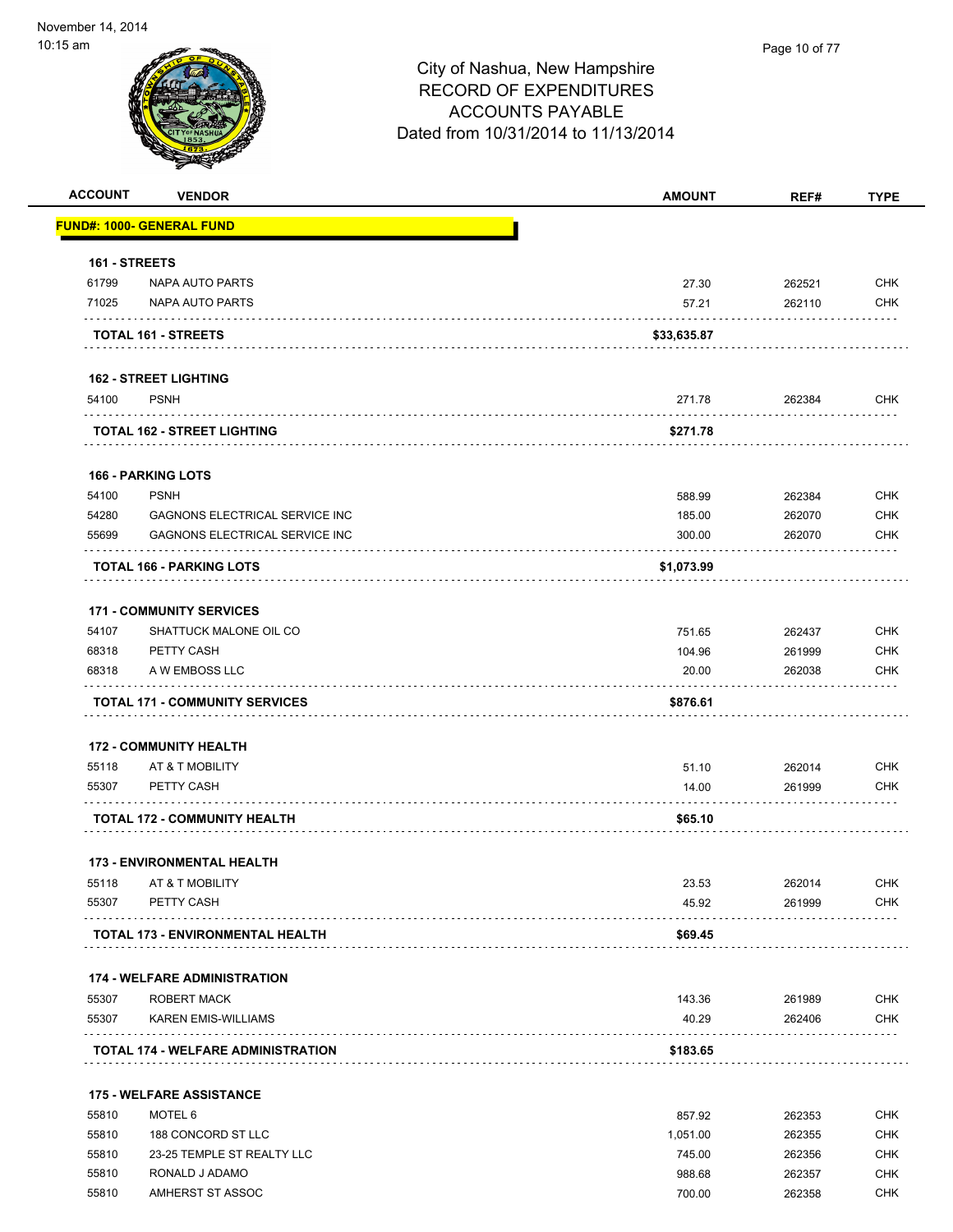

|       | Page 11 of 77 |
|-------|---------------|
| shire |               |
| nro   |               |

| <b>ACCOUNT</b> | <b>VENDOR</b>                         | <b>AMOUNT</b> | REF#   | <b>TYPE</b> |
|----------------|---------------------------------------|---------------|--------|-------------|
|                | <b>FUND#: 1000- GENERAL FUND</b>      |               |        |             |
|                | <b>175 - WELFARE ASSISTANCE</b>       |               |        |             |
| 55810          | <b>BCAD PROPERTIES</b>                | 88.20         | 262359 | <b>CHK</b>  |
| 55810          | CANTERBURY APARTMENTS                 | 990.98        | 262360 | CHK         |
| 55810          | <b>COUNTRY BARN MOTEL</b>             | 1,100.80      | 262361 | <b>CHK</b>  |
| 55810          | DONALD D DOBENS                       | 196.00        | 262362 | <b>CHK</b>  |
| 55810          | FIRST LEDGE ST ASSOC LLC              | 649.43        | 262363 | <b>CHK</b>  |
| 55810          | <b>CONSTANCE GAUTHIER</b>             | 775.00        | 262364 | <b>CHK</b>  |
| 55810          | <b>JENSEN'S INC</b>                   | 403.00        | 262365 | <b>CHK</b>  |
| 55810          | <b>LAMERAND ENTERPRISES</b>           | 740.00        | 262366 | <b>CHK</b>  |
| 55810          | LUPINE PROPERTIES LLC                 | 750.00        | 262367 | <b>CHK</b>  |
| 55810          | MOTEL <sub>6</sub>                    | 310.01        | 262715 | <b>CHK</b>  |
| 55810          | 188 CONCORD ST LLC                    | 1,334.00      | 262717 | CHK         |
| 55810          | 23-25 TEMPLE ST REALTY LLC            | 500.00        | 262718 | <b>CHK</b>  |
| 55810          | 28-34 RAILROAD SQUARE LLC             | 700.00        | 262719 | <b>CHK</b>  |
| 55810          | <b>GILBERT G CAMPBELL</b>             | 855.00        | 262720 | <b>CHK</b>  |
| 55810          | <b>ALICE COTE</b>                     | 151.26        | 262721 | CHK         |
| 55810          | <b>COUNTRY BARN MOTEL</b>             | 1,165.02      | 262722 | <b>CHK</b>  |
| 55810          | DONALD D DOBENS                       | 196.00        | 262723 | <b>CHK</b>  |
| 55810          | <b>JENSEN'S INC</b>                   | 403.00        | 262724 | <b>CHK</b>  |
| 55810          | RODNEY KIRKMAN                        | 850.00        | 262725 | CHK         |
| 55810          | <b>LSB LIMITED PARTNERSHIP</b>        | 990.00        | 262726 | <b>CHK</b>  |
| 55810          | <b>CATHERINE A SMITH</b>              | 474.42        | 262727 | <b>CHK</b>  |
| 55810          | <b>JOSEPH WAWERU</b>                  | 351.56        | 262728 | CHK         |
| 55812          | <b>ST JOSEPHS PHARMACY</b>            | 64.93         | 262368 | <b>CHK</b>  |
| 55814          | <b>LIBERTY UTILITIES</b>              | 394.53        | 262352 | <b>CHK</b>  |
| 55814          | NORTHEAST UTILITIES                   | 145.15        | 262354 | <b>CHK</b>  |
| 55814          | <b>LIBERTY UTILITIES</b>              | 177.14        | 262714 | CHK         |
| 55814          | NORTHEAST UTILITIES                   | 111.75        | 262716 | <b>CHK</b>  |
|                | <b>TOTAL 175 - WELFARE ASSISTANCE</b> | \$19,209.78   |        |             |
|                |                                       |               |        |             |

### **177 - PARKS & RECREATION**

| 54100 | <b>PSNH-LARGE POWER</b>         | 3,939.25 | 262027 | <b>CHK</b> |
|-------|---------------------------------|----------|--------|------------|
| 54100 | <b>PSNH</b>                     | 498.96   | 262384 | <b>CHK</b> |
| 54100 | <b>PSNH</b>                     | 6,674.65 | 262436 | <b>CHK</b> |
| 54114 | DIRECT ENERGY BUSINESS          | 69.00    | 262064 | <b>CHK</b> |
| 54114 | LIBERTY UTILITIES - NH          | 43.94    | 262430 | <b>CHK</b> |
| 54114 | <b>DIRECT ENERGY BUSINESS</b>   | 175.28   | 262478 | <b>CHK</b> |
| 54141 | PENNICHUCK WATER WORKS INC      | 7,137.54 | 262026 | <b>CHK</b> |
| 54141 | PENNICHUCK WATER WORKS INC      | 1,471.68 | 262435 | <b>CHK</b> |
| 54250 | HARRY W WELLS & SON INC         | 291.58   | 262492 | <b>CHK</b> |
| 54253 | PIONEER TREE SERVICE LLC        | 999.00   | 262536 | <b>CHK</b> |
| 54280 | <b>BELLETETES INC</b>           | 53.82    | 262046 | <b>CHK</b> |
| 54280 | <b>HAMPDEN ENGINEERING CORP</b> | 682.78   | 262077 | <b>CHK</b> |
| 54280 | HOME DEPOT CREDIT SERVICE 3065  | 530.76   | 262082 | <b>CHK</b> |
| 54280 | JAN PRO CLEANING SYSTEMS NE     | 300.00   | 262087 | <b>CHK</b> |
| 54280 | JOHN DEERE LANDSCAPES LLC       | 107.89   | 262089 | <b>CHK</b> |
| 54280 | PENNEY FENCE ERECTION CO INC    | 1,100.00 | 262121 | <b>CHK</b> |
| 54280 | PETTY CASH                      | 23.98    | 262417 | <b>CHK</b> |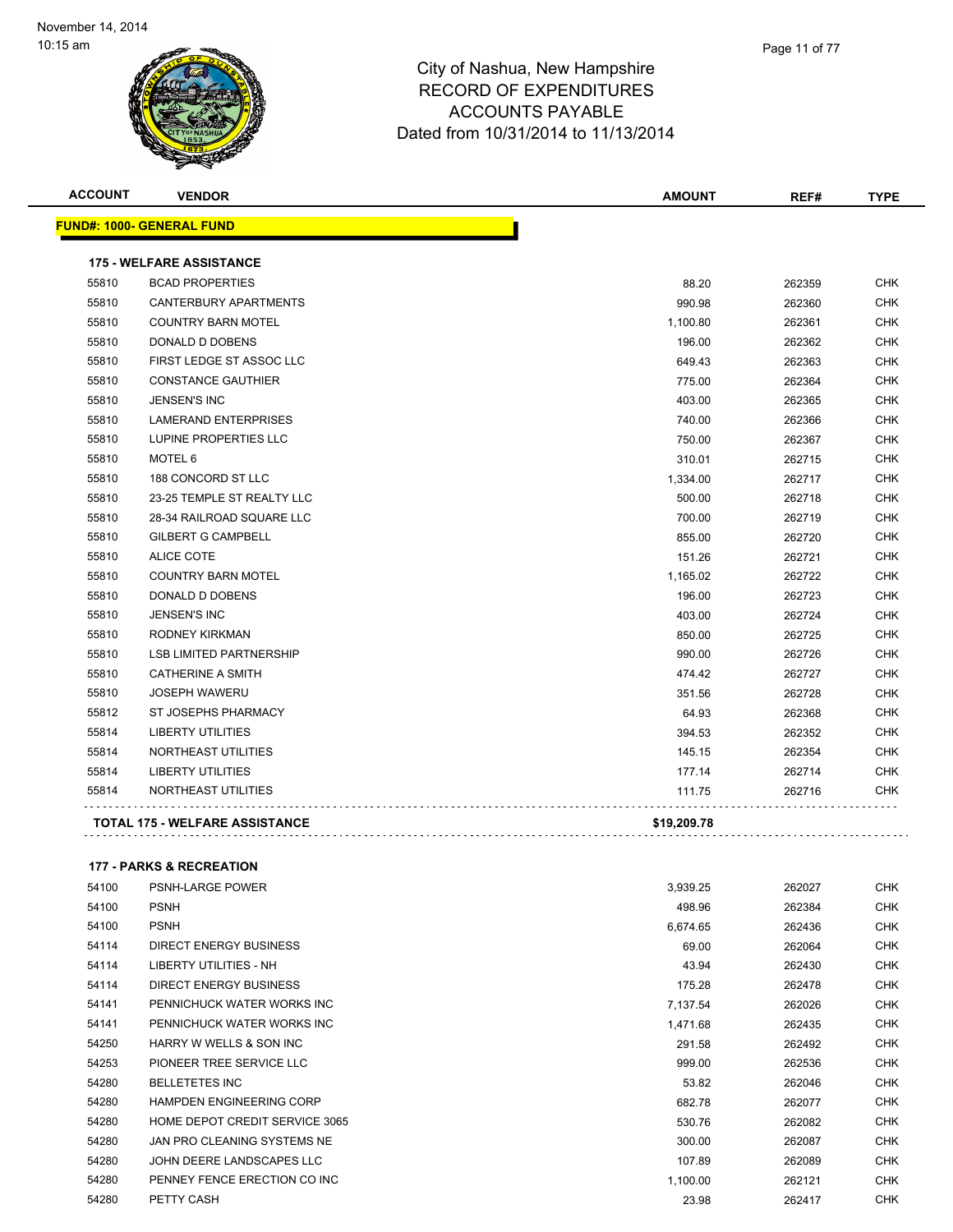

| <b>ACCOUNT</b> | <b>VENDOR</b>                       | <b>AMOUNT</b> | REF#   | <b>TYPE</b> |
|----------------|-------------------------------------|---------------|--------|-------------|
|                | <u> FUND#: 1000- GENERAL FUND</u>   |               |        |             |
|                | <b>177 - PARKS &amp; RECREATION</b> |               |        |             |
| 54280          | <b>B &amp; S LOCKSMITHS INC</b>     | 698.54        | 262452 | <b>CHK</b>  |
| 54280          | <b>BELLETETES INC</b>               | 35.88         | 262455 | <b>CHK</b>  |
| 54280          | C J ROUSSEAU TRUCKING               | 525.00        | 262463 | CHK         |
| 54280          | HOME DEPOT CREDIT SERVICE 3065      | 302.34        | 262495 | <b>CHK</b>  |
| 54280          | JOHN DEERE LANDSCAPES LLC           | 172.17        | 262504 | <b>CHK</b>  |
| 54280          | NASHUA OUTDOOR POWER EQUIPMENT      | 61.91         | 262523 | <b>CHK</b>  |
| 55109          | PAETEC COMMUNICATIONS INC           | 8.50          | 262025 | <b>CHK</b>  |
| 55118          | AT & T MOBILITY                     | 128.43        | 262014 | CHK         |
| 55118          | AT & T MOBILITY                     | 1.25          | 262015 | <b>CHK</b>  |
| 55400          | SPORTS TURF MANAGERS ASSOC          | 435.00        | 262419 | <b>CHK</b>  |
| 55400          | <b>NNERPC</b>                       | 477.00        | 262434 | <b>CHK</b>  |
| 55642          | <b>KEVIN COYLE</b>                  | 157.50        | 262709 | <b>CHK</b>  |
| 55642          | <b>GERALD GADBOIS</b>               | 202.50        | 262710 | <b>CHK</b>  |
| 61156          | SEASONAL SPECIALTY STORES           | 39.97         | 262138 | <b>CHK</b>  |
| 61799          | FREIGHTLINER OF NH INC              | 101.24        | 262068 | <b>CHK</b>  |
| 61799          | <b>MACMULKIN CHEVROLET INC</b>      | 29.91         | 262098 | CHK         |
| 61799          | NAPA AUTO PARTS                     | 9.41          | 262111 | <b>CHK</b>  |
| 61799          | NUERA TRANSPORT INC                 | 165.86        | 262118 | <b>CHK</b>  |
| 61799          | CARPARTS OF NASHUA                  | 22.14         | 262466 | CHK         |
| 61799          | HK POWERSPORTS-HOOKSETT             | 582.82        | 262494 | CHK         |
| 71999          | HUDSON SMALL ENGINE                 | 544.00        | 262497 | <b>CHK</b>  |
|                | .                                   |               |        |             |
|                | TOTAL 177 - PARKS & RECREATION      | \$28,801.48   |        |             |
|                |                                     |               |        |             |
| 179 - LIBRARY  |                                     |               |        |             |
| 54100          | <b>PSNH-LARGE POWER</b>             | 5,265.12      | 262027 | CHK         |
| 54141          | PENNICHUCK WATER WORKS INC          | 317.59        | 262435 | CHK         |
| 54280          | HARRY W WELLS & SON INC             | 621.83        | 262079 | CHK         |
| 54280          | HOME DEPOT CREDIT SERVICE 3065      | 15.96         | 262082 | CHK         |
| 54280          | LOWE'S - 3502                       | 339.25        | 262096 | <b>CHK</b>  |
| 54280          | DMS PLUMBING & HEATING              | 499.00        | 262479 | CHK         |
| 54280          | J P PEST SERVICES                   | 114.00        | 262502 | <b>CHK</b>  |
| 54280          | NEW ENGLAND BACKFLOW INC            | 304.77        | 262528 | CHK         |
| 55109          | AT & T MOBILITY                     | 38.13         | 262014 | CHK         |
| 55200          | <b>CURRIER MUSEUM OF ART</b>        | 80.00         | 262424 | <b>CHK</b>  |
| 55607          | USPS-CMRS-PB #49113079              | 1,500.00      | 147876 | ACH         |
| 61100          | WB MASON CO INC                     | 143.88        | 262162 | <b>CHK</b>  |
| 61428          | NEW ENGLAND PAPER & SUPPLY          | 47.70         | 262114 | CHK         |
| 61807          | <b>INGRAM LIBRARY SERVICES</b>      | 187.61        | 262086 | CHK         |
| 61807          | <b>WEST PAYMENT CENTER</b>          | 40.25         | 262163 | CHK         |
| 61807          | INFORMATION TODAY INC               | 404.05        | 262426 | <b>CHK</b>  |
| 61807          | <b>BAKER &amp; TAYLOR</b>           | 3,195.48      | 262454 | CHK         |
| 61807          | <b>INGRAM LIBRARY SERVICES</b>      | 213.55        | 262500 | CHK         |
| 61814          | MIDWEST TAPE                        | 502.82        | 262107 | CHK         |
| 61814          | RANDOM HOUSE LLC                    | 202.50        | 262125 | CHK         |
| 61814          | <b>BAKER &amp; TAYLOR</b>           | 8.24          | 262454 | CHK         |
| 61814          | MIDWEST TAPE                        | 506.55        | 262519 | CHK         |
| 61816          | <b>INGRAM LIBRARY SERVICES</b>      | 27.50         | 262086 | CHK         |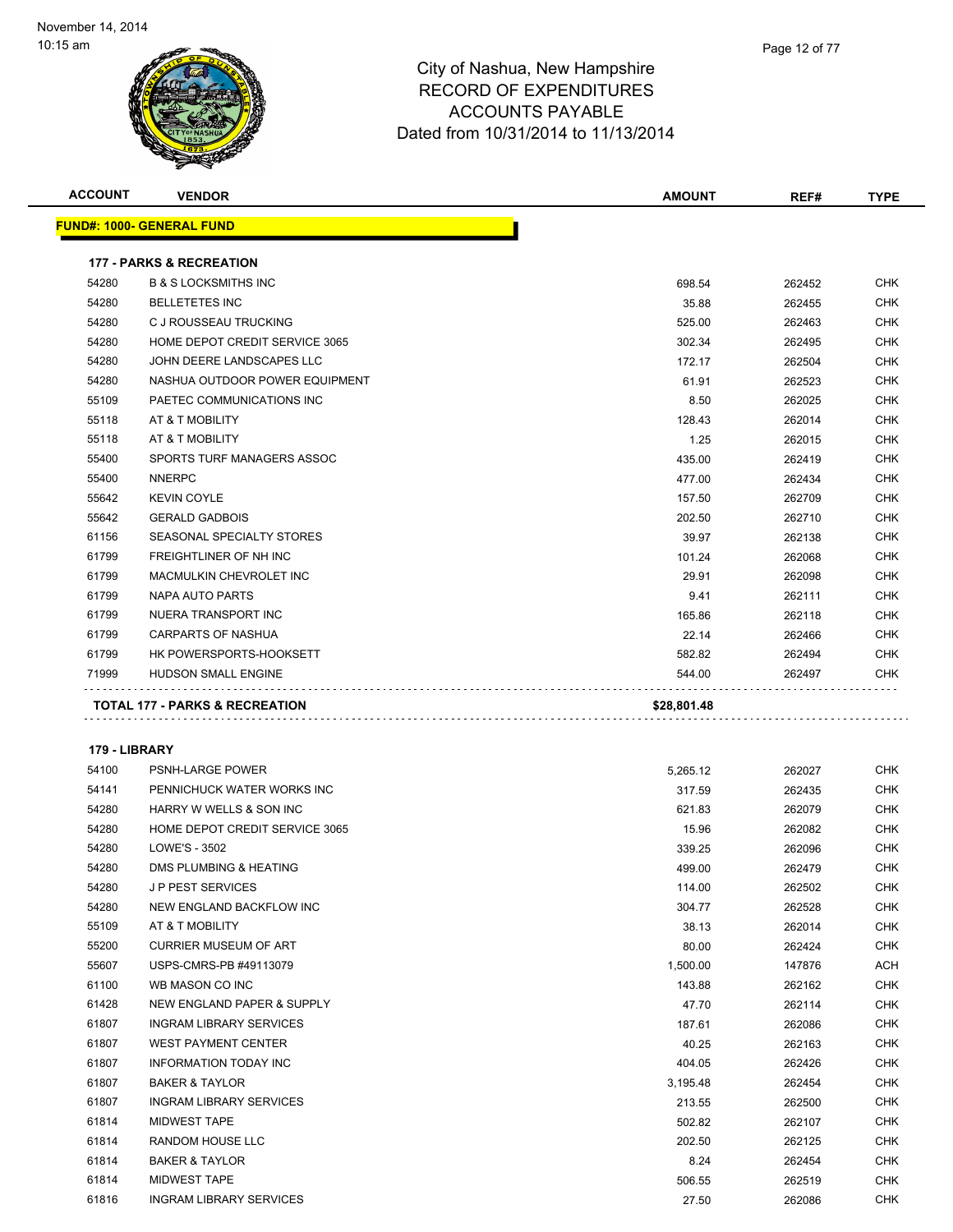| <b>ACCOUNT</b>      | <b>VENDOR</b>                            | <b>AMOUNT</b> | REF#   | <b>TYPE</b> |
|---------------------|------------------------------------------|---------------|--------|-------------|
|                     | FUND#: 1000- GENERAL FUND                |               |        |             |
|                     |                                          |               |        |             |
| 179 - LIBRARY       |                                          |               |        |             |
| 61816               | <b>INGRAM LIBRARY SERVICES</b>           | 38.46         | 262500 | <b>CHK</b>  |
| 61821               | <b>BOOK PAGE</b>                         | 480.00        | 262052 | <b>CHK</b>  |
| 61821               | ALA AMERICAN LIBRARY ASSOC               | 65.00         | 262422 | CHK         |
| 61821               | <b>KIRKUS MEDIA LLC</b>                  | 199.00        | 262427 | <b>CHK</b>  |
| 68322               | SONJA DAVIS HAKALA                       | 200.00        | 261982 | <b>CHK</b>  |
| 68322               | <b>CAROL A MARTIN-WARD</b>               | 65.00         | 261992 | <b>CHK</b>  |
| 68322               | PATRICIA NOLAN-BROWN                     | 200.00        | 261997 | <b>CHK</b>  |
| 68322               | <b>STEVE BLUNT</b>                       | 250.00        | 262402 | <b>CHK</b>  |
| 68322               | <b>GREG PAGE</b>                         | 280.00        | 262416 | <b>CHK</b>  |
|                     | TOTAL 179 - LIBRARY                      | \$16,353.24   |        |             |
|                     | <b>181 - COMMUNITY DEVELOPMENT</b>       |               |        |             |
| 61100               | <b>RENEE REDER</b>                       | 32.80         | 262000 | CHK         |
| 61100               | ANCO SIGNS & STAMPS INC                  | 14.85         | 262042 | <b>CHK</b>  |
|                     | TOTAL 181 - COMMUNITY DEVELOPMENT        | \$47.65       |        |             |
|                     |                                          |               |        |             |
|                     | <b>182 - PLANNING &amp; ZONING</b>       |               |        |             |
| 55307               | <b>CARTER FALK</b>                       | 69.44         | 261981 | <b>CHK</b>  |
| 55421               | ROGER HOUSTON                            | 120.00        | 262409 | CHK         |
|                     | <b>TOTAL 182 - PLANNING &amp; ZONING</b> | \$189.44      |        |             |
|                     |                                          |               |        |             |
|                     | <b>183 - ECONOMIC DEVELOPMENT</b>        |               |        |             |
| 53400               | <b>ALPHAGRAPHICS</b>                     | 1,500.00      | 262450 | CHK         |
|                     | TOTAL 183 - ECONOMIC DEVELOPMENT         | \$1,500.00    |        |             |
| <b>191 - SCHOOL</b> |                                          |               |        |             |
| 52800               | <b>JOHANNA SEEBA</b>                     | 1,080.00      | 262683 | <b>CHK</b>  |
| 52800               | DANIEL WYBORNEY                          | 2,496.00      | 262706 | CHK         |
| 53600               | ADULT LEARNING CENTER                    | 29,217.10     | 262174 | <b>CHK</b>  |
| 53600               | <b>EDUCATION INC</b>                     | 628.43        | 262228 | <b>CHK</b>  |
| 53600               | THE YOUTH COUNCIL                        | 6,132.50      | 262350 | <b>CHK</b>  |
| 53600               | <b>EDUCATION INC</b>                     | 535.33        | 262597 | <b>CHK</b>  |
| 53614               | FIRST STUDENT INC                        | 564.06        | 262235 | CHK         |
| 53614               | AMY MCCARTNEY                            | 8,026.60      | 262294 | <b>CHK</b>  |
| 53614               | <b>CLARK ASSOC</b>                       | 41,071.00     | 262582 | <b>CHK</b>  |
| 53628               | <b>BECKIE BRANNEN</b>                    | 160.00        | 262192 | CHK         |
| 53628               | <b>WILLIAM R CLOSS III</b>               | 60.00         | 262201 | <b>CHK</b>  |
| 53628               | COMPUTER HUT dba IT INSIDERS             | 262.45        | 262204 | <b>CHK</b>  |
| 53628               | DAVE'S QUALITY DRY CLEANING              | 898.55        | 262217 | <b>CHK</b>  |
| 53628               | DJ JEFF HAMILTON                         | 250.00        | 262220 | <b>CHK</b>  |
| 53628               | MONIQUE DUDA                             | 870.00        | 262225 | <b>CHK</b>  |
| 53628               | <b>TYLER KIMBAR</b>                      | 535.00        | 262275 | <b>CHK</b>  |
| 53628               | MULTI STATE BILLING SERVICES L           | 556.79        | 262296 | <b>CHK</b>  |
| 53628               | PERFORMANCE REHAB INC                    | 5,424.40      | 262311 | <b>CHK</b>  |
|                     |                                          |               |        |             |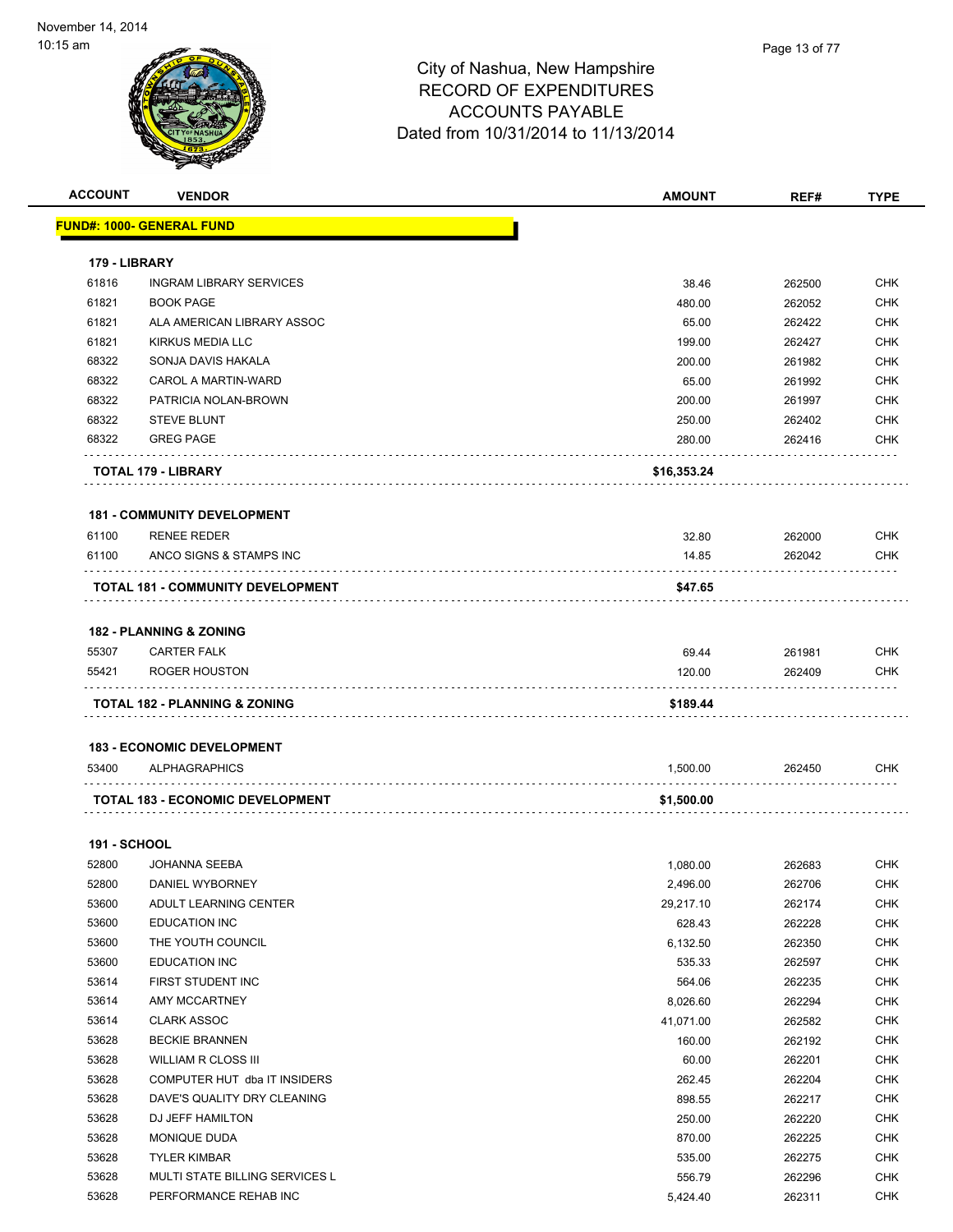| <b>ACCOUNT</b>      | <b>VENDOR</b>                         | <b>AMOUNT</b> | REF#   | <b>TYPE</b> |
|---------------------|---------------------------------------|---------------|--------|-------------|
|                     | <b>FUND#: 1000- GENERAL FUND</b>      |               |        |             |
|                     |                                       |               |        |             |
| <b>191 - SCHOOL</b> |                                       |               |        |             |
| 53628               | RENSSELAER NETWORKING ACADEMY         | 1,000.00      | 262321 | <b>CHK</b>  |
| 53628               | <b>MULTI STATE BILLING SERVICES L</b> | 602.58        | 262653 | <b>CHK</b>  |
| 53628               | YOUTH EDUCATIONAL EMPLOYMENT          | 2,050.00      | 262707 | <b>CHK</b>  |
| 54100               | <b>PSNH</b>                           | 11,564.30     | 262170 | <b>CHK</b>  |
| 54100               | PUBLIC SERVICE OF NH-LARGE POW        | 6,356.22      | 262315 | CHK         |
| 54100               | <b>PSNH</b>                           | 9,045.50      | 262556 | CHK         |
| 54100               | PUBLIC SERVICE OF NH-LARGE POW        | 11,229.02     | 262672 | CHK         |
| 54114               | <b>LIBERTY UTILITIES</b>              | 380.57        | 262168 | CHK         |
| 54114               | DIRECT ENERGY BUSINESS                | 610.49        | 262219 | <b>CHK</b>  |
| 54114               | <b>LIBERTY UTILITIES</b>              | 1,538.44      | 262554 | <b>CHK</b>  |
| 54114               | DIRECT ENERGY BUSINESS                | 1,996.66      | 262596 | CHK         |
| 54141               | PENNICHUCK WATER WORKS INC            | 2,748.56      | 262169 | CHK         |
| 54243               | <b>BLAKE GROUP</b>                    | 795.00        | 262187 | <b>CHK</b>  |
| 54243               | CONTROL TECHNOLOGIES INC              | 5,100.00      | 262205 | <b>CHK</b>  |
| 54280               | <b>B &amp; S LOCKSMITHS INC</b>       | 233.52        | 262180 | <b>CHK</b>  |
| 54280               | HIGH OUTPUT INC                       | 960.00        | 262259 | CHK         |
| 54280               | NASHUA GLASS                          | 220.00        | 262298 | <b>CHK</b>  |
| 54280               | <b>SECURADYNE SYSTEMS</b>             | 140.00        | 262333 | <b>CHK</b>  |
| 54280               | <b>VIKING ROOFING INC</b>             | 4,757.38      | 262345 | CHK         |
| 54280               | <b>B &amp; S LOCKSMITHS INC</b>       | 327.91        | 262565 | <b>CHK</b>  |
| 54280               | <b>ENDPOINT, LLC</b>                  | 1,045.00      | 262598 | <b>CHK</b>  |
| 54280               | MARVELL PLATE GLASS INC               | 339.78        | 262648 | CHK         |
| 54280               | SECURADYNE SYSTEMS                    | 248.00        | 262682 | <b>CHK</b>  |
| 54280               | SHIFFLER EQUIPMENT SALES INC          | 368.17        | 262687 | CHK         |
| 54280               | <b>VIKING ROOFING INC</b>             | 636.17        | 262697 | <b>CHK</b>  |
| 54487               | HILLYARD/MANCHESTER                   | 3,024.62      | 262260 | <b>CHK</b>  |
| 54487               | TELEPHONE NETWORK TECHNOLOGIES        | 245.00        | 262340 | CHK         |
| 54487               | COUSINS VIDEO INC                     | 362.80        | 262589 | CHK         |
| 54487               | <b>CUES INC</b>                       | 730.44        | 262593 | CHK         |
| 54487               | NEVERETTS SEW & VAC INC               | 43.90         | 262660 | CHK         |
| 54600               | DONOVAN EQUIPMENT CO INC              | 834.05        | 262222 | <b>CHK</b>  |
| 54600               | NAPA AUTO PARTS                       | 1,174.50      | 262297 | <b>CHK</b>  |
| 54600               | SANEL AUTO PARTS CO                   | 70.74         | 262327 | <b>CHK</b>  |
| 54600               | <b>BEST FORD</b>                      | 429.16        | 262571 | <b>CHK</b>  |
| 54600               | <b>D &amp; R TOWING INC</b>           | 433.26        | 262594 | <b>CHK</b>  |
| 54600               | MAYNARD & LESIEUR INC                 | 20.20         | 262649 | <b>CHK</b>  |
| 54600               | SANEL AUTO PARTS CO                   | 182.07        | 262675 | <b>CHK</b>  |
| 54899               | <b>SERESC</b>                         | 18,123.06     | 262684 | <b>CHK</b>  |
| 55109               | <b>SPRINT</b>                         | 13.12         | 262171 | <b>CHK</b>  |
| 55109               |                                       |               |        |             |
|                     | BAYRING COMMUNICATIONS                | 2,225.49      | 262551 | CHK         |
| 55109               | <b>FAIRPOINT COMMUNICATIONS</b>       | 93.59         | 262553 | <b>CHK</b>  |
| 55200               | ASCD                                  | 985.00        | 262179 | <b>CHK</b>  |
| 55200               | <b>SAM'S CLUB</b>                     | 45.00         | 262326 | <b>CHK</b>  |
| 55200               | SME                                   | 414.00        | 262335 | <b>CHK</b>  |
| 55300               | <b>NHSAA</b>                          | 150.00        | 262303 | <b>CHK</b>  |
| 55300               | DAVID VARANO                          | 350.00        | 262343 | <b>CHK</b>  |
| 55307               | <b>JANICE ARCARO</b>                  | 69.16         | 262178 | <b>CHK</b>  |
| 55307               | <b>MARIANNE BUSTEED</b>               | 28.56         | 262195 | <b>CHK</b>  |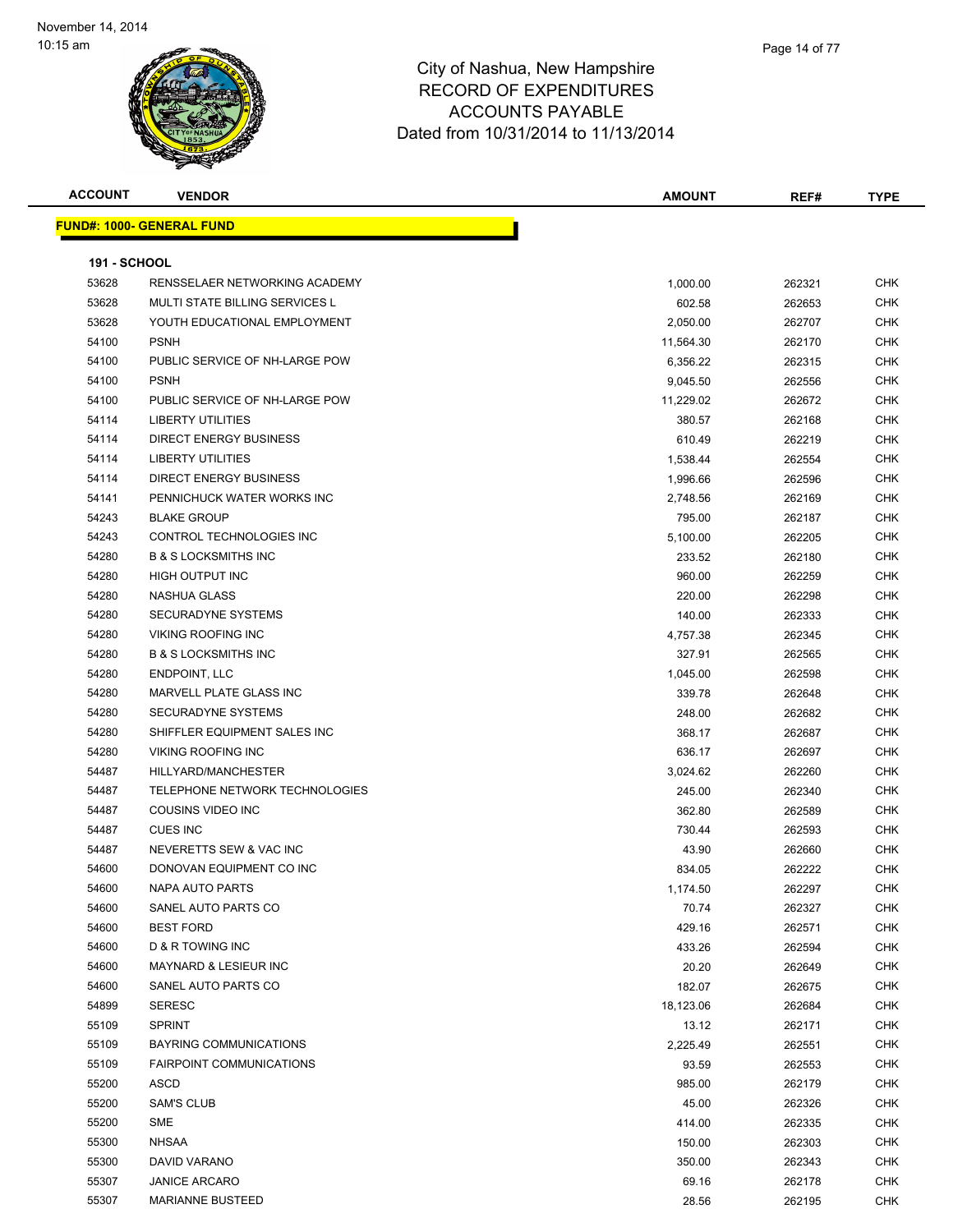

| <b>ACCOUNT</b>      | <b>VENDOR</b>                     | <b>AMOUNT</b> | REF#   | <b>TYPE</b> |
|---------------------|-----------------------------------|---------------|--------|-------------|
|                     | <u> FUND#: 1000- GENERAL FUND</u> |               |        |             |
| <b>191 - SCHOOL</b> |                                   |               |        |             |
| 55307               | KIMBERLY CALLAN                   | 97.44         | 262197 | <b>CHK</b>  |
| 55307               | <b>COLLEEN DARWISH</b>            | 22.40         | 262215 | <b>CHK</b>  |
| 55307               | DANIEL DONOVAN                    | 63.36         | 262221 | <b>CHK</b>  |
| 55307               | <b>MARIANNE DUSTIN</b>            | 86.52         | 262226 | <b>CHK</b>  |
| 55307               | <b>KELLIE GABRIEL</b>             | 44.80         | 262243 | <b>CHK</b>  |
| 55307               | LISA GINGRAS                      | 248.14        | 262246 | <b>CHK</b>  |
| 55307               | <b>WENDY GUAL</b>                 | 23.52         | 262252 | <b>CHK</b>  |
| 55307               | LORRAINE HORNE                    | 11.20         | 262265 | <b>CHK</b>  |
| 55307               | <b>CARMEN KOSOW</b>               | 16.24         | 262278 | <b>CHK</b>  |
| 55307               | <b>ALISON KRANE</b>               |               |        | <b>CHK</b>  |
| 55307               | <b>MARK LUCAS</b>                 | 241.92        | 262279 | <b>CHK</b>  |
|                     |                                   | 25.20         | 262285 |             |
| 55307               | NATHAN MAZEROLLE                  | 119.36        | 262293 | <b>CHK</b>  |
| 55307               | PAULA PAPANICOLAOU                | 87.92         | 262307 | <b>CHK</b>  |
| 55307               | ROBERT ANASTAS                    | 32.34         | 262563 | <b>CHK</b>  |
| 55307               | KIMBERLY CALLAN                   | 124.04        | 262576 | <b>CHK</b>  |
| 55307               | <b>MARK CONRAD</b>                | 205.20        | 262586 | <b>CHK</b>  |
| 55307               | <b>VIRGINIA L COVART</b>          | 14.14         | 262590 | <b>CHK</b>  |
| 55307               | <b>KAREN CREBASE</b>              | 61.46         | 262591 | <b>CHK</b>  |
| 55307               | <b>JAMES FIRMIN</b>               | 96.88         | 262602 | <b>CHK</b>  |
| 55307               | <b>BRENDA G FRENETTE</b>          | 6.16          | 262606 | <b>CHK</b>  |
| 55307               | <b>STACY HYNES</b>                | 143.22        | 262631 | <b>CHK</b>  |
| 55307               | <b>JOANNE LAKE</b>                | 18.81         | 262639 | <b>CHK</b>  |
| 55307               | <b>JASON LONERGAN</b>             | 12.32         | 262643 | <b>CHK</b>  |
| 55307               | <b>DENISE PETZ</b>                | 30.21         | 262669 | <b>CHK</b>  |
| 55307               | NICOLE SARGENT                    | 30.03         | 262676 | <b>CHK</b>  |
| 55307               | <b>JENNIFER SEUSING</b>           | 53.14         | 262685 | <b>CHK</b>  |
| 55307               | <b>LORNE SWINDELL</b>             | 371.40        | 262691 | <b>CHK</b>  |
| 55400               | PEARSON EDUCATION                 | 316.87        | 262310 | <b>CHK</b>  |
| 55400               | <b>LISA SAUNDERS</b>              | 50.00         | 262330 | <b>CHK</b>  |
| 55400               | ELIZABETH ULLRICH                 | 89.50         | 262342 | CHK         |
| 55400               | <b>KATHY SPEIDEL</b>              | 90.00         | 262690 | <b>CHK</b>  |
| 55400               | VIDEO CONTINUING EDUCATION        | 760.00        | 262696 | <b>CHK</b>  |
| 55600               | <b>TIFFANY HYATT</b>              | 330.90        | 262630 | CHK         |
| 55600               | <b>JENNIFER SCARPATI</b>          | 73.25         | 262679 | <b>CHK</b>  |
| 55607               | MAILFINANCE                       | 413.82        | 262289 | <b>CHK</b>  |
| 55607               | PITNEY BOWES INC                  | 128.55        | 262313 | <b>CHK</b>  |
| 55607               | RESERVE ACCOUNT                   | 2,500.00      | 262557 | <b>CHK</b>  |
| 55607               | <b>FEDEX</b>                      | 19.29         | 262601 | <b>CHK</b>  |
| 55642               | <b>WILLIAM ANDERSON</b>           | 84.00         | 262176 | <b>CHK</b>  |
| 55642               | MICHAEL BARBERIAN                 | 54.00         | 262181 | <b>CHK</b>  |
| 55642               | <b>KEVIN BOLDUC</b>               | 54.00         | 262188 | <b>CHK</b>  |
| 55642               | <b>JONATHAN CALEY</b>             | 138.00        | 262196 | <b>CHK</b>  |
| 55642               | <b>TERRENCE DOSTIE</b>            | 94.00         | 262223 | <b>CHK</b>  |
| 55642               | JAMES DOYLE                       | 88.00         | 262224 | <b>CHK</b>  |
| 55642               | JOHN EGAN                         | 84.00         | 262230 | <b>CHK</b>  |
| 55642               | <b>MARK FOLEY</b>                 | 168.00        | 262237 | <b>CHK</b>  |
| 55642               | MICHAEL HENDERSON                 | 54.00         | 262258 | <b>CHK</b>  |
| 55642               | MICHAEL HUMPHRIES                 | 94.00         | 262267 | <b>CHK</b>  |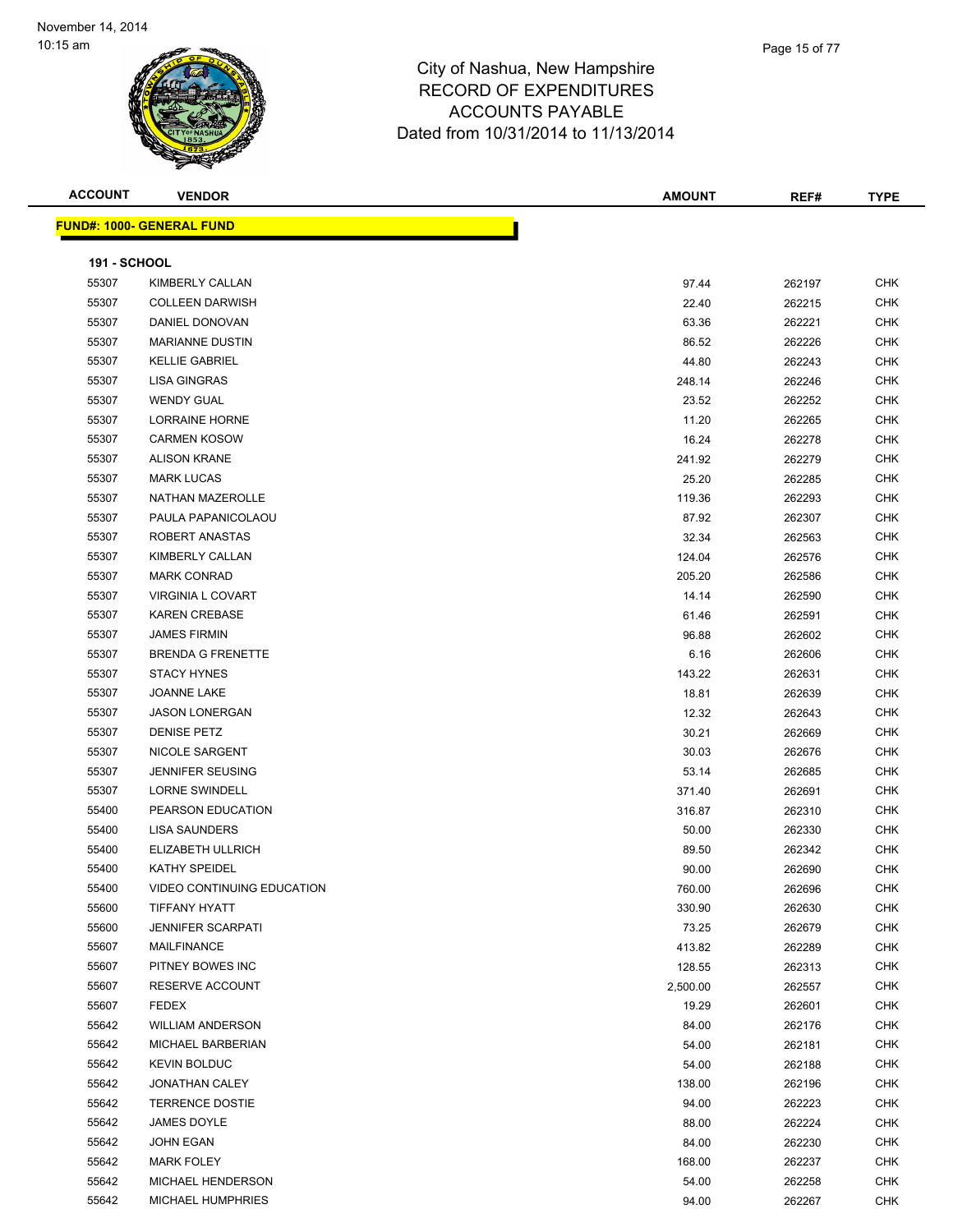**ACCOUNT VENDOR AMOUNT REF# TYPE FUND#: 1000- GENERAL FUND 191 - SCHOOL** PAUL IACONIS 44.00 262268 CHK EDWARD JONSON 64.00 262272 CHK JOSEPH E KELLY 84.00 262274 CHK CORETTA LEE 88.00 262282 CHK CHESTER MARTEL 94.00 262292 CHK PAUL W HICKEY 84.00 262308 CHK MILAN PETROVIC 94.00 262312 CHK CHRISTIANE RAABE 96.00 262317 CHK HARRY ROSENSTEIN 84.00 262325 CHK SANTEE NED 138.00 262328 CHK ROLAND F ST GERMAN JR 44.00 262338 CHK ROBERT ZUCCARO 54.00 262351 CHK ANDRE AREL 54.00 262564 CHK JOHN BARRY 54.00 262567 CHK MARK FOLEY 84.00 262604 CHK KEITH FRANCIS 44.00 262605 CHK CHRISTOPHER HAFTEL 44.00 262619 CHK ANDREW HARTERY 54.00 262623 CHK JAMES W JOSEF 54.00 262634 CHK GARY KUBA 64.00 262637 CHK CHRISTINE PELKEY 138.00 262667 CHK TOM PELLETIER 54.00 262668 CHK MICHAEL VIVEIROS 54.00 262698 CHK JAMES WILKINSON 20.00 262703 CHK DAVE ZWICKER 64.00 262708 CHK NIHOA - NH INC 130.00 262662 CHK TONY COUROUNIS 190.31 262210 CHK FIRST STUDENT INC 301.14 262235 CHK TONY COUROUNIS 86.85 262588 CHK FIRST STUDENT INC 84.00 262603 CHK U-HAUL 85.94 262694 CHK BRAD CANFIELD 1,232.00 262578 CHK THE PROVIDER ENTERPRISES INC 59,528.10 262671 CHK SARAH WINSLOW 206.08 262705 CHK CROTCHED MOUNTAIN REHAB CTR 36,830.49 262212 CHK 55694 EASTER SEALS OF NEW HAMPSHIRE 1,133.24 262227 CHK REGIONAL SERVICES & EDUCATION 712.00 262320 CHK SPAULDING YOUTH CENTER 2,772.00 262337 CHK ADULT LEARNING CENTER 29,054.70 262561 CHK VERMONT PERMANENCY INITIATIVE 5,186.60 262569 CHK CEDARCREST INC 5,479.52 262580 CHK GREATER LAWRENCE ED COLLABORAT 6,886.00 262618 CHK HAMPSTEAD HOSPITAL 700.00 262620 CHK LEARNING PREP SCHOOL 9,851.16 262642 CHK NASHOBA LEARNING GROUP 19,643.82 262656 CHK NASHUA CHILDRENS HOME 41,074.88 262657 CHK REGIONAL SERVICES & EDUCATION 9,026.00 262674 CHK SEVEN HILLS 7,919.57 262686 CHK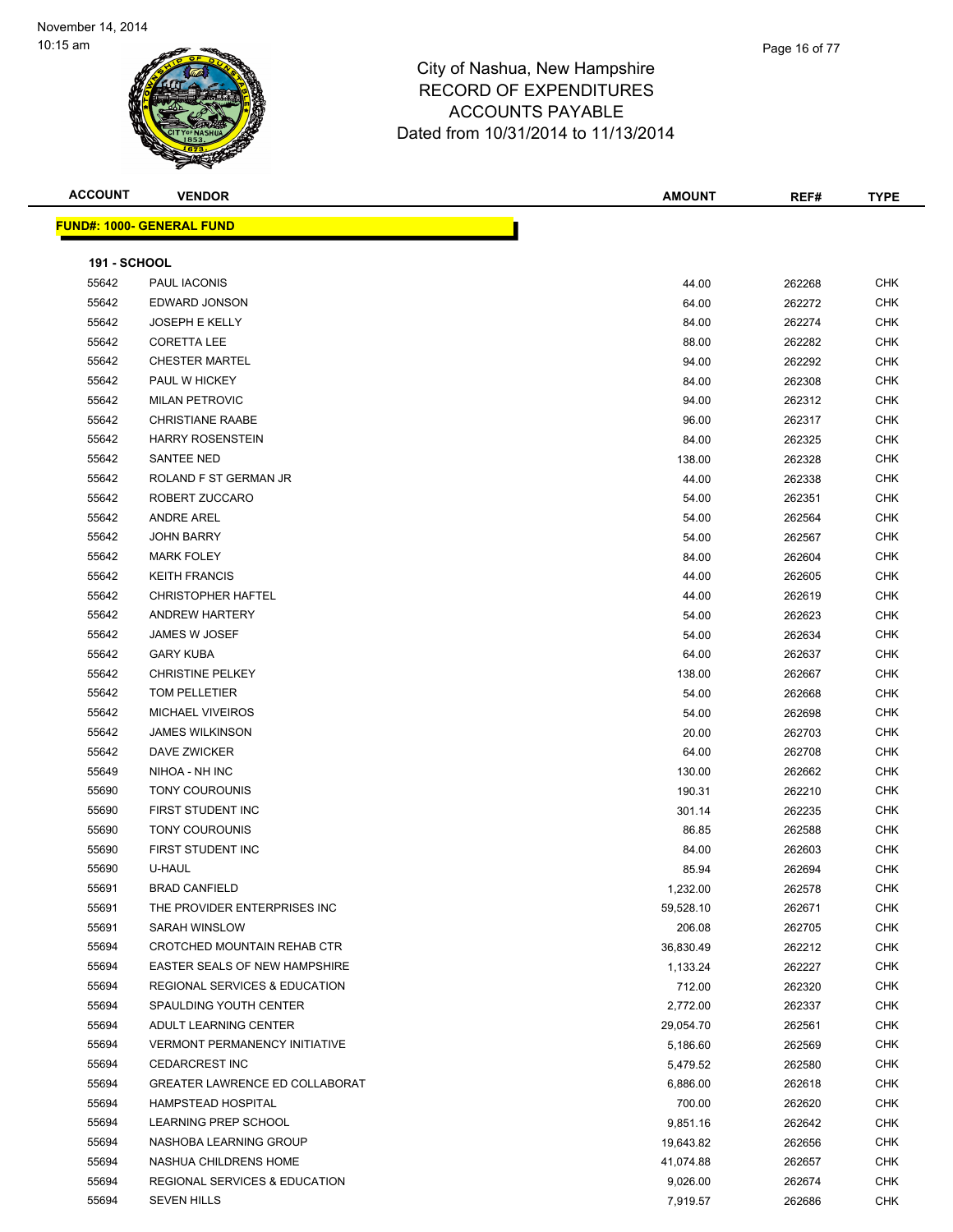| <b>ACCOUNT</b>      | <b>VENDOR</b>                    | <b>AMOUNT</b> | REF#   | <b>TYPE</b> |
|---------------------|----------------------------------|---------------|--------|-------------|
|                     | <b>FUND#: 1000- GENERAL FUND</b> |               |        |             |
|                     |                                  |               |        |             |
| <b>191 - SCHOOL</b> |                                  |               |        |             |
| 55694               | SPAULDING YOUTH CENTER           | 21,185.07     | 262689 | <b>CHK</b>  |
| 61100               | <b>ESSENTRA SPECIALTY TAPES</b>  | 138.73        | 262231 | <b>CHK</b>  |
| 61100               | PAULA REYNOLDS                   | 8.99          | 262323 | CHK         |
| 61100               | WB MASON CO INC                  | 5,597.95      | 262347 | <b>CHK</b>  |
| 61100               | FAIRGROUNDS ELEM SCH PETTY CAS   | 135.35        | 262552 | <b>CHK</b>  |
| 61100               | <b>SCHOOL SPECIALTY</b>          | 132.80        | 262681 | <b>CHK</b>  |
| 61100               | WB MASON CO INC                  | 2,463.44      | 262702 | <b>CHK</b>  |
| 61135               | <b>BELLETETES INC</b>            | 101.63        | 262185 | <b>CHK</b>  |
| 61135               | BURMAX CO INC                    | 1,890.39      | 262194 | <b>CHK</b>  |
| 61135               | THE COPY SHOP                    | 188.00        | 262206 | <b>CHK</b>  |
| 61135               | CRUTCHFIELD CORPORATION          | 598.97        | 262213 | <b>CHK</b>  |
| 61135               | <b>CURRICULUM ASSOCIATES LLC</b> | 1,149.12      | 262214 | <b>CHK</b>  |
| 61135               | <b>DEMCO</b>                     | 102.90        | 262218 | <b>CHK</b>  |
| 61135               | EDVOTEK INC                      | 231.00        | 262229 | CHK         |
| 61135               | FLINN SCIENTIFIC INC             | 412.81        | 262236 | CHK         |
| 61135               | <b>KAREN GREEN</b>               | 23.91         | 262251 | CHK         |
| 61135               | <b>HANNAFORD</b>                 | 421.10        | 262254 | CHK         |
| 61135               | <b>HEINEMANN</b>                 | 380.60        | 262257 | <b>CHK</b>  |
| 61135               | HOME DEPOT CREDIT SERVICES       | 130.85        | 262261 | <b>CHK</b>  |
| 61135               | HOME DEPOT CREDIT SERVICES       | 11.61         | 262262 | <b>CHK</b>  |
| 61135               | HOME DEPOT CREDIT SERVICE        | 698.06        | 262263 | <b>CHK</b>  |
| 61135               | J W PEPPER & SONS INC            | 91.20         | 262269 | <b>CHK</b>  |
| 61135               | <b>KLOCKIT</b>                   | 247.00        | 262277 | <b>CHK</b>  |
| 61135               | SARAH LEMIRE                     | 51.51         | 262284 | CHK         |
| 61135               | DONNA LUNA                       | 85.26         | 262286 | CHK         |
| 61135               | MARKET BASKET ACCT 2589096       | 291.25        | 262290 | <b>CHK</b>  |
| 61135               | <b>MODERN SCHOOL SUPPLIES</b>    | 468.61        | 262295 | <b>CHK</b>  |
| 61135               | ORIENTAL TRADING CO INC          | 27.99         | 262305 | <b>CHK</b>  |
| 61135               | <b>DAVID PURINGTON</b>           | 289.44        | 262316 | <b>CHK</b>  |
| 61135               | RED HOT SPORTS PROMOTIONS        | 74.95         | 262319 | <b>CHK</b>  |
| 61135               | <b>SARGENT WELCH</b>             | 2,506.74      | 262329 | CHK         |
| 61135               | <b>SCHOOL SPECIALTY</b>          | 2,795.26      | 262332 | <b>CHK</b>  |
| 61135               | <b>WAL-MART</b>                  | 19.26         | 262346 | <b>CHK</b>  |
| 61135               | WB MASON CO INC                  | 2,209.47      | 262347 | <b>CHK</b>  |
| 61135               | <b>WPS</b>                       | 62.04         | 262349 | CHK         |
| 61135               | MARKET BASKET ACCT 2589096       | 127.34        | 262555 | CHK         |
| 61135               | AC MOORE                         | 29.72         | 262559 | <b>CHK</b>  |
| 61135               | <b>BELLETETES INC</b>            | 97.95         | 262568 | <b>CHK</b>  |
| 61135               | <b>LYNNE BROWN</b>               | 39.76         | 262575 | <b>CHK</b>  |
| 61135               | CARTRIDGE WORLD NASHUA           | 203.98        | 262579 | <b>CHK</b>  |
| 61135               | <b>GENERAL LINEN SERVICE INC</b> | 224.06        | 262609 | <b>CHK</b>  |
| 61135               | <b>GLOBAL TRADEQUEST INC</b>     | 445.00        | 262612 | <b>CHK</b>  |
| 61135               | <b>HANNAFORD</b>                 | 20.47         | 262622 | <b>CHK</b>  |
| 61135               | HOME DEPOT CREDIT SERVICES       | 34.68         | 262627 | <b>CHK</b>  |
| 61135               | HOME DEPOT CREDIT SERVICE        | 359.88        | 262628 | <b>CHK</b>  |
| 61135               | <b>JESSICA E MACKAY</b>          | 145.99        | 262646 | CHK         |
| 61135               | <b>MAKERBOT INDUSTRIES LLC</b>   | 1,089.64      | 262647 | CHK         |
| 61135               | MSC INDUSTRIAL SUPPLY CO INC     | 528.24        | 262652 | <b>CHK</b>  |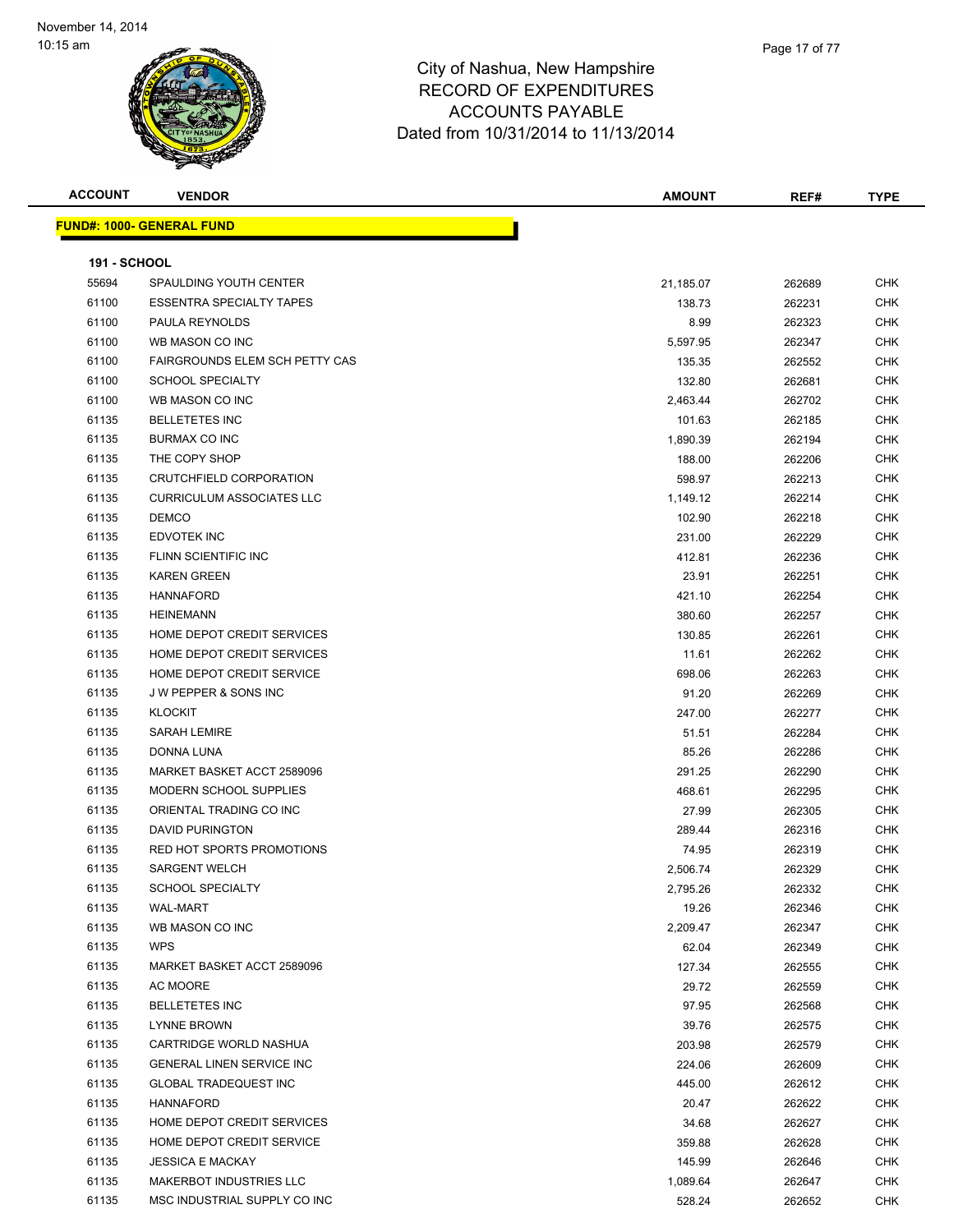| <b>ACCOUNT</b>      | <b>VENDOR</b>                           | <b>AMOUNT</b> | REF#   | <b>TYPE</b> |
|---------------------|-----------------------------------------|---------------|--------|-------------|
|                     | <u> FUND#: 1000- GENERAL FUND</u>       |               |        |             |
|                     |                                         |               |        |             |
| <b>191 - SCHOOL</b> |                                         |               |        |             |
| 61135               | <b>NASCO</b>                            | 630.55        | 262655 | <b>CHK</b>  |
| 61135               | <b>NCS PEARSON</b>                      | 140.00        | 262659 | <b>CHK</b>  |
| 61135               | NORTH CENTER FOOD SERVICE               | 1,231.95      | 262663 | <b>CHK</b>  |
| 61135               | <b>ONLINE FABRIC STORE</b>              | 300.00        | 262664 | <b>CHK</b>  |
| 61135               | PITSCO INC                              | 231.12        | 262670 | CHK         |
| 61135               | <b>RADIOSHACK</b>                       | 253.93        | 262673 | <b>CHK</b>  |
| 61135               | <b>SARGENT WELCH</b>                    | 73.61         | 262677 | <b>CHK</b>  |
| 61135               | <b>SCANTRON CORP</b>                    | 183.09        | 262678 | CHK         |
| 61135               | <b>SCHOOL HEALTH CORP</b>               | 202.47        | 262680 | <b>CHK</b>  |
| 61135               | <b>SCHOOL SPECIALTY</b>                 | 3,708.71      | 262681 | <b>CHK</b>  |
| 61135               | <b>TEACHERS DISCOVERY</b>               | 177.91        | 262692 | CHK         |
| 61135               | <b>TOWERS MOTOR PARTS CORP</b>          | 126.31        | 262693 | <b>CHK</b>  |
| 61135               | <b>WAL-MART</b>                         | 24.88         | 262699 | CHK         |
| 61135               | WB MASON CO INC                         | 1,165.43      | 262702 | CHK         |
| 61142               | <b>SCHOOL HEALTH CORP</b>               | 1,157.58      | 262331 | CHK         |
| 61142               | WILLIAM V MACGILL & CO                  | 16.80         | 262348 | CHK         |
| 61142               | <b>SCHOOL HEALTH CORP</b>               | 9.17          | 262680 | CHK         |
| 61142               | WILLIAM V MACGILL & CO                  | 274.03        | 262704 | CHK         |
| 61249               | <b>NCS PEARSON</b>                      | 2,161.59      | 262659 | CHK         |
| 61299               | <b>BELLETETES INC</b>                   | 343.76        | 262185 | <b>CHK</b>  |
| 61299               | DATTCO, INC                             | 216.44        | 262216 | CHK         |
| 61299               | <b>FASTENAL CO</b>                      | 40.31         | 262233 | <b>CHK</b>  |
| 61299               | HOME DEPOT CREDIT SERVICES              | 25.58         | 262264 | <b>CHK</b>  |
| 61299               | NASHUA WALLPAPER & PAINT CO             | 183.45        | 262300 | CHK         |
| 61299               | <b>SERESC</b>                           | 150.00        | 262334 | CHK         |
| 61299               | WB MASON CO INC                         | 147.68        | 262347 | CHK         |
| 61299               | MARKET BASKET ACCT 2589096              | 250.00        | 262555 | CHK         |
| 61299               | <b>BELLETETES INC</b>                   | 243.15        | 262568 | CHK         |
| 61299               | COMPUTER HUT dba IT INSIDERS            | 199.95        | 262585 | CHK         |
| 61299               | DATTCO, INC                             | 371.15        | 262595 | CHK         |
| 61299               | <b>PASEK CORP</b>                       | 578.30        | 262666 | <b>CHK</b>  |
| 61407               | M & M ELECTRICAL SUPPLY CO INC          | 60.50         | 262287 | <b>CHK</b>  |
| 61407               | REXEL                                   | 207.19        | 262322 | <b>CHK</b>  |
| 61407               | INTERSTATE BATTERY OF SOUTHERN          | 65.48         | 262632 | <b>CHK</b>  |
| 61407               | M & M ELECTRICAL SUPPLY CO INC          | 3,009.56      | 262644 | CHK         |
| 61414               | F W WEBB CO                             | 334.98        | 262232 | CHK         |
| 61414               | PEABODY SUPPLY CO                       | 290.99        | 262309 | CHK         |
| 61414               | F W WEBB CO                             | 365.65        | 262600 | CHK         |
| 61414               | <b>GRANITE GROUP</b>                    | 311.08        | 262616 | CHK         |
| 61421               | <b>GRAINGER</b>                         | 401.75        | 262249 | CHK         |
| 61421               | <b>GRAINGER</b>                         | 921.42        | 262615 | <b>CHK</b>  |
| 61428               | CENTRAL PAPER PRODUCTS CO               | 5,335.00      | 262200 | <b>CHK</b>  |
| 61428               | <b>CROSS-COUNTRY MAINT &amp; SUPPLY</b> | 138.24        | 262211 | CHK         |
| 61428               | CENTRAL PAPER PRODUCTS CO               | 7,929.20      | 262581 | CHK         |
| 61428               | ERC WIPING PRODUCTS INC                 | 1,565.00      | 262599 | CHK         |
| 61599               | CORRIVEAU ROUTHIER INC                  | 5.89          | 262208 | CHK         |
| 61599               | FRANKLIN PAINT CO INC                   | 492.75        | 262239 | CHK         |
| 61599               | NASHUA OUTDOOR POWER EQUIPMENT          | 256.04        | 262299 | CHK         |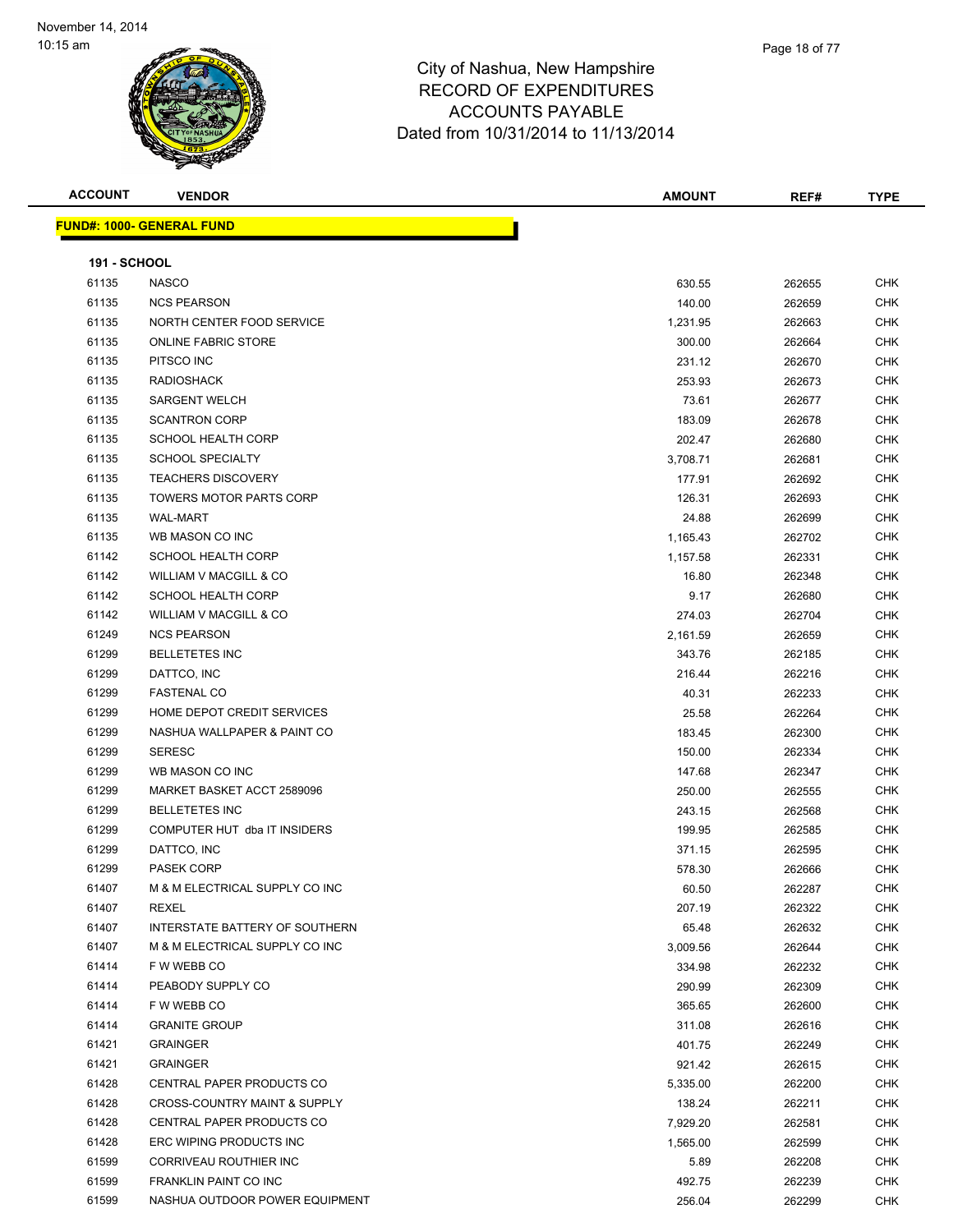| <b>ACCOUNT</b>      | <b>VENDOR</b>                    | <b>AMOUNT</b> | REF#   | <b>TYPE</b> |
|---------------------|----------------------------------|---------------|--------|-------------|
|                     | <b>FUND#: 1000- GENERAL FUND</b> |               |        |             |
|                     |                                  |               |        |             |
| <b>191 - SCHOOL</b> |                                  |               |        |             |
| 61599               | JOHN DEERE LANDSCAPES LLC        | 1,100.00      | 262633 | <b>CHK</b>  |
| 61599               | NASHUA OUTDOOR POWER EQUIPMENT   | 477.39        | 262658 | <b>CHK</b>  |
| 61607               | <b>GLOBAL TRADEQUEST INC</b>     | 1,607.29      | 262247 | <b>CHK</b>  |
| 61814               | <b>BARNES &amp; NOBLE INC</b>    | 113.43        | 262182 | <b>CHK</b>  |
| 61814               | FOLLETT SCHOOL SOLUTIONS INC     | 112.78        | 262238 | <b>CHK</b>  |
| 61814               | <b>BARNES &amp; NOBLE INC</b>    | 75.91         | 262566 | <b>CHK</b>  |
| 61875               | <b>BARNES &amp; NOBLE INC</b>    | 12.74         | 262182 | <b>CHK</b>  |
| 61875               | <b>HANDWRITING WITHOUT TEARS</b> | 2,475.00      | 262621 | <b>CHK</b>  |
| 71221               | <b>APPLE INC</b>                 | 29.00         | 262177 | <b>CHK</b>  |
| 71221               | COMPUTER HUT dba IT INSIDERS     | 39.95         | 262204 | <b>CHK</b>  |
| 71221               | COMPUTER HUT dba IT INSIDERS     | 779.44        | 262585 | <b>CHK</b>  |
| 71221               | <b>HEWLETT PACKARD COMPANY</b>   | 583.00        | 262625 | <b>CHK</b>  |
| 71221               | <b>CHRISTOPHER MCMASTER</b>      | 40.99         | 262650 | <b>CHK</b>  |
| 71221               | <b>UZIBULL</b>                   | 47.90         | 262695 | <b>CHK</b>  |
| 71228               | TOOLS4EVER, INC                  | 9,069.00      | 262341 | <b>CHK</b>  |
| 71228               | HEWLETT PACKARD COMPANY          | 1,166.00      | 262625 | <b>CHK</b>  |
| 71228               | LAYTON TECHNOLOGY, INC           | 1,500.00      | 262641 | <b>CHK</b>  |
| 71800               | FOLLETT SCHOOL SOLUTIONS INC     | 302.90        | 262238 | <b>CHK</b>  |
| 71800               | <b>GOVCONNECTION INC</b>         | 799.00        | 262614 | <b>CHK</b>  |
| 71800               | WB MASON CO INC                  | 268.00        | 262702 | <b>CHK</b>  |
| 71999               | <b>CEN-COM</b>                   | 249.00        | 262199 | <b>CHK</b>  |
| 71999               | KITTREDGE EQUIPMENT CO - NH      | 3,884.00      | 262276 | <b>CHK</b>  |
| 71999               | <b>LEGO EDUCATION</b>            | 363.75        | 262283 | <b>CHK</b>  |
|                     | <b>TOTAL 191 - SCHOOL</b>        | \$551,121.21  |        |             |

### **TOTAL FUND 1000 - GENERAL FUND \$4,313,213.67**

### **FUND#: 1001- GF-CAPITAL IMPROVEMENTS**

|  |  |  |  |  |  | <b>161 - STREETS-CAP IMP</b> |
|--|--|--|--|--|--|------------------------------|
|--|--|--|--|--|--|------------------------------|

|       | <b>TOTAL 161 - STREETS-CAP IMP</b>    | \$14.101.37 |        |            |
|-------|---------------------------------------|-------------|--------|------------|
| 81100 | <b>GRANITE STATE CONCRETE CO INC.</b> | 2.295.00    | 262491 | <b>CHK</b> |
| 81100 | <b>BROX INDUSTRIES INC.</b>           | 1.307.14    | 262461 | <b>CHK</b> |
| 81100 | <b>BELLETETES INC</b>                 | 250.50      | 262455 | <b>CHK</b> |
| 81100 | <b>MICHIE CORP</b>                    | 264.00      | 262105 | <b>CHK</b> |
| 81100 | M & M ELECTRICAL SUPPLY CO INC        | 306.97      | 262097 | <b>CHK</b> |
| 81100 | <b>BELLETETES INC</b>                 | 97.83       | 262046 | <b>CHK</b> |
| 81100 | CORRIVEAU ROUTHIER INC                | 23.25       | 262474 | <b>CHK</b> |
| 81100 | JOHNSONS ELECTRIC INC                 | 9,384.00    | 262092 | <b>CHK</b> |
| 81100 | HOME DEPOT CREDIT SERVICE 3065        | 22.68       | 262082 | <b>CHK</b> |
| 81100 | JOHNSONS ELECTRIC INC                 | 150.00      | 262092 | <b>CHK</b> |
|       |                                       |             |        |            |

### **TOTAL FUND 1001 - GF-CAPITAL IMPROVEMENTS \$14,101.37**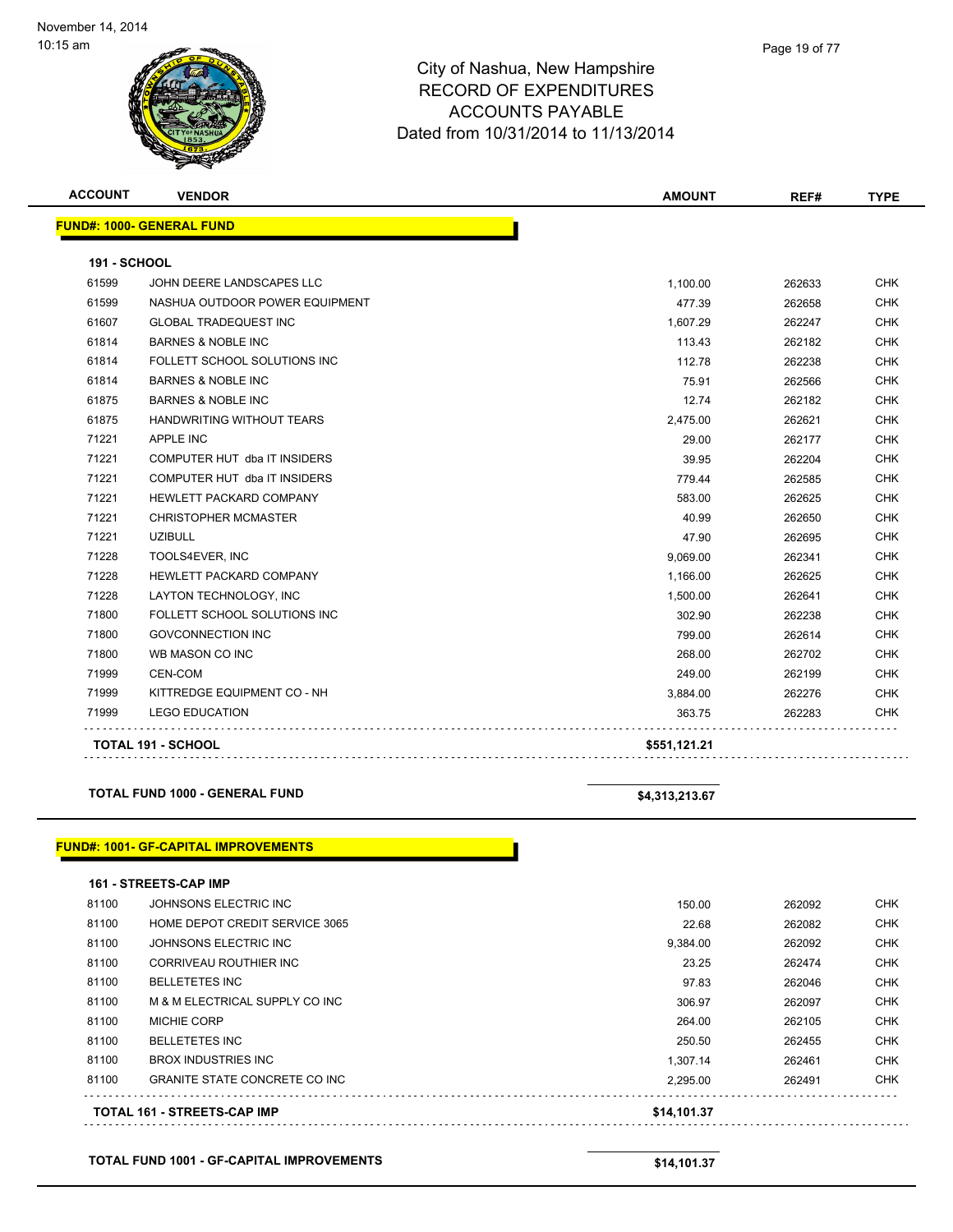| <b>ACCOUNT</b> | <b>VENDOR</b>                                           | <b>AMOUNT</b> | REF#   | <b>TYPE</b> |
|----------------|---------------------------------------------------------|---------------|--------|-------------|
|                | <b>FUND#: 1010- GF-PRIOR YEAR ESCROWS/EXPENSES</b>      |               |        |             |
|                | <b>152 - FIRE-PRIOR YEAR</b>                            |               |        |             |
| 71432          | BRINDLEE MTN FIRE APPARATUS                             | 8,600.00      | 262053 | <b>CHK</b>  |
|                | <b>TOTAL 152 - FIRE-PRIOR YEAR</b>                      | \$8,600.00    |        |             |
|                | <b>181 - COMMUNITY DEV-PRIOR YEAR</b>                   |               |        |             |
| 55200          | AMERICAN PLANNING ASSOC                                 | 518.00        | 262423 | <b>CHK</b>  |
| 55421          | NEW HAMPSHIRE PLANNERS ASSOC                            | 40.00         | 262022 | <b>CHK</b>  |
|                | <b>TOTAL 181 - COMMUNITY DEV-PRIOR YEAR</b>             | \$558.00      |        |             |
|                | <b>TOTAL FUND 1010 - GF-PRIOR YEAR ESCROWS/EXPENSES</b> | \$9,158.00    |        |             |

Т

| <u> FUND#: 2100- FOOD SERVICES FUND</u> |  |
|-----------------------------------------|--|
|-----------------------------------------|--|

| 44503 | ANN JOHNSON                         | 26.00     | 262271 | <b>CHK</b> |
|-------|-------------------------------------|-----------|--------|------------|
| 44503 | ANNE MARKOWSKI                      | 63.15     | 262291 | <b>CHK</b> |
| 54487 | AFFILIATED HVAC SERVICES LLC        | 44.00     | 262175 | <b>CHK</b> |
| 54487 | <b>BASSETT SERVICES CORPORATION</b> | 384.87    | 262183 | CHK        |
| 54487 | AFFILIATED HVAC SERVICES LLC        | 200.00    | 262562 | <b>CHK</b> |
| 54487 | <b>HOBART SERVICE</b>               | 136.05    | 262626 | CHK        |
| 55307 | LISA BORDELEAU                      | 87.08     | 262190 | <b>CHK</b> |
| 55307 | <b>DOREEN BURGESS</b>               | 14.28     | 262193 | <b>CHK</b> |
| 55307 | PAMELA CORREA                       | 79.38     | 262207 | <b>CHK</b> |
| 55307 | <b>KAREN GUSTIN</b>                 | 133.00    | 262253 | <b>CHK</b> |
| 55307 | <b>KARYN LAWLESS</b>                | 100.80    | 262281 | <b>CHK</b> |
| 55307 | PAULE RALPH                         | 98.84     | 262318 | <b>CHK</b> |
| 55307 | <b>ODETTE SLOSEK</b>                | 99.40     | 262688 | <b>CHK</b> |
| 55400 | <b>LYNN RICH</b>                    | 85.00     | 262324 | <b>CHK</b> |
| 55400 | PHYLLIS TANSEY                      | 75.00     | 262339 | <b>CHK</b> |
| 55400 | <b>MARY BENOIT</b>                  | 75.00     | 262570 | <b>CHK</b> |
| 61214 | <b>BIMBO FOODS BAKERIES INC</b>     | 1,312.10  | 262186 | <b>CHK</b> |
| 61214 | COCA COLA BOTTLING CO               | 1,211.80  | 262203 | <b>CHK</b> |
| 61214 | COSTA FRUIT & PRODUCE CO INC        | 21,591.80 | 262209 | <b>CHK</b> |
| 61214 | <b>GARELICK FARMS LYNN</b>          | 26,922.59 | 262244 | CHK        |
| 61214 | GILLS PIZZA CO                      | 2,992.05  | 262245 | CHK        |
| 61214 | <b>GREAT STATE BEVERAGES INC</b>    | 516.90    | 262250 | <b>CHK</b> |
| 61214 | <b>M SAUNDERS INC</b>               | 5,323.74  | 262288 | <b>CHK</b> |
| 61214 | NEW ENGLAND ICE CREAM               | 105.43    | 262301 | <b>CHK</b> |
| 61214 | <b>BIMBO FOODS BAKERIES INC</b>     | 1,768.90  | 262572 | <b>CHK</b> |
| 61214 | COCA COLA BOTTLING CO               | 1,114.70  | 262583 | <b>CHK</b> |
| 61214 | COSTA FRUIT & PRODUCE CO INC        | 14,689.82 | 262587 | <b>CHK</b> |
| 61214 | GILLS PIZZA CO                      | 2,673.75  | 262611 | <b>CHK</b> |
| 61214 | <b>GREAT STATE BEVERAGES INC</b>    | 227.10    | 262617 | <b>CHK</b> |
| 61214 | <b>M SAUNDERS INC</b>               | 7,232.90  | 262645 | <b>CHK</b> |
| 61214 | NEW ENGLAND ICE CREAM               | 354.70    | 262661 | <b>CHK</b> |
| 61214 | ORIGINAL CRISPY PIZZA CRUST CO      | 347.75    | 262665 | CHK        |
| 61299 | CENTRAL PAPER PRODUCTS CO           | 2,635.43  | 262200 | <b>CHK</b> |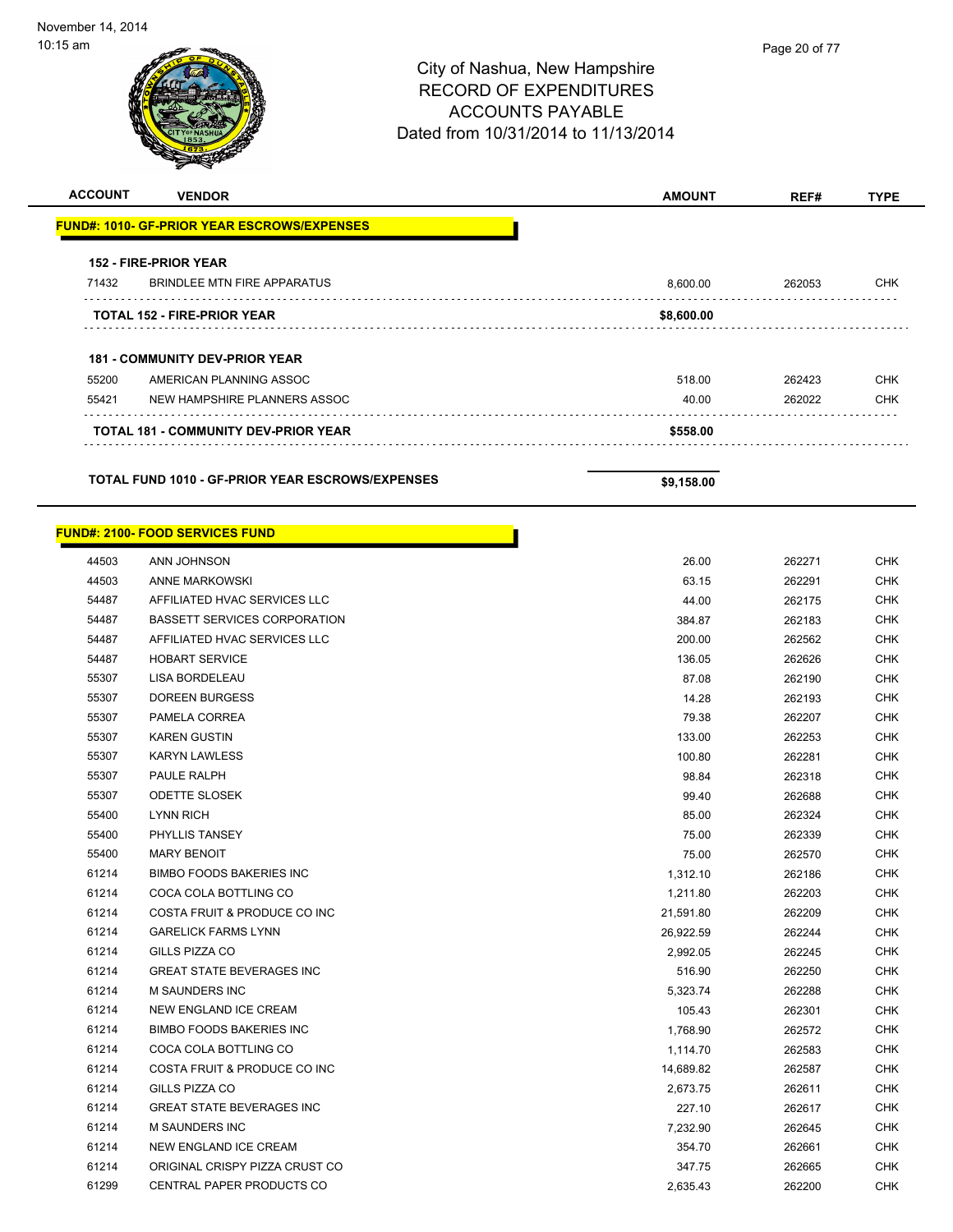

| <b>ACCOUNT</b> | <b>VENDOR</b>                                   | <b>AMOUNT</b> | REF#   | <b>TYPE</b>  |
|----------------|-------------------------------------------------|---------------|--------|--------------|
|                | <b>FUND#: 2100- FOOD SERVICES FUND</b>          |               |        |              |
| 71000          | KITTREDGE EQUIPMENT CO - NH                     | 117.44        | 262636 | <b>CHK</b>   |
|                | <b>TOTAL FUND 2100 - FOOD SERVICES FUND</b>     | \$92,840.75   |        |              |
|                | <b>FUND#: 2201- DRIVERS EDUCATION FUND</b>      |               |        |              |
| 55300          | KEENE STATE COLLEGE                             | 1,407.00      | 262273 | <b>CHK</b>   |
|                | <b>TOTAL FUND 2201 - DRIVERS EDUCATION FUND</b> | \$1,407.00    |        |              |
|                | <b>FUND#: 2212- ATHLETICS REVENUE FUND</b>      |               |        |              |
| 61107          | <b>VARSITY SPIRIT FASHION</b>                   | 170.95        | 262344 | <b>CHK</b>   |
| 61299          | <b>HUDSON TROPHY CO</b>                         | 585.00        | 262266 | <b>CHK</b>   |
|                | TOTAL FUND 2212 - ATHLETICS REVENUE FUND        | \$755.95      |        |              |
|                | <b>FUND#: 2222- AFTER SCHOOL PROGRAM</b>        |               |        |              |
| 55300          | <b>DEBRA KUDALIS</b>                            | 48.80         | 262280 | <b>CHK</b>   |
| 55300          | <b>DEBRA KUDALIS</b>                            | 267.36        | 262638 | <b>CHK</b>   |
| 61299          | AC MOORE INC                                    | 55.46         | 262173 | <b>CHK</b>   |
| 61299          | CEN-COM                                         | 3,425.00      | 262199 | <b>CHK</b>   |
| 61299          | <b>GARELICK FARMS LYNN</b>                      | 164.66        | 262244 | <b>CHK</b>   |
| 61299          | MARKET BASKET ACCT 2589096                      | 253.96        | 262290 | <b>CHK</b>   |
| 61299          | <b>WAL-MART</b>                                 | 112.76        | 262346 | <b>CHK</b>   |
| 61299          | MARKET BASKET ACCT 2589096                      | 70.44         | 262555 | <b>CHK</b>   |
| 61299          | AC MOORE INC                                    | 21.81         | 262560 | <b>CHK</b>   |
| 61299          | <b>BOB'S PIZZA</b>                              | 112.20        | 262574 | <b>CHK</b>   |
| 61299          | CATHERINE COGSWELL                              | 109.67        | 262584 | <b>CHK</b>   |
| 61299          | <b>GARELICK FARMS LYNN</b>                      | 199.17        | 262608 | <b>CHK</b>   |
| 61299          | HOME DEPOT CREDIT SERV                          | 6.12          | 262629 | <b>CHK</b>   |
| 61299          | DEBRA KUDALIS                                   | 74.83         | 262638 | <b>CHK</b>   |
| 61299          | M SAUNDERS INC                                  | 61.50         | 262645 | <b>CHK</b>   |
| 61299          | SABRINA NADEAU                                  | 12.76         | 262654 | <b>CHK</b>   |
| 61299          | WB MASON CO INC                                 | 294.66        | 262702 | <b>CHK</b>   |
|                | TOTAL FUND 2222 - AFTER SCHOOL PROGRAM          | \$5,291.16    |        |              |
|                | <b>FUND#: 2247- CULINARY ARTS</b>               |               |        |              |
| 61135          | <b>HANNAFORD</b>                                | 7.97          | 262254 | <b>CHK</b>   |
| 34405          | <b>IADIZET DAOIZET ACCT OF 00000</b>            |               | 00000  | $\sim$ $\mu$ |

|       | <b>TOTAL FUND 2247 - CULINARY ARTS</b> | \$1,489.26 |        |            |
|-------|----------------------------------------|------------|--------|------------|
| 61135 | NORTH CENTER FOOD SERVICE              | 423.58     | 262663 | <b>CHK</b> |
| 61135 | HANNAFORD                              | 23.08      | 262622 | <b>CHK</b> |
| 61135 | MARKET BASKET ACCT 2589096             | 276.59     | 262555 | <b>CHK</b> |
| 61135 | NORTH CENTER FOOD SERVICE              | 558.89     | 262304 | <b>CHK</b> |
| 61135 | MARKET BASKET ACCT 2589096             | 199.15     | 262290 | <b>CHK</b> |
|       |                                        |            |        |            |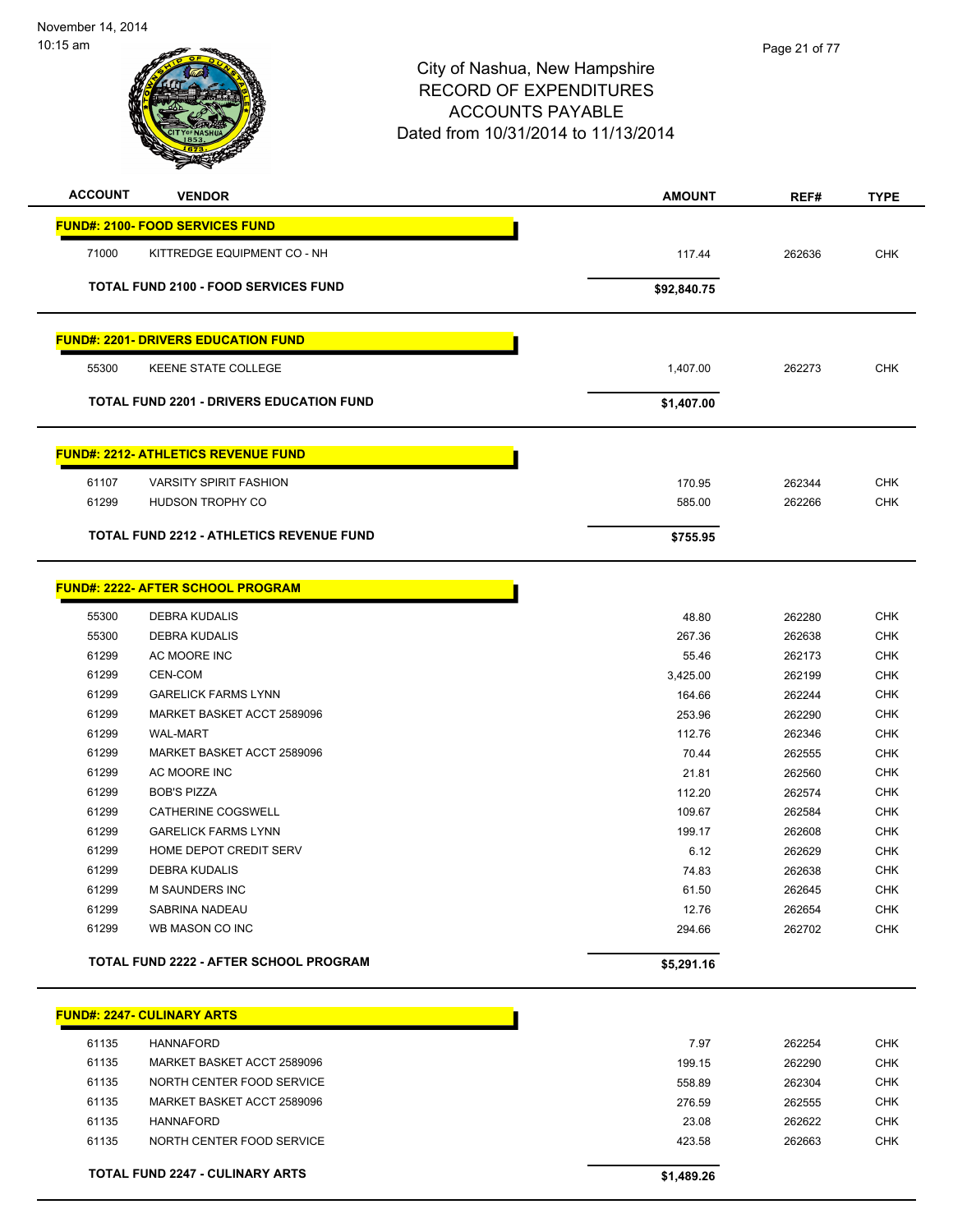

| <b>ACCOUNT</b> | <b>VENDOR</b>                                               | <b>AMOUNT</b> | REF#   | <b>TYPE</b> |
|----------------|-------------------------------------------------------------|---------------|--------|-------------|
|                | <b>FUND#: 2501- PUBLIC HEALTH CLIENT FEES FUND</b>          |               |        |             |
| 55845          | TREASURER STATE OF NH                                       | 235.00        | 262033 | <b>CHK</b>  |
|                | <b>TOTAL FUND 2501 - PUBLIC HEALTH CLIENT FEES FUND</b>     | \$235.00      |        |             |
|                |                                                             |               |        |             |
|                | <b>FUND#: 2504- HOLMAN STADIUM EVENTS FUND</b>              |               |        |             |
| 54280          | HOME DEPOT CREDIT SERVICE 3065                              | 302.90        | 262082 | <b>CHK</b>  |
| 55699          | <b>RICKETY RANCH</b>                                        | 500.00        | 262129 | <b>CHK</b>  |
| 61299          | <b>ALPHAGRAPHICS</b>                                        | 376.00        | 262450 | <b>CHK</b>  |
|                | <b>TOTAL FUND 2504 - HOLMAN STADIUM EVENTS FUND</b>         | \$1,178.90    |        |             |
|                | <b>FUND#: 2505- GOVT &amp; EDUCATION CHANNELS FUND</b>      |               |        |             |
| 53432          | DONNA GRAHAM                                                | 12.50         | 262489 | <b>CHK</b>  |
| 53470          | <b>JOHN COLLINS</b>                                         | 50.00         | 262471 | <b>CHK</b>  |
| 53470          | MIKE JEYNES                                                 | 175.00        | 262503 | <b>CHK</b>  |
| 53470          | <b>THOMAS KING</b>                                          | 100.00        | 262506 | <b>CHK</b>  |
| 53470          | <b>JIM MCLEAN</b>                                           | 50.00         | 262515 | <b>CHK</b>  |
| 53470          | <b>TIM O'NEIL</b>                                           | 350.00        | 262533 | <b>CHK</b>  |
| 53470          | FRANK J WALLENT                                             | 50.00         | 262549 | <b>CHK</b>  |
| 54114          | DIRECT ENERGY BUSINESS                                      | 4.40          | 262064 | <b>CHK</b>  |
| 54141          | PENNICHUCK WATER WORKS INC                                  | 16.68         | 262435 | <b>CHK</b>  |
| 55699          | COMCAST CABLE COMMUNICATIONS I                              | 10.40         | 262016 | <b>CHK</b>  |
|                | <b>TOTAL FUND 2505 - GOVT &amp; EDUCATION CHANNELS FUND</b> | \$818.98      |        |             |
|                | <b>FUND#: 2506- HUNT BLDG SPECIAL REVENUE FUND</b>          |               |        |             |
|                |                                                             |               |        |             |
| 54114          | LIBERTY UTILITIES - NH                                      | 93.80         | 262429 | <b>CHK</b>  |
| 54114          | DIRECT ENERGY BUSINESS                                      | 128.59        | 262478 | <b>CHK</b>  |
| 54141          | PENNICHUCK WATER WORKS INC                                  | 260.10        | 262435 | <b>CHK</b>  |
|                | TOTAL FUND 2506 - HUNT BLDG SPECIAL REVENUE FUND            | \$482.49      |        |             |
|                | <b>FUND#: 3030- EMERGENCY MGMT GRANTS FUND</b>              |               |        |             |
| 61299          | QUICKSERIES PUBLISHING INC                                  | 397.32        | 262538 | CHK         |
| 61910          | SODEXO                                                      | 759.00        | 262141 | <b>CHK</b>  |
|                | <b>TOTAL FUND 3030 - EMERGENCY MGMT GRANTS FUND</b>         | \$1,156.32    |        |             |
|                | <b>FUND#: 3068- COMMUNITY SERVICES GRANTS FUND</b>          |               |        |             |
|                |                                                             |               |        |             |
| 55100          | AT & T MOBILITY                                             | 76.22         | 262014 | <b>CHK</b>  |
| 55300          | LISA VASQUEZ                                                | 205.64        | 262011 | <b>CHK</b>  |
| 55810          | <b>HARBOR HOMES INC</b>                                     | 32,723.00     | 262078 | <b>CHK</b>  |
| 61135          | <b>HEALTH PROMOTIONS NOW</b>                                | 1,291.71      | 262080 | <b>CHK</b>  |
| 68235          | <b>HARBOR HOMES INC</b>                                     | 2,360.61      | 262078 | <b>CHK</b>  |
| 69025          | <b>HARBOR HOMES INC</b>                                     | 1,000.00      | 262078 | <b>CHK</b>  |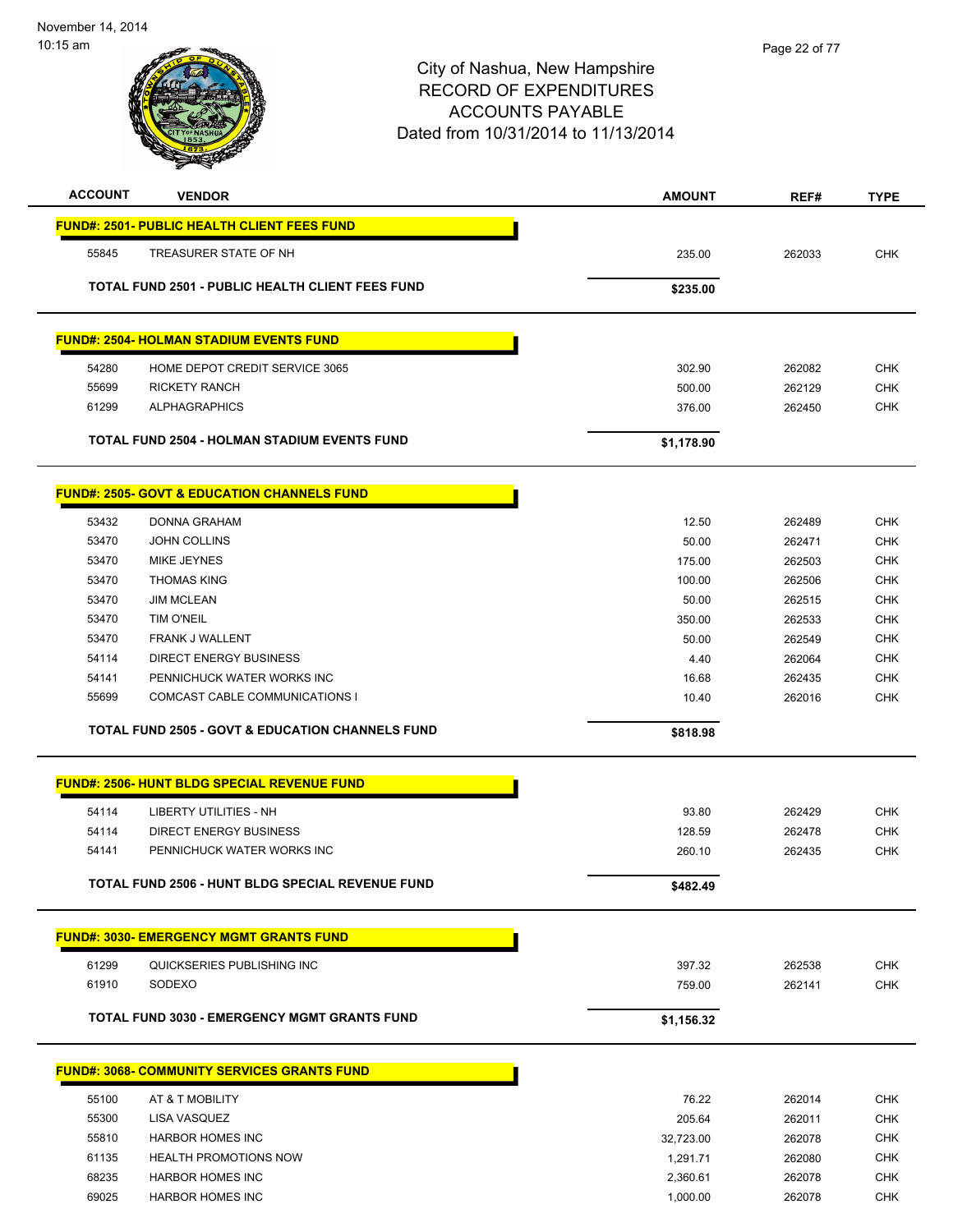| <b>ACCOUNT</b> | <b>VENDOR</b>                                           | <b>AMOUNT</b> | REF#   | <b>TYPE</b> |
|----------------|---------------------------------------------------------|---------------|--------|-------------|
|                | <b>TOTAL FUND 3068 - COMMUNITY SERVICES GRANTS FUND</b> | \$37,657.18   |        |             |
|                | <b>FUND#: 3070- COMMUNITY HEALTH GRANTS FUND</b>        |               |        |             |
| 54221          | <b>STERICYCLE INC</b>                                   | 88.72         | 262544 | <b>CHK</b>  |
|                | <b>TOTAL FUND 3070 - COMMUNITY HEALTH GRANTS FUND</b>   | \$88.72       |        |             |
|                | <b>FUND#: 3080- COMMUNITY DEVELOPMENT GRANTS</b>        |               |        |             |
| 53142          | J CHET ROGERS LLC                                       | 9,500.00      | 261952 | <b>CHK</b>  |
| 68400          | SOUTHERN NH SERVICES                                    | 20,184.33     | 262144 | <b>CHK</b>  |
| 68400          | <b>JOHN P STABILE II</b>                                | 60,228.12     | 262410 | <b>CHK</b>  |
|                | TOTAL FUND 3080 - COMMUNITY DEVELOPMENT GRANTS          | \$89,912.45   |        |             |
|                | <b>FUND#: 3090- URBAN PROGRAM GRANTS FUND</b>           |               |        |             |
| 54225          | ALCHEMY LEAD MANAGMENT                                  | 966.00        | 262040 | <b>CHK</b>  |
| 55118          | AT & T MOBILITY                                         | 31.94         | 262014 | <b>CHK</b>  |
| 55307          | <b>DAVID SULLIVAN</b>                                   | 259.92        | 262006 | <b>CHK</b>  |
| 55307          | <b>SHAWNASEY MADISON</b>                                | 113.68        | 262418 | <b>CHK</b>  |
| 55307          | <b>ROBERT RICE</b>                                      | 221.76        | 262001 | <b>CHK</b>  |
| 55421          | <b>SHAWNASEY MADISON</b>                                | 240.48        | 262418 | <b>CHK</b>  |
| 55421          | <b>DAVID SULLIVAN</b>                                   | 199.00        | 262006 | <b>CHK</b>  |
| 55614          | HILLSBOROUGH COUNTY REGISTRY                            | 125.43        | 262493 | <b>CHK</b>  |
| 68345          | <b>TABATHA CASE</b>                                     | 400.00        | 261976 | <b>CHK</b>  |
| 69025          | <b>GREATER NASHUA HABITAT</b>                           | 8,492.50      | 262407 | <b>CHK</b>  |
|                | <b>TOTAL FUND 3090 - URBAN PROGRAM GRANTS FUND</b>      | \$11,050.71   |        |             |
|                | <b>FUND#: 3120- TRANSIT GRANTS FUND</b>                 |               |        |             |
| 54100          | <b>PSNH</b>                                             | 739.20        | 262384 | <b>CHK</b>  |
| 54100          | <b>PSNH</b>                                             | 258.82        | 262384 | <b>CHK</b>  |
| 54114          | <b>DIRECT ENERGY BUSINESS</b>                           | 16.29         | 262064 | <b>CHK</b>  |

| <b>UTIUU</b> | .                                | LUU.UL     | ∠∪∠∪∪  | ◡᠁         |
|--------------|----------------------------------|------------|--------|------------|
| 54114        | DIRECT ENERGY BUSINESS           | 16.29      | 262064 | <b>CHK</b> |
| 54141        | PENNICHUCK WATER WORKS INC       | 61.16      | 262435 | <b>CHK</b> |
| 54141        | PENNICHUCK WATER WORKS INC       | 140.49     | 262026 | <b>CHK</b> |
| 55109        | <b>FAIRPOINT COMMUNICATIONS</b>  | 50.00      | 262017 | <b>CHK</b> |
| 55118        | AT & T MOBILITY                  | 156.37     | 262014 | <b>CHK</b> |
| 55699        | FIRST TRANSIT INC                | 15,843.57  | 262485 | <b>CHK</b> |
| 55699        | FIRST TRANSIT INC                | 121,845.01 | 262485 | <b>CHK</b> |
| 55699        | <b>CINTAS UNIFORMS</b>           | 157.19     | 262059 | CHK        |
| 55699        | UNITED RENTALS (NORTH AMERICA)   | 400.62     | 262158 | <b>CHK</b> |
| 55699        | <b>CINTAS UNIFORMS</b>           | 42.96      | 262470 | CHK        |
| 61299        | <b>CUMMINS NORTHEAST LLC</b>     | 376.05     | 262475 | <b>CHK</b> |
| 61299        | <b>CENTRAL PAPER PRODUCTS CO</b> | 194.69     | 262057 | <b>CHK</b> |
| 61299        | SERVICE LIGHTING EXPRESS INC     | 147.50     | 262139 | <b>CHK</b> |
| 61307        | <b>EAST RIVER ENERGY INC</b>     | 28,435.73  | 262065 | <b>CHK</b> |
| 61705        | <b>MAYNARD &amp; LESIEUR INC</b> | 450.00     | 262103 | <b>CHK</b> |
|              |                                  |            |        |            |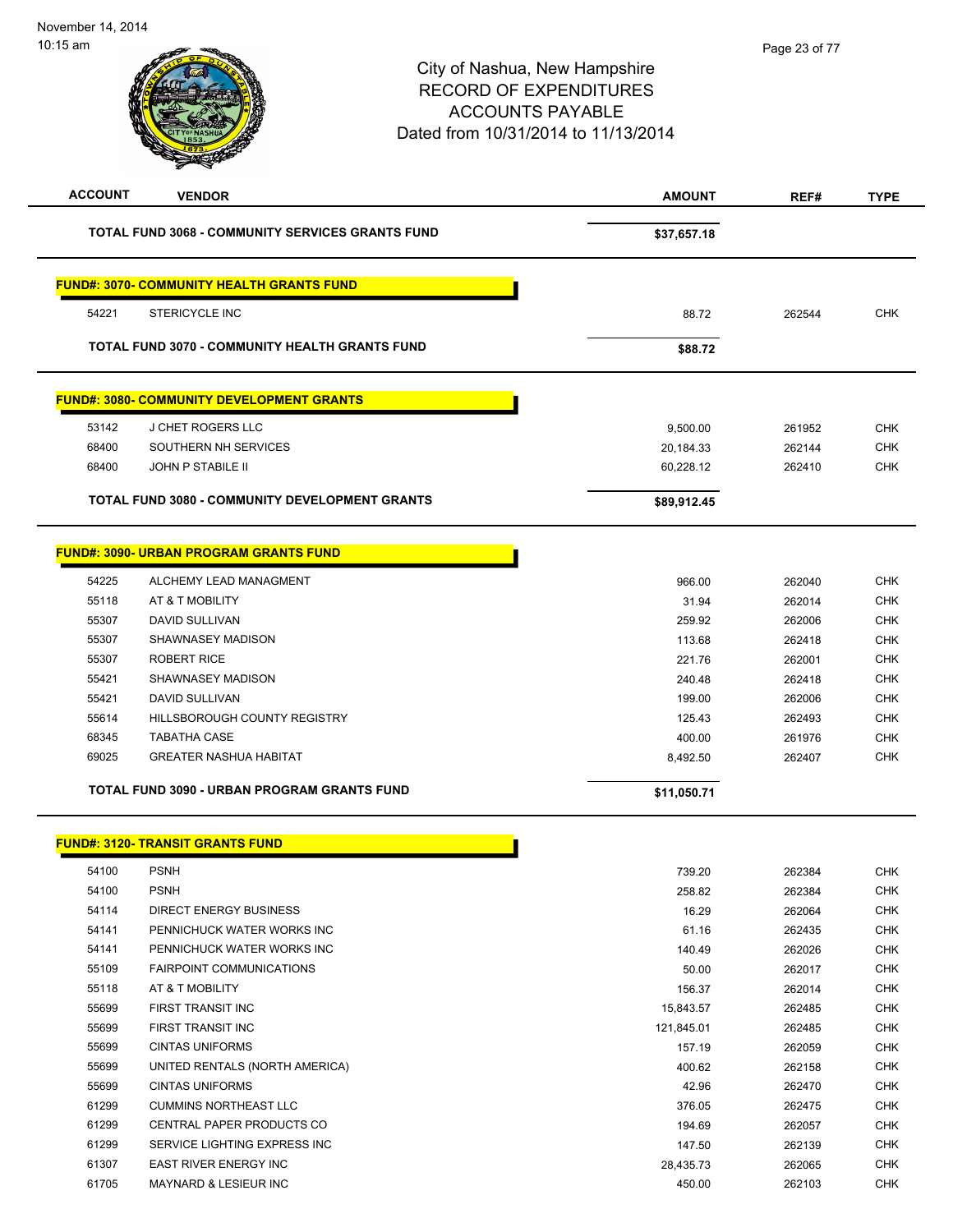

| <b>ACCOUNT</b> | <b>VENDOR</b>                                          | <b>AMOUNT</b> | REF#   | <b>TYPE</b> |
|----------------|--------------------------------------------------------|---------------|--------|-------------|
|                | <b>FUND#: 3120- TRANSIT GRANTS FUND</b>                |               |        |             |
| 61799          | <b>GILLIG LLC</b>                                      | 484.91        | 262071 | <b>CHK</b>  |
| 61799          | <b>CAMEROTA TRUCK PARTS</b>                            | 2,955.00      | 262464 | <b>CHK</b>  |
| 61799          | <b>MOLLY CORPORATION</b>                               | 263.26        | 262108 | <b>CHK</b>  |
| 61799          | ALLIANCE BUS GROUP INC                                 | 66.30         | 262449 | <b>CHK</b>  |
| 61799          | RYDER FLEET PRODUCTS COM INC                           | 19.58         | 262132 | <b>CHK</b>  |
| 61799          | <b>FASTENAL CO</b>                                     | 17.33         | 262481 | <b>CHK</b>  |
| 61799          | <b>G H BERLIN OIL CO</b>                               | 389.25        | 262488 | <b>CHK</b>  |
|                | <b>TOTAL FUND 3120 - TRANSIT GRANTS FUND</b>           | \$173,511.28  |        |             |
|                |                                                        |               |        |             |
|                | <b>FUND#: 3200- PARKS &amp; RECREATION GRANTS FUND</b> |               |        |             |
| 61299          | HOME DEPOT CREDIT SERVICE 3065                         | 259.51        | 262082 | <b>CHK</b>  |
|                | TOTAL FUND 3200 - PARKS & RECREATION GRANTS FUND       | \$259.51      |        |             |
|                |                                                        |               |        |             |
|                | <b>FUND#: 3800- SCHOOL GRANTS FUND</b>                 |               |        |             |
| 53600          | <b>STEVE BLUNT</b>                                     | 200.00        | 262573 | <b>CHK</b>  |
| 53628          | JEAN M WARD                                            | 1,802.41      | 262701 | <b>CHK</b>  |
| 53628          | TIMOTHY F BOSCH                                        | 250.00        | 262191 | <b>CHK</b>  |
| 53628          | <b>MARIAH CAMPBELL</b>                                 | 200.00        | 262198 | <b>CHK</b>  |
| 53628          | <b>WHITNEY FREEMAN</b>                                 | 50.00         | 262240 | <b>CHK</b>  |
| 53628          | KATHERINE S GOLTSOV                                    | 25.00         | 262248 | <b>CHK</b>  |
| 53628          | <b>MARIAH CAMPBELL</b>                                 | 125.00        | 262577 | <b>CHK</b>  |
| 53628          | KATHERINE S GOLTSOV                                    | 25.00         | 262613 | <b>CHK</b>  |
| 53628          | <b>HOLLY LAVINE</b>                                    | 100.00        | 262640 | <b>CHK</b>  |
| 53628          | <b>BOOTHBY THERAPY SERVICES LLC</b>                    | 701.36        | 262189 | <b>CHK</b>  |
| 53628          | HEINEMANN PROFESSIONAL DEV.                            | 2,400.00      | 262624 | <b>CHK</b>  |
| 54807          | <b>FIRST CHURCH</b>                                    | 3,746.00      | 262234 | <b>CHK</b>  |
| 55200          | <b>NHCTA</b>                                           | 10,963.51     | 262302 | <b>CHK</b>  |
| 55300          | <b>KELLIE GABRIEL</b>                                  | 162.40        | 262607 | <b>CHK</b>  |
| 55300          | <b>CHERRIE FULTON</b>                                  | 361.75        | 262242 | <b>CHK</b>  |
| 55300          | PATRICIA BELLANTUONI                                   | 30.00         | 262184 | CHK         |
| 55300          | <b>MARTINE CLOUTIER</b>                                | 39.76         | 262202 | <b>CHK</b>  |
| 55300          | <b>COLLEEN DARWISH</b>                                 | 55.00         | 262215 | <b>CHK</b>  |
| 55300          | <b>DEBORAH POTHIER</b>                                 | 55.00         | 262314 | <b>CHK</b>  |
| 55300          | <b>KEENE STATE COLLEGE</b>                             | 795.00        | 262635 | <b>CHK</b>  |
| 55400          | <b>FULFORD FOUNDATION</b>                              | 359.97        | 262241 | <b>CHK</b>  |
| 61299          | WB MASON CO INC                                        | 306.25        | 262702 | <b>CHK</b>  |
| 61299          | WAL-MART                                               | 286.40        | 262700 | <b>CHK</b>  |
| 61299          | LUCIE L CROWDER                                        | 266.14        | 262592 | <b>CHK</b>  |
| 61299          | <b>CYNTHIA MICHAUD</b>                                 | 265.52        | 262651 | <b>CHK</b>  |
| 61299          | ABLENET INC                                            | 168.80        | 262172 | <b>CHK</b>  |
| 61299          | ABLENET INC                                            | 159.00        | 262558 | <b>CHK</b>  |
|                | <b>TOTAL FUND 3800 - SCHOOL GRANTS FUND</b>            | \$23,899.27   |        |             |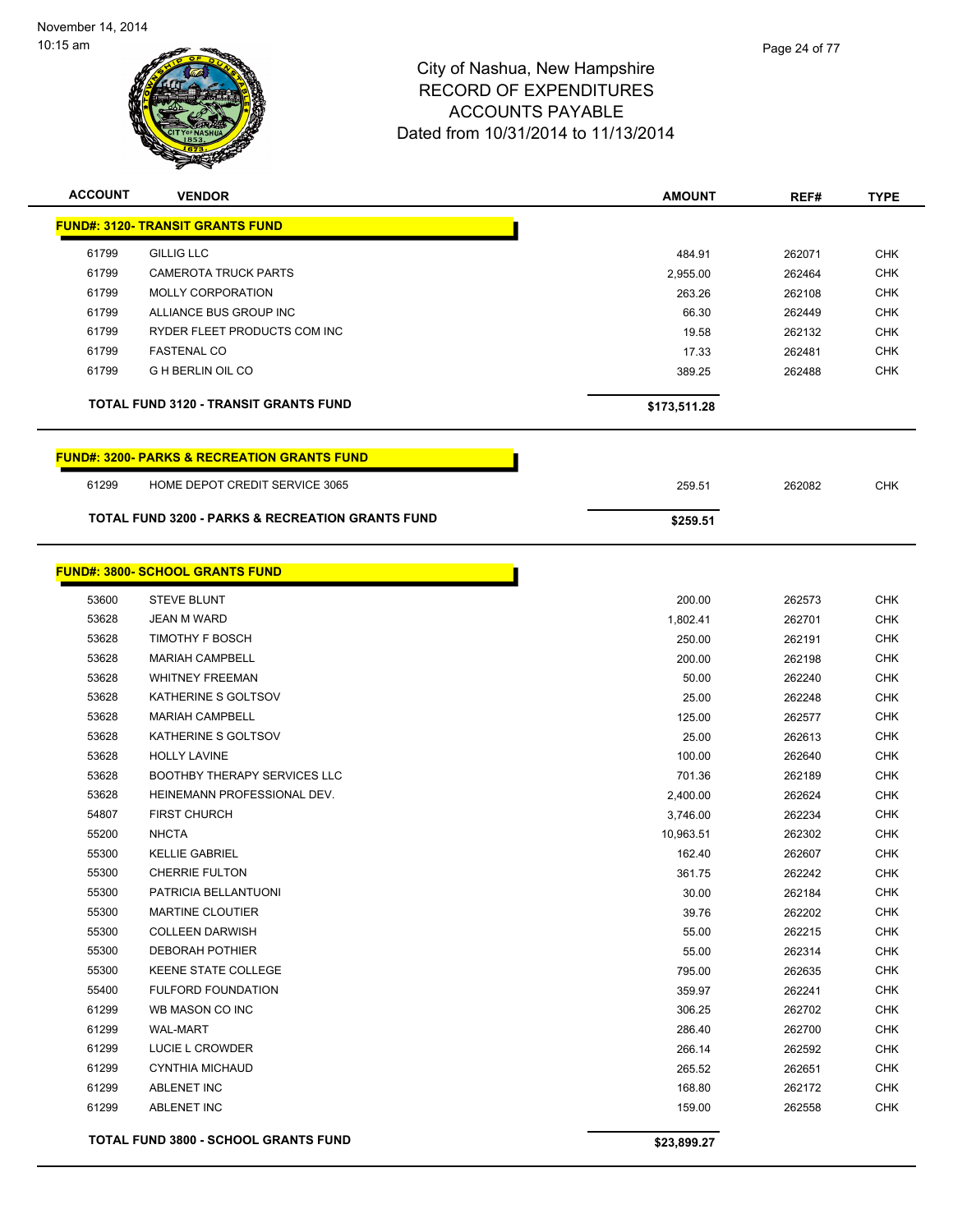

| <b>ACCOUNT</b> | <b>VENDOR</b>                                                                                      | <b>AMOUNT</b>   | REF#             | <b>TYPE</b>              |
|----------------|----------------------------------------------------------------------------------------------------|-----------------|------------------|--------------------------|
|                | <b>FUND#: 3810- FOOD SERVICE GRANTS FUND</b>                                                       |                 |                  |                          |
| 61214          | M SAUNDERS INC                                                                                     | 1,140.60        | 262288           | <b>CHK</b>               |
| 61214          | M SAUNDERS INC                                                                                     | 2,324.15        | 262288           | <b>CHK</b>               |
| 61214          | M SAUNDERS INC                                                                                     | 1,465.44        | 262288           | <b>CHK</b>               |
| 61214          | M SAUNDERS INC                                                                                     | 1,927.90        | 262288           | CHK                      |
| 61214          | M SAUNDERS INC                                                                                     | 2,438.85        | 262288           | CHK                      |
| 61214          | <b>M SAUNDERS INC</b>                                                                              | 2,062.40        | 262288           | <b>CHK</b>               |
| 61214          | M SAUNDERS INC                                                                                     | 1,093.70        | 262288           | CHK                      |
| 61214          | <b>M SAUNDERS INC</b>                                                                              | 1,307.30        | 262288           | <b>CHK</b>               |
| 61299          | CENTRAL PAPER PRODUCTS CO                                                                          | 117.67          | 262200           | CHK                      |
| 61299          | CENTRAL PAPER PRODUCTS CO                                                                          | 26.14           | 262200           | CHK                      |
| 61299          | COSTA FRUIT & PRODUCE CO INC                                                                       | 32.00           | 262209           | CHK                      |
| 61299          | COSTA FRUIT & PRODUCE CO INC                                                                       | 32.00           | 262209           | CHK                      |
| 61299          | COSTA FRUIT & PRODUCE CO INC                                                                       | 64.00           | 262209           | <b>CHK</b>               |
| 61299          | COSTA FRUIT & PRODUCE CO INC                                                                       | 32.00           | 262209           | <b>CHK</b>               |
| 61299          | CENTRAL PAPER PRODUCTS CO                                                                          | 33.84           | 262200           | <b>CHK</b>               |
| 61299          | COSTA FRUIT & PRODUCE CO INC                                                                       | 64.00           | 262209           | <b>CHK</b>               |
| 61299          | COSTA FRUIT & PRODUCE CO INC                                                                       | 32.00           | 262209           | <b>CHK</b>               |
|                | <b>TOTAL FUND 3810 - FOOD SERVICE GRANTS FUND</b>                                                  | \$14,193.99     |                  |                          |
| 55607<br>61799 | <b>FUND#: 4005- TRAFFIC VIOLATIONS FUND</b><br>MAILINGS UNLIMITED - MVR<br>MACMULKIN CHEVROLET INC | 760.00<br>43.54 | 147906<br>262098 | <b>ACH</b><br><b>CHK</b> |
| 61799          | CARPARTS OF NASHUA                                                                                 | 2.61            | 262466           | CHK                      |
|                | <b>TOTAL FUND 4005 - TRAFFIC VIOLATIONS FUND</b>                                                   | \$806.15        |                  |                          |
|                | <b>FUND#: 4025- DOJ DRUG FORFEITURE FUND</b>                                                       |                 |                  |                          |
| 54100          | <b>PSNH</b>                                                                                        | 180.99          | 262436           | <b>CHK</b>               |
| 56315          | HILLSBOROUGH COUNTY CHILD                                                                          | 833.34          | 262469           | <b>CHK</b>               |
| 56347          | THE YOUTH COUNCIL                                                                                  | 600.00          | 262167           | CHK                      |
| 71221          | <b>CDW GOVERNMENT</b>                                                                              | 490.11          | 262056           | <b>CHK</b>               |
|                | TOTAL FUND 4025 - DOJ DRUG FORFEITURE FUND                                                         | \$2,104.44      |                  |                          |
|                | <u> FUND#: 4030- POLICE SPECIAL DETAILS FUND</u>                                                   |                 |                  |                          |
| 44542          | NASHUA POLICE DEPARTMENT                                                                           | 29.99           | 262415           | <b>CHK</b>               |
|                |                                                                                                    |                 |                  |                          |
|                | <b>TOTAL FUND 4030 - POLICE SPECIAL DETAILS FUND</b>                                               | \$29.99         |                  |                          |
|                | <b>FUND#: 4032- PISTOL PERMIT FEES FUND</b>                                                        |                 |                  |                          |
| 55699          | NASHUA POLICE ATHLETIC LEAGUE                                                                      | 2,500.00        | 261996           | <b>CHK</b>               |
|                | TOTAL FUND 4032 - PISTOL PERMIT FEES FUND                                                          | \$2,500.00      |                  |                          |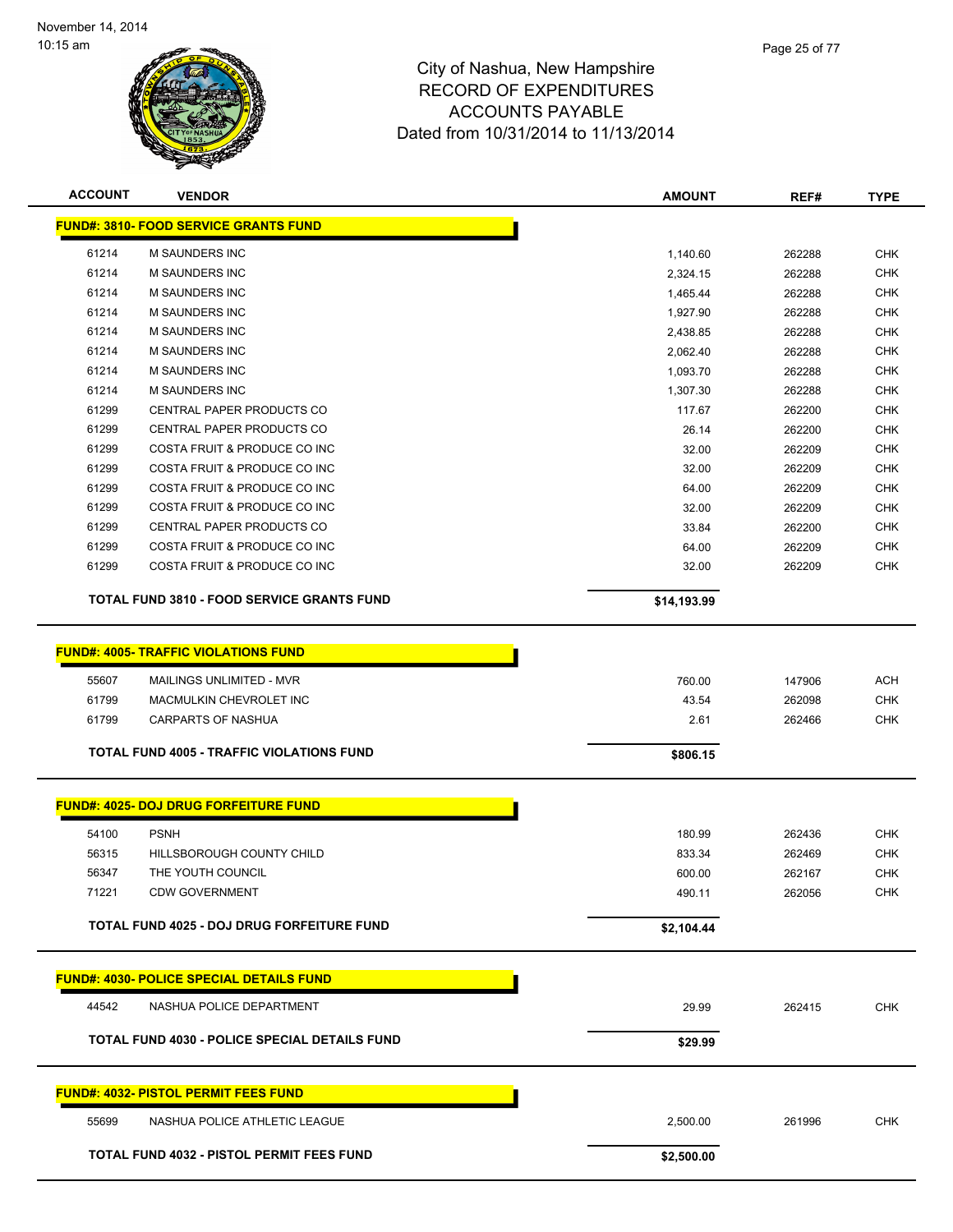

| <b>ACCOUNT</b> | <b>VENDOR</b>                                        | <b>AMOUNT</b>          | REF#             | <b>TYPE</b>              |
|----------------|------------------------------------------------------|------------------------|------------------|--------------------------|
|                | FUND#: 4090- LIB-LOST/DAMAGED BOOK FINES             |                        |                  |                          |
| 61814          | <b>MIDWEST TAPE</b>                                  | 22.08                  |                  | <b>CHK</b>               |
| 61875          | <b>BAKER &amp; TAYLOR</b>                            | 192.10                 | 262107<br>262454 | <b>CHK</b>               |
| 61875          | <b>INGRAM LIBRARY SERVICES</b>                       | 154.10                 | 262500           | <b>CHK</b>               |
|                |                                                      |                        |                  |                          |
|                | TOTAL FUND 4090 - LIB-LOST/DAMAGED BOOK FINES        | \$368.28               |                  |                          |
|                | <b>FUND#: 5010- CAP PROJECTS-INFO TECHNOLOGY</b>     |                        |                  |                          |
| 81342          | <b>TYLER TECHNOLOGIES INC</b>                        | 20,176.98              | 262156           | <b>CHK</b>               |
|                | TOTAL FUND 5010 - CAP PROJECTS-INFO TECHNOLOGY       | \$20,176.98            |                  |                          |
|                | <b>FUND#: 5200- CAPITAL PROJECTS-STREETS</b>         |                        |                  |                          |
| 81700          | JOHN TURNER CONSULTING INC                           | 292.00                 | 262090           | <b>CHK</b>               |
| 81700          | JOHN TURNER CONSULTING INC                           | 292.00                 | 262505           | <b>CHK</b>               |
|                | TOTAL FUND 5200 - CAPITAL PROJECTS-STREETS           | \$584.00               |                  |                          |
|                |                                                      |                        |                  |                          |
|                | <b>FUND#: 5700- CAP PROJECTS-BROAD ST PKWY</b>       |                        |                  |                          |
| 81700          | <b>JK S REALTY LLC</b>                               | 387,500.00             | 262750           | <b>CHK</b>               |
| 81700          | L J J REALTY LLC                                     | 387,500.00             | 262751           | <b>CHK</b>               |
|                | TOTAL FUND 5700 - CAP PROJECTS-BROAD ST PKWY         | \$775,000.00           |                  |                          |
|                | <b>FUND#: 5800- SCHOOL CAPITAL PROJECTS FUND</b>     |                        |                  |                          |
| 81200          |                                                      |                        |                  |                          |
| 81200          | <b>HARRIMAN ASSOCIATES</b><br>HARVEY CONSTRUCTION CO | 5,454.46<br>499,267.01 | 262255<br>262256 | <b>CHK</b><br><b>CHK</b> |
| 81200          | JOHN TURNER CONSULTING INC                           | 2,500.00               | 262270           | <b>CHK</b>               |
| 81200          | PAGE STREET LEASING LLC                              | 380.00                 | 262306           | <b>CHK</b>               |
| 81200          | <b>SMRT INC</b>                                      | 5,109.20               | 262336           | <b>CHK</b>               |
|                | TOTAL FUND 5800 - SCHOOL CAPITAL PROJECTS FUND       | \$512,710.67           |                  |                          |
|                |                                                      |                        |                  |                          |
|                | <b>FUND#: 6000- SOLID WASTE FUND</b>                 |                        |                  |                          |
| 53107          | SANBORN HEAD & ASSOC INC                             | 7,362.20               | 262134           | <b>CHK</b>               |
| 53467          | <b>FEDEX</b>                                         | 296.78                 | 262018           | <b>CHK</b>               |
| 54100          | <b>PSNH</b>                                          | 215.08                 | 262384           | <b>CHK</b>               |
| 54141          | PENNICHUCK WATER WORKS INC                           | 223.56                 | 262026           | <b>CHK</b>               |
| 54200          | BILLS WORLD CLASS CLEANING SER                       | 780.00                 | 262050           | <b>CHK</b>               |
| 54200          | BILLS WORLD CLASS CLEANING SER                       | 780.00                 | 262458           | <b>CHK</b>               |
| 54600          | POWERPLAN                                            | 417.75                 | 262123           | <b>CHK</b>               |
| 54600          | <b>CARPARTS OF NASHUA</b>                            | 48.75                  | 262466           | <b>CHK</b>               |
| 54600          | FREIGHTLINER OF NH INC                               | 529.64                 | 262487           | <b>CHK</b>               |
| 54600          | MCDEVITT TRUCKS INC                                  | 304.93                 | 262514           | <b>CHK</b>               |
| 54600          | MCNEILUS TRUCK & MANUFACTURING                       | 485.06                 | 262517           | <b>CHK</b>               |
| 54600          | NAPA AUTO PARTS                                      | 89.88                  | 262522           | <b>CHK</b>               |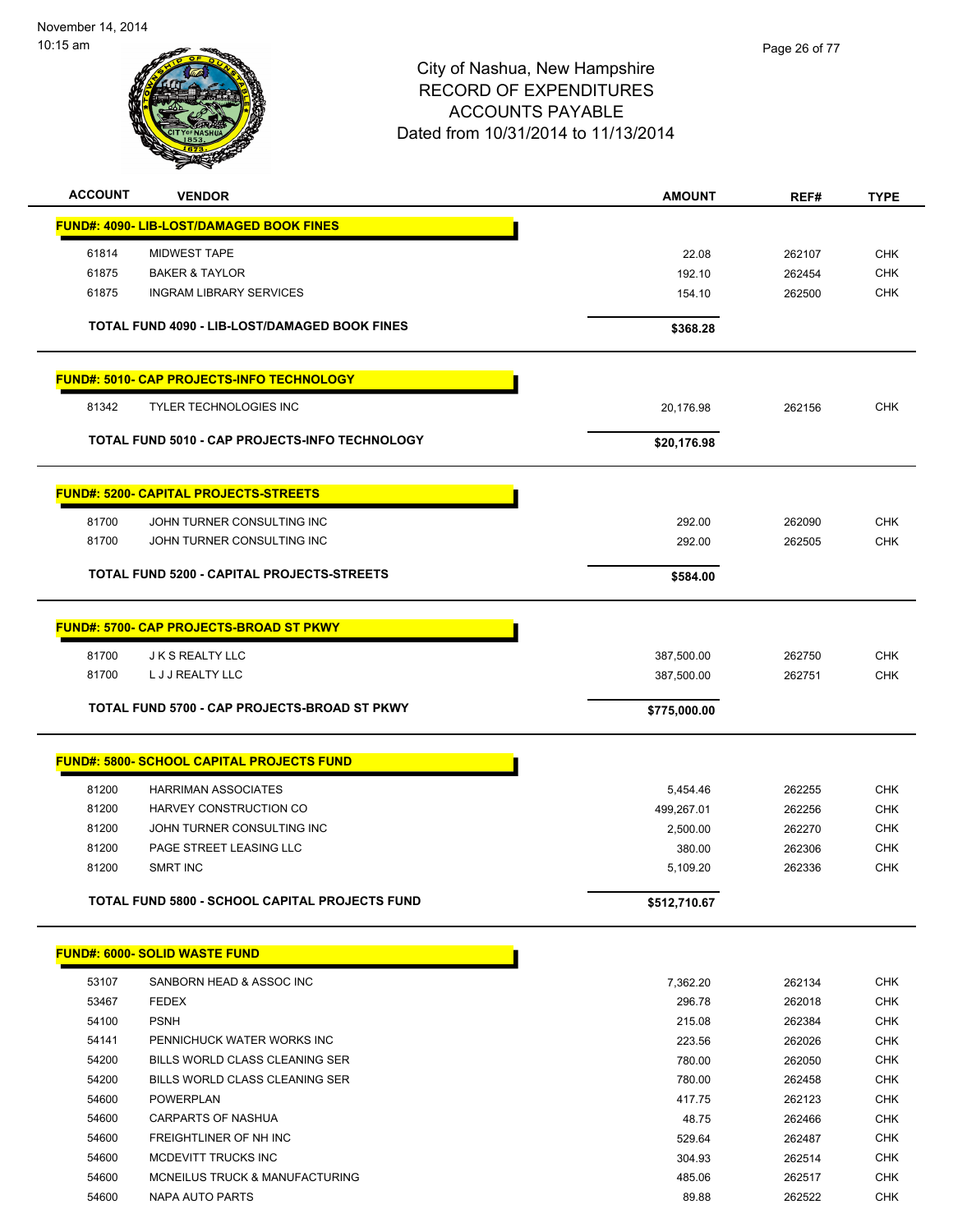**FUND#: 6000- SC** 



## City of Nashua, New Hampshire RECORD OF EXPENDITURES ACCOUNTS PAYABLE Dated from 10/31/2014 to 11/13/2014

|                | alik S                               |               |        |             |
|----------------|--------------------------------------|---------------|--------|-------------|
| <b>ACCOUNT</b> | <b>VENDOR</b>                        | <b>AMOUNT</b> | REF#   | <b>TYPE</b> |
|                | <u> IND#: 6000- SOLID WASTE FUND</u> |               |        |             |
| 54625          | <b>D &amp; R TOWING INC</b>          | 165.00        | 262476 | <b>CHK</b>  |
| 55109          | COMCAST CABLE COMMUNICATIONS I       | 107.70        | 262016 | <b>CHK</b>  |
| 55109          | PAETEC COMMUNICATIONS INC            | 4.31          | 262025 | <b>CHK</b>  |
| 55118          | AT & T MOBILITY                      | 1.25          | 262015 | <b>CHK</b>  |
| 55699          | LIBERTY TIRE RECYCLING LLC           | 1,095.93      | 262509 | <b>CHK</b>  |
| -----          |                                      | ----          | ------ | -----       |

h

|       | TOTAL FUND 6000 - SOLID WASTE FUND | \$17,278.22 |        |     |
|-------|------------------------------------|-------------|--------|-----|
| 71000 | SULLIVAN ENVIRONMENTAL INC         | 306.82      | 262149 | CHK |
| 61428 | NEW ENGLAND PAPER & SUPPLY         | 41.11       | 262114 | CHK |
| 61307 | SHATTUCK MALONE OIL CO             | 1,738.33    | 262437 | CHK |
| 61307 | SHATTUCK MALONE OIL CO             | 2.018.41    | 262028 | CHK |
| 61107 | UNIFIRST CORPORATION               | 192.73      | 262157 | CHK |
| 55699 | NRRA (NORTHEAST RESOURCE RECOV     | 73.00       | 262531 | CHK |
| 55699 | LIBERTY TIRE RECYCLING LLC         | 1,095.93    | 262509 | CHK |
|       |                                    |             |        |     |

### **FUND#: 6200- WASTEWATER FUND**

| 53107 | EASTERN ANALYTICAL INC              | 130.00   | 262480 | CHK        |
|-------|-------------------------------------|----------|--------|------------|
| 54100 | <b>PSNH</b>                         | 1,377.75 | 262384 | <b>CHK</b> |
| 54100 | <b>PSNH</b>                         | 489.89   | 262436 | <b>CHK</b> |
| 54114 | <b>DIRECT ENERGY BUSINESS</b>       | 2,968.58 | 262064 | <b>CHK</b> |
| 54114 | <b>LIBERTY UTILITIES - NH</b>       | 144.17   | 262428 | <b>CHK</b> |
| 54141 | PENNICHUCK WATER WORKS INC          | 56.25    | 262026 | <b>CHK</b> |
| 54141 | PENNICHUCK WATER WORKS INC          | 47.48    | 262435 | <b>CHK</b> |
| 54200 | ALL GREEN COMMERCIAL JANITORS       | 693.33   | 262448 | <b>CHK</b> |
| 54280 | HOME DEPOT CREDIT SERVICE 3065      | 439.84   | 262495 | <b>CHK</b> |
| 54487 | F W WEBB CO                         | 248.40   | 262066 | <b>CHK</b> |
| 54487 | <b>G H BERLIN OIL CO</b>            | 781.05   | 262069 | <b>CHK</b> |
| 54487 | <b>GRAINGER</b>                     | 132.48   | 262072 | <b>CHK</b> |
| 54487 | <b>HACH COMPANY</b>                 | 686.67   | 262075 | CHK        |
| 54487 | PEABODY SUPPLY CO                   | 824.26   | 262120 | <b>CHK</b> |
| 54487 | PINE MOTOR PARTS                    | 332.27   | 262122 | <b>CHK</b> |
| 54487 | <b>RENEW MECHANICAL MAINTENANCE</b> | 7,657.25 | 262128 | <b>CHK</b> |
| 54487 | RIVERSIDE MECHANICAL                | 9,920.00 | 262130 | CHK        |
| 54487 | <b>XYLEM DEWATERING SOLUTIONS</b>   | 2,394.00 | 262165 | <b>CHK</b> |
| 54487 | <b>FASTENAL CO</b>                  | 2,104.25 | 262481 | <b>CHK</b> |
| 54487 | HOME DEPOT CREDIT SERVICE 3065      | 253.70   | 262495 | CHK        |
| 54487 | MCMASTER-CARR                       | 344.92   | 262516 | <b>CHK</b> |
| 54600 | PEABODY SUPPLY CO                   | 28.44    | 262120 | <b>CHK</b> |
| 54600 | SANEL AUTO PARTS CO                 | 13.90    | 262136 | <b>CHK</b> |
| 54600 | YANKEE CUSTOM INC                   | 536.88   | 262166 | <b>CHK</b> |
| 55109 | PAETEC COMMUNICATIONS INC           | 4.38     | 262025 | <b>CHK</b> |
| 55118 | AT & T MOBILITY                     | 296.72   | 262014 | <b>CHK</b> |
| 55118 | AT & T MOBILITY                     | 1.25     | 262015 | <b>CHK</b> |
| 55400 | <b>NHWPCA</b>                       | 135.00   | 262116 | <b>CHK</b> |
| 55421 | TREASURER STATE OF NH               | 50.00    | 262439 | <b>CHK</b> |
| 55699 | <b>BAU HOPKINS</b>                  | 500.00   | 262045 | <b>CHK</b> |
| 55699 | HW STAFFING SOLUTIONS               | 330.00   | 262085 | <b>CHK</b> |
| 61107 | UNIFIRST CORPORATION                | 345.07   | 262157 | <b>CHK</b> |
| 61149 | <b>VWR INTERNATIONAL</b>            | 105.00   | 262161 | <b>CHK</b> |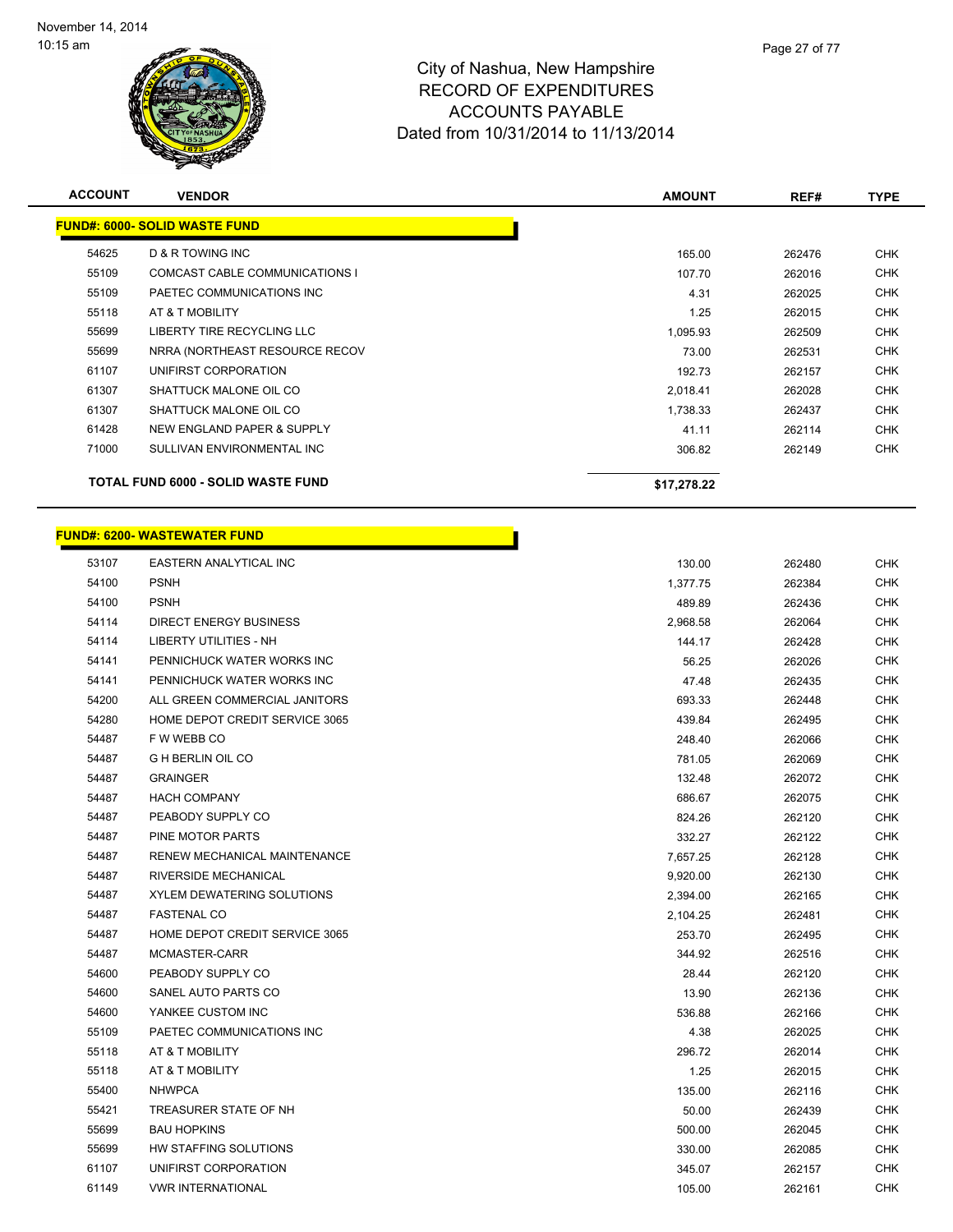

| <b>ACCOUNT</b> | <b>VENDOR</b>                            | <b>AMOUNT</b> | REF#   | <b>TYPE</b> |
|----------------|------------------------------------------|---------------|--------|-------------|
|                | <b>FUND#: 6200- WASTEWATER FUND</b>      |               |        |             |
| 61156          | <b>JCI JONES CHEMICALS INC</b>           | 6,377.24      | 262088 | <b>CHK</b>  |
| 61156          | PVS CHEMICAL SOLUTIONS INC               | 3,733.95      | 262124 | <b>CHK</b>  |
| 61299          | PINE MOTOR PARTS                         | 103.87        | 262122 | <b>CHK</b>  |
| 61299          | <b>FASTENAL CO</b>                       | 191.43        | 262481 | <b>CHK</b>  |
| 61299          | OMEGA INDUSTRIAL SUPPLY INC              | 986.75        | 262534 | <b>CHK</b>  |
| 71000          | HOME DEPOT CREDIT SERVICE 3065           | 324.23        | 262082 | <b>CHK</b>  |
| 71000          | HOME DEPOT CREDIT SERVICE 3065           | 368.94        | 262495 | <b>CHK</b>  |
| 71000          | MCMASTER-CARR                            | 451.32        | 262516 | <b>CHK</b>  |
| 71025          | PEABODY SUPPLY CO                        | 139.41        | 262120 | <b>CHK</b>  |
| 71025          | <b>FASTENAL CO</b>                       | 510.87        | 262481 | <b>CHK</b>  |
| 81300          | T BUCK CONSTRUCTION INC                  | 270,000.83    | 262545 | <b>CHK</b>  |
| 81700          | <b>WRIGHT-PIERCE</b>                     | 6,308.53      | 262164 | <b>CHK</b>  |
| 81700          | T BUCK CONSTRUCTION INC                  | 4,564.00      | 262545 | <b>CHK</b>  |
|                | <b>TOTAL FUND 6200 - WASTEWATER FUND</b> | \$328,434.55  |        |             |

|       | <b>FUND#: 6500- PROPERTY &amp; CASUALTY FUND</b> |          |        |
|-------|--------------------------------------------------|----------|--------|
| 54267 | TREASURER STATE OF NH                            | 150.00   | 262030 |
| 59207 | ADVANCE ORTHOPEDIC & SPORTS                      | 193.43   | 262369 |
| 59207 | COMMONWEALTH RADIOLOGY ASSOC                     | 255.00   | 262373 |
| 59207 | DARTMOUTH HITCHCOCK CLINIC                       | 946.00   | 262375 |
| 59207 | <b>ELLIOT HOSPITAL</b>                           | 760.00   | 262376 |
| 59207 | LIFELINE AMBULANCE SERVICE LLC                   | 4,900.00 | 262377 |
| 59207 | PERFORMANCE REHAB INC                            | 550.00   | 262378 |
| 59207 | ST JOSEPH BUSINESS & HEALTH                      | 270.00   | 262380 |
| 59207 | STONERIVER PHARMACY SOLUTIONS                    | 273.96   | 262381 |
| 59207 | CATHOLIC MEDICAL CENTER                          | 1,304.90 | 262729 |
| 59207 | CLAIMS BUREAU USA INC                            | 2,159.00 | 262730 |
| 59207 | DARTMOUTH HITCHCOCK CLINIC                       | 1,593.20 | 262731 |
| 59207 | <b>EMPI INC</b>                                  | 918.54   | 262732 |
| 59207 | FOUR SEASONS ORTHOPEDIC CENTER                   | 540.00   | 262733 |
| 59207 | <b>GRANITE STATE ANESTHESIOLOGIST</b>            | 960.00   | 262734 |
| 59207 | <b>GRANITE STATE EMERGENCY PHYSIC</b>            | 196.00   | 262735 |
| 59207 | <b>INJURED WORKERS PHARMACY LLC</b>              | 275.46   | 262737 |
| 59207 | <b>JODY STEWART</b>                              | 50.31    | 262738 |
| 59207 | BRUCE M LESLIE MD PC                             | 300.00   | 262739 |
| 59207 | MARK B CONSTANTIAN MD PA                         | 2,300.00 | 262740 |
| 59207 | MASSACHUSETTS GENERAL                            | 1,647.00 | 262741 |
| 59207 | MERRIMACK VALLEY PHYSICAL                        | 718.00   | 262742 |
| 59207 | OCCUPATIONAL HEALTH CTRS SOUTH                   | 398.16   | 262743 |
| 59207 | ORTHOCARE MEDICAL EQUIPMENT LL                   | 45.44    | 262744 |
| 59207 | PERFORMANCE REHAB INC                            | 400.00   | 262745 |
| 59207 | <b>SJ PHYSICIAN SERVICES</b>                     | 135.00   | 262746 |
| 59207 | ST JOSEPH BUSINESS & HEALTH                      | 448.00   | 262747 |
| 59207 | <b>WINCHESTER HOSPITAL</b>                       | 126.55   | 262748 |
| 59225 | AMERICAN MEDICAL RESPONSE                        | 548.71   | 262370 |
| 59225 | CHELMSFORD FAMILY PRACTICE, PC                   | 385.00   | 262372 |
| 59225 | SO NH REGIONAL MEDICAL CENTER                    | 722.29   | 262379 |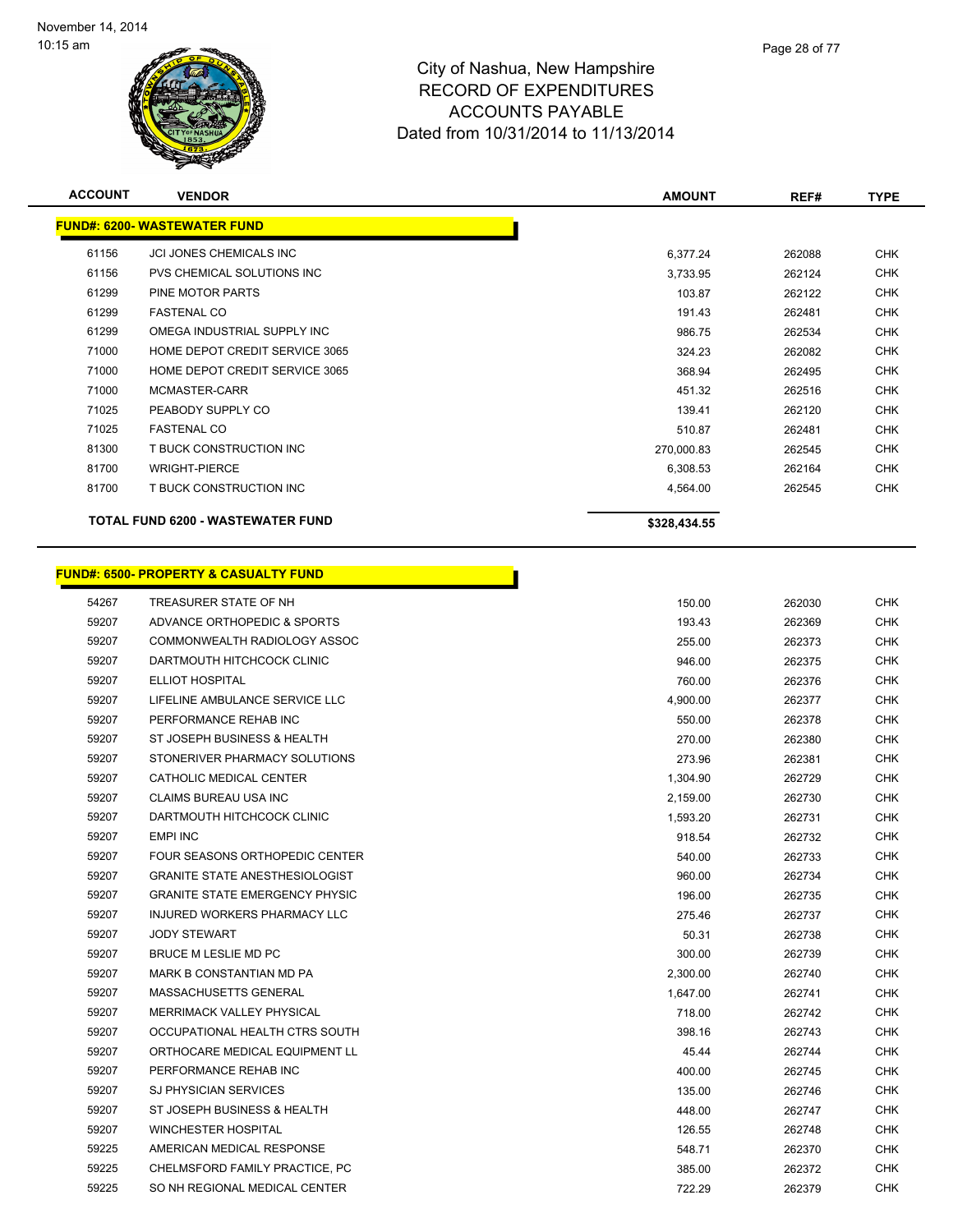

| <b>ACCOUNT</b> | <b>VENDOR</b>                                    | <b>AMOUNT</b>  | REF#   | <b>TYPE</b> |
|----------------|--------------------------------------------------|----------------|--------|-------------|
|                | <b>FUND#: 6500- PROPERTY &amp; CASUALTY FUND</b> |                |        |             |
| 59250          | CW SLITER & SONS INC                             | 750.00         | 262374 | <b>CHK</b>  |
| 59250          | UNITED AUTO BODY LLC                             | 808.00         | 262382 | <b>CHK</b>  |
| 59275          | AMICA MUTUAL INSURANCE COMPANY                   | 503.50         | 262371 | <b>CHK</b>  |
| 59275          | <b>ILLG AUTOMOTIVE CORP</b>                      | 1,968.74       | 262736 | <b>CHK</b>  |
|                |                                                  |                |        |             |
|                | TOTAL FUND 6500 - PROPERTY & CASUALTY FUND       | \$28,500.19    |        |             |
|                | <b>FUND#: 6600- BENEFITS SELF INSURANCE FUND</b> |                |        |             |
| 21500          | <b>ITT HARTFORD</b>                              | 36,124.81      | 147880 | <b>ACH</b>  |
| 21516          | BOSTON MUTUAL LIFE INSURANCE                     | 10,415.84      | 147878 | <b>ACH</b>  |
| 21520          | SUN LIFE ASSURANCE CO OF CANAD                   | 6,831.75       | 147883 | <b>ACH</b>  |
| 21553          | ANTHEM BLUE CROSS /BLUE SHIELD                   | 347,980.18     | 147873 | <b>ACH</b>  |
| 21575          | NORTHEAST DELTA DENTAL                           | 166,603.88     | 147882 | <b>ACH</b>  |
| 21585          | <b>VISION SERVICE PLAN</b>                       | 7,477.73       | 262037 | <b>CHK</b>  |
| 21775          | <b>BARBARA ROTT</b>                              | 85.15          | 261974 | <b>CHK</b>  |
| 21775          | <b>CYNTHIA BEAN</b>                              | 1,253.53       | 261975 | <b>CHK</b>  |
| 21775          | <b>LUCILLE CHARTIER</b>                          | 91.00          | 261977 | <b>CHK</b>  |
| 21775          | <b>CHRISTOPHER HOTTEL</b>                        | 46.86          | 261983 | <b>CHK</b>  |
| 21775          | <b>JAMES HARGREAVES</b>                          | 389.67         | 261984 | <b>CHK</b>  |
| 21775          | RONALD A JEAN                                    | 28.86          | 261985 | <b>CHK</b>  |
| 21775          | <b>ANITA LYLE</b>                                | 23.35          | 261988 | <b>CHK</b>  |
| 21775          | <b>GULHIMA SCALES</b>                            | 149.82         | 262002 | <b>CHK</b>  |
| 21775          | SOPHIE MIZARA                                    | 45.50          | 262003 | <b>CHK</b>  |
| 21775          | <b>HECTOR ST JACQUES</b>                         | 45.50          | 262005 | <b>CHK</b>  |
| 21775          | ROBBIE J SUMMERS                                 | 67.68          | 262007 | <b>CHK</b>  |
| 21775          | THERESA VIGGIANO                                 | 142.68         | 262008 | <b>CHK</b>  |
| 21775          | <b>VIRGINIA LUMBRA</b>                           | 7.76           | 262012 | <b>CHK</b>  |
| 52809          | QUIZNO'S SUBS #12041                             | 637.50         | 261953 | <b>CHK</b>  |
| 52809          | <b>BARBARA HILL</b>                              | 204.98         | 262408 | <b>CHK</b>  |
| 59165          | <b>HCC LIFE INSURANCE CO</b>                     | 96,117.30      | 147879 | <b>ACH</b>  |
| 59500          | NORTHEAST DELTA DENTAL                           | 12,105.48      | 147882 | <b>ACH</b>  |
| 59500          | ANTHEM BCBS OF NE                                | 87,360.75      | 147931 | <b>ACH</b>  |
| 59507          | ANTHEM BCBS OF NE                                | 24,534.70      | 147872 | <b>ACH</b>  |
| 59507          | ANTHEM BCBS OF NE                                | 33,721.08      | 147931 | <b>ACH</b>  |
| 59507          | ANTHEM BCBS OF NE                                | 416,028.07     | 147872 | <b>ACH</b>  |
| 59507          | ANTHEM BCBS OF NE                                | 630,114.48     | 147931 | <b>ACH</b>  |
| 59507          | ANTHEM BCBS OF NE                                | 39,988.77      | 147872 | <b>ACH</b>  |
| 59507          | ANTHEM BCBS OF NE                                | 37,159.71      | 147931 | <b>ACH</b>  |
| 59507          | HARVARD PILGRIM HEALTH CARE                      | 77,107.12      | 147874 | <b>ACH</b>  |
| 59507          | HARVARD PILGRIM HEALTH CARE                      | 124,223.57     | 147933 | <b>ACH</b>  |
| 59525          | NORTHEAST DELTA DENTAL                           | 27,481.03      | 147875 | <b>ACH</b>  |
| 59525          | NORTHEAST DELTA DENTAL                           | 28,430.71      | 147935 | <b>ACH</b>  |
|                | TOTAL FUND 6600 - BENEFITS SELF INSURANCE FUND   | \$2,213,026.80 |        |             |

## Page 29 of 77

### **FUND#: 7052- MINE FALLS PARK ETF**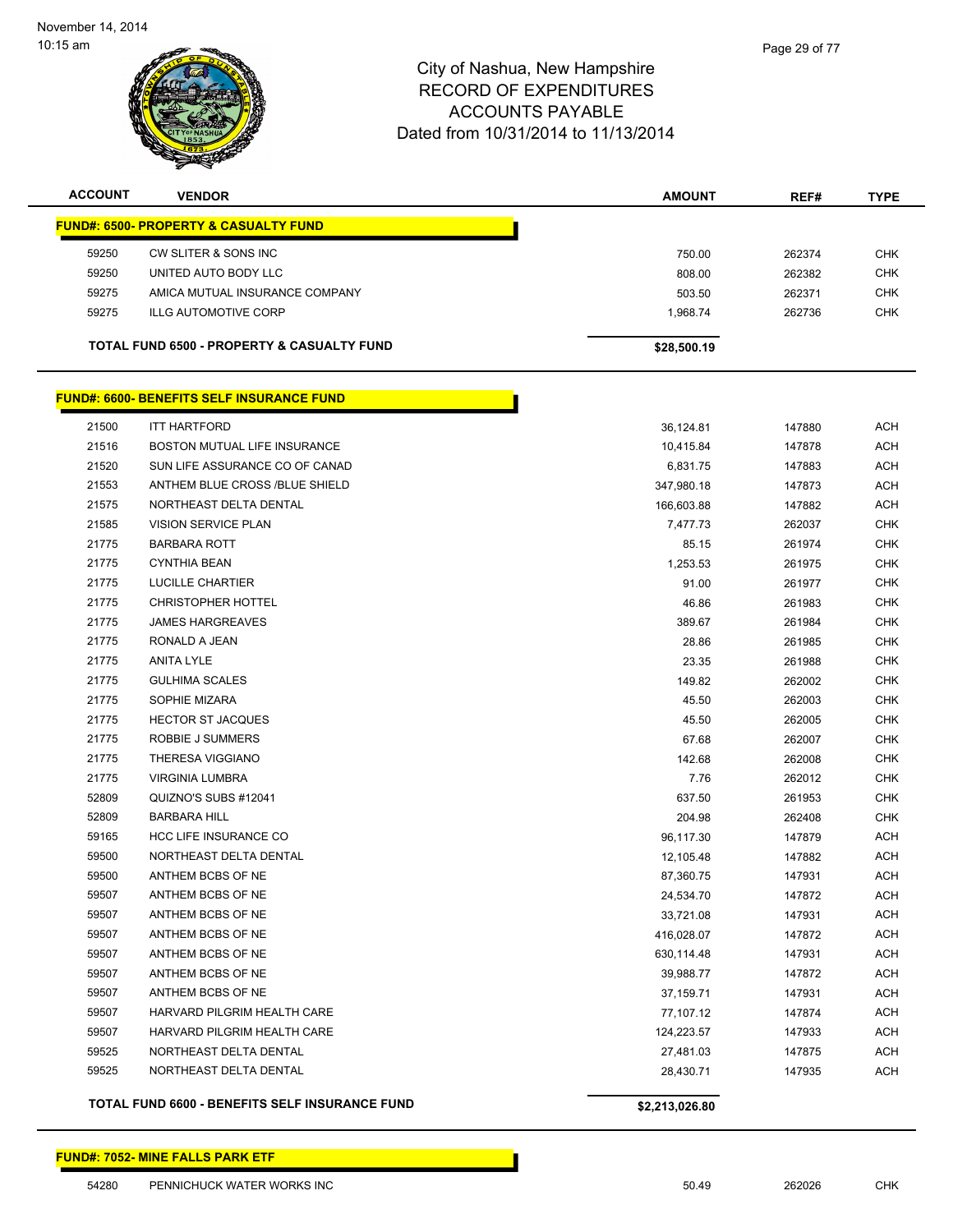

| <b>ACCOUNT</b> | <b>VENDOR</b>                                           | <b>AMOUNT</b> | REF#   | <b>TYPE</b> |
|----------------|---------------------------------------------------------|---------------|--------|-------------|
|                | <b>FUND#: 7052- MINE FALLS PARK ETF</b>                 |               |        |             |
| 54280          | <b>BELLETETES INC</b>                                   | 438.45        | 262046 | <b>CHK</b>  |
| 54280          | HOME DEPOT CREDIT SERVICE 3065                          | 6.94          | 262082 | <b>CHK</b>  |
|                | <b>TOTAL FUND 7052 - MINE FALLS PARK ETF</b>            | \$495.88      |        |             |
|                | <b>FUND#: 7506- ETF CONTRIB-WOODLAWN CEMETERY</b>       |               |        |             |
| 71999          | AMERICAN CEMETERY SUPPLIES INC                          | 314.00        | 262041 | <b>CHK</b>  |
|                | TOTAL FUND 7506 - ETF CONTRIB-WOODLAWN CEMETERY         | \$314.00      |        |             |
|                | <b>FUND#: 7514- PW-AMHERST ST TRAF MITIGATION</b>       |               |        |             |
| 61560          | HOME DEPOT CREDIT SERVICE 3065                          | 439.33        | 262082 | <b>CHK</b>  |
| 61560          | A H HARRIS & SONS INC                                   | 751.08        | 262443 | <b>CHK</b>  |
| 61560          | <b>BELLETETES INC</b>                                   | 365.39        | 262455 | <b>CHK</b>  |
| 61560          | <b>BROX INDUSTRIES INC</b>                              | 1,039.90      | 262461 | <b>CHK</b>  |
| 61560          | TEAM EJP BANGOR ME                                      | 220.24        | 262546 | <b>CHK</b>  |
| 61560          | TEAM EJP CONCORD NH                                     | 1,912.19      | 262547 | <b>CHK</b>  |
|                | TOTAL FUND 7514 - PW-AMHERST ST TRAF MITIGATION         | \$4,728.13    |        |             |
|                | <b>FUND#: 7565- SCHOOL RELATED PROGRAMS-ETF</b>         |               |        |             |
| 55642          | <b>DAVE ZWICKER</b>                                     | 94.00         | 262708 | <b>CHK</b>  |
| 55690          | FIRST STUDENT INC                                       | 542.64        | 262235 | <b>CHK</b>  |
| 61135          | WB MASON CO INC                                         | 40.73         | 262702 | <b>CHK</b>  |
|                | TOTAL FUND 7565 - SCHOOL RELATED PROGRAMS-ETF           | \$677.37      |        |             |
|                | <b>FUND#: 8021- SUBURBAN CEMETERY-WHITMAN FUND</b>      |               |        |             |
| 81200          | VELLANO BROS., INC                                      | 1,049.29      | 262159 | <b>CHK</b>  |
|                | <b>TOTAL FUND 8021 - SUBURBAN CEMETERY-WHITMAN FUND</b> | \$1,049.29    |        |             |
|                |                                                         |               |        |             |
|                | <b>FUND#: 8050- LIBRARY-CHARLES ZYLONIS</b>             |               |        |             |
| 55650          | LITHUANIAN-AMERICAN BROTHERS                            | 1,649.82      | 262510 | <b>CHK</b>  |
|                | TOTAL FUND 8050 - LIBRARY-CHARLES ZYLONIS               | \$1,649.82    |        |             |
|                | <b>FUND#: 8063- LIBRARY-HENRY STEARNS FUND</b>          |               |        |             |
| 61807          | <b>BAKER &amp; TAYLOR</b>                               | 441.00        | 262454 | <b>CHK</b>  |
|                | TOTAL FUND 8063 - LIBRARY-HENRY STEARNS FUND            | \$441.00      |        |             |
|                |                                                         |               |        |             |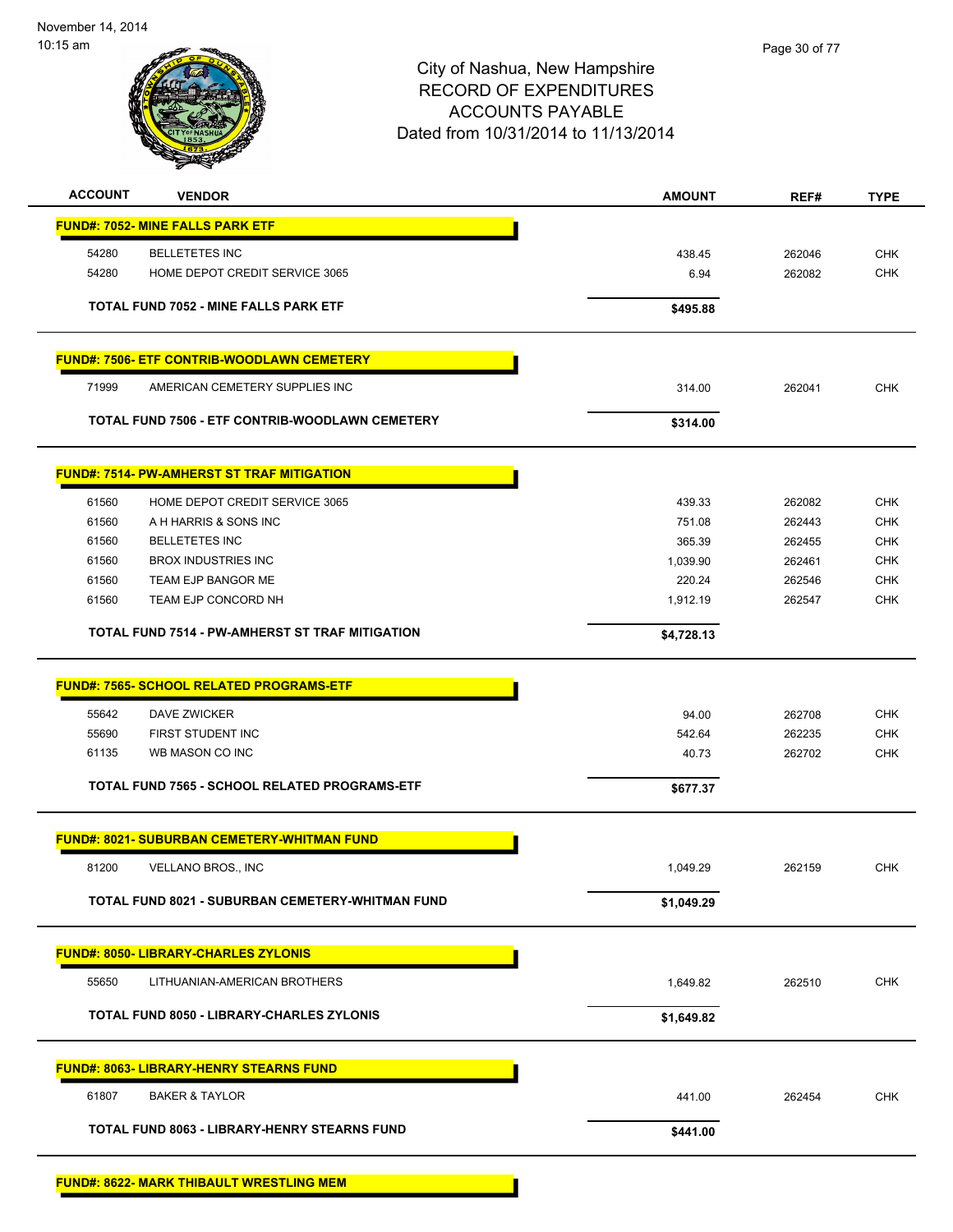| $10:15$ am     |                                                      | City of Nashua, New Hampshire<br><b>RECORD OF EXPENDITURES</b><br><b>ACCOUNTS PAYABLE</b><br>Dated from 10/31/2014 to 11/13/2014 |               | Page 31 of 77 |             |
|----------------|------------------------------------------------------|----------------------------------------------------------------------------------------------------------------------------------|---------------|---------------|-------------|
| <b>ACCOUNT</b> | <b>VENDOR</b>                                        |                                                                                                                                  | <b>AMOUNT</b> | REF#          | <b>TYPE</b> |
|                | <b>FUND#: 8622- MARK THIBAULT WRESTLING MEM</b>      |                                                                                                                                  |               |               |             |
| 61299          | <b>GENWEIGH LLC</b>                                  |                                                                                                                                  | 800.00        | 262610        | <b>CHK</b>  |
|                | <b>TOTAL FUND 8622 - MARK THIBAULT WRESTLING MEM</b> |                                                                                                                                  | \$800.00      |               |             |

**Grand Total:**

**\$8,704,377.72**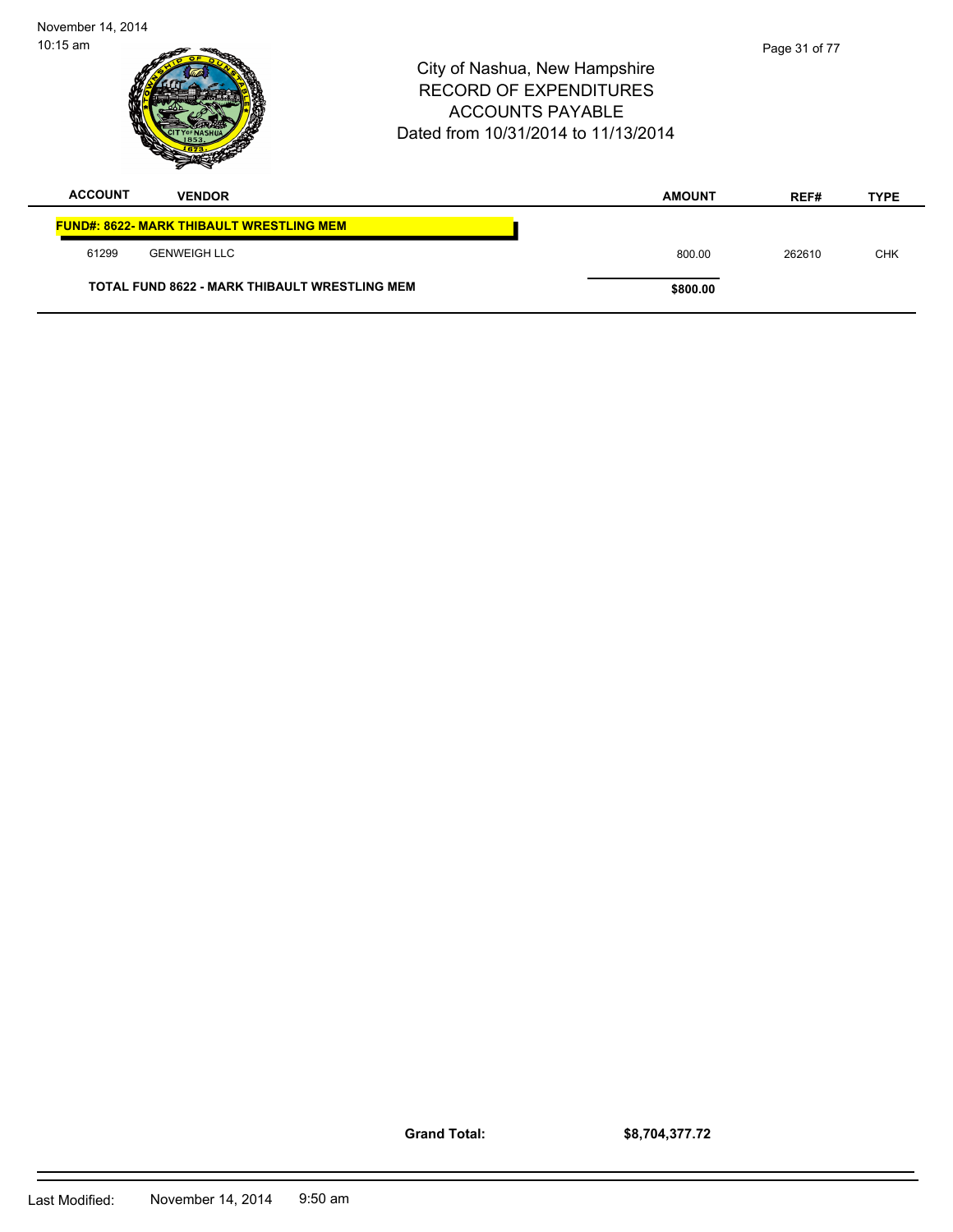

## City of Nashua, New Hampshire RECORD OF EXPENDITURES PAYROLL-GROSS WAGES Dated from 10/31/2014- 11/13/2014

Page 32 of 77

|     |                                      |                               | <b>DESCRIPTION</b>                   |                |
|-----|--------------------------------------|-------------------------------|--------------------------------------|----------------|
|     | <b>PAY DATE</b>                      | <b>ACCOUNT</b>                |                                      | <b>AMOUNT</b>  |
|     | <b>FUND#: 1000 - GENERAL FUND</b>    |                               |                                      |                |
|     |                                      |                               |                                      |                |
| 101 | <b>MAYOR</b>                         |                               |                                      |                |
|     | 11/6/14                              | 51100                         | CITIZEN SERVICES DIRECTOR            | 903.15         |
|     | 11/13/14                             | 51100                         | CITIZEN SERVICES DIRECTOR            | 903.15         |
|     | 11/6/14                              | 51100                         | <b>COMMUNICATIONS DIRECTOR</b>       | 852.15         |
|     | 11/13/14                             | 51100                         | <b>COMMUNICATIONS DIRECTOR</b>       | 777.59         |
|     | 11/6/14                              | 51100                         | EXECUTIVE SECRETARY AA               | 903.15         |
|     | 11/13/14                             | 51100                         | EXECUTIVE SECRETARY AA               | 903.15         |
|     | 11/6/14                              | 51100                         | SECRETARY RECEPTIONIST               | 565.55         |
|     | 11/13/14                             | 51100                         | SECRETARY RECEPTIONIST               | 565.55         |
|     | 11/6/14                              | 51500                         | <b>MAYOR</b>                         | 2,115.95       |
|     | 11/13/14                             | 51500                         | <b>MAYOR</b>                         | 2,115.95       |
|     | <b>TOTAL 101 - MAYOR</b>             |                               |                                      | \$10,605.34    |
| 102 | <b>BOARD OF ALDERMEN</b>             |                               |                                      |                |
|     | 11/6/14                              | 51100                         | ALDERMANIC LEGISLATION MANAGER       | 1,446.40       |
|     | 11/13/14                             | 51100                         | ALDERMANIC LEGISLATION MANAGER       | 1,446.40       |
|     | 11/6/14                              | 51200                         | LEGISLATIVE TRANSCRIPTION SPEC       | 385.57         |
|     | 11/13/14                             | 51200                         | LEGISLATIVE TRANSCRIPTION SPEC       | 450.55         |
|     | <b>TOTAL 102 - BOARD OF ALDERMEN</b> |                               |                                      | \$3,728.92     |
| 103 | <b>LEGAL</b>                         |                               |                                      |                |
|     | 11/6/14                              | 51100                         | ASSISTANT CORP COUNSEL               | 1,364.20       |
|     | 11/13/14                             | 51100                         | ASSISTANT CORP COUNSEL               | 1,364.20       |
|     | 11/6/14                              | 51100                         | <b>CORPORATION COUNSEL</b>           | 2,229.60       |
|     | 11/13/14                             | 51100                         | <b>CORPORATION COUNSEL</b>           | 2,229.60       |
|     | 11/6/14                              | 51100                         | DEPUTY CORPORATION COUNSEL           | 2,028.40       |
|     | 11/13/14                             | 51100                         | DEPUTY CORPORATION COUNSEL           | 2,028.40       |
|     | 11/6/14                              | 51100                         | <b>LEGAL ASSISTANT</b>               | 1,901.05       |
|     | 11/13/14                             | 51100                         | <b>LEGAL ASSISTANT</b>               | 1,901.06       |
|     | <b>TOTAL 103 - LEGAL</b>             |                               |                                      | \$15,046.51    |
| 107 | <b>CITY CLERK</b>                    |                               |                                      |                |
|     | 11/6/14                              | 51100                         | <b>CITY CLERK</b>                    | 1,823.90       |
|     | 11/13/14                             | 51100                         | <b>CITY CLERK</b>                    | 1,823.90       |
|     | 11/6/14                              |                               | <b>CLERK VITAL RECORDS II</b>        | 1,463.25       |
|     | 11/13/14                             | 51100                         | <b>CLERK VITAL RECORDS II</b>        | 2,236.46       |
|     |                                      | 51100                         |                                      | 791.44         |
|     | 11/6/14                              | 51100                         | DEPARTMENT COORDINATOR, CC           | 1,304.75       |
|     | 11/13/14                             | 51100                         | DEPARTMENT COORDINATOR, CC           |                |
|     | 11/6/14                              | 51100                         | DEPUTY CITY CLERK                    | 1,411.70       |
|     | 11/13/14                             | 51100                         | DEPUTY CITY CLERK                    | 1,411.70       |
|     | 11/6/14<br>11/13/14                  | 51300<br>51300                | OVERTIME-REGULAR<br>OVERTIME-REGULAR | 7.42<br>291.40 |
|     |                                      |                               |                                      |                |
|     |                                      | <b>TOTAL 107 - CITY CLERK</b> |                                      | \$12,565.92    |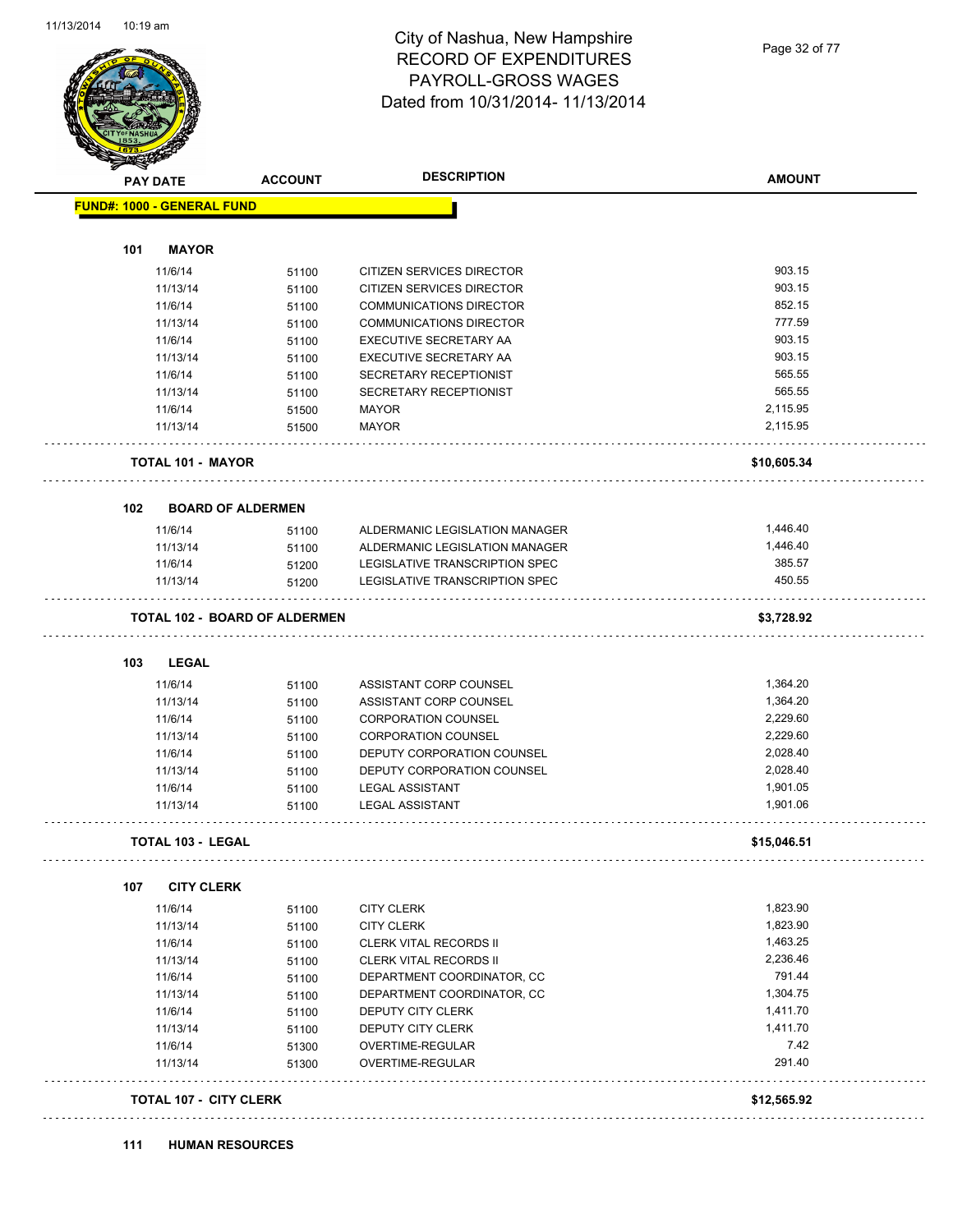## City of Nashua, New Hampshire RECORD OF EXPENDITURES PAYROLL-GROSS WAGES Dated from 10/31/2014- 11/13/2014

Page 33 of 77

|     | <b>PAY DATE</b>                   | <b>ACCOUNT</b>                            | <b>DESCRIPTION</b>                  | <b>AMOUNT</b>        |
|-----|-----------------------------------|-------------------------------------------|-------------------------------------|----------------------|
|     | <b>FUND#: 1000 - GENERAL FUND</b> |                                           |                                     |                      |
|     |                                   |                                           |                                     |                      |
| 111 |                                   | <b>HUMAN RESOURCES</b>                    |                                     |                      |
|     | 11/6/14                           | 51100                                     | <b>HR ANALYST</b>                   | 1,044.70             |
|     | 11/13/14                          | 51100                                     | <b>HR ANALYST</b>                   | 1,044.70             |
|     | 11/6/14                           | 51100                                     | HR SPEC                             | 858.45               |
|     | 11/13/14                          | 51100                                     | HR SPEC                             | 858.44               |
|     | 11/6/14                           | 51100                                     | HUMAN RESOURCES DIRECTOR            | 1,592.50             |
|     | 11/13/14                          | 51100                                     | HUMAN RESOURCES DIRECTOR            | 1,592.50             |
|     | 11/6/14                           | 51200                                     | ADMINISTRATIVE ASSISTANT I          | 273.40<br>355.42     |
|     | 11/13/14                          | 51200                                     | ADMINISTRATIVE ASSISTANT I          |                      |
|     |                                   | <b>TOTAL 111 - HUMAN RESOURCES</b>        |                                     | \$7,620.11           |
| 122 |                                   | <b>INFORMATION TECHNOLOGY</b>             |                                     |                      |
|     | 11/6/14                           | 51100                                     | ADMIN ASSISTANT II                  | 665.60               |
|     | 11/13/14                          | 51100                                     | ADMIN ASSISTANT II                  | 1,075.51             |
|     | 11/6/14                           | 51100                                     | ENTERPRISE SYS ADMINISTRATOR        | 1,364.20             |
|     | 11/13/14                          | 51100                                     | <b>ENTERPRISE SYS ADMINISTRATOR</b> | 1,364.20             |
|     | 11/6/14                           | 51100                                     | ERP SYSTEM ADMIN DBA                | 1,670.35             |
|     | 11/13/14                          | 51100                                     | ERP SYSTEM ADMIN DBA                | 1,670.35             |
|     | 11/6/14                           | 51100                                     | INTER INTRA APPL DEV PROJ LDR       | 1,626.11             |
|     | 11/13/14                          | 51100                                     | INTER INTRA APPL DEV PROJ LDR       | 1,626.11             |
|     | 11/6/14                           | 51100                                     | IT APPLICATIONS ANALYST             | 1,143.65             |
|     | 11/13/14                          | 51100                                     | IT APPLICATIONS ANALYST             | 1,753.15             |
|     | 11/6/14                           | 51100                                     | IT DIVISION DIRECTOR                | 2,028.40             |
|     | 11/13/14                          | 51100                                     | IT DIVISION DIRECTOR                | 2,028.40             |
|     | 11/6/14                           | 51100                                     | IT INFRASTRUCTURE ANALYST           | 1,194.35             |
|     | 11/13/14                          | 51100                                     | IT INFRASTRUCTURE ANALYST           | 1,830.76             |
|     | 11/6/14                           | 51100                                     | IT INFRASTRUCTURE TEAM LEADER       | 1,823.90             |
|     | 11/13/14                          | 51100                                     | IT INFRASTRUCTURE TEAM LEADER       | 1,823.90             |
|     | 11/6/14                           | 51100                                     | SYSTEMS ADM DATABASE ADM            | 1,611.15             |
|     | 11/13/14                          | 51100                                     | SYSTEMS ADM DATABASE ADM            | 2,200.08             |
|     | 11/6/14                           | 51100                                     | TECH SUPPORT TEAM LEADER            | 1,537.40             |
|     | 11/13/14                          | 51100                                     | TECH SUPPORT TEAM LEADER            | 1,537.40             |
|     | 11/6/14                           | 51100                                     | TECHNICAL SPEC II NET SUPPORT       | 1,086.15             |
|     | 11/13/14                          | 51100                                     | TECHNICAL SPEC II NET SUPPORT       | 2,121.18             |
|     | 11/6/14                           | 51100                                     | <b>TECHNICAL SPECIALIST I</b>       | 687.75               |
|     | 11/13/14                          | 51100                                     | <b>TECHNICAL SPECIALIST I</b>       | 997.85               |
|     | 11/6/14                           | 51100                                     | <b>WEB DESIGNER</b>                 | 617.62               |
|     | 11/13/14                          | 51100                                     | <b>WEB DESIGNER</b>                 | 1,023.02             |
|     |                                   | <b>TOTAL 122 - INFORMATION TECHNOLOGY</b> |                                     | \$38,108.54          |
|     |                                   |                                           |                                     |                      |
| 126 |                                   | <b>FINANCIAL SERVICES</b>                 |                                     | 1,105.45             |
|     | 11/6/14                           | 51100                                     | ACCOUNTING COMPLIANCE MGR           | 1,105.45             |
|     | 11/13/14                          | 51100                                     | ACCOUNTING COMPLIANCE MGR           |                      |
|     | 11/6/14                           | 51100                                     | ACCOUNTS PAYABLE COORDINATOR        | 2,183.46<br>3,462.37 |
|     | 11/13/14                          | 51100                                     | ACCOUNTS PAYABLE COORDINATOR        | 646.80               |
|     | 11/6/14                           | 51100                                     | ADMINISTRATIVE ASSISTANT I          | 947.97               |
|     | 11/13/14                          | 51100                                     | ADMINISTRATIVE ASSISTANT I          |                      |
|     | 11/6/14                           | 51100                                     | CFO COMPTROLLER                     | 2,059.25             |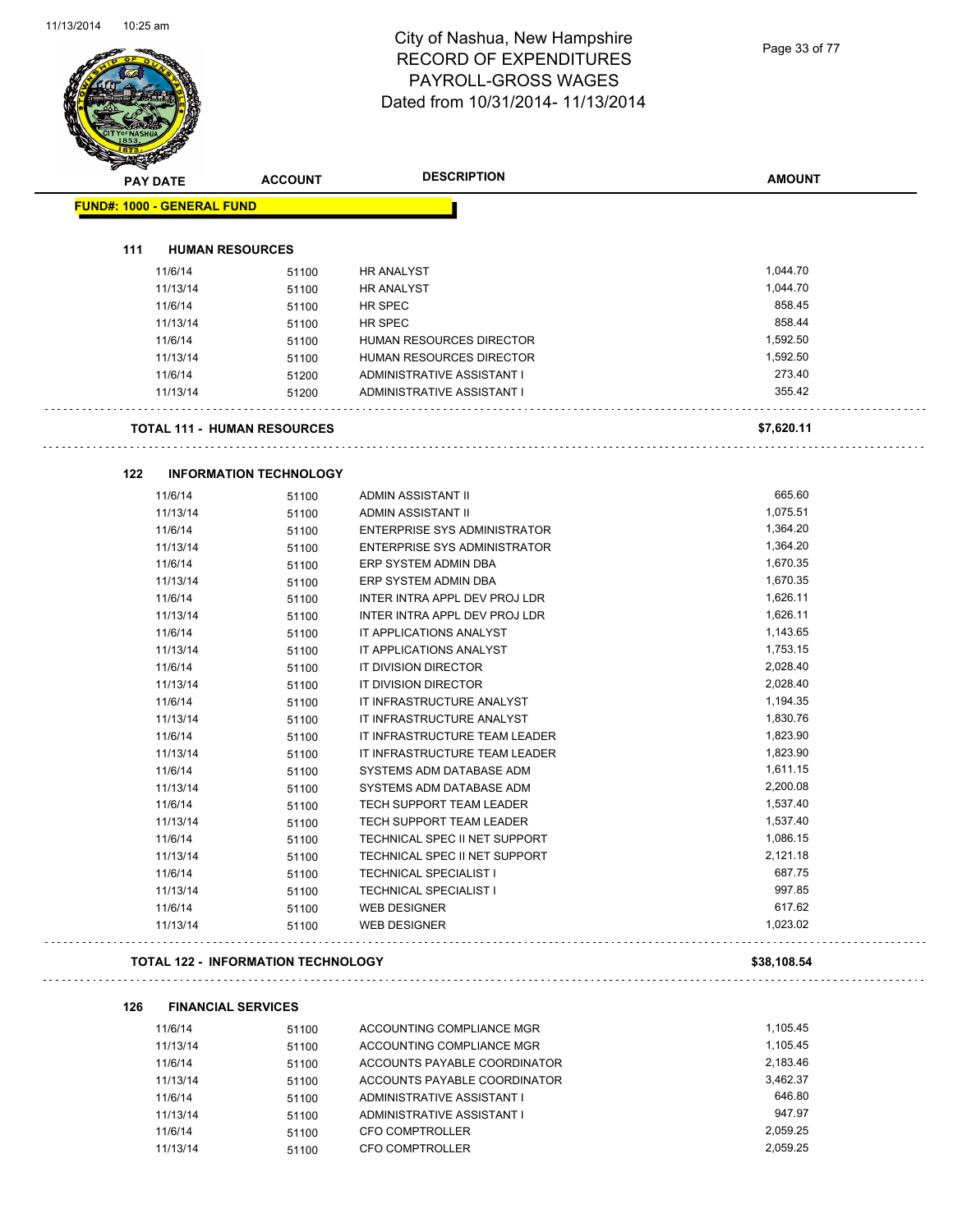$\sim$   $\sim$ 



## City of Nashua, New Hampshire RECORD OF EXPENDITURES PAYROLL-GROSS WAGES Dated from 10/31/2014- 11/13/2014

| <b>PAY DATE</b>                   | <b>ACCOUNT</b>                 | <b>DESCRIPTION</b>                      | <b>AMOUNT</b> |
|-----------------------------------|--------------------------------|-----------------------------------------|---------------|
| <b>FUND#: 1000 - GENERAL FUND</b> |                                |                                         |               |
|                                   |                                |                                         |               |
| 126                               | <b>FINANCIAL SERVICES</b>      |                                         |               |
| 11/6/14                           | 51100                          | CLERK VITAL RECORDS II                  | 481.25        |
| 11/13/14                          | 51100                          | <b>CLERK VITAL RECORDS II</b>           | 658.54        |
| 11/6/14                           | 51100                          | <b>COMPENSATION MANAGER</b>             | 1,579.20      |
| 11/13/14                          | 51100                          | <b>COMPENSATION MANAGER</b>             | 1,579.20      |
| 11/6/14                           | 51100                          | DEP TREASURER TAX COLLECTOR             | 1,098.80      |
| 11/13/14                          | 51100                          | DEP TREASURER TAX COLLECTOR             | 1,098.80      |
| 11/6/14                           | 51100                          | FINANCE AND ADMIN MANAGER               | 766.80        |
| 11/13/14                          | 51100                          | <b>FINANCE AND ADMIN MANAGER</b>        | 766.80        |
| 11/6/14                           | 51100                          | FINANCIAL MANAGER GENERAL GOVT          | 1,408.20      |
| 11/13/14                          | 51100                          | FINANCIAL MANAGER GENERAL GOVT          | 1,408.20      |
| 11/6/14                           | 51100                          | FINANCIAL SERVICES COORDINATOR          | 964.36        |
| 11/13/14                          | 51100                          | FINANCIAL SERVICES COORDINATOR          | 964.35        |
| 11/6/14                           | 51100                          | <b>MOTOR VEHICLE COORDINATOR</b>        | 646.80        |
| 11/13/14                          | 51100                          | <b>MOTOR VEHICLE COORDINATOR</b>        | 1,048.60      |
| 11/6/14                           | 51100                          | MV CLERK II REGISTRATION                | 632.00        |
| 11/13/14                          | 51100                          | MV CLERK II REGISTRATION                | 979.60        |
| 11/6/14                           | 51100                          | OPERATIONS ANALYST                      | 742.60        |
| 11/13/14                          | 51100                          | OPERATIONS ANALYST                      | 742.60        |
| 11/6/14                           | 51100                          | PAYROLL ANALYST                         | 1,883.89      |
| 11/13/14                          | 51100                          | PAYROLL ANALYST                         | 1,883.89      |
| 11/13/14                          | 51100                          | <b>RESOURCE COORDINATOR</b>             | 799.96        |
| 11/6/14                           | 51100                          | REVENUE ACCOUNTS SPEC                   | 752.10        |
| 11/13/14                          | 51100                          | REVENUE ACCOUNTS SPEC                   | 797.15        |
| 11/6/14                           | 51100                          | REVENUE COORDINATOR                     | 961.60        |
| 11/13/14                          | 51100                          | REVENUE COORDINATOR                     | 1,461.13      |
| 11/6/14                           | 51100                          | <b>SENIOR ACCOUNTANT</b>                | 1,013.95      |
| 11/13/14                          | 51100                          | SENIOR ACCOUNTANT                       | 1,554.17      |
| 11/6/14                           | 51100                          | SENIOR FINANCIAL ANALYST                | 1,100.45      |
| 11/13/14                          | 51100                          | SENIOR FINANCIAL ANALYST                | 1,687.27      |
| 11/6/14                           | 51100                          | SUPV VEHICLE REGISTRATION               | 1,075.60      |
| 11/13/14                          | 51100                          | SUPV VEHICLE REGISTRATION               | 1,075.60      |
| 11/6/14                           | 51100                          | TREASURER TAX COLLECTOR                 | 1,823.90      |
| 11/13/14                          | 51100                          | TREASURER TAX COLLECTOR                 | 1,823.90      |
| 11/6/14                           | 51100                          | <b>VEHICLE REGISTRATION CLERK</b>       | 1,629.95      |
| 11/13/14                          | 51100                          | <b>VEHICLE REGISTRATION CLERK</b>       | 2,493.49      |
| 11/6/14                           |                                | TRUST ACCOUNTANT PT                     | 670.86        |
| 11/13/14                          | 51200                          |                                         | 1,015.54      |
| 11/6/14                           | 51200                          | TRUST ACCOUNTANT PT<br>OVERTIME-REGULAR | 227.06        |
| 11/13/14                          | 51300<br>51300                 | OVERTIME-REGULAR                        | 239.14        |
|                                   | TOTAL 126 - FINANCIAL SERVICES |                                         | \$57,107.30   |
| 129<br><b>CITY BUILDINGS</b>      |                                |                                         |               |
| 11/6/14                           | 51100                          | <b>BUILDING MANAGER</b>                 | 811.80        |

| 11/6/14  | 51100 | <b>BUILDING MANAGER</b> | 811.80   |
|----------|-------|-------------------------|----------|
| 11/13/14 | 51100 | <b>BUILDING MANAGER</b> | 811.80   |
| 11/6/14  | 51100 | CUSTODIAN I             | 1.166.85 |
| 11/13/14 | 51100 | CUSTODIAN I             | 2.212.01 |
| 11/6/14  | 51100 | MAINTENANCE SPEC        | 663.85   |
| 11/13/14 | 51100 | MAINTENANCE SPEC        | 1.077.93 |
| 11/6/14  | 51200 | CUSTODIAN I             | 306.75   |
| 11/13/14 | 51200 | <b>CUSTODIAN I</b>      | 527.31   |

Page 34 of 77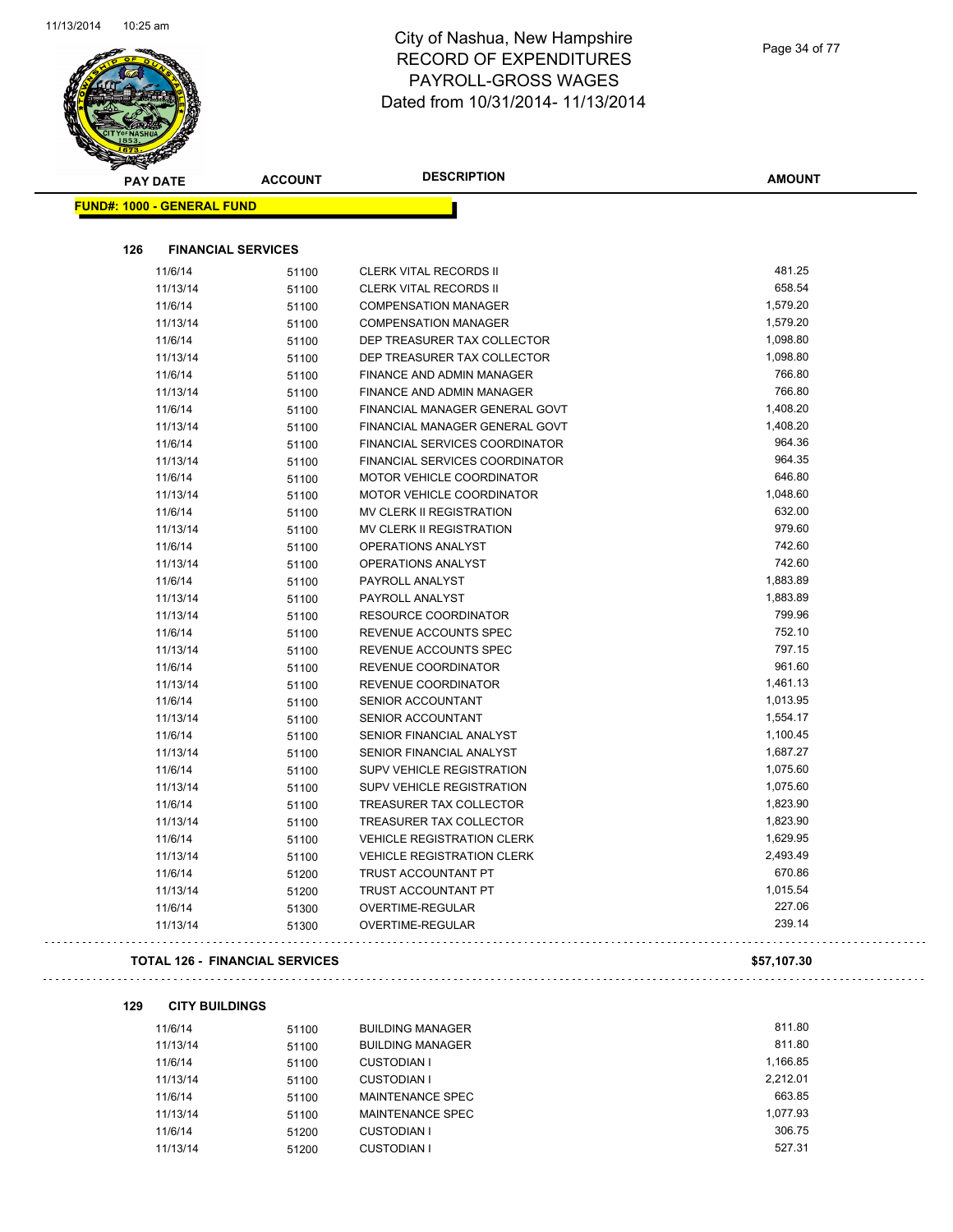| Dated from 10/31/2014- 11/13/2014<br><b>DESCRIPTION</b><br><b>AMOUNT</b><br><b>ACCOUNT</b><br><b>PAY DATE</b><br><b>FUND#: 1000 - GENERAL FUND</b><br>129<br><b>CITY BUILDINGS</b><br>166.96<br>11/13/14<br>OVERTIME-REGULAR<br>51300<br><b>TOTAL 129 - CITY BUILDINGS</b><br>\$7,745.26<br>130<br><b>PURCHASING</b><br>972.30<br>11/6/14<br>PRINTING TECH MAIL DIST<br>51100<br>1,479.26<br>PRINTING TECH MAIL DIST<br>11/13/14<br>51100<br>661.95<br>11/6/14<br>PURCHASING AGENT I<br>51100<br>1,052.69<br>PURCHASING AGENT I<br>11/13/14<br>51100<br>1,020.45<br>11/6/14<br>PURCHASING AGENT II<br>51100<br>11/13/14<br>1,551.12<br>PURCHASING AGENT II<br>51100<br>24.83<br>OVERTIME-REGULAR<br>11/6/14<br>51300<br><b>TOTAL 130 - PURCHASING</b><br>\$6,762.60<br>131<br><b>HUNT BUILDING</b><br>330.77<br>11/6/14<br>51200<br>HUNT BUILDING ADMINISTRATOR<br>330.77<br>51200<br>HUNT BUILDING ADMINISTRATOR<br>11/13/14<br><b>TOTAL 131 - HUNT BUILDING</b><br>\$661.54<br>132<br><b>ASSESSING</b><br>853.70<br>11/6/14<br><b>APPRAISER I</b><br>51100<br>1,308.30<br>11/13/14<br>51100<br><b>APPRAISER I</b><br>1,020.45<br>11/6/14<br><b>APPRAISER II</b><br>51100<br>1,551.11<br>11/13/14<br><b>APPRAISER II</b><br>51100<br>1,162.45<br>11/6/14<br><b>APPRAISER III</b><br>51100<br>1,766.68<br>11/13/14<br><b>APPRAISER III</b><br>51100<br>603.39<br>11/6/14<br>51100<br>ASSESSING ADMIN SPEC I CSR<br>936.47<br>11/13/14<br>ASSESSING ADMIN SPEC I CSR<br>51100<br>699.35<br>11/6/14<br>51100<br>ASSESSING ADMIN SPEC II CSR<br>1,130.35<br>11/13/14<br>ASSESSING ADMIN SPEC II CSR<br>51100<br>888.76<br>11/6/14<br>51100<br>ASSESSING ADMIN SPEC III CSR<br>1,350.70<br>11/13/14<br>ASSESSING ADMIN SPEC III CSR<br>51100<br>2,120.90<br>11/6/14<br>51100<br>CHIEF ASSESSOR GIS MANAGER<br>2,120.90<br>11/13/14<br>CHIEF ASSESSOR GIS MANAGER<br>51100<br>844.05<br>11/6/14<br>51100<br>DEPARTMENT COORDINATOR<br>1,332.08<br>11/13/14<br>DEPARTMENT COORDINATOR<br>51100<br>1,493.05<br>11/6/14<br>DEPUTY MANAGER APPRAISER IV<br>51100<br>1,493.06<br>11/13/14<br>DEPUTY MANAGER APPRAISER IV<br>51100<br><b>TOTAL 132 - ASSESSING</b><br>\$22,675.75 | 11/13/201 <del>4</del><br>TU.ZU dili |  | City of Nashua, New Hampshire<br><b>RECORD OF EXPENDITURES</b><br>PAYROLL-GROSS WAGES | Page 35 of 77 |
|------------------------------------------------------------------------------------------------------------------------------------------------------------------------------------------------------------------------------------------------------------------------------------------------------------------------------------------------------------------------------------------------------------------------------------------------------------------------------------------------------------------------------------------------------------------------------------------------------------------------------------------------------------------------------------------------------------------------------------------------------------------------------------------------------------------------------------------------------------------------------------------------------------------------------------------------------------------------------------------------------------------------------------------------------------------------------------------------------------------------------------------------------------------------------------------------------------------------------------------------------------------------------------------------------------------------------------------------------------------------------------------------------------------------------------------------------------------------------------------------------------------------------------------------------------------------------------------------------------------------------------------------------------------------------------------------------------------------------------------------------------------------------------------------------------------------------------------------------------------------------------------------------------------------------------------------------------------------------------------------------------------------------------------------------------------------------------------------------------------------------------------------------------------------|--------------------------------------|--|---------------------------------------------------------------------------------------|---------------|
|                                                                                                                                                                                                                                                                                                                                                                                                                                                                                                                                                                                                                                                                                                                                                                                                                                                                                                                                                                                                                                                                                                                                                                                                                                                                                                                                                                                                                                                                                                                                                                                                                                                                                                                                                                                                                                                                                                                                                                                                                                                                                                                                                                        |                                      |  |                                                                                       |               |
|                                                                                                                                                                                                                                                                                                                                                                                                                                                                                                                                                                                                                                                                                                                                                                                                                                                                                                                                                                                                                                                                                                                                                                                                                                                                                                                                                                                                                                                                                                                                                                                                                                                                                                                                                                                                                                                                                                                                                                                                                                                                                                                                                                        |                                      |  |                                                                                       |               |
|                                                                                                                                                                                                                                                                                                                                                                                                                                                                                                                                                                                                                                                                                                                                                                                                                                                                                                                                                                                                                                                                                                                                                                                                                                                                                                                                                                                                                                                                                                                                                                                                                                                                                                                                                                                                                                                                                                                                                                                                                                                                                                                                                                        |                                      |  |                                                                                       |               |
|                                                                                                                                                                                                                                                                                                                                                                                                                                                                                                                                                                                                                                                                                                                                                                                                                                                                                                                                                                                                                                                                                                                                                                                                                                                                                                                                                                                                                                                                                                                                                                                                                                                                                                                                                                                                                                                                                                                                                                                                                                                                                                                                                                        |                                      |  |                                                                                       |               |
|                                                                                                                                                                                                                                                                                                                                                                                                                                                                                                                                                                                                                                                                                                                                                                                                                                                                                                                                                                                                                                                                                                                                                                                                                                                                                                                                                                                                                                                                                                                                                                                                                                                                                                                                                                                                                                                                                                                                                                                                                                                                                                                                                                        |                                      |  |                                                                                       |               |
|                                                                                                                                                                                                                                                                                                                                                                                                                                                                                                                                                                                                                                                                                                                                                                                                                                                                                                                                                                                                                                                                                                                                                                                                                                                                                                                                                                                                                                                                                                                                                                                                                                                                                                                                                                                                                                                                                                                                                                                                                                                                                                                                                                        |                                      |  |                                                                                       |               |
|                                                                                                                                                                                                                                                                                                                                                                                                                                                                                                                                                                                                                                                                                                                                                                                                                                                                                                                                                                                                                                                                                                                                                                                                                                                                                                                                                                                                                                                                                                                                                                                                                                                                                                                                                                                                                                                                                                                                                                                                                                                                                                                                                                        |                                      |  |                                                                                       |               |
|                                                                                                                                                                                                                                                                                                                                                                                                                                                                                                                                                                                                                                                                                                                                                                                                                                                                                                                                                                                                                                                                                                                                                                                                                                                                                                                                                                                                                                                                                                                                                                                                                                                                                                                                                                                                                                                                                                                                                                                                                                                                                                                                                                        |                                      |  |                                                                                       |               |
|                                                                                                                                                                                                                                                                                                                                                                                                                                                                                                                                                                                                                                                                                                                                                                                                                                                                                                                                                                                                                                                                                                                                                                                                                                                                                                                                                                                                                                                                                                                                                                                                                                                                                                                                                                                                                                                                                                                                                                                                                                                                                                                                                                        |                                      |  |                                                                                       |               |
|                                                                                                                                                                                                                                                                                                                                                                                                                                                                                                                                                                                                                                                                                                                                                                                                                                                                                                                                                                                                                                                                                                                                                                                                                                                                                                                                                                                                                                                                                                                                                                                                                                                                                                                                                                                                                                                                                                                                                                                                                                                                                                                                                                        |                                      |  |                                                                                       |               |
|                                                                                                                                                                                                                                                                                                                                                                                                                                                                                                                                                                                                                                                                                                                                                                                                                                                                                                                                                                                                                                                                                                                                                                                                                                                                                                                                                                                                                                                                                                                                                                                                                                                                                                                                                                                                                                                                                                                                                                                                                                                                                                                                                                        |                                      |  |                                                                                       |               |
|                                                                                                                                                                                                                                                                                                                                                                                                                                                                                                                                                                                                                                                                                                                                                                                                                                                                                                                                                                                                                                                                                                                                                                                                                                                                                                                                                                                                                                                                                                                                                                                                                                                                                                                                                                                                                                                                                                                                                                                                                                                                                                                                                                        |                                      |  |                                                                                       |               |
|                                                                                                                                                                                                                                                                                                                                                                                                                                                                                                                                                                                                                                                                                                                                                                                                                                                                                                                                                                                                                                                                                                                                                                                                                                                                                                                                                                                                                                                                                                                                                                                                                                                                                                                                                                                                                                                                                                                                                                                                                                                                                                                                                                        |                                      |  |                                                                                       |               |
|                                                                                                                                                                                                                                                                                                                                                                                                                                                                                                                                                                                                                                                                                                                                                                                                                                                                                                                                                                                                                                                                                                                                                                                                                                                                                                                                                                                                                                                                                                                                                                                                                                                                                                                                                                                                                                                                                                                                                                                                                                                                                                                                                                        |                                      |  |                                                                                       |               |
|                                                                                                                                                                                                                                                                                                                                                                                                                                                                                                                                                                                                                                                                                                                                                                                                                                                                                                                                                                                                                                                                                                                                                                                                                                                                                                                                                                                                                                                                                                                                                                                                                                                                                                                                                                                                                                                                                                                                                                                                                                                                                                                                                                        |                                      |  |                                                                                       |               |
|                                                                                                                                                                                                                                                                                                                                                                                                                                                                                                                                                                                                                                                                                                                                                                                                                                                                                                                                                                                                                                                                                                                                                                                                                                                                                                                                                                                                                                                                                                                                                                                                                                                                                                                                                                                                                                                                                                                                                                                                                                                                                                                                                                        |                                      |  |                                                                                       |               |
|                                                                                                                                                                                                                                                                                                                                                                                                                                                                                                                                                                                                                                                                                                                                                                                                                                                                                                                                                                                                                                                                                                                                                                                                                                                                                                                                                                                                                                                                                                                                                                                                                                                                                                                                                                                                                                                                                                                                                                                                                                                                                                                                                                        |                                      |  |                                                                                       |               |
|                                                                                                                                                                                                                                                                                                                                                                                                                                                                                                                                                                                                                                                                                                                                                                                                                                                                                                                                                                                                                                                                                                                                                                                                                                                                                                                                                                                                                                                                                                                                                                                                                                                                                                                                                                                                                                                                                                                                                                                                                                                                                                                                                                        |                                      |  |                                                                                       |               |
|                                                                                                                                                                                                                                                                                                                                                                                                                                                                                                                                                                                                                                                                                                                                                                                                                                                                                                                                                                                                                                                                                                                                                                                                                                                                                                                                                                                                                                                                                                                                                                                                                                                                                                                                                                                                                                                                                                                                                                                                                                                                                                                                                                        |                                      |  |                                                                                       |               |
|                                                                                                                                                                                                                                                                                                                                                                                                                                                                                                                                                                                                                                                                                                                                                                                                                                                                                                                                                                                                                                                                                                                                                                                                                                                                                                                                                                                                                                                                                                                                                                                                                                                                                                                                                                                                                                                                                                                                                                                                                                                                                                                                                                        |                                      |  |                                                                                       |               |
|                                                                                                                                                                                                                                                                                                                                                                                                                                                                                                                                                                                                                                                                                                                                                                                                                                                                                                                                                                                                                                                                                                                                                                                                                                                                                                                                                                                                                                                                                                                                                                                                                                                                                                                                                                                                                                                                                                                                                                                                                                                                                                                                                                        |                                      |  |                                                                                       |               |
|                                                                                                                                                                                                                                                                                                                                                                                                                                                                                                                                                                                                                                                                                                                                                                                                                                                                                                                                                                                                                                                                                                                                                                                                                                                                                                                                                                                                                                                                                                                                                                                                                                                                                                                                                                                                                                                                                                                                                                                                                                                                                                                                                                        |                                      |  |                                                                                       |               |
|                                                                                                                                                                                                                                                                                                                                                                                                                                                                                                                                                                                                                                                                                                                                                                                                                                                                                                                                                                                                                                                                                                                                                                                                                                                                                                                                                                                                                                                                                                                                                                                                                                                                                                                                                                                                                                                                                                                                                                                                                                                                                                                                                                        |                                      |  |                                                                                       |               |
|                                                                                                                                                                                                                                                                                                                                                                                                                                                                                                                                                                                                                                                                                                                                                                                                                                                                                                                                                                                                                                                                                                                                                                                                                                                                                                                                                                                                                                                                                                                                                                                                                                                                                                                                                                                                                                                                                                                                                                                                                                                                                                                                                                        |                                      |  |                                                                                       |               |
|                                                                                                                                                                                                                                                                                                                                                                                                                                                                                                                                                                                                                                                                                                                                                                                                                                                                                                                                                                                                                                                                                                                                                                                                                                                                                                                                                                                                                                                                                                                                                                                                                                                                                                                                                                                                                                                                                                                                                                                                                                                                                                                                                                        |                                      |  |                                                                                       |               |
|                                                                                                                                                                                                                                                                                                                                                                                                                                                                                                                                                                                                                                                                                                                                                                                                                                                                                                                                                                                                                                                                                                                                                                                                                                                                                                                                                                                                                                                                                                                                                                                                                                                                                                                                                                                                                                                                                                                                                                                                                                                                                                                                                                        |                                      |  |                                                                                       |               |
|                                                                                                                                                                                                                                                                                                                                                                                                                                                                                                                                                                                                                                                                                                                                                                                                                                                                                                                                                                                                                                                                                                                                                                                                                                                                                                                                                                                                                                                                                                                                                                                                                                                                                                                                                                                                                                                                                                                                                                                                                                                                                                                                                                        |                                      |  |                                                                                       |               |
|                                                                                                                                                                                                                                                                                                                                                                                                                                                                                                                                                                                                                                                                                                                                                                                                                                                                                                                                                                                                                                                                                                                                                                                                                                                                                                                                                                                                                                                                                                                                                                                                                                                                                                                                                                                                                                                                                                                                                                                                                                                                                                                                                                        |                                      |  |                                                                                       |               |
|                                                                                                                                                                                                                                                                                                                                                                                                                                                                                                                                                                                                                                                                                                                                                                                                                                                                                                                                                                                                                                                                                                                                                                                                                                                                                                                                                                                                                                                                                                                                                                                                                                                                                                                                                                                                                                                                                                                                                                                                                                                                                                                                                                        |                                      |  |                                                                                       |               |
|                                                                                                                                                                                                                                                                                                                                                                                                                                                                                                                                                                                                                                                                                                                                                                                                                                                                                                                                                                                                                                                                                                                                                                                                                                                                                                                                                                                                                                                                                                                                                                                                                                                                                                                                                                                                                                                                                                                                                                                                                                                                                                                                                                        |                                      |  |                                                                                       |               |
|                                                                                                                                                                                                                                                                                                                                                                                                                                                                                                                                                                                                                                                                                                                                                                                                                                                                                                                                                                                                                                                                                                                                                                                                                                                                                                                                                                                                                                                                                                                                                                                                                                                                                                                                                                                                                                                                                                                                                                                                                                                                                                                                                                        |                                      |  |                                                                                       |               |
|                                                                                                                                                                                                                                                                                                                                                                                                                                                                                                                                                                                                                                                                                                                                                                                                                                                                                                                                                                                                                                                                                                                                                                                                                                                                                                                                                                                                                                                                                                                                                                                                                                                                                                                                                                                                                                                                                                                                                                                                                                                                                                                                                                        |                                      |  |                                                                                       |               |
|                                                                                                                                                                                                                                                                                                                                                                                                                                                                                                                                                                                                                                                                                                                                                                                                                                                                                                                                                                                                                                                                                                                                                                                                                                                                                                                                                                                                                                                                                                                                                                                                                                                                                                                                                                                                                                                                                                                                                                                                                                                                                                                                                                        |                                      |  |                                                                                       |               |
|                                                                                                                                                                                                                                                                                                                                                                                                                                                                                                                                                                                                                                                                                                                                                                                                                                                                                                                                                                                                                                                                                                                                                                                                                                                                                                                                                                                                                                                                                                                                                                                                                                                                                                                                                                                                                                                                                                                                                                                                                                                                                                                                                                        |                                      |  |                                                                                       |               |
|                                                                                                                                                                                                                                                                                                                                                                                                                                                                                                                                                                                                                                                                                                                                                                                                                                                                                                                                                                                                                                                                                                                                                                                                                                                                                                                                                                                                                                                                                                                                                                                                                                                                                                                                                                                                                                                                                                                                                                                                                                                                                                                                                                        |                                      |  |                                                                                       |               |
|                                                                                                                                                                                                                                                                                                                                                                                                                                                                                                                                                                                                                                                                                                                                                                                                                                                                                                                                                                                                                                                                                                                                                                                                                                                                                                                                                                                                                                                                                                                                                                                                                                                                                                                                                                                                                                                                                                                                                                                                                                                                                                                                                                        |                                      |  |                                                                                       |               |
|                                                                                                                                                                                                                                                                                                                                                                                                                                                                                                                                                                                                                                                                                                                                                                                                                                                                                                                                                                                                                                                                                                                                                                                                                                                                                                                                                                                                                                                                                                                                                                                                                                                                                                                                                                                                                                                                                                                                                                                                                                                                                                                                                                        |                                      |  |                                                                                       |               |
|                                                                                                                                                                                                                                                                                                                                                                                                                                                                                                                                                                                                                                                                                                                                                                                                                                                                                                                                                                                                                                                                                                                                                                                                                                                                                                                                                                                                                                                                                                                                                                                                                                                                                                                                                                                                                                                                                                                                                                                                                                                                                                                                                                        |                                      |  |                                                                                       |               |
|                                                                                                                                                                                                                                                                                                                                                                                                                                                                                                                                                                                                                                                                                                                                                                                                                                                                                                                                                                                                                                                                                                                                                                                                                                                                                                                                                                                                                                                                                                                                                                                                                                                                                                                                                                                                                                                                                                                                                                                                                                                                                                                                                                        |                                      |  |                                                                                       |               |
|                                                                                                                                                                                                                                                                                                                                                                                                                                                                                                                                                                                                                                                                                                                                                                                                                                                                                                                                                                                                                                                                                                                                                                                                                                                                                                                                                                                                                                                                                                                                                                                                                                                                                                                                                                                                                                                                                                                                                                                                                                                                                                                                                                        |                                      |  |                                                                                       |               |
| <b>GIS</b><br>134                                                                                                                                                                                                                                                                                                                                                                                                                                                                                                                                                                                                                                                                                                                                                                                                                                                                                                                                                                                                                                                                                                                                                                                                                                                                                                                                                                                                                                                                                                                                                                                                                                                                                                                                                                                                                                                                                                                                                                                                                                                                                                                                                      |                                      |  |                                                                                       |               |
| 11/6/14<br><b>GIS TECHNICIAN II</b><br>1,042.60<br>51100                                                                                                                                                                                                                                                                                                                                                                                                                                                                                                                                                                                                                                                                                                                                                                                                                                                                                                                                                                                                                                                                                                                                                                                                                                                                                                                                                                                                                                                                                                                                                                                                                                                                                                                                                                                                                                                                                                                                                                                                                                                                                                               |                                      |  |                                                                                       |               |
| 1,597.42<br>11/13/14<br><b>GIS TECHNICIAN II</b><br>51100                                                                                                                                                                                                                                                                                                                                                                                                                                                                                                                                                                                                                                                                                                                                                                                                                                                                                                                                                                                                                                                                                                                                                                                                                                                                                                                                                                                                                                                                                                                                                                                                                                                                                                                                                                                                                                                                                                                                                                                                                                                                                                              |                                      |  |                                                                                       |               |

11/13/2014 10:25 am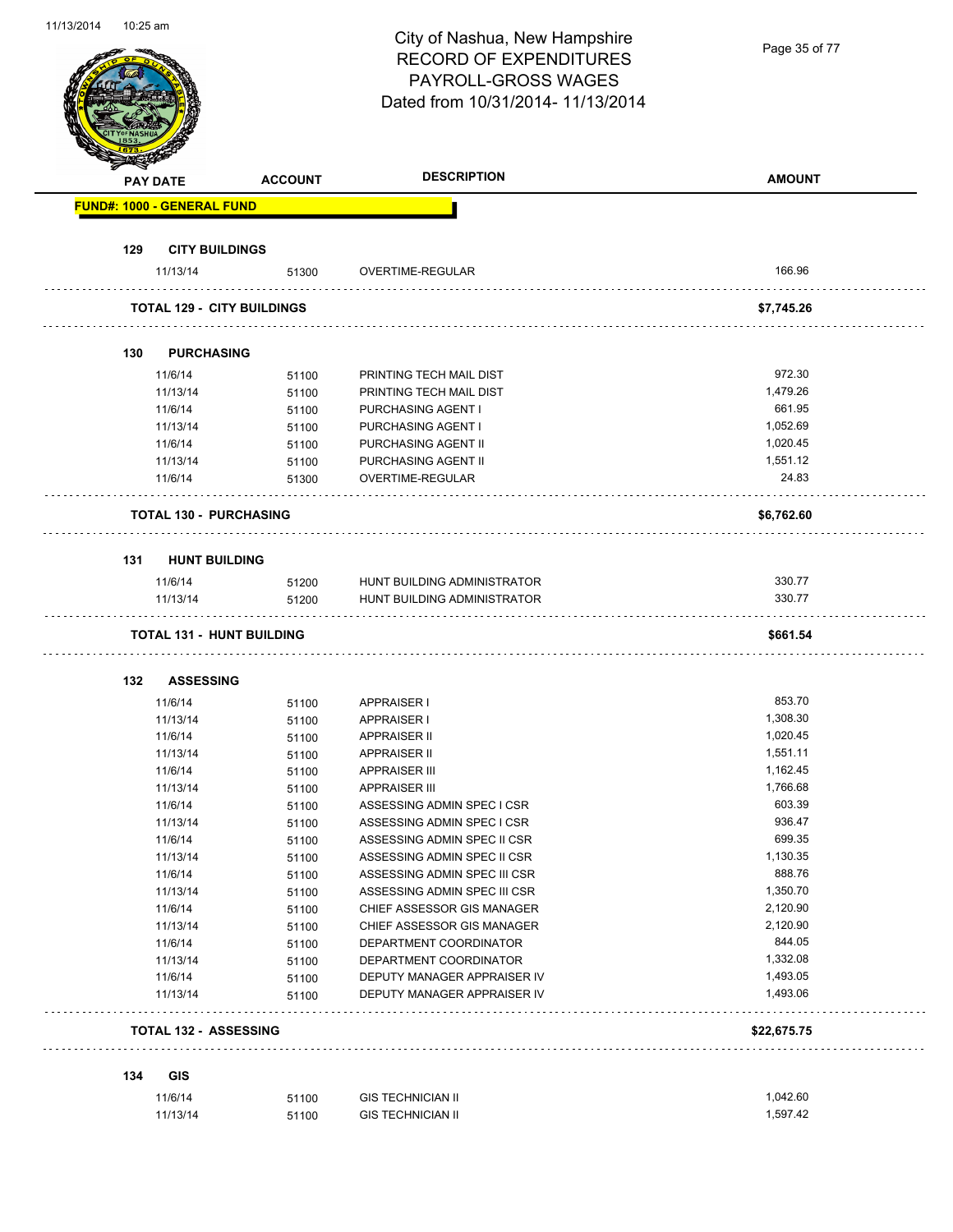

Page 36 of 77

|     | <b>PAY DATE</b>                   | <b>ACCOUNT</b>                       | <b>DESCRIPTION</b>                                                   | <b>AMOUNT</b>    |
|-----|-----------------------------------|--------------------------------------|----------------------------------------------------------------------|------------------|
|     | <b>FUND#: 1000 - GENERAL FUND</b> |                                      |                                                                      |                  |
|     |                                   |                                      |                                                                      |                  |
|     | <b>TOTAL 134 - GIS</b>            |                                      |                                                                      | \$2,640.02       |
| 140 |                                   | <b>PINEWOOD CEMETERY</b>             |                                                                      |                  |
|     | 11/6/14                           | 51400                                | <b>WAGES TEMP-SEASONAL</b>                                           | 320.00           |
|     | 11/13/14                          | 51400                                | <b>WAGES TEMP-SEASONAL</b>                                           | 720.00           |
|     |                                   | <b>TOTAL 140 - PINEWOOD CEMETERY</b> |                                                                      | \$1,040.00       |
| 142 |                                   | <b>WOODLAWN CEMETERY</b>             |                                                                      |                  |
|     | 11/6/14                           | 51100                                | <b>GROUNDSKEEPER CEMETERY</b>                                        | 1,301.50         |
|     | 11/13/14                          | 51100                                | <b>GROUNDSKEEPER CEMETERY</b>                                        | 1,301.50         |
|     | 11/6/14                           | 51100                                | <b>SUBFOREMAN CEMETERY</b>                                           | 744.15           |
|     | 11/13/14                          | 51100                                | SUBFOREMAN CEMETERY                                                  | 744.15           |
|     | 11/6/14                           | 51100                                | SUPERINTENDENT CEMETERY I                                            | 1,044.70         |
|     | 11/13/14                          | 51100                                | SUPERINTENDENT CEMETERY I                                            | 1,044.70         |
|     | 11/6/14                           | 51300                                | OVERTIME-REGULAR                                                     | 12.20            |
|     | 11/6/14                           | 51400                                | <b>WAGES TEMP-SEASONAL</b>                                           | 400.00           |
|     |                                   | <b>TOTAL 142 - WOODLAWN CEMETERY</b> |                                                                      | \$6,592.90       |
|     |                                   |                                      |                                                                      |                  |
|     |                                   |                                      |                                                                      |                  |
| 144 |                                   | <b>EDGEWOOD CEMETERY</b>             |                                                                      |                  |
|     | 11/6/14                           | 51100                                | <b>GROUNDSKEEPER CEMETERY</b>                                        | 1,113.46         |
|     | 11/13/14                          | 51100                                | <b>GROUNDSKEEPER CEMETERY</b>                                        | 1,127.15         |
|     | 11/6/14                           | 51100                                | <b>SUBFOREMAN CEMETERY</b>                                           | 811.80           |
|     | 11/13/14                          | 51100                                | SUBFOREMAN CEMETERY                                                  | 811.80           |
|     | 11/6/14                           | 51100                                | SUPERINTENDENT CEMETERY II                                           | 1,148.25         |
|     | 11/13/14                          | 51100                                | SUPERINTENDENT CEMETERY II                                           | 1,148.25         |
|     | 11/6/14                           | 51300                                | OVERTIME-REGULAR                                                     | 182.65           |
|     | 11/6/14                           | 51400                                | <b>WAGES TEMP-SEASONAL</b>                                           | 400.00           |
|     | 11/13/14                          | 51400                                | <b>WAGES TEMP-SEASONAL</b>                                           | 320.00           |
|     |                                   | <b>TOTAL 144 - EDGEWOOD CEMETERY</b> |                                                                      | \$7,063.36       |
| 150 | <b>POLICE</b>                     |                                      |                                                                      |                  |
|     | 11/6/14                           |                                      |                                                                      | 6,672.40         |
|     | 11/13/14                          | 51100                                | <b>1ST YEAR OFFICERS</b><br><b>1ST YEAR OFFICERS</b>                 | 6,672.40         |
|     | 11/6/14                           | 51100                                | <b>ACCOUNT CLERK III</b>                                             | 3,138.67         |
|     | 11/13/14                          | 51100                                | <b>ACCOUNT CLERK III</b>                                             | 2,143.10         |
|     | 11/6/14                           | 51100                                | ADMINISTRATIVE PROJECT SPEC                                          | 1,248.00         |
|     | 11/13/14                          | 51100                                | ADMINISTRATIVE PROJECT SPEC                                          | 1,248.00         |
|     |                                   | 51100                                | ANIMAL CONTROL OFFICER                                               | 927.40           |
|     | 11/6/14                           | 51100                                |                                                                      | 927.40           |
|     | 11/13/14                          | 51100                                | ANIMAL CONTROL OFFICER                                               | 1,161.78         |
|     | 11/6/14                           | 51100                                | ASSISTANT RECORDS MANAGER                                            |                  |
|     | 11/13/14                          | 51100                                | ASSISTANT RECORDS MANAGER                                            | 962.10           |
|     | 11/6/14                           | 51100                                | AUTO MECHANIC 1ST CLASS                                              | 2,244.50         |
|     | 11/13/14                          | 51100                                | AUTO MECHANIC 1ST CLASS                                              | 1,589.35         |
|     | 11/6/14<br>11/13/14               | 51100<br>51100                       | <b>BUILDING MAINTENANCE SUPV</b><br><b>BUILDING MAINTENANCE SUPV</b> | 962.00<br>962.00 |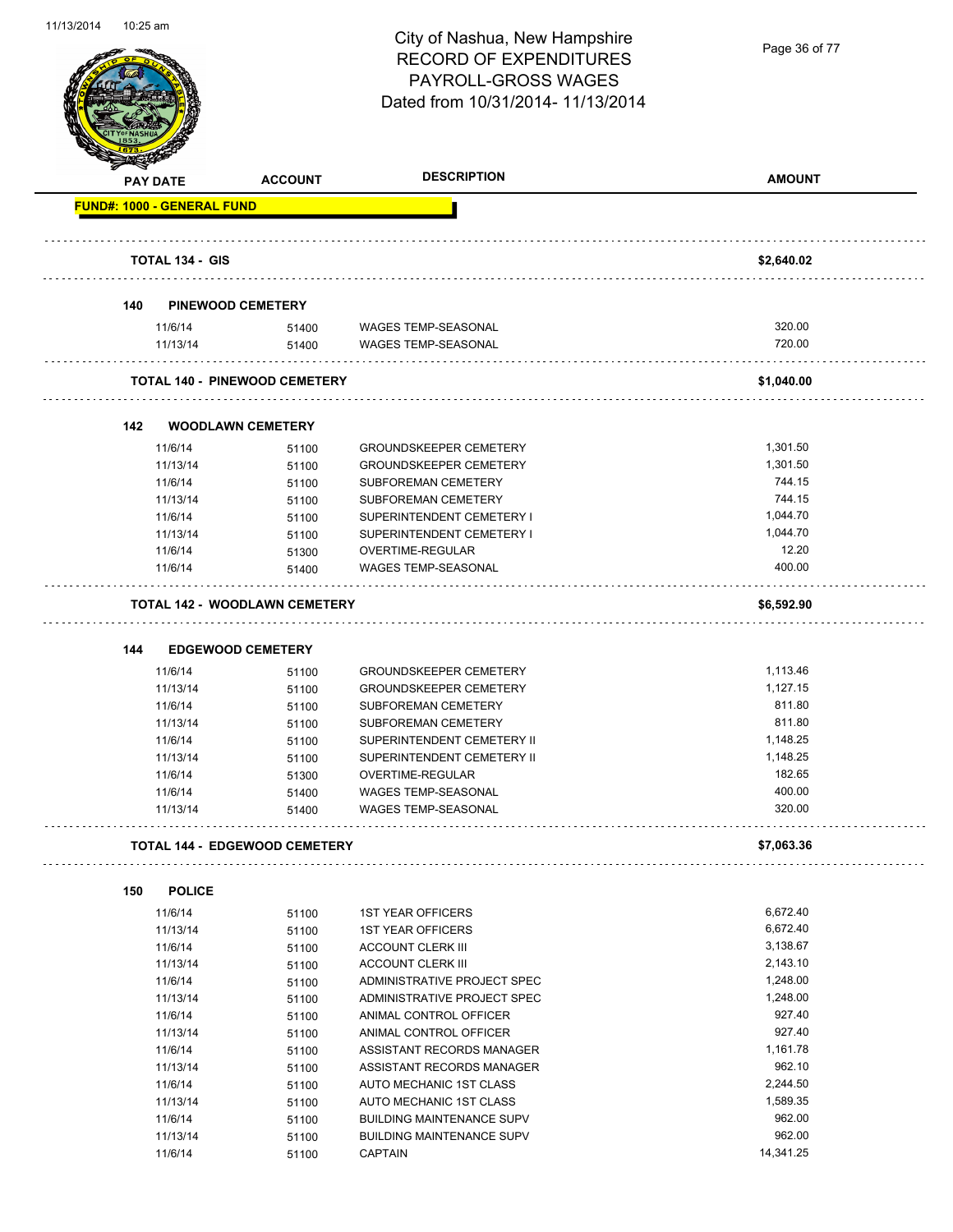

|     | <b>PAY DATE</b>                   | <b>ACCOUNT</b> | <b>DESCRIPTION</b>                                       | AMOUNT               |
|-----|-----------------------------------|----------------|----------------------------------------------------------|----------------------|
|     | <b>FUND#: 1000 - GENERAL FUND</b> |                |                                                          |                      |
|     |                                   |                |                                                          |                      |
|     |                                   |                |                                                          |                      |
| 150 | <b>POLICE</b>                     |                |                                                          |                      |
|     | 11/13/14                          | 51100          | <b>CAPTAIN</b>                                           | 14,341.25            |
|     | 11/6/14                           | 51100          | CHIEF OF POLICE                                          | 2,524.30             |
|     | 11/13/14                          | 51100          | CHIEF OF POLICE                                          | 2,524.30             |
|     | 11/6/14                           | 51100          | COMM TECH ALL DESIGNATIONS                               | 8,995.12             |
|     | 11/13/14                          | 51100          | COMM TECH ALL DESIGNATIONS                               | 8,871.53             |
|     | 11/6/14                           | 51100          | COMMUNITY POLICE COORD CEMD                              | 1,266.80             |
|     | 11/13/14                          | 51100          | COMMUNITY POLICE COORD CEMD                              | 1,266.80             |
|     | 11/6/14                           | 51100          | <b>CRIME ANALYST</b>                                     | 1,733.64             |
|     | 11/13/14                          | 51100          | <b>CRIME ANALYST</b>                                     | 1,229.75             |
|     | 11/6/14                           | 51100          | <b>CUSTODIAN II</b>                                      | 1,045.28             |
|     | 11/13/14                          | 51100          | <b>CUSTODIAN II</b>                                      | 741.45               |
|     | 11/6/14                           | 51100          | <b>CUSTODIAN III</b>                                     | 2,109.84             |
|     | 11/13/14                          | 51100          | <b>CUSTODIAN III</b>                                     | 1,449.36<br>4,575.00 |
|     | 11/6/14<br>11/13/14               | 51100          | DEPUTY CHIEF OF POLICE<br>DEPUTY CHIEF OF POLICE         | 4,575.00             |
|     | 11/6/14                           | 51100          | <b>DETENTION SPEC</b>                                    | 1,208.20             |
|     | 11/13/14                          | 51100          | DETENTION SPEC                                           | 837.65               |
|     | 11/6/14                           | 51100<br>51100 | DISPATCHERS ALL DESIGNATIONS                             | 5,011.70             |
|     | 11/13/14                          | 51100          | DISPATCHERS ALL DESIGNATIONS                             | 5,011.70             |
|     | 11/6/14                           | 51100          | FLEET MAINTENANCE ASST SUPV                              | 900.80               |
|     | 11/13/14                          | 51100          | FLEET MAINTENANCE ASST SUPV                              | 900.80               |
|     | 11/6/14                           | 51100          | IT MANAGER/SOFTWARE SPECIALIST                           | 1,616.40             |
|     | 11/13/14                          | 51100          | IT MANAGER/SOFTWARE SPECIALIST                           | 1,616.40             |
|     | 11/6/14                           | 51100          | <b>LEGAL SECRETARY</b>                                   | 956.38               |
|     | 11/13/14                          | 51100          | <b>LEGAL SECRETARY</b>                                   | 678.40               |
|     | 11/6/14                           | 51100          | LIEUTENANT                                               | 15,632.55            |
|     | 11/13/14                          | 51100          | LIEUTENANT                                               | 15,781.09            |
|     | 11/6/14                           | 51100          | NPD BUSINESS COORDINATOR                                 | 962.00               |
|     | 11/13/14                          | 51100          | NPD BUSINESS COORDINATOR                                 | 962.00               |
|     | 11/6/14                           | 51100          | NPD BUSINESS MANAGER                                     | 1,709.65             |
|     | 11/13/14                          | 51100          | NPD BUSINESS MANAGER                                     | 1,709.65             |
|     | 11/6/14                           | 51100          | NPD NETWORK ADMINISTRATOR                                | 1,288.45             |
|     | 11/13/14                          | 51100          | NPD NETWORK ADMINISTRATOR                                | 1,288.45             |
|     | 11/6/14                           | 51100          | PARALEGAL                                                | 1,337.38             |
|     | 11/13/14                          | 51100          | PARALEGAL                                                | 948.65               |
|     | 11/6/14                           | 51100          | PATROLMAN ALL RANKS                                      | 154,698.53           |
|     | 11/13/14                          | 51100          | PATROLMAN ALL RANKS                                      | 154,698.53           |
|     | 11/6/14                           | 51100          | POLICE ATTORNEY                                          | 1,561.60             |
|     | 11/13/14                          | 51100          | POLICE ATTORNEY                                          | 1,561.60             |
|     | 11/6/14                           | 51100          | <b>RECORDS &amp; COMMUNICATIONS MGR</b>                  | 1,486.65             |
|     | 11/13/14                          | 51100          | RECORDS & COMMUNICATIONS MGR                             | 1,486.65             |
|     | 11/6/14                           | 51100          | <b>RECORDS TECHNICIAN I</b>                              | 2,708.70             |
|     | 11/13/14                          | 51100          | <b>RECORDS TECHNICIAN I</b>                              | 1,900.30<br>1,170.91 |
|     | 11/6/14                           | 51100          | RECORDS TECHNICIAN II<br>RECORDS TECHNICIAN II           | 824.10               |
|     | 11/13/14                          | 51100          |                                                          | 988.31               |
|     | 11/6/14<br>11/13/14               | 51100          | SEC DOMESTIC VIOLENCE UNIT<br>SEC DOMESTIC VIOLENCE UNIT | 701.05               |
|     | 11/6/14                           | 51100<br>51100 | SECRETARIAL SUPV DET BUREAU                              | 882.80               |
|     | 11/13/14                          | 51100          | SECRETARIAL SUPV DET BUREAU                              | 882.80               |
|     | 11/6/14                           | 51100          | <b>SECRETARY III</b>                                     | 4,080.91             |
|     | 11/13/14                          | 51100          | <b>SECRETARY III</b>                                     | 2,728.93             |
|     | 11/6/14                           | 51100          | SECRETARY V                                              | 4,579.02             |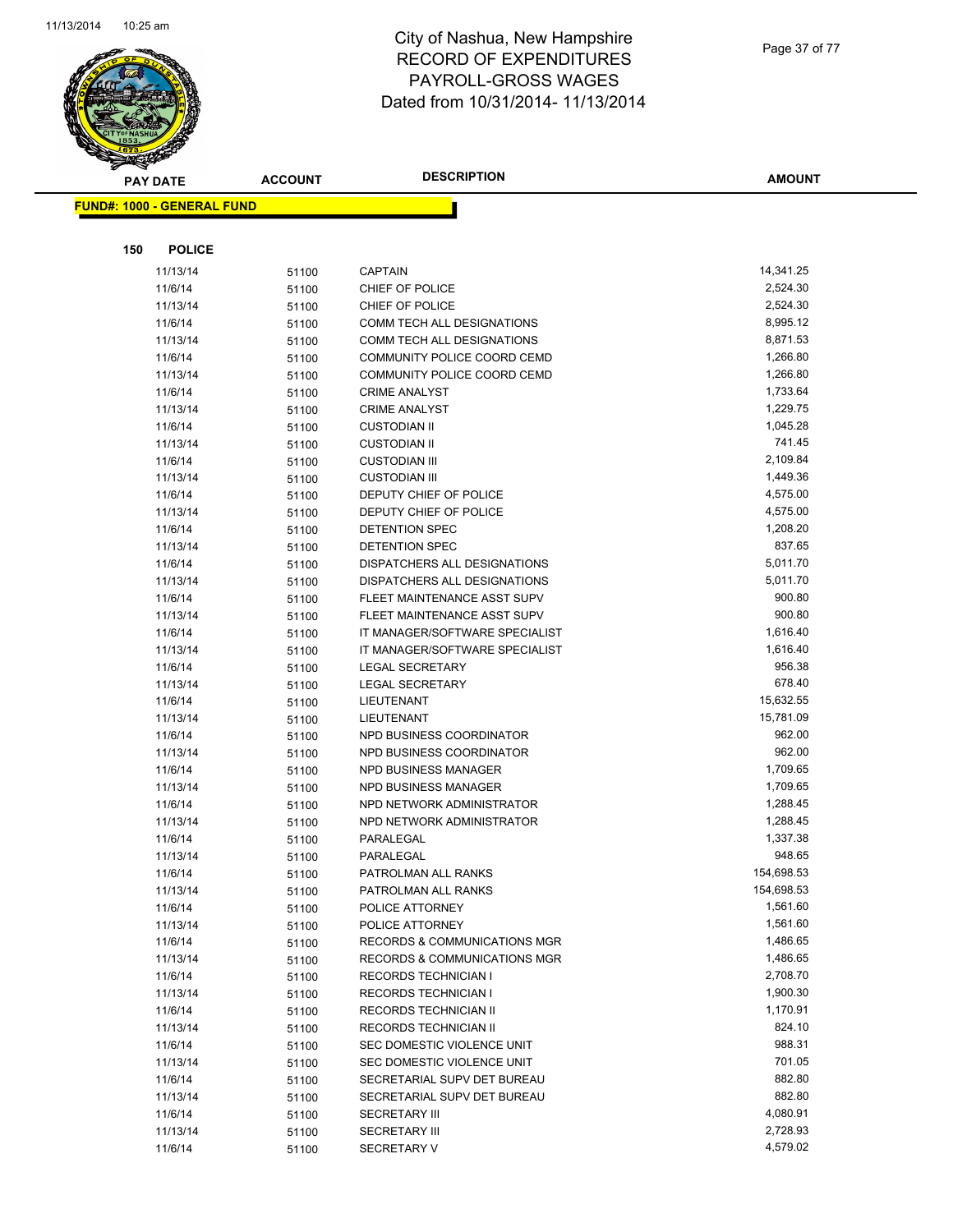

Page 38 of 77

 $\bar{\mathbb{Z}}$  .

Ğ,

| <b>STATER</b>                     |                |                                |               |
|-----------------------------------|----------------|--------------------------------|---------------|
| <b>PAY DATE</b>                   | <b>ACCOUNT</b> | <b>DESCRIPTION</b>             | <b>AMOUNT</b> |
| <b>FUND#: 1000 - GENERAL FUND</b> |                |                                |               |
|                                   |                |                                |               |
|                                   |                |                                |               |
| <b>POLICE</b><br>150              |                |                                |               |
| 11/13/14                          | 51100          | <b>SECRETARY V</b>             | 3,238.10      |
| 11/6/14                           | 51100          | <b>SERGEANT</b>                | 36,533.14     |
| 11/13/14                          | 51100          | <b>SERGEANT</b>                | 34,911.93     |
| 11/6/14                           | 51100          | <b>SHIFT LEADER</b>            | 2,971.21      |
| 11/13/14                          | 51100          | <b>SHIFT LEADER</b>            | 2,971.22      |
| 11/6/14                           | 51100          | <b>SUPV POLICE FLEET</b>       | 1,222.00      |
| 11/13/14                          | 51100          | SUPV POLICE FLEET              | 1,222.00      |
| 11/6/14                           | 51200          | <b>ACCREDITATION MANAGER</b>   | 1,469.39      |
| 11/13/14                          | 51200          | <b>ACCREDITATION MANAGER</b>   | 1,043.20      |
| 11/6/14                           | 51200          | <b>DETENTION SPEC</b>          | 1,022.52      |
| 11/13/14                          | 51200          | DETENTION SPEC                 | 716.64        |
| 11/6/14                           | 51200          | POLICE ATTORNEY PT             | 1,208.96      |
| 11/13/14                          | 51200          | POLICE ATTORNEY PT             | 1,208.96      |
| 11/6/14                           | 51200          | PRISONER TRANSPORT OFFICER     | 775.80        |
| 11/13/14                          | 51200          | PRISONER TRANSPORT OFFICER     | 775.80        |
| 11/6/14                           | 51300          | <b>OVERTIME-REGULAR</b>        | 4,425.96      |
| 11/13/14                          | 51300          | OVERTIME-REGULAR               | 5,040.22      |
| 11/6/14                           | 51309          | OVERTIME-TRAINING              | 860.70        |
| 11/13/14                          | 51309          | OVERTIME-TRAINING              | 2,812.97      |
| 11/6/14                           | 51315          | <b>OVERTIME-WITNESS</b>        | 2,420.02      |
| 11/13/14                          | 51315          | <b>OVERTIME-WITNESS</b>        | 4,947.92      |
| 11/6/14                           | 51322          | OVERTIME-INVESTIGATIVE         | 7,722.59      |
| 11/13/14                          | 51322          | OVERTIME-INVESTIGATIVE         | 11,940.71     |
| 10/30/14                          | 51330          | OVERTIME-COVERAGE              | 236.05        |
| 11/6/14                           | 51330          | OVERTIME-COVERAGE              | 13,083.90     |
| 11/13/14                          | 51330          | OVERTIME-COVERAGE              | 11,402.76     |
| 11/6/14                           | 51412          | <b>WAGES PER DIEM</b>          | 1,280.00      |
| 11/13/14                          | 51412          | <b>WAGES PER DIEM</b>          | 1,280.00      |
| 11/6/14                           | 51600          | <b>LONGEVITY</b>               | 700.00        |
| 10/30/14                          | 51712          | <b>SPECIAL DETAIL</b>          | (155.00)      |
| 11/6/14                           | 61107          | <b>CLOTHING &amp; UNIFORMS</b> | 1,124.27      |
| 11/13/14                          | 61107          | <b>CLOTHING &amp; UNIFORMS</b> | 1,522.38      |
|                                   |                |                                |               |
| <b>TOTAL 150 - POLICE</b>         |                |                                | \$661,685.78  |
|                                   |                |                                |               |
| 152<br><b>FIRE</b>                |                |                                |               |
| 11/6/14                           | 51100          | ADMINISTRATIVE ASSISTANT II    | 2,206.25      |
| 11/13/14                          | 51100          | ADMINISTRATIVE ASSISTANT II    | 3,567.27      |
| 11/6/14                           | 51100          | <b>ASST FIRE CHIEF</b>         | 2,075.08      |
| 11/13/14                          | 51100          | <b>ASST FIRE CHIEF</b>         | 2,075.08      |
| 11/6/14                           | 51100          | ASST SUPERINTENDENT FIRE ALARM | 1,512.76      |
| 11/13/14                          | 51100          | ASST SUPERINTENDENT FIRE ALARM | 1,512.76      |
| 11/6/14                           | 51100          | ASST SUPERINTENDENT FIRE FLEET | 861.22        |
| 11/13/14                          | 51100          | ASST SUPERINTENDENT FIRE FLEET | 861.22        |
| 11/6/14                           | 51100          | ASST SUPERINTENDENT PREVENTION | 3,010.52      |
| 11/13/14                          | 51100          | ASST SUPERINTENDENT PREVENTION | 3,010.52      |
| 11/6/14                           | 51100          | <b>CAPTAIN</b>                 | 12,179.16     |
| 11/13/14                          | 51100          | <b>CAPTAIN</b>                 | 12,179.17     |
| 11/6/14                           | 51100          | CAPTAIN FIRE TRAINING SAFETY   | 1,704.12      |
| 11/13/14                          | 51100          | CAPTAIN FIRE TRAINING SAFETY   | 1,704.12      |
| 11/6/14                           | 51100          | DEPUTY FIRE CHIEF              | 7,506.72      |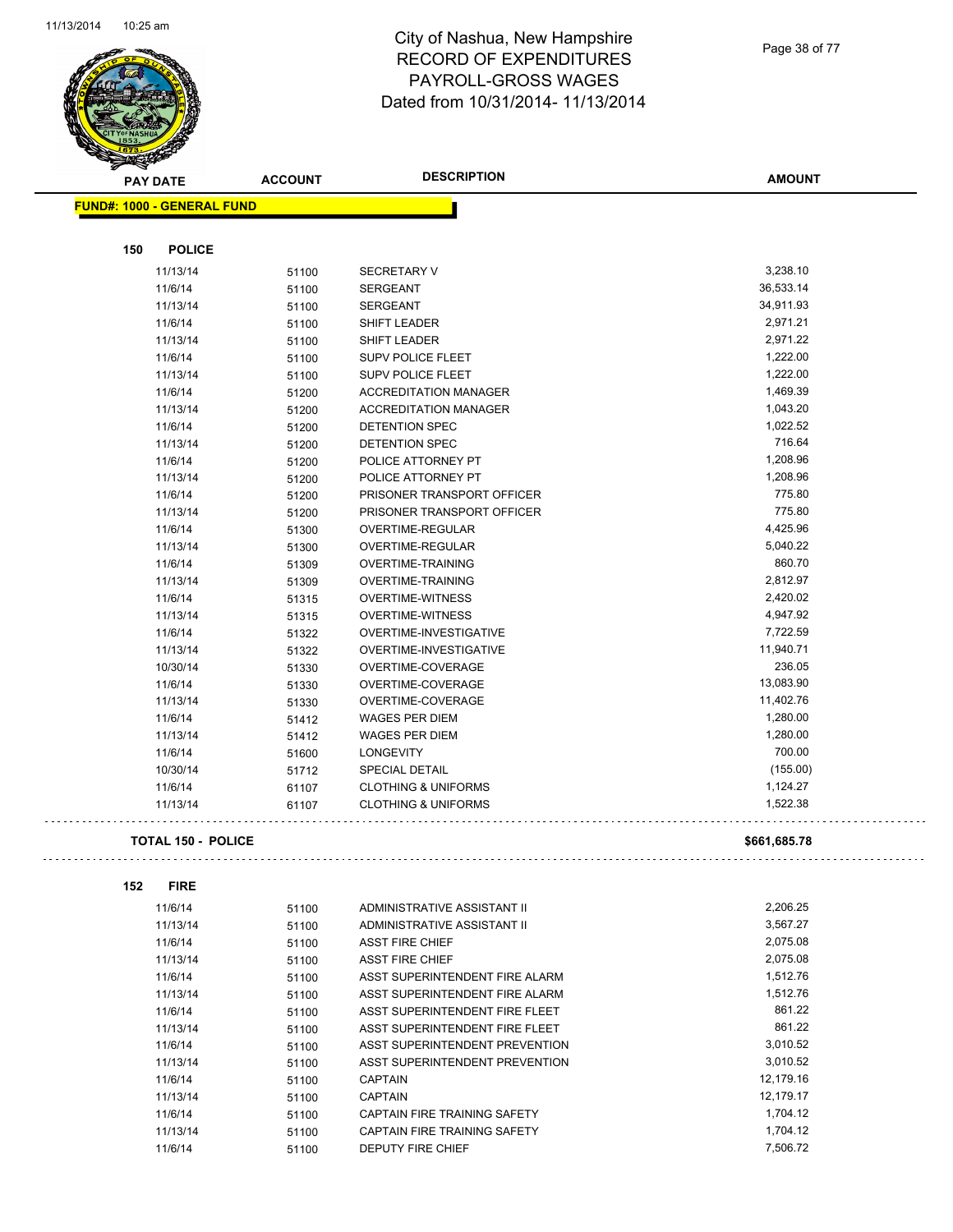

**FUND#: 1000 - GENERAL** 

**152 FIRE**

## City of Nashua, New Hampshire RECORD OF EXPENDITURES PAYROLL-GROSS WAGES Dated from 10/31/2014- 11/13/2014

| <b>GENERAL FUND</b> |       |                                 |            |
|---------------------|-------|---------------------------------|------------|
| <b>FIRE</b>         |       |                                 |            |
|                     |       |                                 | 7,506.71   |
| 11/13/14            | 51100 | <b>DEPUTY FIRE CHIEF</b>        |            |
| 11/6/14             | 51100 | <b>EXEC ASST BUSINESS COORD</b> | 1,041.35   |
| 11/13/14            | 51100 | <b>EXEC ASST BUSINESS COORD</b> | 1,582.54   |
| 11/6/14             | 51100 | FIRE CHIEF                      | 2,380.24   |
| 11/13/14            | 51100 | <b>FIRE CHIEF</b>               | 2,380.24   |
| 11/6/14             | 51100 | FIRE DISPATCH ALL RANKS         | 7,010.67   |
| 11/13/14            | 51100 | <b>FIRE DISPATCH ALL RANKS</b>  | 6,969.68   |
| 11/6/14             | 51100 | FIRE DISPATCHER CLERK TRAINER   | 1,531.02   |
| 11/13/14            | 51100 | FIRE DISPATCHER CLERK TRAINER   | 1,531.02   |
| 11/6/14             | 51100 | <b>FIRE LIEUTENANT</b>          | 37,489.29  |
| 11/13/14            | 51100 | FIRE LIEUTENANT                 | 37,489.31  |
| 11/6/14             | 51100 | <b>FIRE MECHANIC</b>            | 1,341.20   |
| 11/13/14            | 51100 | <b>FIRE MECHANIC</b>            | 1,341.20   |
| 11/6/14             | 51100 | <b>FIRE TRAINING OFFICER</b>    | 1,482.96   |
| 11/13/14            | 51100 | <b>FIRE TRAINING OFFICER</b>    | 1,482.96   |
| 11/6/14             | 51100 | <b>FIREFIGHTERS ALL RANKS</b>   | 119,860.83 |
| 11/13/14            | 51100 | FIREFIGHTERS ALL RANKS          | 119,631.63 |
| 11/6/14             | 51100 | SUPERINTENDENT FIRE ALARM       | 1,670.56   |
| 11/13/14            | 51100 | SUPERINTENDENT FIRE ALARM       | 1,670.56   |
| 11/6/14             | 51100 | SUPERINTENDENT FIRE FLEET       | 1,670.56   |
| 11/13/14            | 51100 | SUPERINTENDENT FIRE FLEET       | 1,670.56   |
| 11/6/14             | 51100 | SUPERINTENDENT FIRE PREVENTION  | 1,629.80   |
| 11/13/14            | 51100 | SUPERINTENDENT FIRE PREVENTION  | 1,629.80   |
| 11/6/14             | 51300 | OVERTIME-REGULAR                | 1,959.83   |
| 11/13/14            | 51300 | OVERTIME-REGULAR                | 3,002.20   |
| 11/6/14             | 51330 | OVERTIME-COVERAGE               | 8,184.76   |
| 11/13/14            | 51330 | OVERTIME-COVERAGE               | 7,895.97   |
| 11/6/14             | 51650 | <b>ADDITIONAL HOURS</b>         | 23,051.06  |
| 11/13/14            | 51650 | <b>ADDITIONAL HOURS</b>         | 19,676.37  |
| 11/6/14             | 51700 | <b>STIPENDS</b>                 | 4,511.49   |
| 11/13/14            | 51700 | <b>STIPENDS</b>                 | 4,534.64   |

. . . . . . . . . . . .

**TOTAL 152 - FIRE \$490,776.98**

**153 BUILDING INSPECTION**

| 11/6/14  | 51100 | <b>BUILDING AND UTILITIES INSPCTR</b> | 3.224.40 |
|----------|-------|---------------------------------------|----------|
| 11/13/14 | 51100 | <b>BUILDING AND UTILITIES INSPCTR</b> | 4.913.11 |
| 11/6/14  | 51100 | <b>BUILDING DEPARTMENT MANAGER</b>    | 1.408.20 |
| 11/13/14 | 51100 | <b>BUILDING DEPARTMENT MANAGER</b>    | 1.408.20 |
| 11/6/14  | 51100 | PERMIT TECHNICIAN I                   | 601.55   |
| 11/13/14 | 51100 | PERMIT TECHNICIAN I                   | 922.02   |
| 11/6/14  | 51100 | PERMIT TECHNICIAN III                 | 734.80   |
| 11/13/14 | 51100 | PERMIT TECHNICIAN III                 | 1.187.32 |
| 11/6/14  | 51100 | <b>PLANS EXAMINER</b>                 | 1.131.50 |
| 11/13/14 | 51100 | <b>PLANS EXAMINER</b>                 | 1.719.17 |
| 11/6/14  | 51200 | BUILDING AND UTILITIES INSPCTR        | 768.60   |
| 11/13/14 | 51200 | <b>BUILDING AND UTILITIES INSPCTR</b> | 1.172.11 |
|          |       |                                       |          |

**TOTAL 153 - BUILDING INSPECTION \$19,190.98**

. . . . . . . . . . . . . . .

**AMOUNT**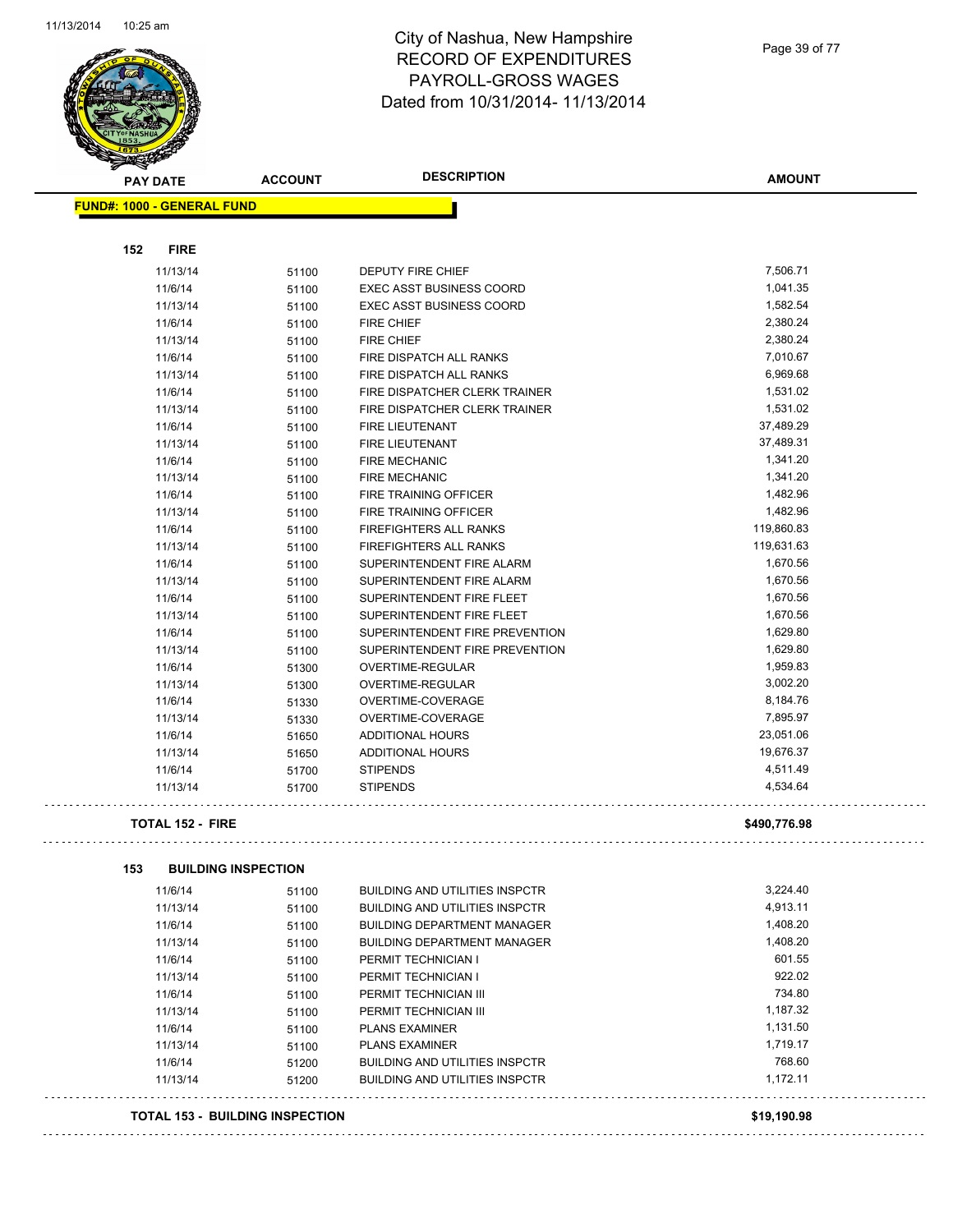Page 40 of 77

|     | <b>PAY DATE</b>                   | <b>ACCOUNT</b>                             | <b>DESCRIPTION</b>                   | <b>AMOUNT</b> |
|-----|-----------------------------------|--------------------------------------------|--------------------------------------|---------------|
|     | <b>FUND#: 1000 - GENERAL FUND</b> |                                            |                                      |               |
|     |                                   |                                            |                                      |               |
| 155 |                                   | <b>CODE ENFORCEMENT</b>                    |                                      |               |
|     | 11/6/14                           | 51100                                      | CODE ENFORCEMENT OFFICER II          | 2,026.65      |
|     | 11/13/14                          | 51100                                      | CODE ENFORCEMENT OFFICER II          | 3,080.35      |
|     | 11/6/14                           | 51100                                      | MGR CODE ENFORCEMENT DEPT            | 1,328.20      |
|     | 11/13/14                          | 51100                                      | MGR CODE ENFORCEMENT DEPT            | 1,328.20      |
|     |                                   | <b>TOTAL 155 - CODE ENFORCEMENT</b>        |                                      | \$7,763.40    |
| 156 |                                   | <b>EMERGENCY MANAGEMENT</b>                |                                      |               |
|     | 11/6/14                           | 51100                                      | <b>EMERGENCY MANAGEMENT DIRECTOR</b> | 1,485.70      |
|     | 11/13/14                          | 51100                                      | <b>EMERGENCY MANAGEMENT DIRECTOR</b> | 1,485.70      |
|     |                                   | <b>TOTAL 156 - EMERGENCY MANAGEMENT</b>    |                                      | \$2,971.40    |
|     |                                   |                                            |                                      |               |
| 157 | 11/6/14                           | <b>CITYWIDE COMMUNICATIONS</b><br>51100    | COMM SYS ENGR TECH                   | 1,512.40      |
|     | 11/13/14                          |                                            | <b>COMM SYS ENGR TECH</b>            | 1,512.40      |
|     | 11/6/14                           | 51100                                      | RADIO SYSTEMS MANAGER                | 1,283.52      |
|     | 11/13/14                          | 51200<br>51200                             | <b>RADIO SYSTEMS MANAGER</b>         | 1,283.52      |
|     |                                   | <b>TOTAL 157 - CITYWIDE COMMUNICATIONS</b> |                                      | \$5,591.84    |
|     |                                   |                                            |                                      |               |
| 160 |                                   | <b>PUBLIC WORKS-ADMIN/ENGINEERING</b>      |                                      |               |
|     | 11/6/14                           | 51100                                      | ADMINISTRATIVE ASSISTANT II          | 665.60        |
|     | 11/13/14                          | 51100                                      | ADMINISTRATIVE ASSISTANT II          |               |
|     |                                   |                                            |                                      | 1,075.51      |
|     | 11/6/14                           | 51100                                      | CITIZEN SERVICES COORDINATOR         | 721.90        |
|     | 11/13/14                          | 51100                                      | CITIZEN SERVICES COORDINATOR         | 1,159.94      |
|     | 11/6/14                           | 51100                                      | <b>CITY ENGINEER</b>                 | 1,014.20      |
|     | 11/13/14                          | 51100                                      | <b>CITY ENGINEER</b>                 | 1,014.20      |
|     | 11/6/14                           | 51100                                      | CONST INSP ENGINEERING ASST          | 929.95        |
|     | 11/13/14                          | 51100                                      | CONST INSP ENGINEERING ASST          | 928.95        |
|     | 11/6/14                           | 51100                                      | DEPUTY MANAGER OF ENGINEERING        | 690.10        |
|     | 11/13/14                          | 51100                                      | DEPUTY MANAGER OF ENGINEERING        | 690.10        |
|     | 11/6/14                           | 51100                                      | DIRECTOR PUBLIC WORKS                | 1,484.40      |
|     | 11/13/14                          | 51100                                      | <b>DIRECTOR PUBLIC WORKS</b>         | 1,484.40      |
|     | 11/6/14                           | 51100                                      | DIVISION OPERATIONS MANAGER          | 1,413.40      |
|     | 11/13/14                          | 51100                                      | DIVISION OPERATIONS MANAGER          | 1,413.40      |
|     | 11/6/14                           | 51100                                      | DPW CONTRACT ADMINISTRATOR           | 324.85        |
|     | 11/13/14                          | 51100                                      | DPW CONTRACT ADMINISTRATOR           | 493.62        |
|     | 11/6/14                           | 51100                                      | <b>ENGINEERING INSPECTORS</b>        | 1,805.20      |
|     | 11/13/14                          | 51100                                      | <b>ENGINEERING INSPECTORS</b>        | 2,948.77      |
|     | 11/6/14                           | 51100                                      | <b>EXECUTIVE ASSISTANT</b>           | 670.10        |
|     | 11/13/14                          | 51100                                      | <b>EXECUTIVE ASSISTANT</b>           | 670.10        |
|     | 11/6/14                           | 51100                                      | <b>SENIOR FOREMAN</b>                | 1,285.00      |
|     | 11/13/14                          | 51100                                      | <b>SENIOR FOREMAN</b>                | 1,285.00      |
|     | 11/6/14                           | 51100                                      | SENIOR STAFF ENGINEER                | 426.90        |
|     | 11/13/14                          | 51100                                      | SENIOR STAFF ENGINEER                | 426.90        |
|     | 11/6/14                           | 51100                                      | SENIOR TRAFFIC ENGINEER              | 1,579.20      |
|     | 11/13/14                          |                                            | SENIOR TRAFFIC ENGINEER              | 1,579.20      |
|     | 11/6/14                           | 51100<br>51100                             | STREET CONSTRUCTION ENGINEER         | 1,312.00      |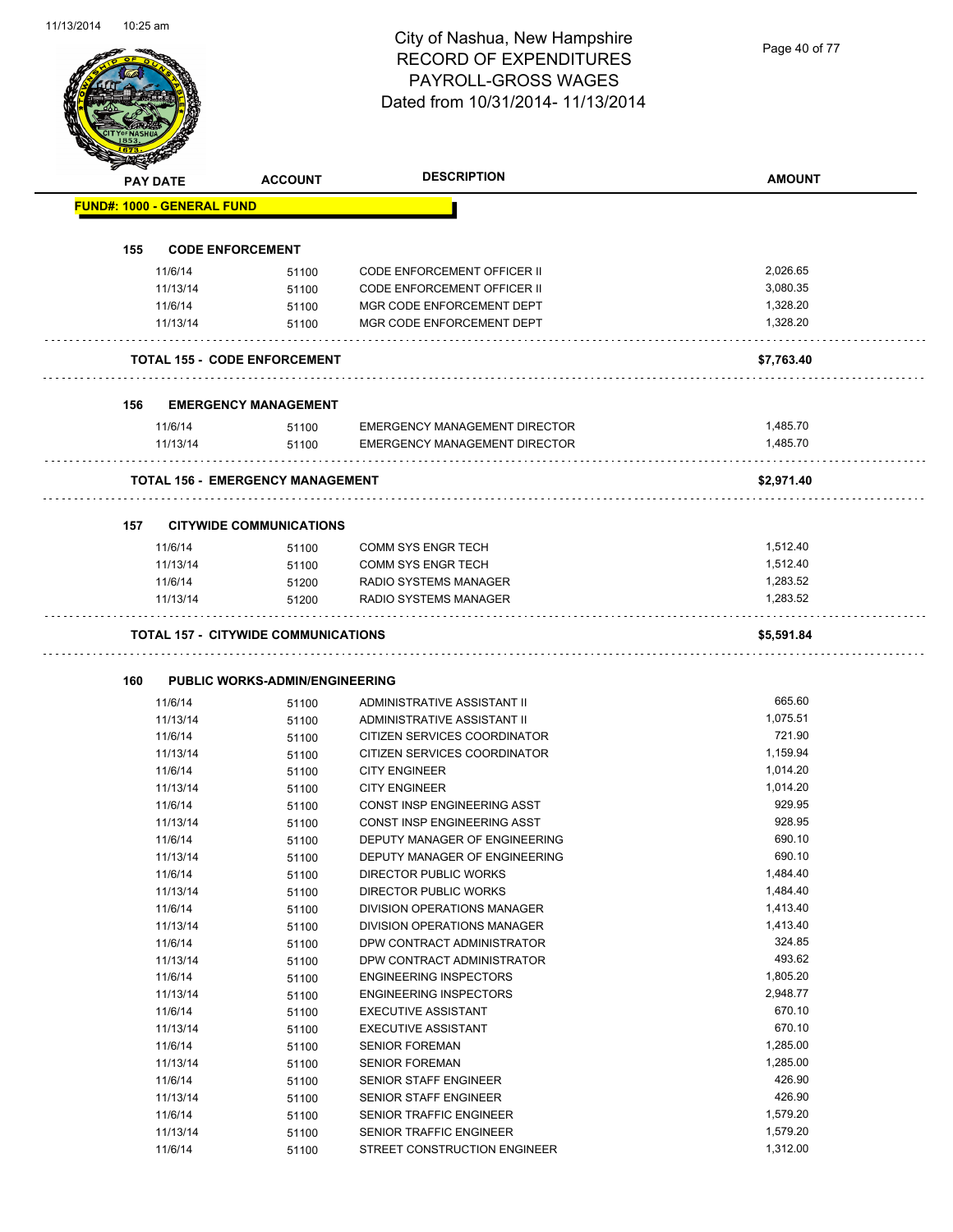# City of Nashua, New Hampshire RECORD OF EXPENDITURES PAYROLL-GROSS WAGES

|                                   |                                                   | <b>RECORD OF EXPENDITURES</b><br><b>PAYROLL-GROSS WAGES</b><br>Dated from 10/31/2014-11/13/2014 |                      |
|-----------------------------------|---------------------------------------------------|-------------------------------------------------------------------------------------------------|----------------------|
| <b>PAY DATE</b>                   | <b>ACCOUNT</b>                                    | <b>DESCRIPTION</b>                                                                              | <b>AMOUNT</b>        |
| <b>FUND#: 1000 - GENERAL FUND</b> |                                                   |                                                                                                 |                      |
|                                   |                                                   |                                                                                                 |                      |
| 160                               | <b>PUBLIC WORKS-ADMIN/ENGINEERING</b>             |                                                                                                 |                      |
| 11/13/14                          | 51100                                             | STREET CONSTRUCTION ENGINEER                                                                    | 1,312.00             |
| 11/6/14                           | 51100                                             | <b>SURVEY TECHNICIAN</b>                                                                        | 1,096.65             |
| 11/13/14                          | 51100                                             | <b>SURVEY TECHNICIAN</b>                                                                        | 1,666.61             |
|                                   | <b>TOTAL 160 - PUBLIC WORKS-ADMIN/ENGINEERING</b> |                                                                                                 | \$33,568.15          |
|                                   |                                                   |                                                                                                 |                      |
| <b>STREETS</b><br>161             |                                                   |                                                                                                 |                      |
| 11/6/14                           | 51100                                             | ADMINISTRATIVE ASSISTANT III                                                                    | 953.25               |
| 11/13/14                          | 51100                                             | ADMINISTRATIVE ASSISTANT III                                                                    | 1,449.55             |
| 11/6/14                           | 51100                                             | AUTO MECH 1ST CLASS NIGHTS                                                                      | 2,022.40             |
| 11/13/14                          | 51100                                             | AUTO MECH 1ST CLASS NIGHTS                                                                      | 2,022.40<br>909.20   |
| 11/6/14                           | 51100                                             | AUTO MECH 2ND CLASS                                                                             | 909.20               |
| 11/13/14                          | 51100                                             | AUTO MECH 2ND CLASS                                                                             | 3,108.62             |
| 11/6/14                           | 51100                                             | AUTO MECHANIC 1ST CLASS                                                                         | 2,993.61             |
| 11/13/14                          | 51100                                             | AUTO MECHANIC 1ST CLASS                                                                         | 7,378.48             |
| 11/6/14                           | 51100                                             | <b>EQUIP OPR STREET REPAIR</b><br><b>EQUIP OPR STREET REPAIR</b>                                | 7,327.37             |
| 11/13/14                          | 51100                                             |                                                                                                 | 1,096.65             |
| 11/6/14                           | 51100                                             | FLEET MAINTENANCE FOREMAN                                                                       |                      |
| 11/13/14                          | 51100                                             | FLEET MAINTENANCE FOREMAN                                                                       | 1,671.16             |
| 11/6/14                           | 51100                                             | FLEET MANAGER STREET DEPT                                                                       | 1,087.50             |
| 11/13/14                          | 51100                                             | FLEET MANAGER STREET DEPT                                                                       | 1,044.00<br>2,608.80 |
| 11/6/14                           | 51100                                             | <b>MASON PIPELAYER</b>                                                                          | 2,608.80             |
| 11/13/14                          | 51100                                             | <b>MASON PIPELAYER</b>                                                                          | 788.05               |
| 11/6/14                           | 51100                                             | OPERATIONS COORDINATOR                                                                          | 1,296.25             |
| 11/13/14                          | 51100                                             | OPERATIONS COORDINATOR<br><b>SIGN MAINTENANCE</b>                                               |                      |
| 11/6/14                           | 51100                                             |                                                                                                 | 1,731.20<br>1,731.20 |
| 11/13/14<br>11/6/14               | 51100                                             | <b>SIGN MAINTENANCE</b><br>SIGN MAINTENANCE ASSISTANT                                           | 900.61               |
|                                   | 51100                                             |                                                                                                 | 807.20               |
| 11/13/14                          | 51100                                             | SIGN MAINTENANCE ASSISTANT<br>STOREKEEPER PWD                                                   | 895.65               |
| 11/6/14<br>11/13/14               | 51100                                             | STOREKEEPER PWD                                                                                 | 1,363.75             |
| 11/6/14                           | 51100                                             | STR CONSTR RPR AND PERMT COORD                                                                  | 1,075.15             |
| 11/13/14                          | 51100<br>51100                                    | STR CONSTR RPR AND PERMT COORD                                                                  | 1,634.03             |
| 11/6/14                           |                                                   | <b>STREET FOREMAN</b>                                                                           | 4,616.59             |
| 11/13/14                          | 51100<br>51100                                    | <b>STREET FOREMAN</b>                                                                           | 7,110.79             |
| 11/6/14                           | 51100                                             | SUPERINTENDENT OF STREETS                                                                       | 1,771.20             |
| 11/13/14                          | 51100                                             | SUPERINTENDENT OF STREETS                                                                       | 1,771.20             |
| 11/6/14                           | 51100                                             | TRAFFIC MAINTENANCE ASSISTANT                                                                   | 860.80               |
| 11/13/14                          | 51100                                             | TRAFFIC MAINTENANCE ASSISTANT                                                                   | 860.80               |
| 11/6/14                           | 51100                                             | <b>TRAFFIC MANAGER</b>                                                                          | 1,371.00             |
| 11/13/14                          | 51100                                             | <b>TRAFFIC MANAGER</b>                                                                          | 1,370.99             |
| 11/6/14                           | 51100                                             | <b>TRAFFIC TECHNICIAN I</b>                                                                     | 2,071.21             |
| 11/13/14                          | 51100                                             | <b>TRAFFIC TECHNICIAN I</b>                                                                     | 2,071.20             |
| 11/6/14                           | 51100                                             | TRUCK DRIVER STREET REPAIR                                                                      | 17,295.47            |
| 11/13/14                          | 51100                                             | TRUCK DRIVER STREET REPAIR                                                                      | 16,942.56            |
| 11/6/14                           | 51100                                             | <b>WELDER FIRST CLASS</b>                                                                       | 1,984.81             |
| 11/13/14                          | 51100                                             | <b>WELDER FIRST CLASS</b>                                                                       | 1,984.80             |
| 11/6/14                           | 51300                                             | OVERTIME-REGULAR                                                                                | 5,342.09             |
|                                   |                                                   |                                                                                                 |                      |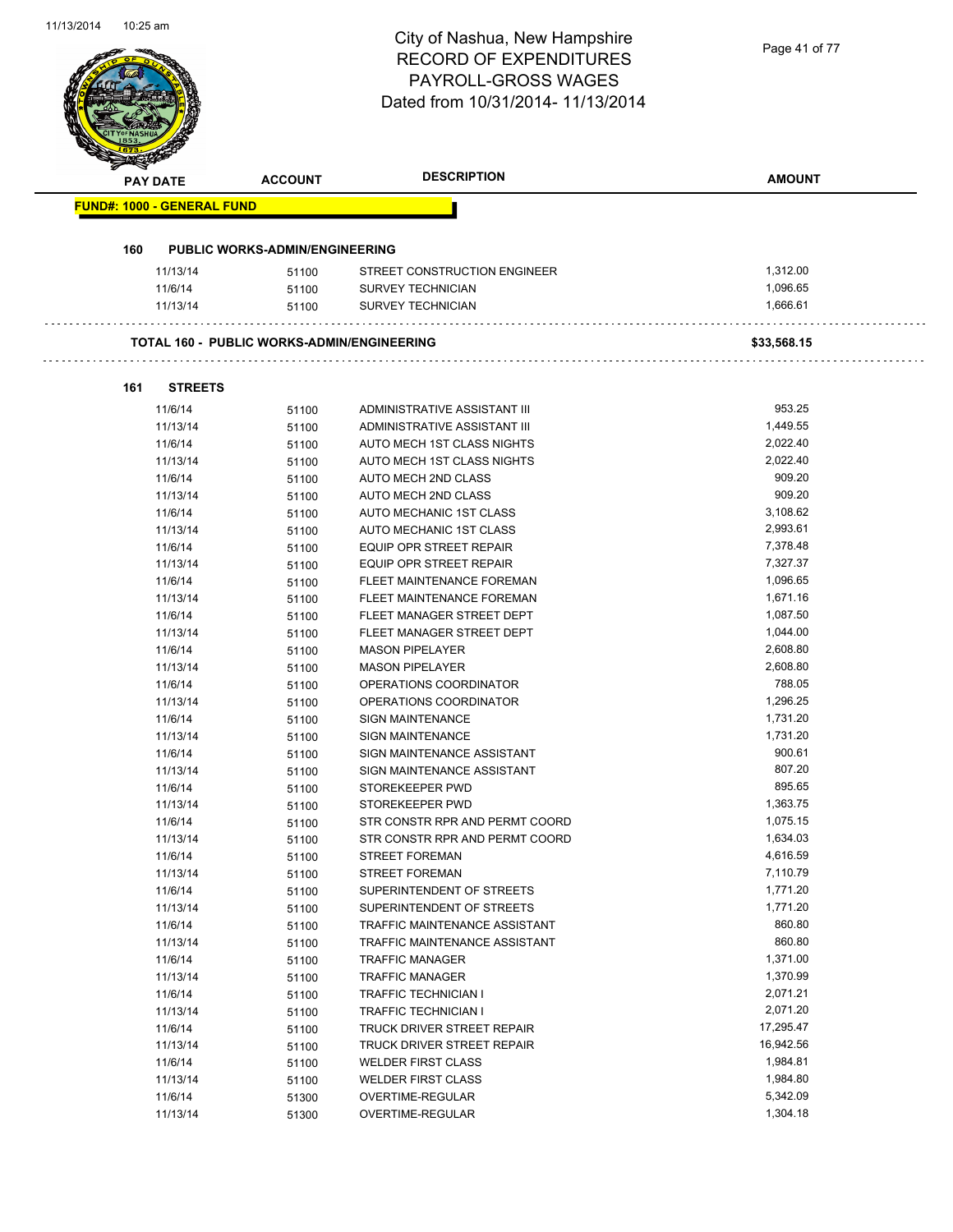

Page 42 of 77

|     | <b>PAY DATE</b>                    | <b>ACCOUNT</b>                        | <b>DESCRIPTION</b>                    | <b>AMOUNT</b> |
|-----|------------------------------------|---------------------------------------|---------------------------------------|---------------|
|     | <b>FUND#: 1000 - GENERAL FUND</b>  |                                       |                                       |               |
|     | <b>TOTAL 161 - STREETS</b>         |                                       |                                       | \$120,143.77  |
|     | .                                  |                                       |                                       |               |
| 166 | <b>PARKING LOTS</b>                |                                       |                                       |               |
|     | 11/6/14                            | 51100                                 | ADMINISTRATIVE ASSISTANT II           | 665.60        |
|     | 11/13/14                           | 51100                                 | ADMINISTRATIVE ASSISTANT II           | 1,010.10      |
|     | 11/6/14                            | 51100                                 | PARKING MAINTENANCE                   | 1,315.20      |
|     | 11/13/14                           | 51100                                 | PARKING MAINTENANCE                   | 2,045.30      |
|     | 11/13/14                           | 51100                                 | <b>TRANSIT UTILITY SERVICE WORKER</b> | 230.55        |
|     | <b>TOTAL 166 - PARKING LOTS</b>    |                                       |                                       | \$5,266.75    |
|     |                                    |                                       |                                       |               |
| 171 |                                    | <b>COMMUNITY SERVICES</b>             |                                       |               |
|     | 11/6/14                            | 51100                                 | DIRECTOR HEALTH AND COMM SVS          | 1,726.90      |
|     | 11/13/14                           | 51100                                 | DIRECTOR HEALTH AND COMM SVS          | 1,726.91      |
|     | 11/6/14                            | 51100                                 | PROGRAM ASSISTANT                     | 435.30        |
|     | 11/13/14                           | 51100                                 | PROGRAM ASSISTANT                     | 435.30        |
|     | 11/6/14                            | 51100                                 | PROGRAM COORDINATOR                   | 929.80        |
|     | 11/13/14                           | 51100                                 | PROGRAM COORDINATOR                   | 929.80        |
|     |                                    | <b>TOTAL 171 - COMMUNITY SERVICES</b> |                                       | \$6,184.01    |
|     |                                    |                                       |                                       |               |
| 172 | <b>COMMUNITY HEALTH</b><br>11/6/14 | 51100                                 | ADMINISTRATIVE ASSISTANT II           | 717.25        |
|     | 11/13/14                           | 51100                                 | ADMINISTRATIVE ASSISTANT II           | 717.25        |
|     | 11/6/14                            | 51100                                 | BILINGUAL OUTREACH WORKER             | 764.30        |
|     | 11/13/14                           | 51100                                 | <b>BILINGUAL OUTREACH WORKER</b>      | 764.30        |
|     | 11/6/14                            | 51100                                 | MANAGER COMMUNITY HEALTH              | 1,364.20      |
|     | 11/13/14                           | 51100                                 | MANAGER COMMUNITY HEALTH              | 1,364.20      |
|     | 11/6/14                            | 51100                                 | PUB HEALTH NURSE                      | 3,307.95      |
|     | 11/13/14                           | 51100                                 | PUB HEALTH NURSE                      | 3,307.95      |
|     | 11/6/14                            | 51412                                 | <b>WAGES PER DIEM</b>                 | 166.65        |
|     | 11/13/14                           | 51412                                 | <b>WAGES PER DIEM</b>                 | 121.21        |
|     |                                    | <b>TOTAL 172 - COMMUNITY HEALTH</b>   |                                       | \$12,595.26   |
|     |                                    |                                       |                                       |               |
| 173 |                                    | <b>ENVIRONMENTAL HEALTH</b>           |                                       |               |
|     | 11/6/14                            | 51100                                 | ENVIRONMENTAL HEALTH SPEC I           | 858.45        |
|     | 11/13/14                           | 51100                                 | ENVIRONMENTAL HEALTH SPEC I           | 858.45        |
|     | 11/6/14                            | 51100                                 | ENVIRONMENTAL TECH OFFICE MGR         | 992.85        |
|     | 11/13/14                           | 51100                                 | ENVIRONMENTAL TECH OFFICE MGR         | 992.85        |
|     |                                    | 51100                                 | LABORATORY DIRECTOR                   | 988.20        |
|     | 11/6/14                            |                                       | LABORATORY DIRECTOR                   | 988.20        |
|     | 11/13/14                           | 51100                                 |                                       |               |
|     | 11/6/14                            | 51100                                 | MANAGER ENVIRONMENTAL HEALTH          | 1,446.40      |
|     | 11/13/14                           | 51100                                 | MANAGER ENVIRONMENTAL HEALTH          | 1,446.40      |

**174 WELFARE ADMINISTRATION**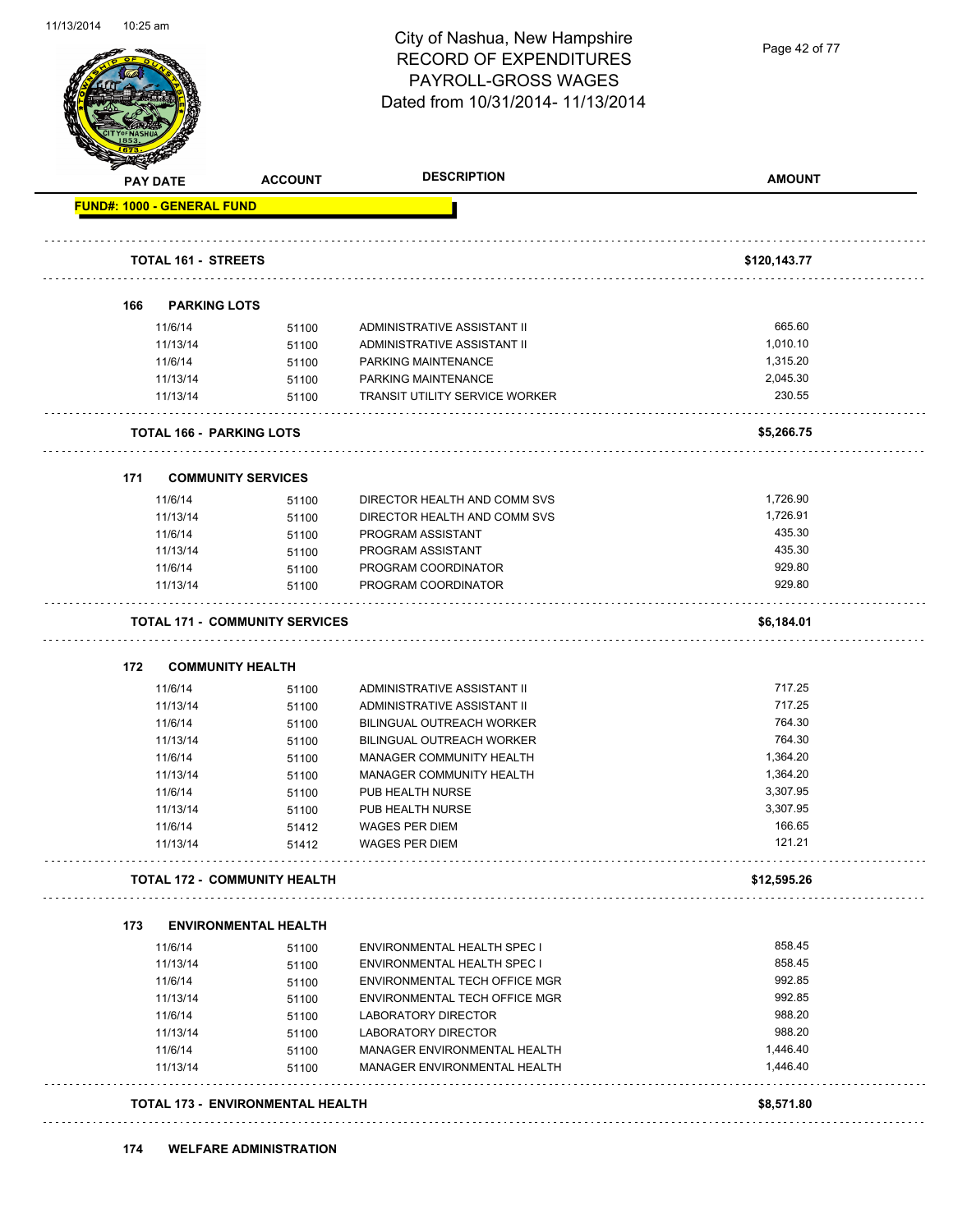| <b>PAY DATE</b>                           | <b>ACCOUNT</b>                            | <b>DESCRIPTION</b>               | <b>AMOUNT</b> |
|-------------------------------------------|-------------------------------------------|----------------------------------|---------------|
| <b>FUND#: 1000 - GENERAL FUND</b>         |                                           |                                  |               |
| 174                                       | <b>WELFARE ADMINISTRATION</b>             |                                  |               |
| 11/6/14                                   |                                           | ADMINISTRATIVE ASSISTANT I       | 829.30        |
| 11/13/14                                  | 51100                                     | ADMINISTRATIVE ASSISTANT I       | 829.30        |
| 11/6/14                                   | 51100<br>51100                            | CASE TECHNICIAN WELFARE          | 2,744.62      |
| 11/13/14                                  |                                           | CASE TECHNICIAN WELFARE          | 1,869.05      |
| 11/6/14                                   | 51100<br>51100                            | INTAKE WORKER ACCOUNTANT         | 936.70        |
| 11/13/14                                  |                                           | INTAKE WORKER ACCOUNTANT         | 936.70        |
| 11/6/14                                   | 51100<br>51100                            | SENIOR CASE TECHNICIAN           | 957.29        |
| 11/13/14                                  | 51100                                     | SENIOR CASE TECHNICIAN           | 957.30        |
| 11/6/14                                   | 51100                                     | <b>WELFARE OFFICER</b>           | 1,450.00      |
| 11/13/14                                  | 51100                                     | <b>WELFARE OFFICER</b>           | 1,450.00      |
|                                           |                                           |                                  |               |
|                                           | <b>TOTAL 174 - WELFARE ADMINISTRATION</b> |                                  | \$12,960.26   |
| 177                                       | <b>PARKS &amp; RECREATION</b>             |                                  |               |
| 11/6/14                                   | 51100                                     | ADMINISTRATIVE ASSISTANT II      | 734.80        |
| 11/13/14                                  | 51100                                     | ADMINISTRATIVE ASSISTANT II      | 1,192.73      |
| 11/6/14                                   | 51100                                     | EQUIPMENT OPERATOR, PARKS        | 909.20        |
| 11/13/14                                  | 51100                                     | EQUIPMENT OPERATOR, PARKS        | 909.20        |
| 11/6/14                                   | 51100                                     | <b>FOREMAN LABOR PARK</b>        | 3,289.93      |
| 11/13/14                                  | 51100                                     | <b>FOREMAN LABOR PARK</b>        | 5,495.38      |
| 11/6/14                                   | 51100                                     | <b>GROUNDS KEEPER PARK MAINT</b> | 5,661.60      |
| 11/13/14                                  | 51100                                     | <b>GROUNDS KEEPER PARK MAINT</b> | 5,494.40      |
| 11/6/14                                   | 51100                                     | <b>GROUNDSMAN I PARKS</b>        | 2,338.80      |
| 11/13/14                                  | 51100                                     | <b>GROUNDSMAN I PARKS</b>        | 2,338.80      |
| 11/6/14                                   | 51100                                     | <b>GROUNDSMAN II PARKS</b>       | 818.80        |
| 11/13/14                                  | 51100                                     | <b>GROUNDSMAN II PARKS</b>       | 818.80        |
| 11/6/14                                   | 51100                                     | <b>LEAD GROUNDSMAN</b>           | 2,763.60      |
| 11/13/14                                  | 51100                                     | <b>LEAD GROUNDSMAN</b>           | 2,705.48      |
| 11/6/14                                   | 51100                                     | NURSERY WORKER PARKS             | 865.60        |
| 11/13/14                                  | 51100                                     | NURSERY WORKER PARKS             | 865.60        |
| 11/6/14                                   | 51100                                     | PROGRAM COORDINATOR              | 347.85        |
| 11/13/14                                  | 51100                                     | PROGRAM COORDINATOR              | 533.10        |
| 11/6/14                                   | 51100                                     | RECREATION PROGRAM MANAGER       | 1,098.20      |
| 11/13/14                                  | 51100                                     | RECREATION PROGRAM MANAGER       | 1,098.20      |
| 11/6/14                                   | 51100                                     | STELLOS STADIUM ATTENDANT        | 911.60        |
| 11/13/14                                  | 51100                                     | STELLOS STADIUM ATTENDANT        | 921.20        |
| 11/6/14                                   | 51100                                     | SUPERINTENDENT OF PARKS RECR     | 1,720.00      |
| 11/13/14                                  | 51100                                     | SUPERINTENDENT OF PARKS RECR     | 1,720.00      |
| 11/6/14                                   | 51100                                     | <b>TRUCK DRIVER PARKS RECR</b>   | 844.40        |
| 11/13/14                                  | 51100                                     | TRUCK DRIVER PARKS RECR          | 844.00        |
| 11/6/14                                   | 51300                                     | OVERTIME-REGULAR                 | 2,164.88      |
| 11/13/14                                  | 51300                                     | OVERTIME-REGULAR                 | 2,081.50      |
| 11/6/14                                   | 51400                                     | WAGES TEMP-SEASONAL              | 1,290.00      |
| 11/13/14                                  | 51600                                     | <b>LONGEVITY</b>                 | 800.00        |
| <b>TOTAL 177 - PARKS &amp; RECREATION</b> |                                           |                                  | \$53,577.65   |

| 11/6/14  | 51100 | ADMIN ASST COST ACCOUNTANT | 805.43 |
|----------|-------|----------------------------|--------|
| 11/13/14 | 51100 | ADMIN ASST COST ACCOUNTANT | 805.43 |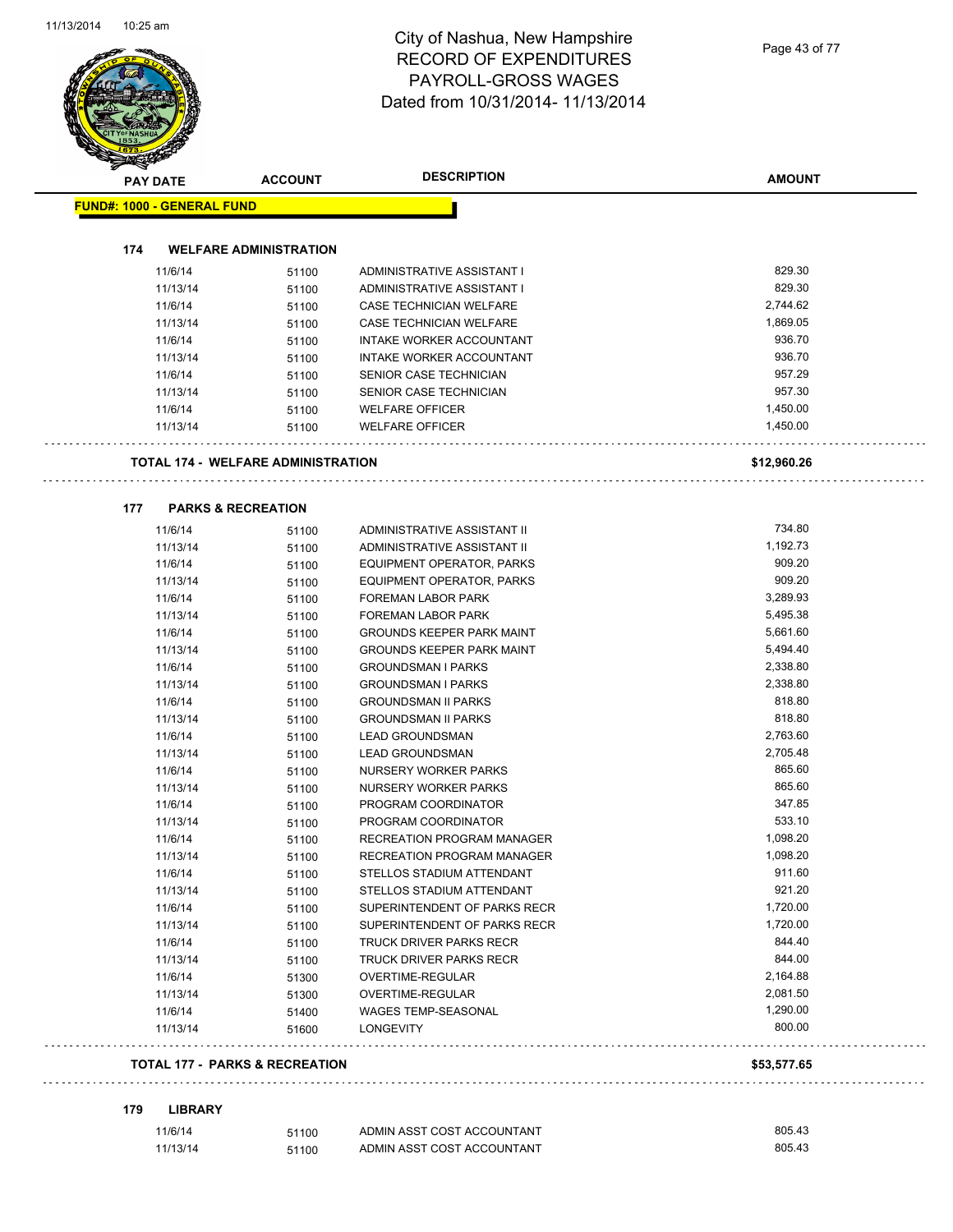

|     | <b>PAY DATE</b>                   | <b>ACCOUNT</b> | <b>DESCRIPTION</b>                                | <b>AMOUNT</b>    |
|-----|-----------------------------------|----------------|---------------------------------------------------|------------------|
|     | <b>FUND#: 1000 - GENERAL FUND</b> |                |                                                   |                  |
|     |                                   |                |                                                   |                  |
|     |                                   |                |                                                   |                  |
| 179 | <b>LIBRARY</b>                    |                |                                                   |                  |
|     | 11/6/14                           | 51100          | ASSISTANT DIRECTOR LIBRARY                        | 1,293.10         |
|     | 11/13/14                          | 51100          | ASSISTANT DIRECTOR LIBRARY                        | 1,293.10         |
|     | 11/6/14                           | 51100          | ASSISTANT LIBRARIAN CIRCULATIO                    | 973.40           |
|     | 11/13/14                          | 51100          | ASSISTANT LIBRARIAN CIRCULATIO                    | 973.40           |
|     | 11/6/14                           | 51100          | ASSISTANT LIBRARIAN YOUTH SERV                    | 780.10           |
|     | 11/13/14                          | 51100          | ASSISTANT LIBRARIAN YOUTH SERV                    | 780.10           |
|     | 11/6/14                           | 51100          | <b>DIRECTOR LIBRARY</b>                           | 1,885.70         |
|     | 11/13/14                          | 51100          | <b>DIRECTOR LIBRARY</b>                           | 1,885.70         |
|     | 11/6/14                           | 51100          | EXECUTIVE ASST OFFICE MANAGER                     | 858.45           |
|     | 11/13/14                          | 51100          | EXECUTIVE ASST OFFICE MANAGER                     | 858.45<br>490.50 |
|     | 11/6/14                           | 51100          | <b>JANITOR</b>                                    | 490.50           |
|     | 11/13/14<br>11/6/14               | 51100          | <b>JANITOR</b><br><b>LIBRARIAN ADULT SERVICES</b> | 962.62           |
|     | 11/13/14                          | 51100          | LIBRARIAN ADULT SERVICES                          | 962.61           |
|     | 11/6/14                           | 51100          | <b>LIBRARIAN CIRCULATION</b>                      | 1,003.20         |
|     | 11/13/14                          | 51100<br>51100 | <b>LIBRARIAN CIRCULATION</b>                      | 1,003.20         |
|     | 11/6/14                           | 51100          | LIBRARIAN OUTREACH SVS                            | 999.20           |
|     | 11/13/14                          | 51100          | <b>LIBRARIAN OUTREACH SVS</b>                     | 999.19           |
|     | 11/6/14                           | 51100          | <b>LIBRARIAN TECH SERVICES</b>                    | 1,037.15         |
|     | 11/13/14                          | 51100          | <b>LIBRARIAN TECH SERVICES</b>                    | 1,037.14         |
|     | 11/6/14                           | 51100          | LIBRARIAN YOUTH SERVICES                          | 1,617.29         |
|     | 11/13/14                          | 51100          | LIBRARIAN YOUTH SERVICES                          | 1,617.29         |
|     | 11/6/14                           | 51100          | LIBRARY ASSISTANT ADULT SERVIC                    | 814.38           |
|     | 11/13/14                          | 51100          | LIBRARY ASSISTANT ADULT SERVIC                    | 664.80           |
|     | 11/6/14                           | 51100          | LIBRARY ASSISTANT CIRCULATION                     | 3,352.80         |
|     | 11/13/14                          | 51100          | LIBRARY ASSISTANT CIRCULATION                     | 3,352.80         |
|     | 11/6/14                           | 51100          | LIBRARY ASSISTANT MEDIA SERVIC                    | 2,050.25         |
|     | 11/13/14                          | 51100          | LIBRARY ASSISTANT MEDIA SERVIC                    | 2,050.25         |
|     | 11/6/14                           | 51100          | <b>LIBRARY ASSISTANT TECH SVS</b>                 | 706.90           |
|     | 11/13/14                          | 51100          | LIBRARY ASSISTANT TECH SVS                        | 706.89           |
|     | 11/6/14                           | 51100          | LIBRARY ASSISTANT YOUTH SERVIC                    | 1,328.25         |
|     | 11/13/14                          | 51100          | LIBRARY ASSISTANT YOUTH SERVIC                    | 1,328.25         |
|     | 11/6/14                           | 51100          | MAINTENANCE SUPV                                  | 852.55           |
|     | 11/13/14                          | 51100          | MAINTENANCE SUPV                                  | 852.55           |
|     | 11/6/14                           | 51100          | MEDIA SERVICES COORDINATOR                        | 1,205.05         |
|     | 11/13/14                          | 51100          | <b>MEDIA SERVICES COORDINATOR</b>                 | 1,205.05         |
|     | 11/6/14                           | 51100          | PAGE & COLLECTION COORDINATOR                     | 840.00           |
|     | 11/13/14                          | 51100          | PAGE & COLLECTION COORDINATOR                     | 840.00           |
|     | 11/6/14                           | 51100          | REFERENCE LIBRARIAN ADULT SERV                    | 2,910.39         |
|     | 11/13/14                          | 51100          | REFERENCE LIBRARIAN ADULT SERV                    | 3,057.26         |
|     | 11/6/14                           | 51100          | REFERENCE LIBRARIAN TECH SVS                      | 756.45           |
|     | 11/13/14                          | 51100          | REFERENCE LIBRARIAN TECH SVS                      | 756.45           |
|     | 11/6/14                           | 51100          | <b>SECURITY LIBRARY</b>                           | 614.05           |
|     | 11/13/14                          | 51100          | <b>SECURITY LIBRARY</b>                           | 614.04           |
|     | 11/6/14                           | 51200          | LIBRARY ASSISTANT CIRCULATION                     | 155.76           |
|     | 11/13/14                          | 51200          | LIBRARY ASSISTANT CIRCULATION                     | 126.83           |
|     | 11/6/14                           | 51200          | LIBRARY ASSISTANT TECH SVS                        | 419.65           |
|     | 11/13/14                          | 51200          | <b>LIBRARY ASSISTANT TECH SVS</b>                 | 415.50           |
|     | 11/6/14                           | 51200          | LIBRARY PAGE YOUTH SERVICES                       | 272.82           |
|     | 11/13/14                          | 51200          | LIBRARY PAGE YOUTH SERVICES                       | 233.85           |
|     | 11/6/14                           | 51200          | LIBRARY PAGES CIRCULATION                         | 963.51           |
|     | 11/13/14                          | 51200          | LIBRARY PAGES CIRCULATION                         | 860.21           |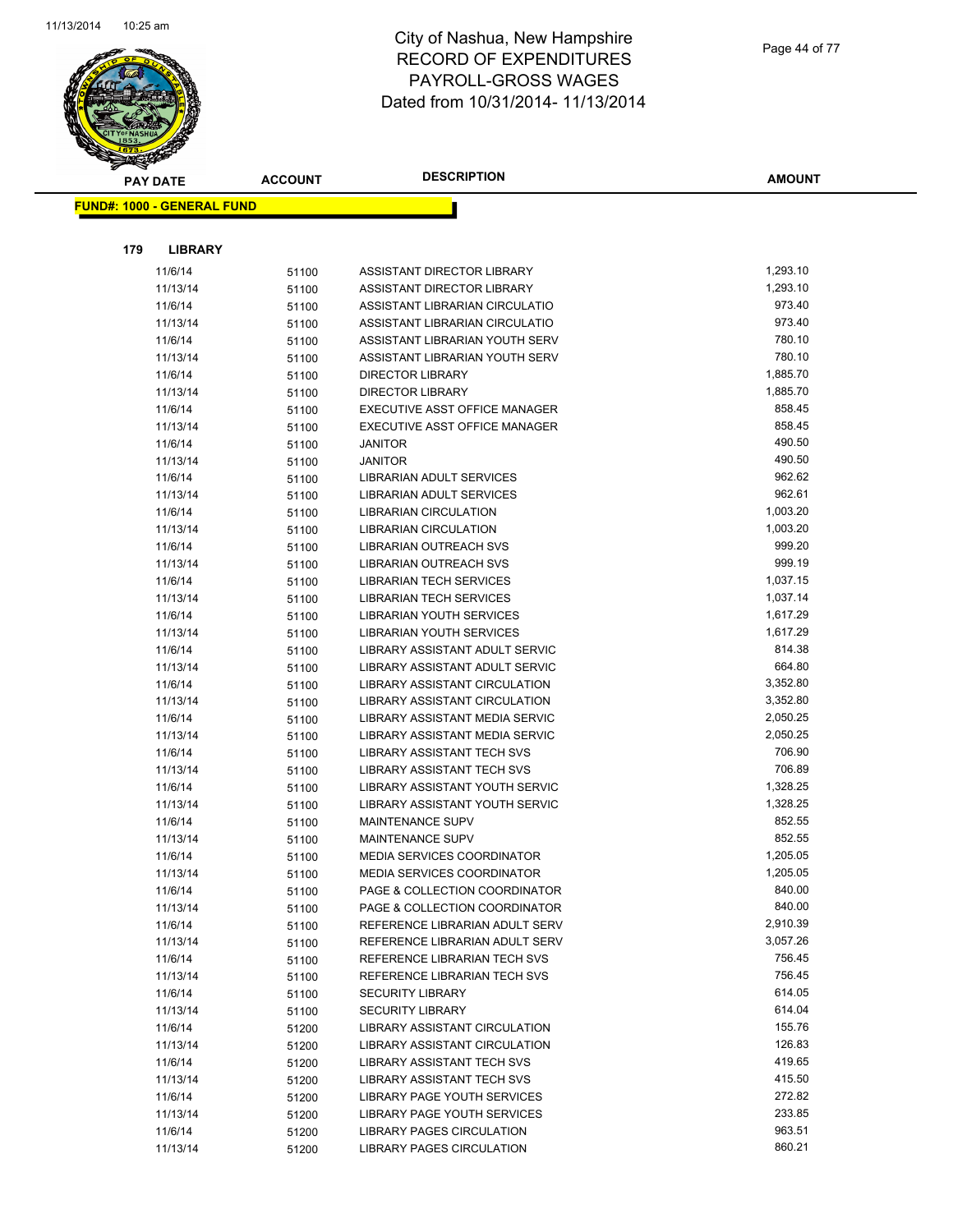Page 45 of 77

|     | <b>PAY DATE</b>                   | <b>ACCOUNT</b>                           | <b>DESCRIPTION</b>                               | <b>AMOUNT</b>    |
|-----|-----------------------------------|------------------------------------------|--------------------------------------------------|------------------|
|     | <b>FUND#: 1000 - GENERAL FUND</b> |                                          |                                                  |                  |
|     |                                   |                                          |                                                  |                  |
| 179 | <b>LIBRARY</b>                    |                                          |                                                  |                  |
|     | 11/6/14                           | 51200                                    | LIBRARY PAGES MEDIA SERVICES                     | 267.00           |
|     | 11/13/14                          | 51200                                    | LIBRARY PAGES MEDIA SERVICES                     | 133.50           |
|     | 11/6/14                           | 51200                                    | <b>SECURITY LIBRARY</b>                          | 338.89           |
|     | 11/13/14                          | 51200                                    | <b>SECURITY LIBRARY</b>                          | 338.88           |
|     | 11/6/14                           | 51300                                    | OVERTIME-REGULAR                                 | 1,375.38         |
|     | 11/13/14                          | 51300                                    | OVERTIME-REGULAR                                 | 927.59           |
|     | <b>TOTAL 179 - LIBRARY</b>        |                                          |                                                  | \$63,101.03      |
| 181 |                                   | <b>COMMUNITY DEVELOPMENT</b>             |                                                  |                  |
|     | 11/6/14                           | 51100                                    | ADMINISTRATIVE ASSISTANT II                      | 665.60           |
|     | 11/13/14                          |                                          | ADMINISTRATIVE ASSISTANT II                      | 1,075.52         |
|     | 11/6/14                           | 51100<br>51100                           | DIRECTOR COMMUNITY DEVELOPMENT                   | 1,715.70         |
|     | 11/13/14                          |                                          | DIRECTOR COMMUNITY DEVELOPMENT                   | 1,715.70         |
|     | 11/6/14                           | 51100                                    | ADMINISTRATIVE ASSISTANT I                       | 350.30           |
|     |                                   | 51200                                    |                                                  | 564.06           |
|     | 11/13/14                          | 51200                                    | ADMINISTRATIVE ASSISTANT I                       |                  |
|     | 11/6/14                           | 51400                                    | <b>WAGES TEMP-SEASONAL</b>                       | 607.50<br>607.50 |
|     | 11/13/14                          | 51400                                    | <b>WAGES TEMP-SEASONAL</b>                       |                  |
|     |                                   | <b>TOTAL 181 - COMMUNITY DEVELOPMENT</b> |                                                  | \$7,301.88       |
| 182 | <b>PLANNING &amp; ZONING</b>      |                                          |                                                  |                  |
|     | 11/6/14                           | 51100                                    | DEPARTMENT COORDINATOR                           | 913.60           |
|     | 11/13/14                          | 51100                                    | DEPARTMENT COORDINATOR                           | 1,388.41         |
|     | 11/6/14                           | 51100                                    | DEPUTY PLANNING MANAGER                          | 2,589.60         |
|     | 11/13/14                          | 51100                                    | DEPUTY PLANNING MANAGER                          | 3,935.30         |
|     | 11/6/14                           | 51100                                    | MANAGER PLANNING DEPT                            | 1,905.00         |
|     | 11/13/14                          | 51100                                    | MANAGER PLANNING DEPT                            | 1,905.00         |
|     | 11/6/14                           | 51100                                    | PLANNER I                                        | 1,675.35         |
|     | 11/13/14                          | 51100                                    | <b>PLANNER I</b>                                 | 2,557.60         |
|     | 11/6/14                           |                                          | <b>PLANNER II</b>                                | 1,095.40         |
|     | 11/13/14                          | 51100                                    | <b>PLANNER II</b>                                | 1,664.49         |
|     |                                   | 51100                                    |                                                  | 682.30           |
|     | 11/6/14                           | 51100                                    | ZONING COORDINATOR                               | 1,101.41         |
|     | 11/13/14                          | 51100                                    | ZONING COORDINATOR<br>STENOGRAPHIC SERVICES      |                  |
|     |                                   |                                          |                                                  |                  |
|     | 11/6/14                           | 53428                                    |                                                  | 250.00           |
|     | 11/13/14                          | 53428                                    | STENOGRAPHIC SERVICES                            | 250.00           |
|     |                                   | <b>TOTAL 182 - PLANNING &amp; ZONING</b> |                                                  | \$21,913.46      |
| 183 |                                   | <b>ECONOMIC DEVELOPMENT</b>              |                                                  |                  |
|     |                                   |                                          | <b>ECONOMIC DEV DIRECTOR</b>                     | 1,873.50         |
|     | 11/6/14                           | 51100                                    |                                                  | 1,873.50         |
|     | 11/13/14<br>11/13/14              | 51100<br>51100                           | ECONOMIC DEV DIRECTOR<br>OED PROGRAM COORDINATOR | 638.65           |
|     |                                   | <b>TOTAL 183 - ECONOMIC DEVELOPMENT</b>  |                                                  | \$4,385.65       |
|     |                                   |                                          |                                                  |                  |
| 191 | <b>SCHOOL</b><br>11/6/14          |                                          | ASSISTANT DIRECTOR BUSINESS                      | 3,674.09         |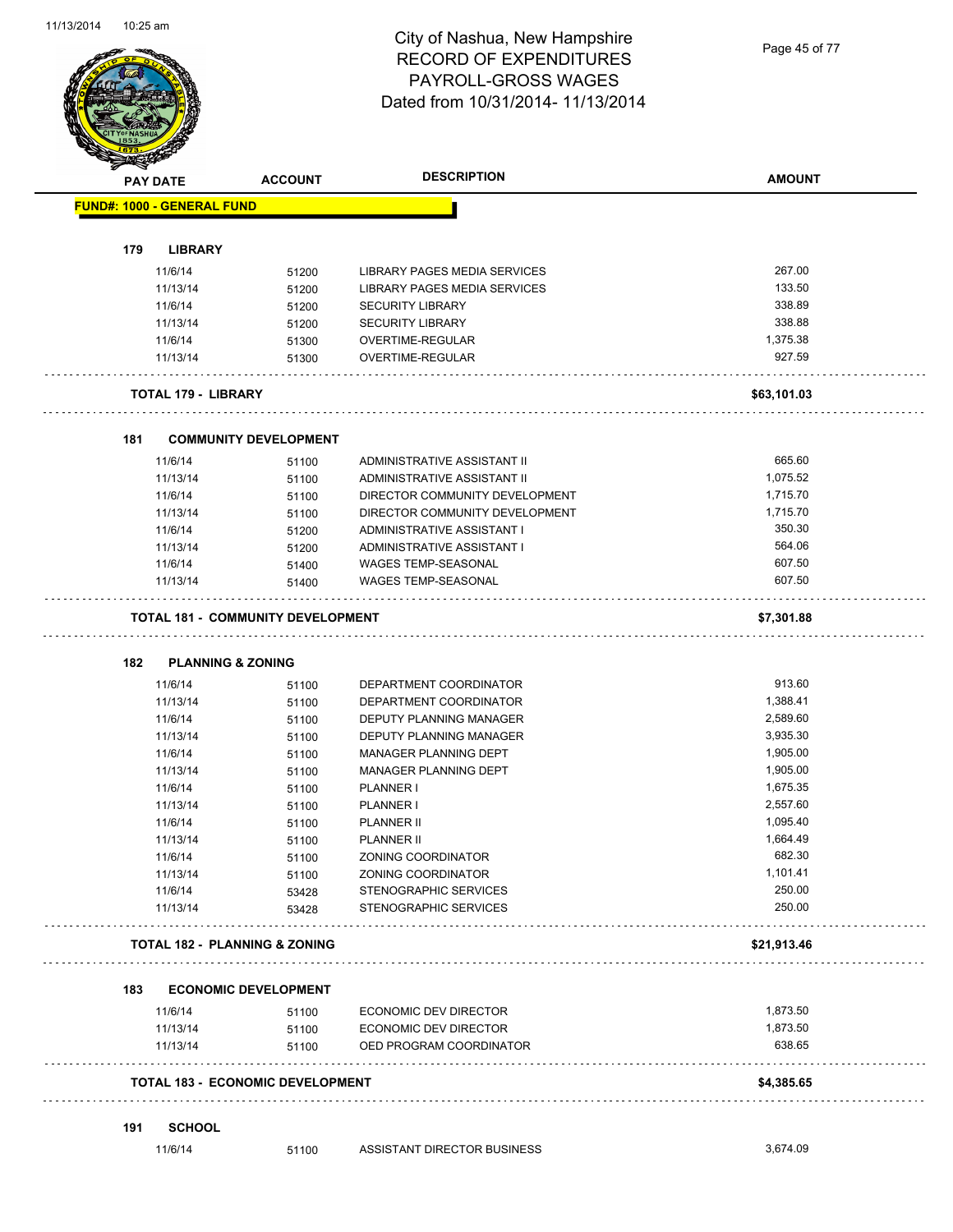

|     | <b>PAY DATE</b>                   | <b>ACCOUNT</b> | <b>DESCRIPTION</b>                                             | AMOUNT           |
|-----|-----------------------------------|----------------|----------------------------------------------------------------|------------------|
|     | <b>FUND#: 1000 - GENERAL FUND</b> |                |                                                                |                  |
|     |                                   |                |                                                                |                  |
| 191 | <b>SCHOOL</b>                     |                |                                                                |                  |
|     | 10/23/14                          | 51100          | ASSISTANT PRINCIPAL AMH                                        | 0.00             |
|     | 11/6/14                           | 51100          | ASSISTANT PRINCIPAL AMH                                        | 1,406.11         |
|     | 11/6/14                           | 51100          | ASSISTANT PRINCIPAL BIC                                        | 2,925.70         |
|     | 11/6/14                           | 51100          | ASSISTANT PRINCIPAL BRO                                        | 1,403.80         |
|     | 10/23/14                          | 51100          | ASSISTANT PRINCIPAL CHARL                                      | (1,483.75)       |
|     | 11/6/14                           | 51100          | ASSISTANT PRINCIPAL CHARL                                      | 1,483.70         |
|     | 11/6/14                           | 51100          | ASSISTANT PRINCIPAL DR CRSP                                    | 2,807.70         |
|     | 11/6/14                           | 51100          | ASSISTANT PRINCIPAL ELM                                        | 6,549.40         |
|     | 11/6/14                           | 51100          | <b>ASSISTANT PRINCIPAL FES</b>                                 | 2,967.50         |
|     | 11/6/14                           | 51100          | ASSISTANT PRINCIPAL FMS                                        | 3,472.50         |
|     | 11/6/14                           | 51100          | ASSISTANT PRINCIPAL LEDGE                                      | 2,812.30         |
|     | 11/6/14                           | 51100          | ASSISTANT PRINCIPAL MDE                                        | 1,406.10         |
|     | 11/6/14                           | 51100          | ASSISTANT PRINCIPAL MTP                                        | 2,626.50         |
|     | 11/6/14                           | 51100          | ASSISTANT PRINCIPAL NHN                                        | 12,595.80        |
|     | 11/6/14                           | 51100          | ASSISTANT PRINCIPAL NHS                                        | 12,890.20        |
|     | 11/6/14                           | 51100          | ASSISTANT PRINCIPAL PMS                                        | 3,272.60         |
|     | 11/6/14                           | 51100          | ASSISTANT PRINCIPAL SHE                                        | 1,403.80         |
|     | 11/6/14                           | 51100          | ASSISTANT SUPERINTENDENT                                       | 10,492.01        |
|     | 11/6/14                           | 51100          | ASST DIRECTOR PLANT OPS                                        | 5,528.77         |
|     | 11/6/14                           | 51100          | <b>ASST DIRECTOR SPED</b>                                      | 7,720.91         |
|     | 11/6/14                           | 51100          | ASST SYSTEMS ADMIN FULL YEAR                                   | 17,150.47        |
|     | 11/6/14                           | 51100          | ASST SYSTEMS ADMIN SCH YEAR                                    | 1,005.24         |
|     | 11/13/14                          | 51100          | ASST SYSTEMS ADMIN SCH YEAR                                    | 535.85           |
|     | 11/6/14                           | 51100          | <b>ATTENDANCE OFFICER</b>                                      | 2,637.97         |
|     | 11/6/14                           | 51100          | AYP FACILITATOR DRC                                            | 2,650.80         |
|     | 10/23/14                          | 51100          | AYP FACILITATOR FES                                            | (13,888.13)      |
|     | 11/6/14                           | 51100          | AYP FACILITATOR FES                                            | 2,816.70         |
|     | 11/6/14                           | 51100          | CAREER CENTER COORD NHN                                        | 1,717.88         |
|     | 11/6/14                           | 51100          | CHIEF OPERATING OFFICER                                        | 5,000.86         |
|     | 11/6/14                           | 51100          | <b>CLERICAL ACADEMY NHN</b>                                    | 3,475.25         |
|     | 11/13/14                          | 51100          | CLERICAL ACADEMY NHN                                           | 3,475.25         |
|     | 11/6/14                           | 51100          | CLERICAL ACADEMY NHS                                           | 4,473.76         |
|     | 11/13/14                          | 51100          | CLERICAL ACADEMY NHS                                           | 2,779.47         |
|     | 11/6/14                           | 51100          | CLERICAL ADULT ED NHN                                          | 753.15           |
|     | 11/13/14                          | 51100          | CLERICAL ADULT ED NHN                                          | 751.15           |
|     | 11/6/14                           | 51100          | <b>CLERICAL ASST SUPER SUP</b>                                 | 2,951.59         |
|     | 11/13/14                          | 51100          | <b>CLERICAL ASST SUPER SUP</b>                                 | 2,081.79         |
|     | 11/6/14                           | 51100          | CLERICAL ATHLETIC NHN                                          | 721.15           |
|     | 11/13/14                          | 51100          | CLERICAL ATHLETIC NHN                                          | 682.69<br>745.15 |
|     | 11/6/14                           | 51100          | CLERICAL ATHLETIC NHS                                          | 745.15           |
|     | 11/13/14                          | 51100          | <b>CLERICAL ATHLETIC NHS</b>                                   | 3,718.20         |
|     | 11/6/14                           | 51100          | <b>CLERICAL BUSINESS</b>                                       | 3,718.20         |
|     | 11/13/14                          | 51100          | <b>CLERICAL BUSINESS</b>                                       | 1,155.72         |
|     | 11/6/14<br>11/13/14               | 51100          | CLERICAL CHIEF OP OFFICER SUP<br>CLERICAL CHIEF OP OFFICER SUP | 816.08           |
|     |                                   | 51100          |                                                                | 756.40           |
|     | 11/6/14<br>11/13/14               | 51100          | <b>CLERICAL CTE NHS</b><br><b>CLERICAL CTE NHS</b>             | 756.40           |
|     | 11/6/14                           | 51100<br>51100 | <b>CLERICAL GUIDANCE ELM</b>                                   | 756.40           |
|     | 11/13/14                          | 51100          | CLERICAL GUIDANCE ELM                                          | 756.40           |
|     | 11/6/14                           | 51100          | CLERICAL GUIDANCE NHN                                          | 2,121.77         |
|     | 11/13/14                          | 51100          | CLERICAL GUIDANCE NHN                                          | 1,985.63         |
|     | 11/6/14                           | 51100          | CLERICAL GUIDANCE NHS                                          | 2,108.90         |
|     |                                   |                |                                                                |                  |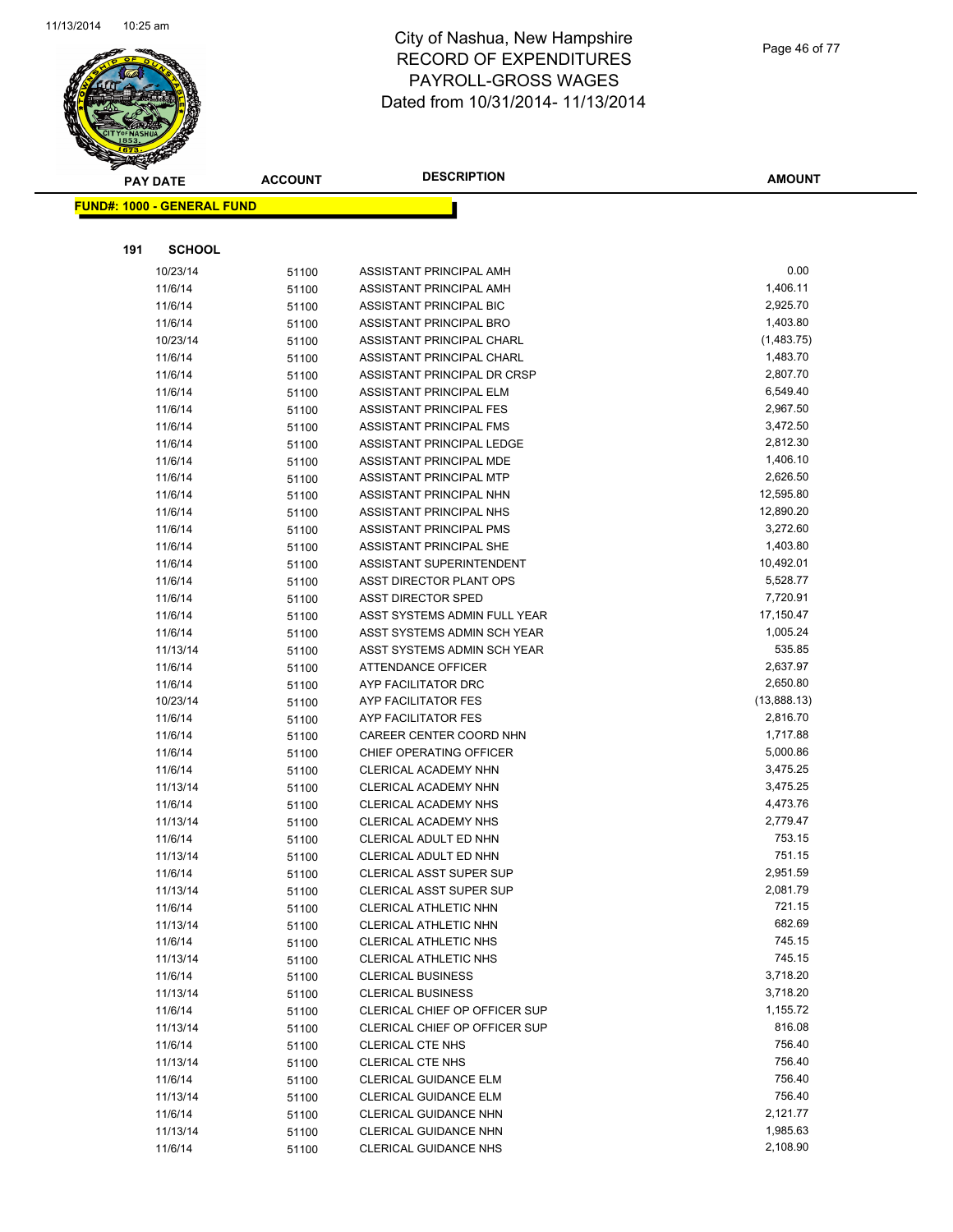

Page 47 of 77

|     | <b>PAY DATE</b>                   | <b>ACCOUNT</b> | <b>DESCRIPTION</b>                                             | <b>AMOUNT</b>        |
|-----|-----------------------------------|----------------|----------------------------------------------------------------|----------------------|
|     | <b>FUND#: 1000 - GENERAL FUND</b> |                |                                                                |                      |
|     |                                   |                |                                                                |                      |
|     |                                   |                |                                                                |                      |
| 191 | <b>SCHOOL</b>                     |                |                                                                |                      |
|     | 11/13/14                          | 51100          | CLERICAL GUIDANCE NHS                                          | 1,989.67             |
|     | 11/6/14                           | 51100          | <b>CLERICAL HUMAN RESOURCES</b>                                | 2,122.34             |
|     | 11/13/14                          | 51100          | CLERICAL HUMAN RESOURCES                                       | 2,126.64             |
|     | 11/6/14                           | 51100          | <b>CLERICAL PAYROLL SUP</b>                                    | 677.25               |
|     | 11/13/14                          | 51100          | <b>CLERICAL PAYROLL SUP</b>                                    | 677.25               |
|     | 11/6/14                           | 51100          | <b>CLERICAL PLANT OPS</b>                                      | 756.40<br>756.40     |
|     | 11/13/14                          | 51100          | <b>CLERICAL PLANT OPS</b>                                      | 1,312.13             |
|     | 11/6/14<br>11/13/14               | 51100<br>51100 | <b>CLERICAL PRINCIPAL AMH</b><br><b>CLERICAL PRINCIPAL AMH</b> | 1,316.64             |
|     | 11/6/14                           |                | <b>CLERICAL PRINCIPAL BIC</b>                                  | 1,365.04             |
|     | 11/13/14                          | 51100<br>51100 | <b>CLERICAL PRINCIPAL BIC</b>                                  | 1,365.04             |
|     | 11/6/14                           |                | <b>CLERICAL PRINCIPAL BIR</b>                                  | 1,512.80             |
|     | 11/13/14                          | 51100<br>51100 | <b>CLERICAL PRINCIPAL BIR</b>                                  | 1,507.75             |
|     | 11/6/14                           | 51100          | <b>CLERICAL PRINCIPAL BRO</b>                                  | 1,512.80             |
|     | 11/13/14                          | 51100          | <b>CLERICAL PRINCIPAL BRO</b>                                  | 1,512.80             |
|     | 11/6/14                           | 51100          | CLERICAL PRINCIPAL CHA                                         | 1,354.50             |
|     | 11/13/14                          | 51100          | CLERICAL PRINCIPAL CHA                                         | 1,354.50             |
|     | 11/6/14                           | 51100          | <b>CLERICAL PRINCIPAL DRC</b>                                  | 1,382.64             |
|     | 11/13/14                          | 51100          | <b>CLERICAL PRINCIPAL DRC</b>                                  | 1,387.14             |
|     | 11/6/14                           | 51100          | <b>CLERICAL PRINCIPAL ELM</b>                                  | 3,402.49             |
|     | 11/13/14                          | 51100          | <b>CLERICAL PRINCIPAL ELM</b>                                  | 3,144.18             |
|     | 11/6/14                           | 51100          | <b>CLERICAL PRINCIPAL FES</b>                                  | 1,419.80             |
|     | 11/13/14                          | 51100          | <b>CLERICAL PRINCIPAL FES</b>                                  | 1,419.80             |
|     | 11/6/14                           | 51100          | <b>CLERICAL PRINCIPAL FMS</b>                                  | 2,211.45             |
|     | 11/13/14                          | 51100          | <b>CLERICAL PRINCIPAL FMS</b>                                  | 2,206.48             |
|     | 11/6/14                           | 51100          | <b>CLERICAL PRINCIPAL LDG</b>                                  | 1,387.15             |
|     | 11/13/14                          | 51100          | <b>CLERICAL PRINCIPAL LDG</b>                                  | 1,396.62             |
|     | 11/6/14                           | 51100          | CLERICAL PRINCIPAL MDE                                         | 1,501.55             |
|     | 11/13/14                          | 51100          | <b>CLERICAL PRINCIPAL MDE</b>                                  | 1,501.55             |
|     | 11/6/14                           | 51100          | <b>CLERICAL PRINCIPAL MTP</b>                                  | 1,431.05             |
|     | 11/13/14                          | 51100          | CLERICAL PRINCIPAL MTP                                         | 1,382.97             |
|     | 11/6/14                           | 51100          | CLERICAL PRINCIPAL NHN                                         | 1,387.15             |
|     | 11/13/14                          | 51100          | CLERICAL PRINCIPAL NHN                                         | 1,387.15             |
|     | 11/6/14                           | 51100          | <b>CLERICAL PRINCIPAL NHS</b>                                  | 1,473.40             |
|     | 11/13/14                          | 51100          | <b>CLERICAL PRINCIPAL NHS</b>                                  | 1,473.40             |
|     | 11/6/14                           | 51100          | <b>CLERICAL PRINCIPAL NSE</b>                                  | 1,496.58             |
|     | 11/13/14                          | 51100          | <b>CLERICAL PRINCIPAL NSE</b>                                  | 1,501.55             |
|     | 11/6/14                           | 51100          | <b>CLERICAL PRINCIPAL PMS</b>                                  | 2,032.95             |
|     | 11/13/14                          | 51100          | <b>CLERICAL PRINCIPAL PMS</b><br><b>CLERICAL PRINCIPAL SHE</b> | 2,032.95<br>1,512.80 |
|     | 11/6/14<br>11/13/14               | 51100          | <b>CLERICAL PRINCIPAL SHE</b>                                  | 1,512.80             |
|     | 11/6/14                           | 51100          | CLERICAL RECEPTIONIST NHN                                      | 756.40               |
|     | 11/13/14                          | 51100<br>51100 | CLERICAL RECEPTIONIST NHN                                      | 756.39               |
|     | 11/6/14                           | 51100          | CLERICAL RECEPTIONIST NHS                                      | 709.90               |
|     | 11/13/14                          | 51100          | CLERICAL RECEPTIONIST NHS                                      | 709.90               |
|     | 11/6/14                           | 51100          | CLERICAL SPECIAL ED NHN                                        | 756.40               |
|     | 11/13/14                          | 51100          | CLERICAL SPECIAL ED NHN                                        | 756.40               |
|     | 11/6/14                           | 51100          | CLERICAL SPECIAL ED NHS                                        | 566.63               |
|     | 11/13/14                          | 51100          | CLERICAL SPECIAL ED NHS                                        | 643.90               |
|     | 11/6/14                           | 51100          | CLERICAL SPECIAL ED SUP                                        | 1,512.80             |
|     | 11/13/14                          | 51100          | CLERICAL SPECIAL ED SUP                                        | 1,512.79             |
|     | 11/6/14                           | 51100          | CLERICAL STUDENT SERV SUP                                      | 1,139.62             |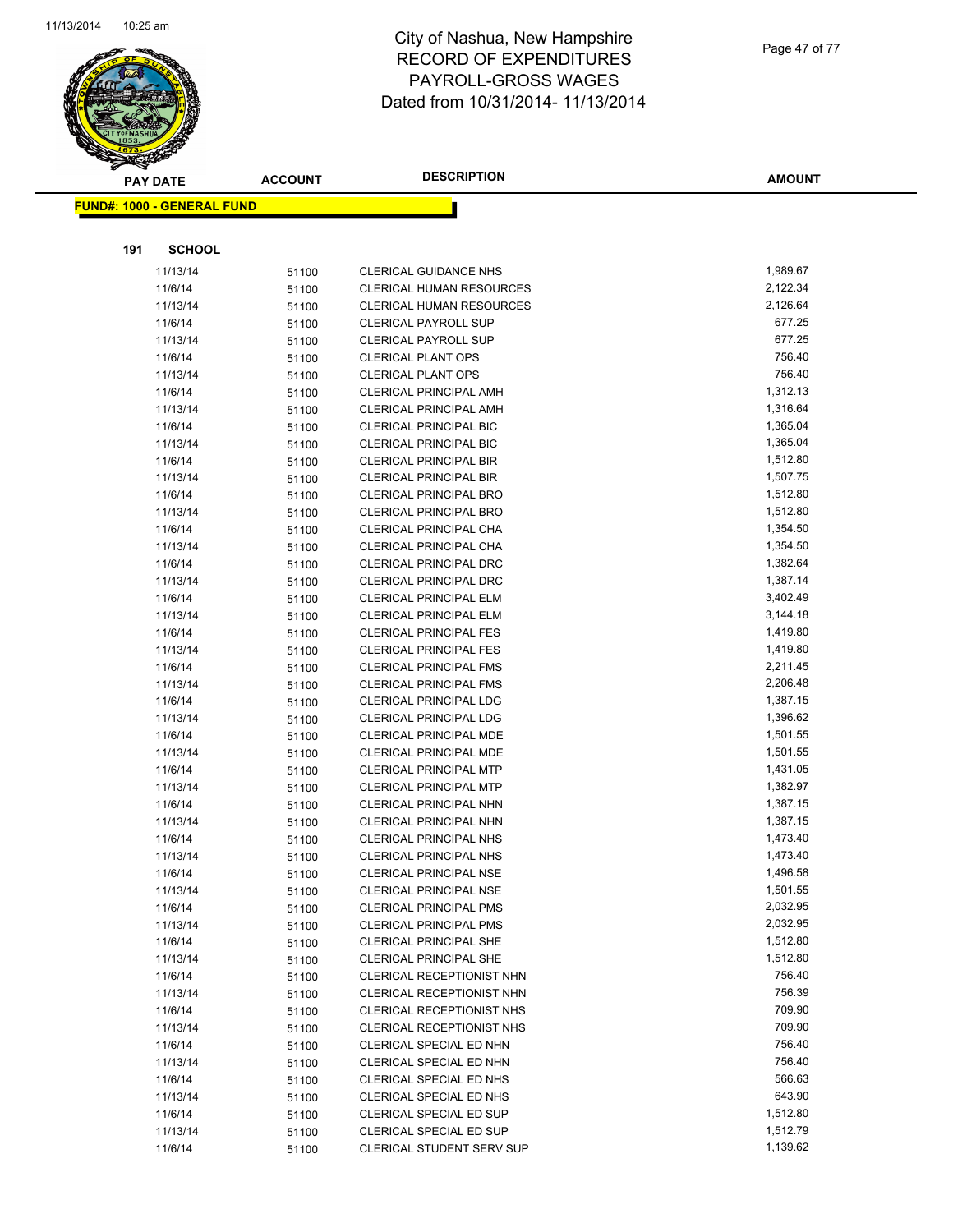

Page 48 of 77

|     | <b>PAY DATE</b>                   | <b>ACCOUNT</b> | <b>DESCRIPTION</b>                                     | <b>AMOUNT</b>      |
|-----|-----------------------------------|----------------|--------------------------------------------------------|--------------------|
|     | <b>FUND#: 1000 - GENERAL FUND</b> |                |                                                        |                    |
|     |                                   |                |                                                        |                    |
|     |                                   |                |                                                        |                    |
| 191 | <b>SCHOOL</b>                     |                |                                                        |                    |
|     | 11/13/14                          | 51100          | <b>CLERICAL STUDENT SERV SUP</b>                       | 805.29             |
|     | 11/6/14                           | 51100          | CLERICAL SUB SERVICE SUP                               | 755.15             |
|     | 11/13/14                          | 51100          | CLERICAL SUB SERVICE SUP                               | 753.15             |
|     | 11/6/14                           | 51100          | CLERICAL SUPERINTENDANT SUP                            | 1,358.46           |
|     | 11/13/14                          | 51100          | <b>CLERICAL SUPERINTENDANT SUP</b>                     | 950.86             |
|     | 11/6/14                           | 51100          | CLERICAL TRANSPORTATION SUP                            | 643.90             |
|     | 11/13/14                          | 51100          | <b>CLERICAL TRANSPORTATION SUP</b>                     | 343.41             |
|     | 11/6/14                           | 51100          | <b>CURRICULUM SUPERVISOR</b>                           | 3,571.69           |
|     | 11/6/14                           | 51100          | <b>CUSTODIAN AMH</b>                                   | 1,941.60           |
|     | 11/13/14                          | 51100          | <b>CUSTODIAN AMH</b>                                   | 1,941.60           |
|     | 11/6/14                           | 51100          | <b>CUSTODIAN ASST HEAD ELM</b>                         | 736.80             |
|     | 11/13/14                          | 51100          | <b>CUSTODIAN ASST HEAD ELM</b>                         | 736.80             |
|     | 11/6/14                           | 51100          | <b>CUSTODIAN ASST HEAD FMS</b>                         | 299.35             |
|     | 11/13/14                          | 51100          | <b>CUSTODIAN ASST HEAD FMS</b>                         | 299.35             |
|     | 11/6/14                           | 51100          | <b>CUSTODIAN ASST HEAD NHN</b>                         | 1,618.01           |
|     | 11/13/14                          | 51100          | <b>CUSTODIAN ASST HEAD NHN</b>                         | 1,783.25           |
|     | 11/6/14                           | 51100          | <b>CUSTODIAN ASST HEAD NHS</b>                         | 1,618.02           |
|     | 11/13/14                          | 51100          | <b>CUSTODIAN ASST HEAD NHS</b>                         | 1,618.03           |
|     | 11/6/14                           | 51100          | <b>CUSTODIAN ASST HEAD PMS</b>                         | 736.80             |
|     | 11/13/14                          | 51100          | <b>CUSTODIAN ASST HEAD PMS</b>                         | 736.80             |
|     | 11/6/14                           | 51100          | <b>CUSTODIAN BIC</b>                                   | 1,941.60           |
|     | 11/13/14                          | 51100          | <b>CUSTODIAN BIC</b>                                   | 1,941.60           |
|     | 11/6/14                           | 51100          | <b>CUSTODIAN BIR</b>                                   | 1,941.60           |
|     | 11/13/14                          | 51100          | <b>CUSTODIAN BIR</b>                                   | 1,941.60           |
|     | 11/6/14                           | 51100          | <b>CUSTODIAN BRO</b>                                   | 1,294.41           |
|     | 11/13/14                          | 51100          | <b>CUSTODIAN BRO</b>                                   | 1,302.49           |
|     | 11/6/14                           | 51100          | <b>CUSTODIAN CHA</b>                                   | 1,294.40           |
|     | 11/13/14                          | 51100          | <b>CUSTODIAN CHA</b>                                   | 1,294.40           |
|     | 11/6/14                           | 51100          | <b>CUSTODIAN DRC</b>                                   | 1,294.40           |
|     | 11/13/14                          | 51100          | <b>CUSTODIAN DRC</b>                                   | 1,294.40           |
|     | 11/6/14                           | 51100          | <b>CUSTODIAN ELM</b>                                   | 5,374.08           |
|     | 11/13/14                          | 51100          | <b>CUSTODIAN ELM</b>                                   | 5,378.11           |
|     | 11/6/14                           | 51100          | <b>CUSTODIAN FES</b>                                   | 1,294.40           |
|     | 11/13/14                          | 51100          | <b>CUSTODIAN FES</b>                                   | 1,294.40           |
|     | 11/6/14                           | 51100          | <b>CUSTODIAN FMS</b>                                   | 2,588.80           |
|     | 11/13/14                          | 51100          | <b>CUSTODIAN FMS</b>                                   | 2,588.80<br>736.80 |
|     | 11/6/14<br>11/13/14               | 51100          | <b>CUSTODIAN HEAD AMH</b>                              | 736.80             |
|     |                                   | 51100          | <b>CUSTODIAN HEAD AMH</b>                              | 736.80             |
|     | 11/6/14<br>11/13/14               | 51100          | <b>CUSTODIAN HEAD BIC</b>                              | 736.81             |
|     | 11/6/14                           | 51100          | <b>CUSTODIAN HEAD BIC</b><br><b>CUSTODIAN HEAD BIR</b> | 736.80             |
|     | 11/13/14                          | 51100          | <b>CUSTODIAN HEAD BIR</b>                              | 736.80             |
|     | 11/6/14                           | 51100          | <b>CUSTODIAN HEAD BRO</b>                              | 736.80             |
|     | 11/13/14                          | 51100          |                                                        | 736.81             |
|     | 11/6/14                           | 51100          | <b>CUSTODIAN HEAD BRO</b><br><b>CUSTODIAN HEAD CHA</b> | 736.80             |
|     | 11/13/14                          | 51100          | <b>CUSTODIAN HEAD CHA</b>                              | 736.80             |
|     | 11/6/14                           | 51100          | <b>CUSTODIAN HEAD DRC</b>                              | 736.80             |
|     | 11/13/14                          | 51100<br>51100 | <b>CUSTODIAN HEAD DRC</b>                              | 801.27             |
|     | 11/6/14                           | 51100          | <b>CUSTODIAN HEAD ELM</b>                              | 873.20             |
|     | 11/13/14                          | 51100          | <b>CUSTODIAN HEAD ELM</b>                              | 873.21             |
|     | 11/6/14                           | 51100          | <b>CUSTODIAN HEAD FES</b>                              | 736.81             |
|     | 11/13/14                          | 51100          | <b>CUSTODIAN HEAD FES</b>                              | 736.80             |
|     |                                   |                |                                                        |                    |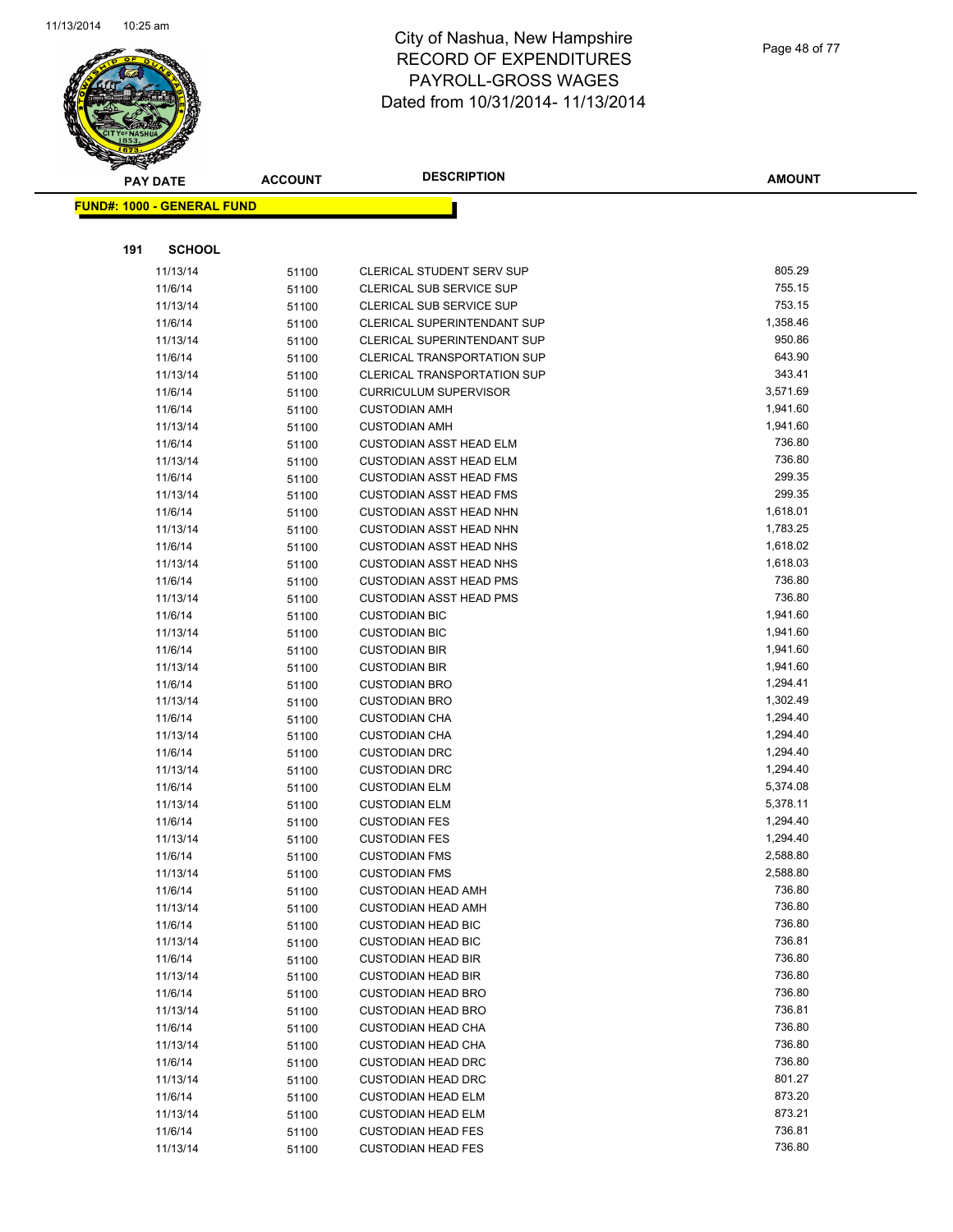

|     | <b>PAY DATE</b>                   | <b>ACCOUNT</b> | <b>DESCRIPTION</b>                               | <b>AMOUNT</b>        |
|-----|-----------------------------------|----------------|--------------------------------------------------|----------------------|
|     | <b>FUND#: 1000 - GENERAL FUND</b> |                |                                                  |                      |
|     |                                   |                |                                                  |                      |
| 191 | <b>SCHOOL</b>                     |                |                                                  |                      |
|     | 11/6/14                           | 51100          | <b>CUSTODIAN HEAD FMS</b>                        | 873.20               |
|     | 11/13/14                          | 51100          | <b>CUSTODIAN HEAD FMS</b>                        | 873.20               |
|     | 11/6/14                           | 51100          | <b>CUSTODIAN HEAD LDG</b>                        | 727.59               |
|     | 11/13/14                          | 51100          | <b>CUSTODIAN HEAD LDG</b>                        | 736.80               |
|     | 11/6/14                           | 51100          | <b>CUSTODIAN HEAD MDE</b>                        | 736.80               |
|     | 11/13/14                          | 51100          | <b>CUSTODIAN HEAD MDE</b>                        | 884.16               |
|     | 11/6/14                           | 51100          | <b>CUSTODIAN HEAD MTP</b>                        | 649.31               |
|     | 11/13/14                          | 51100          | <b>CUSTODIAN HEAD MTP</b>                        | 299.35               |
|     | 11/6/14                           | 51100          | <b>CUSTODIAN HEAD NHN</b>                        | 878.40               |
|     | 11/13/14                          | 51100          | <b>CUSTODIAN HEAD NHN</b>                        | 878.40               |
|     | 11/6/14                           | 51100          | <b>CUSTODIAN HEAD NHS</b>                        | 878.40               |
|     | 11/13/14                          | 51100          | <b>CUSTODIAN HEAD NHS</b>                        | 878.40               |
|     | 11/6/14                           | 51100          | <b>CUSTODIAN HEAD PMS</b>                        | 873.20               |
|     | 11/13/14                          | 51100          | <b>CUSTODIAN HEAD PMS</b>                        | 873.20               |
|     | 11/6/14                           | 51100          | <b>CUSTODIAN HEAD SHE</b>                        | 736.80               |
|     | 11/13/14                          | 51100          | <b>CUSTODIAN HEAD SHE</b>                        | 736.80               |
|     | 11/6/14                           | 51100          | <b>CUSTODIAN LDG</b>                             | 1,941.60             |
|     | 11/13/14                          | 51100          | <b>CUSTODIAN LDG</b>                             | 1,941.60             |
|     | 11/6/14                           | 51100          | <b>CUSTODIAN MDE</b>                             | 1,294.40             |
|     | 11/13/14                          | 51100          | <b>CUSTODIAN MDE</b>                             | 1,294.40             |
|     | 11/6/14                           | 51100          | <b>CUSTODIAN MTP</b>                             | 1,384.00             |
|     | 11/13/14                          | 51100          | <b>CUSTODIAN MTP</b>                             | 1,388.48             |
|     | 11/6/14                           | 51100          | <b>CUSTODIAN NHN</b>                             | 9,759.72             |
|     | 11/13/14                          | 51100          | <b>CUSTODIAN NHN</b>                             | 9,772.00             |
|     | 11/6/14                           | 51100          | <b>CUSTODIAN NHS</b>                             | 10,427.20            |
|     | 11/13/14                          | 51100          | <b>CUSTODIAN NHS</b>                             | 10,423.13            |
|     | 11/6/14                           | 51100          | <b>CUSTODIAN NSE</b>                             | 1,403.04             |
|     | 11/13/14                          | 51100          | <b>CUSTODIAN NSE</b>                             | 1,390.17             |
|     | 11/6/14                           | 51100          | <b>CUSTODIAN PMS</b>                             | 1,941.60             |
|     | 11/13/14                          | 51100          | <b>CUSTODIAN PMS</b>                             | 1,941.60             |
|     | 11/6/14                           | 51100          | <b>CUSTODIAN SHE</b>                             | 1,941.60             |
|     | 11/13/14                          | 51100          | <b>CUSTODIAN SHE</b>                             | 1,941.60             |
|     | 11/6/14                           | 51100          | CUSTODIAN SUPERVISOR WPO                         | 2,521.82             |
|     | 11/6/14                           | 51100          | <b>CUSTODIAN WID</b>                             | 1,197.32             |
|     | 11/13/14                          | 51100          | <b>CUSTODIAN WID</b>                             | 1,278.22             |
|     | 11/6/14                           | 51100          | DATA ANALYST                                     | 2,236.27<br>3,907.68 |
|     | 11/6/14<br>11/6/14                | 51100          | DIRECTOR ADULT ED                                | 4,298.33             |
|     | 11/6/14                           | 51100          | DIRECTOR ATHLETICS<br><b>DIRECTOR COM GRANTS</b> | 3,821.26             |
|     | 11/6/14                           | 51100          | DIRECTOR GUIDANCE                                | 6,192.30             |
|     | 11/6/14                           | 51100<br>51100 | DIRECTOR HUMAN RESOURCES                         | 3,958.53             |
|     | 11/6/14                           |                | <b>DIRECTOR PLANT OPS</b>                        | 4,461.93             |
|     | 11/6/14                           | 51100<br>51100 | DIRECTOR PRE SCHOOL                              | 3,293.72             |
|     | 11/6/14                           | 51100          | DIRECTOR SEC CURRICULUM & INST                   | 3,369.90             |
|     | 11/6/14                           | 51100          | DIRECTOR SPECIAL ED                              | 4,643.60             |
|     | 11/6/14                           | 51100          | DIRECTOR STUDENT SERVICES                        | 3,984.36             |
|     | 11/6/14                           | 51100          | DIRECTOR TECHNOLOGY                              | 5,018.53             |
|     | 11/6/14                           | 51100          | DIRECTOR TRANSPORTATION                          | 3,792.81             |
|     | 11/6/14                           | 51100          | DIRECTOR VOCATIONAL                              | 8,760.62             |
|     | 11/6/14                           | 51100          | DW TECHNOLOGY PEER COACH                         | 2,551.90             |
|     | 11/6/14                           | 51100          | ELL OUTREACH WORKER                              | 1,985.33             |
|     | 11/6/14                           | 51100          | GUIDANCE COUNSELOR AMH                           | 1,762.10             |
|     |                                   |                |                                                  |                      |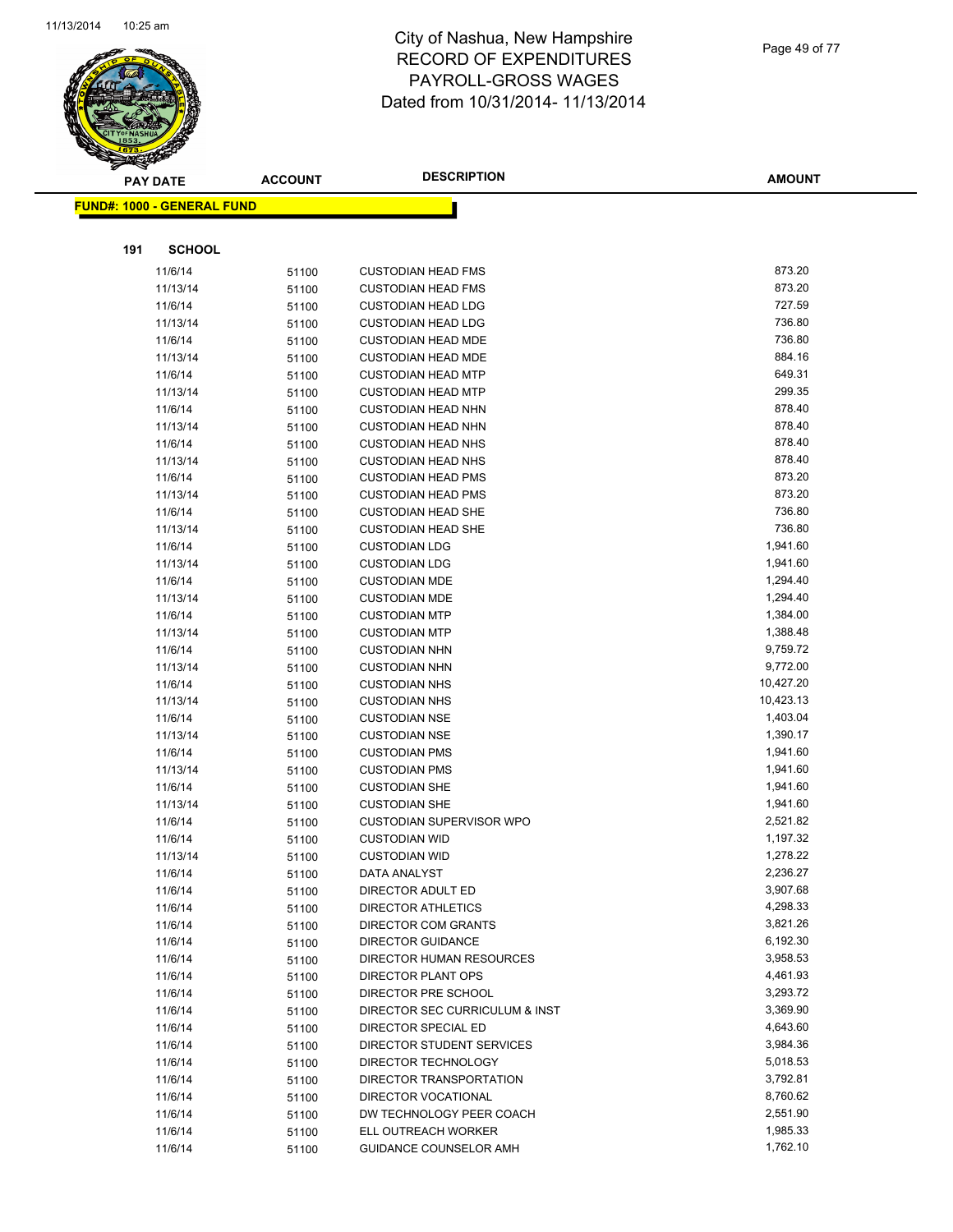

Page 50 of 77

| <u> FUND#: 1000 - GENERAL FUND</u><br>191<br><b>SCHOOL</b><br>1,823.10<br>11/6/14<br><b>GUIDANCE COUNSELOR BIC</b><br>51100<br>2,885.93<br>11/6/14<br><b>GUIDANCE COUNSELOR BIR</b><br>51100<br>1,694.50<br>11/6/14<br>51100<br><b>GUIDANCE COUNSELOR BRO</b><br>11/6/14<br>2,816.70<br>GUIDANCE COUNSELOR CHA<br>51100<br>2,728.30<br>11/6/14<br>51100<br><b>GUIDANCE COUNSELOR DRC</b><br>11/6/14<br>11,120.80<br><b>GUIDANCE COUNSELOR ELM</b><br>51100<br>2,728.30<br>11/6/14<br>51100<br><b>GUIDANCE COUNSELOR FES</b><br>5,431.73<br>11/6/14<br><b>GUIDANCE COUNSELOR FMS</b><br>51100<br>2,650.80<br>11/6/14<br>51100<br><b>GUIDANCE COUNSELOR LDG</b><br>2,204.20<br>11/6/14<br>GUIDANCE COUNSELOR MDE<br>51100<br>2,728.30<br>11/6/14<br><b>GUIDANCE COUNSELOR MTP</b><br>51100<br>19,346.80<br>11/6/14<br>GUIDANCE COUNSELOR NHN<br>51100<br>18,079.10<br>11/6/14<br><b>GUIDANCE COUNSELOR NHS</b><br>51100<br>2,728.30<br>11/6/14<br><b>GUIDANCE COUNSELOR NSE</b><br>51100<br>9,496.10<br>11/6/14<br><b>GUIDANCE COUNSELOR PMS</b><br>51100<br>2,566.70<br>11/6/14<br><b>GUIDANCE COUNSELOR SHE</b><br>51100<br>11/6/14<br>JOB DEVELOPER SPED NHN<br>2,816.70<br>51100<br>2,566.70<br>11/6/14<br><b>LIBRARIAN AMH</b><br>51100<br>755.48<br>11/6/14<br><b>LIBRARIAN BIC</b><br>51100<br>1,885.00<br>11/6/14<br>51100<br>LIBRARIAN BIR<br>1,745.50<br>11/6/14<br>LIBRARIAN BRO<br>51100<br>2,816.70<br>11/6/14<br>LIBRARIAN CHA<br>51100<br>1,867.20<br>11/6/14<br><b>LIBRARIAN DRC</b><br>51100<br>1,622.40<br>11/6/14<br>51100<br><b>LIBRARIAN ELM</b><br>2,227.80<br>11/6/14<br><b>LIBRARIAN FES</b><br>51100<br>11/6/14<br>3,224.40<br><b>LIBRARIAN FMS</b><br>51100<br>1,885.00<br>11/6/14<br><b>LIBRARIAN LDG</b><br>51100<br>11/6/14<br>2,204.20<br><b>LIBRARIAN MDE</b><br>51100<br>2,398.90<br>11/6/14<br>51100<br><b>LIBRARIAN MTP</b><br>11/6/14<br>4,506.13<br><b>LIBRARIAN NHN</b><br>51100<br>4,755.10<br>11/6/14<br><b>LIBRARIAN NHS</b><br>51100<br>2,204.20<br>11/6/14<br><b>LIBRARIAN NSE</b><br>51100<br>1,762.10<br>11/6/14<br>51100<br><b>LIBRARIAN PMS</b><br>2,728.30<br>11/6/14<br><b>LIBRARIAN SHE</b><br>51100<br>1,308.75<br>11/6/14<br>51100<br>LICENSED PRACTICAL NURSE AMH<br>2,862.32<br>11/6/14<br>LICENSED PRACTICAL NURSE ELM<br>51100<br>930.40<br>11/6/14<br>51100<br>MAINTENANCE ALARM WPO<br>930.40<br>11/13/14<br>MAINTENANCE ALARM WPO<br>51100<br>886.40<br>MAINTENANCE ASST GRDS WPO<br>11/6/14<br>51100<br>886.40<br>11/13/14<br>MAINTENANCE ASST GRDS WPO<br>51100<br>909.20<br>11/6/14<br>MAINTENANCE CARPENTER WPO<br>51100<br>909.20<br>11/13/14<br>MAINTENANCE CARPENTER WPO<br>51100<br>1,860.80<br>11/6/14<br>MAINTENANCE ELECTRICIAN WPO<br>51100<br>1,860.80<br>11/13/14<br>MAINTENANCE ELECTRICIAN WPO<br>51100<br>909.20<br>11/6/14<br>MAINTENANCE GRDS FORMEN WPO<br>51100<br>909.20<br>11/13/14<br>51100<br>MAINTENANCE GRDS FORMEN WPO<br>MAINTENANCE GROUNDS WPO<br>3,120.80<br>11/6/14<br>51100<br>3,120.80<br>11/13/14<br>MAINTENANCE GROUNDS WPO<br>51100<br>4,037.94<br>11/6/14<br>MAINTENANCE HVAC WPO<br>51100<br>3,674.26<br>11/13/14<br>MAINTENANCE HVAC WPO<br>51100<br>873.20<br>11/6/14<br>MAINTENANCE MESSENGER WPO<br>51100<br>873.20<br>MAINTENANCE MESSENGER WPO<br>11/13/14<br>51100 | $\tilde{\phantom{a}}$ | <b>PAY DATE</b> | <b>ACCOUNT</b> | <b>DESCRIPTION</b> | <b>AMOUNT</b> |
|---------------------------------------------------------------------------------------------------------------------------------------------------------------------------------------------------------------------------------------------------------------------------------------------------------------------------------------------------------------------------------------------------------------------------------------------------------------------------------------------------------------------------------------------------------------------------------------------------------------------------------------------------------------------------------------------------------------------------------------------------------------------------------------------------------------------------------------------------------------------------------------------------------------------------------------------------------------------------------------------------------------------------------------------------------------------------------------------------------------------------------------------------------------------------------------------------------------------------------------------------------------------------------------------------------------------------------------------------------------------------------------------------------------------------------------------------------------------------------------------------------------------------------------------------------------------------------------------------------------------------------------------------------------------------------------------------------------------------------------------------------------------------------------------------------------------------------------------------------------------------------------------------------------------------------------------------------------------------------------------------------------------------------------------------------------------------------------------------------------------------------------------------------------------------------------------------------------------------------------------------------------------------------------------------------------------------------------------------------------------------------------------------------------------------------------------------------------------------------------------------------------------------------------------------------------------------------------------------------------------------------------------------------------------------------------------------------------------------------------------------------------------------------------------------------------------------------------------------------------------------------------------------------------------------------------------------------------------------------------------------------------------------------------------------------------------------------------------------------------------------------------------------------------------------------------------------------------------------------------------------------------------------|-----------------------|-----------------|----------------|--------------------|---------------|
|                                                                                                                                                                                                                                                                                                                                                                                                                                                                                                                                                                                                                                                                                                                                                                                                                                                                                                                                                                                                                                                                                                                                                                                                                                                                                                                                                                                                                                                                                                                                                                                                                                                                                                                                                                                                                                                                                                                                                                                                                                                                                                                                                                                                                                                                                                                                                                                                                                                                                                                                                                                                                                                                                                                                                                                                                                                                                                                                                                                                                                                                                                                                                                                                                                                                           |                       |                 |                |                    |               |
|                                                                                                                                                                                                                                                                                                                                                                                                                                                                                                                                                                                                                                                                                                                                                                                                                                                                                                                                                                                                                                                                                                                                                                                                                                                                                                                                                                                                                                                                                                                                                                                                                                                                                                                                                                                                                                                                                                                                                                                                                                                                                                                                                                                                                                                                                                                                                                                                                                                                                                                                                                                                                                                                                                                                                                                                                                                                                                                                                                                                                                                                                                                                                                                                                                                                           |                       |                 |                |                    |               |
|                                                                                                                                                                                                                                                                                                                                                                                                                                                                                                                                                                                                                                                                                                                                                                                                                                                                                                                                                                                                                                                                                                                                                                                                                                                                                                                                                                                                                                                                                                                                                                                                                                                                                                                                                                                                                                                                                                                                                                                                                                                                                                                                                                                                                                                                                                                                                                                                                                                                                                                                                                                                                                                                                                                                                                                                                                                                                                                                                                                                                                                                                                                                                                                                                                                                           |                       |                 |                |                    |               |
|                                                                                                                                                                                                                                                                                                                                                                                                                                                                                                                                                                                                                                                                                                                                                                                                                                                                                                                                                                                                                                                                                                                                                                                                                                                                                                                                                                                                                                                                                                                                                                                                                                                                                                                                                                                                                                                                                                                                                                                                                                                                                                                                                                                                                                                                                                                                                                                                                                                                                                                                                                                                                                                                                                                                                                                                                                                                                                                                                                                                                                                                                                                                                                                                                                                                           |                       |                 |                |                    |               |
|                                                                                                                                                                                                                                                                                                                                                                                                                                                                                                                                                                                                                                                                                                                                                                                                                                                                                                                                                                                                                                                                                                                                                                                                                                                                                                                                                                                                                                                                                                                                                                                                                                                                                                                                                                                                                                                                                                                                                                                                                                                                                                                                                                                                                                                                                                                                                                                                                                                                                                                                                                                                                                                                                                                                                                                                                                                                                                                                                                                                                                                                                                                                                                                                                                                                           |                       |                 |                |                    |               |
|                                                                                                                                                                                                                                                                                                                                                                                                                                                                                                                                                                                                                                                                                                                                                                                                                                                                                                                                                                                                                                                                                                                                                                                                                                                                                                                                                                                                                                                                                                                                                                                                                                                                                                                                                                                                                                                                                                                                                                                                                                                                                                                                                                                                                                                                                                                                                                                                                                                                                                                                                                                                                                                                                                                                                                                                                                                                                                                                                                                                                                                                                                                                                                                                                                                                           |                       |                 |                |                    |               |
|                                                                                                                                                                                                                                                                                                                                                                                                                                                                                                                                                                                                                                                                                                                                                                                                                                                                                                                                                                                                                                                                                                                                                                                                                                                                                                                                                                                                                                                                                                                                                                                                                                                                                                                                                                                                                                                                                                                                                                                                                                                                                                                                                                                                                                                                                                                                                                                                                                                                                                                                                                                                                                                                                                                                                                                                                                                                                                                                                                                                                                                                                                                                                                                                                                                                           |                       |                 |                |                    |               |
|                                                                                                                                                                                                                                                                                                                                                                                                                                                                                                                                                                                                                                                                                                                                                                                                                                                                                                                                                                                                                                                                                                                                                                                                                                                                                                                                                                                                                                                                                                                                                                                                                                                                                                                                                                                                                                                                                                                                                                                                                                                                                                                                                                                                                                                                                                                                                                                                                                                                                                                                                                                                                                                                                                                                                                                                                                                                                                                                                                                                                                                                                                                                                                                                                                                                           |                       |                 |                |                    |               |
|                                                                                                                                                                                                                                                                                                                                                                                                                                                                                                                                                                                                                                                                                                                                                                                                                                                                                                                                                                                                                                                                                                                                                                                                                                                                                                                                                                                                                                                                                                                                                                                                                                                                                                                                                                                                                                                                                                                                                                                                                                                                                                                                                                                                                                                                                                                                                                                                                                                                                                                                                                                                                                                                                                                                                                                                                                                                                                                                                                                                                                                                                                                                                                                                                                                                           |                       |                 |                |                    |               |
|                                                                                                                                                                                                                                                                                                                                                                                                                                                                                                                                                                                                                                                                                                                                                                                                                                                                                                                                                                                                                                                                                                                                                                                                                                                                                                                                                                                                                                                                                                                                                                                                                                                                                                                                                                                                                                                                                                                                                                                                                                                                                                                                                                                                                                                                                                                                                                                                                                                                                                                                                                                                                                                                                                                                                                                                                                                                                                                                                                                                                                                                                                                                                                                                                                                                           |                       |                 |                |                    |               |
|                                                                                                                                                                                                                                                                                                                                                                                                                                                                                                                                                                                                                                                                                                                                                                                                                                                                                                                                                                                                                                                                                                                                                                                                                                                                                                                                                                                                                                                                                                                                                                                                                                                                                                                                                                                                                                                                                                                                                                                                                                                                                                                                                                                                                                                                                                                                                                                                                                                                                                                                                                                                                                                                                                                                                                                                                                                                                                                                                                                                                                                                                                                                                                                                                                                                           |                       |                 |                |                    |               |
|                                                                                                                                                                                                                                                                                                                                                                                                                                                                                                                                                                                                                                                                                                                                                                                                                                                                                                                                                                                                                                                                                                                                                                                                                                                                                                                                                                                                                                                                                                                                                                                                                                                                                                                                                                                                                                                                                                                                                                                                                                                                                                                                                                                                                                                                                                                                                                                                                                                                                                                                                                                                                                                                                                                                                                                                                                                                                                                                                                                                                                                                                                                                                                                                                                                                           |                       |                 |                |                    |               |
|                                                                                                                                                                                                                                                                                                                                                                                                                                                                                                                                                                                                                                                                                                                                                                                                                                                                                                                                                                                                                                                                                                                                                                                                                                                                                                                                                                                                                                                                                                                                                                                                                                                                                                                                                                                                                                                                                                                                                                                                                                                                                                                                                                                                                                                                                                                                                                                                                                                                                                                                                                                                                                                                                                                                                                                                                                                                                                                                                                                                                                                                                                                                                                                                                                                                           |                       |                 |                |                    |               |
|                                                                                                                                                                                                                                                                                                                                                                                                                                                                                                                                                                                                                                                                                                                                                                                                                                                                                                                                                                                                                                                                                                                                                                                                                                                                                                                                                                                                                                                                                                                                                                                                                                                                                                                                                                                                                                                                                                                                                                                                                                                                                                                                                                                                                                                                                                                                                                                                                                                                                                                                                                                                                                                                                                                                                                                                                                                                                                                                                                                                                                                                                                                                                                                                                                                                           |                       |                 |                |                    |               |
|                                                                                                                                                                                                                                                                                                                                                                                                                                                                                                                                                                                                                                                                                                                                                                                                                                                                                                                                                                                                                                                                                                                                                                                                                                                                                                                                                                                                                                                                                                                                                                                                                                                                                                                                                                                                                                                                                                                                                                                                                                                                                                                                                                                                                                                                                                                                                                                                                                                                                                                                                                                                                                                                                                                                                                                                                                                                                                                                                                                                                                                                                                                                                                                                                                                                           |                       |                 |                |                    |               |
|                                                                                                                                                                                                                                                                                                                                                                                                                                                                                                                                                                                                                                                                                                                                                                                                                                                                                                                                                                                                                                                                                                                                                                                                                                                                                                                                                                                                                                                                                                                                                                                                                                                                                                                                                                                                                                                                                                                                                                                                                                                                                                                                                                                                                                                                                                                                                                                                                                                                                                                                                                                                                                                                                                                                                                                                                                                                                                                                                                                                                                                                                                                                                                                                                                                                           |                       |                 |                |                    |               |
|                                                                                                                                                                                                                                                                                                                                                                                                                                                                                                                                                                                                                                                                                                                                                                                                                                                                                                                                                                                                                                                                                                                                                                                                                                                                                                                                                                                                                                                                                                                                                                                                                                                                                                                                                                                                                                                                                                                                                                                                                                                                                                                                                                                                                                                                                                                                                                                                                                                                                                                                                                                                                                                                                                                                                                                                                                                                                                                                                                                                                                                                                                                                                                                                                                                                           |                       |                 |                |                    |               |
|                                                                                                                                                                                                                                                                                                                                                                                                                                                                                                                                                                                                                                                                                                                                                                                                                                                                                                                                                                                                                                                                                                                                                                                                                                                                                                                                                                                                                                                                                                                                                                                                                                                                                                                                                                                                                                                                                                                                                                                                                                                                                                                                                                                                                                                                                                                                                                                                                                                                                                                                                                                                                                                                                                                                                                                                                                                                                                                                                                                                                                                                                                                                                                                                                                                                           |                       |                 |                |                    |               |
|                                                                                                                                                                                                                                                                                                                                                                                                                                                                                                                                                                                                                                                                                                                                                                                                                                                                                                                                                                                                                                                                                                                                                                                                                                                                                                                                                                                                                                                                                                                                                                                                                                                                                                                                                                                                                                                                                                                                                                                                                                                                                                                                                                                                                                                                                                                                                                                                                                                                                                                                                                                                                                                                                                                                                                                                                                                                                                                                                                                                                                                                                                                                                                                                                                                                           |                       |                 |                |                    |               |
|                                                                                                                                                                                                                                                                                                                                                                                                                                                                                                                                                                                                                                                                                                                                                                                                                                                                                                                                                                                                                                                                                                                                                                                                                                                                                                                                                                                                                                                                                                                                                                                                                                                                                                                                                                                                                                                                                                                                                                                                                                                                                                                                                                                                                                                                                                                                                                                                                                                                                                                                                                                                                                                                                                                                                                                                                                                                                                                                                                                                                                                                                                                                                                                                                                                                           |                       |                 |                |                    |               |
|                                                                                                                                                                                                                                                                                                                                                                                                                                                                                                                                                                                                                                                                                                                                                                                                                                                                                                                                                                                                                                                                                                                                                                                                                                                                                                                                                                                                                                                                                                                                                                                                                                                                                                                                                                                                                                                                                                                                                                                                                                                                                                                                                                                                                                                                                                                                                                                                                                                                                                                                                                                                                                                                                                                                                                                                                                                                                                                                                                                                                                                                                                                                                                                                                                                                           |                       |                 |                |                    |               |
|                                                                                                                                                                                                                                                                                                                                                                                                                                                                                                                                                                                                                                                                                                                                                                                                                                                                                                                                                                                                                                                                                                                                                                                                                                                                                                                                                                                                                                                                                                                                                                                                                                                                                                                                                                                                                                                                                                                                                                                                                                                                                                                                                                                                                                                                                                                                                                                                                                                                                                                                                                                                                                                                                                                                                                                                                                                                                                                                                                                                                                                                                                                                                                                                                                                                           |                       |                 |                |                    |               |
|                                                                                                                                                                                                                                                                                                                                                                                                                                                                                                                                                                                                                                                                                                                                                                                                                                                                                                                                                                                                                                                                                                                                                                                                                                                                                                                                                                                                                                                                                                                                                                                                                                                                                                                                                                                                                                                                                                                                                                                                                                                                                                                                                                                                                                                                                                                                                                                                                                                                                                                                                                                                                                                                                                                                                                                                                                                                                                                                                                                                                                                                                                                                                                                                                                                                           |                       |                 |                |                    |               |
|                                                                                                                                                                                                                                                                                                                                                                                                                                                                                                                                                                                                                                                                                                                                                                                                                                                                                                                                                                                                                                                                                                                                                                                                                                                                                                                                                                                                                                                                                                                                                                                                                                                                                                                                                                                                                                                                                                                                                                                                                                                                                                                                                                                                                                                                                                                                                                                                                                                                                                                                                                                                                                                                                                                                                                                                                                                                                                                                                                                                                                                                                                                                                                                                                                                                           |                       |                 |                |                    |               |
|                                                                                                                                                                                                                                                                                                                                                                                                                                                                                                                                                                                                                                                                                                                                                                                                                                                                                                                                                                                                                                                                                                                                                                                                                                                                                                                                                                                                                                                                                                                                                                                                                                                                                                                                                                                                                                                                                                                                                                                                                                                                                                                                                                                                                                                                                                                                                                                                                                                                                                                                                                                                                                                                                                                                                                                                                                                                                                                                                                                                                                                                                                                                                                                                                                                                           |                       |                 |                |                    |               |
|                                                                                                                                                                                                                                                                                                                                                                                                                                                                                                                                                                                                                                                                                                                                                                                                                                                                                                                                                                                                                                                                                                                                                                                                                                                                                                                                                                                                                                                                                                                                                                                                                                                                                                                                                                                                                                                                                                                                                                                                                                                                                                                                                                                                                                                                                                                                                                                                                                                                                                                                                                                                                                                                                                                                                                                                                                                                                                                                                                                                                                                                                                                                                                                                                                                                           |                       |                 |                |                    |               |
|                                                                                                                                                                                                                                                                                                                                                                                                                                                                                                                                                                                                                                                                                                                                                                                                                                                                                                                                                                                                                                                                                                                                                                                                                                                                                                                                                                                                                                                                                                                                                                                                                                                                                                                                                                                                                                                                                                                                                                                                                                                                                                                                                                                                                                                                                                                                                                                                                                                                                                                                                                                                                                                                                                                                                                                                                                                                                                                                                                                                                                                                                                                                                                                                                                                                           |                       |                 |                |                    |               |
|                                                                                                                                                                                                                                                                                                                                                                                                                                                                                                                                                                                                                                                                                                                                                                                                                                                                                                                                                                                                                                                                                                                                                                                                                                                                                                                                                                                                                                                                                                                                                                                                                                                                                                                                                                                                                                                                                                                                                                                                                                                                                                                                                                                                                                                                                                                                                                                                                                                                                                                                                                                                                                                                                                                                                                                                                                                                                                                                                                                                                                                                                                                                                                                                                                                                           |                       |                 |                |                    |               |
|                                                                                                                                                                                                                                                                                                                                                                                                                                                                                                                                                                                                                                                                                                                                                                                                                                                                                                                                                                                                                                                                                                                                                                                                                                                                                                                                                                                                                                                                                                                                                                                                                                                                                                                                                                                                                                                                                                                                                                                                                                                                                                                                                                                                                                                                                                                                                                                                                                                                                                                                                                                                                                                                                                                                                                                                                                                                                                                                                                                                                                                                                                                                                                                                                                                                           |                       |                 |                |                    |               |
|                                                                                                                                                                                                                                                                                                                                                                                                                                                                                                                                                                                                                                                                                                                                                                                                                                                                                                                                                                                                                                                                                                                                                                                                                                                                                                                                                                                                                                                                                                                                                                                                                                                                                                                                                                                                                                                                                                                                                                                                                                                                                                                                                                                                                                                                                                                                                                                                                                                                                                                                                                                                                                                                                                                                                                                                                                                                                                                                                                                                                                                                                                                                                                                                                                                                           |                       |                 |                |                    |               |
|                                                                                                                                                                                                                                                                                                                                                                                                                                                                                                                                                                                                                                                                                                                                                                                                                                                                                                                                                                                                                                                                                                                                                                                                                                                                                                                                                                                                                                                                                                                                                                                                                                                                                                                                                                                                                                                                                                                                                                                                                                                                                                                                                                                                                                                                                                                                                                                                                                                                                                                                                                                                                                                                                                                                                                                                                                                                                                                                                                                                                                                                                                                                                                                                                                                                           |                       |                 |                |                    |               |
|                                                                                                                                                                                                                                                                                                                                                                                                                                                                                                                                                                                                                                                                                                                                                                                                                                                                                                                                                                                                                                                                                                                                                                                                                                                                                                                                                                                                                                                                                                                                                                                                                                                                                                                                                                                                                                                                                                                                                                                                                                                                                                                                                                                                                                                                                                                                                                                                                                                                                                                                                                                                                                                                                                                                                                                                                                                                                                                                                                                                                                                                                                                                                                                                                                                                           |                       |                 |                |                    |               |
|                                                                                                                                                                                                                                                                                                                                                                                                                                                                                                                                                                                                                                                                                                                                                                                                                                                                                                                                                                                                                                                                                                                                                                                                                                                                                                                                                                                                                                                                                                                                                                                                                                                                                                                                                                                                                                                                                                                                                                                                                                                                                                                                                                                                                                                                                                                                                                                                                                                                                                                                                                                                                                                                                                                                                                                                                                                                                                                                                                                                                                                                                                                                                                                                                                                                           |                       |                 |                |                    |               |
|                                                                                                                                                                                                                                                                                                                                                                                                                                                                                                                                                                                                                                                                                                                                                                                                                                                                                                                                                                                                                                                                                                                                                                                                                                                                                                                                                                                                                                                                                                                                                                                                                                                                                                                                                                                                                                                                                                                                                                                                                                                                                                                                                                                                                                                                                                                                                                                                                                                                                                                                                                                                                                                                                                                                                                                                                                                                                                                                                                                                                                                                                                                                                                                                                                                                           |                       |                 |                |                    |               |
|                                                                                                                                                                                                                                                                                                                                                                                                                                                                                                                                                                                                                                                                                                                                                                                                                                                                                                                                                                                                                                                                                                                                                                                                                                                                                                                                                                                                                                                                                                                                                                                                                                                                                                                                                                                                                                                                                                                                                                                                                                                                                                                                                                                                                                                                                                                                                                                                                                                                                                                                                                                                                                                                                                                                                                                                                                                                                                                                                                                                                                                                                                                                                                                                                                                                           |                       |                 |                |                    |               |
|                                                                                                                                                                                                                                                                                                                                                                                                                                                                                                                                                                                                                                                                                                                                                                                                                                                                                                                                                                                                                                                                                                                                                                                                                                                                                                                                                                                                                                                                                                                                                                                                                                                                                                                                                                                                                                                                                                                                                                                                                                                                                                                                                                                                                                                                                                                                                                                                                                                                                                                                                                                                                                                                                                                                                                                                                                                                                                                                                                                                                                                                                                                                                                                                                                                                           |                       |                 |                |                    |               |
|                                                                                                                                                                                                                                                                                                                                                                                                                                                                                                                                                                                                                                                                                                                                                                                                                                                                                                                                                                                                                                                                                                                                                                                                                                                                                                                                                                                                                                                                                                                                                                                                                                                                                                                                                                                                                                                                                                                                                                                                                                                                                                                                                                                                                                                                                                                                                                                                                                                                                                                                                                                                                                                                                                                                                                                                                                                                                                                                                                                                                                                                                                                                                                                                                                                                           |                       |                 |                |                    |               |
|                                                                                                                                                                                                                                                                                                                                                                                                                                                                                                                                                                                                                                                                                                                                                                                                                                                                                                                                                                                                                                                                                                                                                                                                                                                                                                                                                                                                                                                                                                                                                                                                                                                                                                                                                                                                                                                                                                                                                                                                                                                                                                                                                                                                                                                                                                                                                                                                                                                                                                                                                                                                                                                                                                                                                                                                                                                                                                                                                                                                                                                                                                                                                                                                                                                                           |                       |                 |                |                    |               |
|                                                                                                                                                                                                                                                                                                                                                                                                                                                                                                                                                                                                                                                                                                                                                                                                                                                                                                                                                                                                                                                                                                                                                                                                                                                                                                                                                                                                                                                                                                                                                                                                                                                                                                                                                                                                                                                                                                                                                                                                                                                                                                                                                                                                                                                                                                                                                                                                                                                                                                                                                                                                                                                                                                                                                                                                                                                                                                                                                                                                                                                                                                                                                                                                                                                                           |                       |                 |                |                    |               |
|                                                                                                                                                                                                                                                                                                                                                                                                                                                                                                                                                                                                                                                                                                                                                                                                                                                                                                                                                                                                                                                                                                                                                                                                                                                                                                                                                                                                                                                                                                                                                                                                                                                                                                                                                                                                                                                                                                                                                                                                                                                                                                                                                                                                                                                                                                                                                                                                                                                                                                                                                                                                                                                                                                                                                                                                                                                                                                                                                                                                                                                                                                                                                                                                                                                                           |                       |                 |                |                    |               |
|                                                                                                                                                                                                                                                                                                                                                                                                                                                                                                                                                                                                                                                                                                                                                                                                                                                                                                                                                                                                                                                                                                                                                                                                                                                                                                                                                                                                                                                                                                                                                                                                                                                                                                                                                                                                                                                                                                                                                                                                                                                                                                                                                                                                                                                                                                                                                                                                                                                                                                                                                                                                                                                                                                                                                                                                                                                                                                                                                                                                                                                                                                                                                                                                                                                                           |                       |                 |                |                    |               |
|                                                                                                                                                                                                                                                                                                                                                                                                                                                                                                                                                                                                                                                                                                                                                                                                                                                                                                                                                                                                                                                                                                                                                                                                                                                                                                                                                                                                                                                                                                                                                                                                                                                                                                                                                                                                                                                                                                                                                                                                                                                                                                                                                                                                                                                                                                                                                                                                                                                                                                                                                                                                                                                                                                                                                                                                                                                                                                                                                                                                                                                                                                                                                                                                                                                                           |                       |                 |                |                    |               |
|                                                                                                                                                                                                                                                                                                                                                                                                                                                                                                                                                                                                                                                                                                                                                                                                                                                                                                                                                                                                                                                                                                                                                                                                                                                                                                                                                                                                                                                                                                                                                                                                                                                                                                                                                                                                                                                                                                                                                                                                                                                                                                                                                                                                                                                                                                                                                                                                                                                                                                                                                                                                                                                                                                                                                                                                                                                                                                                                                                                                                                                                                                                                                                                                                                                                           |                       |                 |                |                    |               |
|                                                                                                                                                                                                                                                                                                                                                                                                                                                                                                                                                                                                                                                                                                                                                                                                                                                                                                                                                                                                                                                                                                                                                                                                                                                                                                                                                                                                                                                                                                                                                                                                                                                                                                                                                                                                                                                                                                                                                                                                                                                                                                                                                                                                                                                                                                                                                                                                                                                                                                                                                                                                                                                                                                                                                                                                                                                                                                                                                                                                                                                                                                                                                                                                                                                                           |                       |                 |                |                    |               |
|                                                                                                                                                                                                                                                                                                                                                                                                                                                                                                                                                                                                                                                                                                                                                                                                                                                                                                                                                                                                                                                                                                                                                                                                                                                                                                                                                                                                                                                                                                                                                                                                                                                                                                                                                                                                                                                                                                                                                                                                                                                                                                                                                                                                                                                                                                                                                                                                                                                                                                                                                                                                                                                                                                                                                                                                                                                                                                                                                                                                                                                                                                                                                                                                                                                                           |                       |                 |                |                    |               |
|                                                                                                                                                                                                                                                                                                                                                                                                                                                                                                                                                                                                                                                                                                                                                                                                                                                                                                                                                                                                                                                                                                                                                                                                                                                                                                                                                                                                                                                                                                                                                                                                                                                                                                                                                                                                                                                                                                                                                                                                                                                                                                                                                                                                                                                                                                                                                                                                                                                                                                                                                                                                                                                                                                                                                                                                                                                                                                                                                                                                                                                                                                                                                                                                                                                                           |                       |                 |                |                    |               |
|                                                                                                                                                                                                                                                                                                                                                                                                                                                                                                                                                                                                                                                                                                                                                                                                                                                                                                                                                                                                                                                                                                                                                                                                                                                                                                                                                                                                                                                                                                                                                                                                                                                                                                                                                                                                                                                                                                                                                                                                                                                                                                                                                                                                                                                                                                                                                                                                                                                                                                                                                                                                                                                                                                                                                                                                                                                                                                                                                                                                                                                                                                                                                                                                                                                                           |                       |                 |                |                    |               |
|                                                                                                                                                                                                                                                                                                                                                                                                                                                                                                                                                                                                                                                                                                                                                                                                                                                                                                                                                                                                                                                                                                                                                                                                                                                                                                                                                                                                                                                                                                                                                                                                                                                                                                                                                                                                                                                                                                                                                                                                                                                                                                                                                                                                                                                                                                                                                                                                                                                                                                                                                                                                                                                                                                                                                                                                                                                                                                                                                                                                                                                                                                                                                                                                                                                                           |                       |                 |                |                    |               |
|                                                                                                                                                                                                                                                                                                                                                                                                                                                                                                                                                                                                                                                                                                                                                                                                                                                                                                                                                                                                                                                                                                                                                                                                                                                                                                                                                                                                                                                                                                                                                                                                                                                                                                                                                                                                                                                                                                                                                                                                                                                                                                                                                                                                                                                                                                                                                                                                                                                                                                                                                                                                                                                                                                                                                                                                                                                                                                                                                                                                                                                                                                                                                                                                                                                                           |                       |                 |                |                    |               |
|                                                                                                                                                                                                                                                                                                                                                                                                                                                                                                                                                                                                                                                                                                                                                                                                                                                                                                                                                                                                                                                                                                                                                                                                                                                                                                                                                                                                                                                                                                                                                                                                                                                                                                                                                                                                                                                                                                                                                                                                                                                                                                                                                                                                                                                                                                                                                                                                                                                                                                                                                                                                                                                                                                                                                                                                                                                                                                                                                                                                                                                                                                                                                                                                                                                                           |                       |                 |                |                    |               |
|                                                                                                                                                                                                                                                                                                                                                                                                                                                                                                                                                                                                                                                                                                                                                                                                                                                                                                                                                                                                                                                                                                                                                                                                                                                                                                                                                                                                                                                                                                                                                                                                                                                                                                                                                                                                                                                                                                                                                                                                                                                                                                                                                                                                                                                                                                                                                                                                                                                                                                                                                                                                                                                                                                                                                                                                                                                                                                                                                                                                                                                                                                                                                                                                                                                                           |                       |                 |                |                    |               |
|                                                                                                                                                                                                                                                                                                                                                                                                                                                                                                                                                                                                                                                                                                                                                                                                                                                                                                                                                                                                                                                                                                                                                                                                                                                                                                                                                                                                                                                                                                                                                                                                                                                                                                                                                                                                                                                                                                                                                                                                                                                                                                                                                                                                                                                                                                                                                                                                                                                                                                                                                                                                                                                                                                                                                                                                                                                                                                                                                                                                                                                                                                                                                                                                                                                                           |                       |                 |                |                    |               |
|                                                                                                                                                                                                                                                                                                                                                                                                                                                                                                                                                                                                                                                                                                                                                                                                                                                                                                                                                                                                                                                                                                                                                                                                                                                                                                                                                                                                                                                                                                                                                                                                                                                                                                                                                                                                                                                                                                                                                                                                                                                                                                                                                                                                                                                                                                                                                                                                                                                                                                                                                                                                                                                                                                                                                                                                                                                                                                                                                                                                                                                                                                                                                                                                                                                                           |                       |                 |                |                    |               |
|                                                                                                                                                                                                                                                                                                                                                                                                                                                                                                                                                                                                                                                                                                                                                                                                                                                                                                                                                                                                                                                                                                                                                                                                                                                                                                                                                                                                                                                                                                                                                                                                                                                                                                                                                                                                                                                                                                                                                                                                                                                                                                                                                                                                                                                                                                                                                                                                                                                                                                                                                                                                                                                                                                                                                                                                                                                                                                                                                                                                                                                                                                                                                                                                                                                                           |                       |                 |                |                    |               |
|                                                                                                                                                                                                                                                                                                                                                                                                                                                                                                                                                                                                                                                                                                                                                                                                                                                                                                                                                                                                                                                                                                                                                                                                                                                                                                                                                                                                                                                                                                                                                                                                                                                                                                                                                                                                                                                                                                                                                                                                                                                                                                                                                                                                                                                                                                                                                                                                                                                                                                                                                                                                                                                                                                                                                                                                                                                                                                                                                                                                                                                                                                                                                                                                                                                                           |                       |                 |                |                    |               |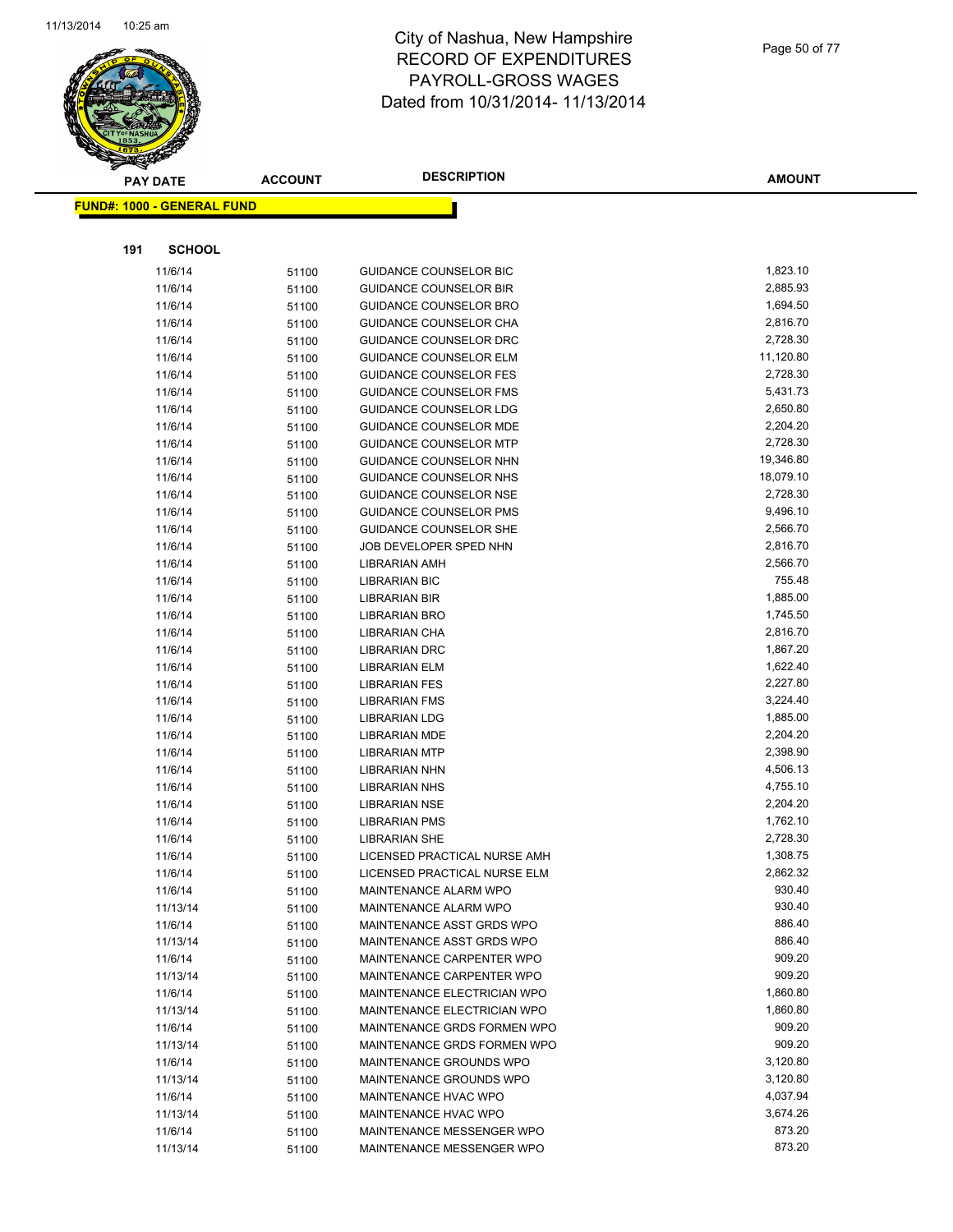

| $\tilde{\phantom{a}}$ | <b>PAY DATE</b>                   | <b>ACCOUNT</b> | <b>DESCRIPTION</b>             | <b>AMOUNT</b>    |
|-----------------------|-----------------------------------|----------------|--------------------------------|------------------|
|                       | <b>FUND#: 1000 - GENERAL FUND</b> |                |                                |                  |
|                       |                                   |                |                                |                  |
| 191                   | <b>SCHOOL</b>                     |                |                                |                  |
|                       | 11/6/14                           | 51100          | MAINTENANCE PLUMBER WPO        | 1,860.80         |
|                       | 11/13/14                          | 51100          | MAINTENANCE PLUMBER WPO        | 1,860.80         |
|                       | 11/6/14                           | 51100          | <b>MAINTENANCE TRADES WPO</b>  | 1,824.93         |
|                       | 11/13/14                          | 51100          | MAINTENANCE TRADES WPO         | 2,327.38         |
|                       | 11/6/14                           | 51100          | MARKETING TEACHER NHS          | 2,204.20         |
|                       | 11/6/14                           | 51100          | <b>NURSE AMH</b>               | 2,424.30         |
|                       | 11/6/14                           | 51100          | <b>NURSE BIC</b>               | 3,133.84         |
|                       | 11/6/14                           | 51100          | <b>NURSE BIR</b>               | 1,950.40         |
|                       | 11/6/14                           | 51100          | <b>NURSE BRO</b>               | 2,104.20         |
|                       | 11/6/14                           | 51100          | <b>NURSE CHA</b>               | 2,424.30         |
|                       | 11/6/14                           | 51100          | <b>NURSE DRC</b>               | 2,424.30         |
|                       | 11/6/14                           | 51100          | <b>NURSE ELM</b>               | 2,865.10         |
|                       | 11/6/14                           | 51100          | <b>NURSE FMS</b>               | 2,424.30         |
|                       | 11/6/14                           | 51100          | <b>NURSE LDG</b>               | 1,950.40         |
|                       | 11/6/14                           | 51100          | <b>NURSE MDE</b>               | 2,424.30         |
|                       | 11/6/14                           | 51100          | <b>NURSE MTP</b>               | 1,541.30         |
|                       | 11/6/14                           | 51100          | <b>NURSE NHN</b>               | 4,703.20         |
|                       | 11/6/14                           | 51100          | <b>NURSE NHS</b>               | 4,848.60         |
|                       | 11/6/14                           | 51100          | <b>NURSE NSE</b>               | 2,278.90         |
|                       | 11/6/14                           | 51100          | <b>NURSE PMS</b>               | 4,944.75         |
|                       | 11/6/14                           | 51100          | <b>NURSE SHE</b>               | 2,865.10         |
|                       | 11/6/14                           | 51100          | OFFICE MANAGER BUSINESS        | 3,034.15         |
|                       | 11/6/14                           | 51100          | OFFICE MANAGER HUMAN RESOURCES | 2,198.08         |
|                       | 11/6/14                           | 51100          | OFFICE MANAGER PLANT OPS       | 2,369.61         |
|                       | 11/6/14                           | 51100          | OFFICE MANAGER SPED            | 2,325.83         |
|                       | 11/6/14                           | 51100          | OUT DISTRICT COORDINATOR       | 3,781.68         |
|                       | 11/6/14                           | 51100          | PARA ALT AMH                   | 568.22           |
|                       | 11/13/14                          | 51100          | PARA ALT AMH                   | 484.39           |
|                       | 11/6/14                           | 51100          | PARA ALT DRC                   | 429.27           |
|                       | 11/13/14                          | 51100          | PARA ALT DRC                   | 342.02           |
|                       | 11/6/14                           | 51100          | PARA ALT FMS                   | 610.15           |
|                       | 11/13/14                          | 51100          | PARA ALT FMS                   | 484.39           |
|                       | 11/6/14                           | 51100          | PARA ALT LDG                   | 549.59<br>558.90 |
|                       | 11/13/14                          | 51100          | PARA ALT LDG                   | 418.80           |
|                       | 11/6/14<br>11/6/14                | 51100          | PARA ALT MTP                   | 496.01           |
|                       | 11/13/14                          | 51100          | PARA ALT PMS<br>PARA ALT PMS   | 391.39           |
|                       | 11/6/14                           | 51100          | PARA DW SPEC ED AMH            | 8,699.66         |
|                       | 11/13/14                          | 51100<br>51100 | PARA DW SPEC ED AMH            | 6,849.65         |
|                       | 11/6/14                           | 51100          | PARA DW SPEC ED BIC            | 433.48           |
|                       | 11/13/14                          | 51100          | PARA DW SPEC ED BIC            | 351.09           |
|                       | 11/6/14                           | 51100          | PARA DW SPEC ED BIR            | 1,411.39         |
|                       | 11/13/14                          | 51100          | PARA DW SPEC ED BIR            | 1,113.95         |
|                       | 11/6/14                           | 51100          | PARA DW SPEC ED BRO            | 3,943.25         |
|                       | 11/13/14                          | 51100          | PARA DW SPEC ED BRO            | 3,169.97         |
|                       | 11/6/14                           | 51100          | PARA DW SPEC ED CHA            | 6,701.22         |
|                       | 11/13/14                          | 51100          | PARA DW SPEC ED CHA            | 5,503.88         |
|                       | 11/6/14                           | 51100          | PARA DW SPEC ED DRC            | 393.05           |
|                       | 11/13/14                          | 51100          | PARA DW SPEC ED DRC            | 369.15           |
|                       | 11/6/14                           | 51100          | PARA DW SPEC ED FMS            | 1,216.65         |
|                       | 11/13/14                          | 51100          | PARA DW SPEC ED FMS            | 983.79           |
|                       | 11/6/14                           | 51100          | PARA DW SPEC ED MDE            | 8,100.91         |
|                       |                                   |                |                                |                  |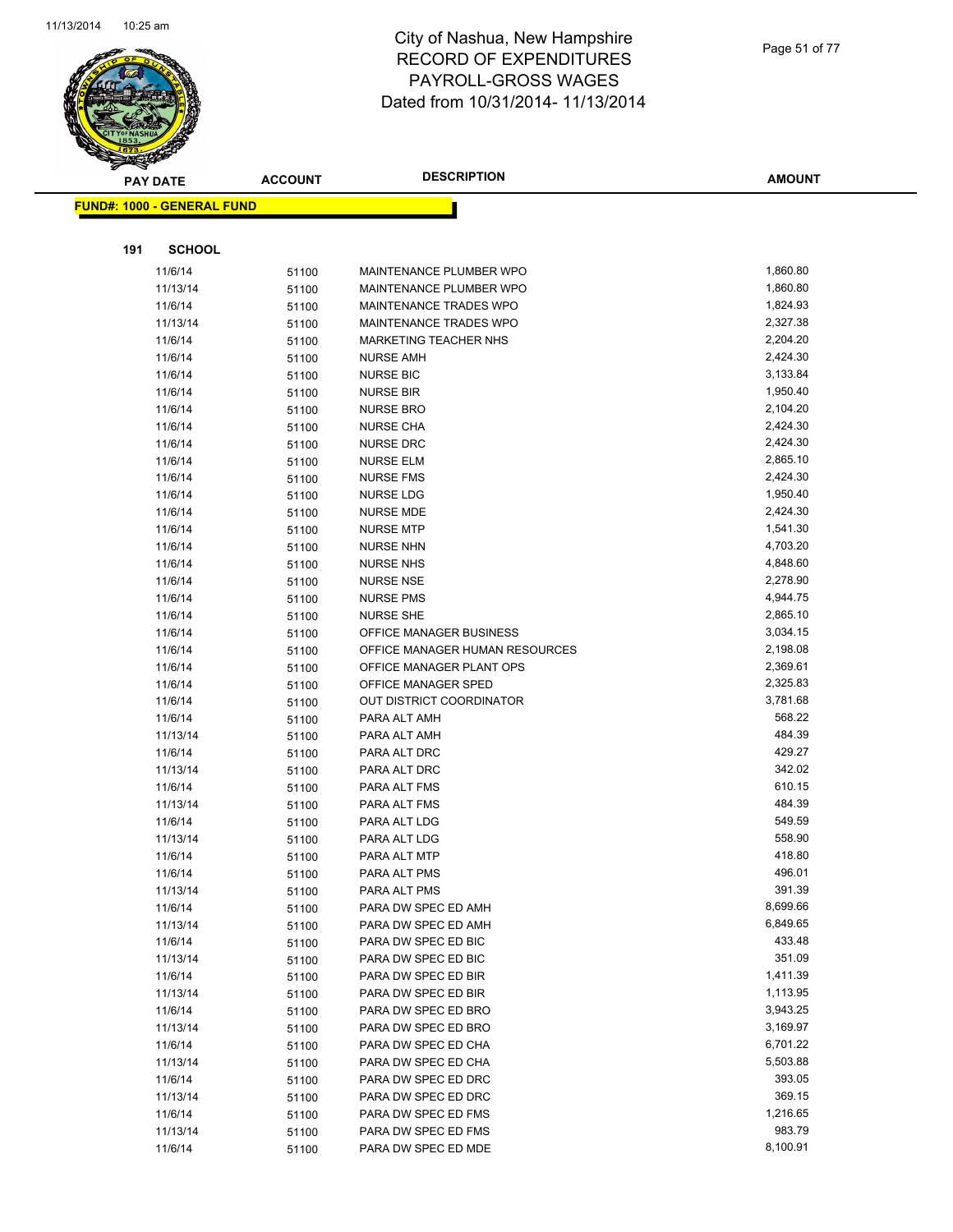

|     | <b>PAY DATE</b>                         | <b>ACCOUNT</b> | <b>DESCRIPTION</b>  | <b>AMOUNT</b> |
|-----|-----------------------------------------|----------------|---------------------|---------------|
|     | <mark>FUND#: 1000 - GENERAL FUND</mark> |                |                     |               |
|     |                                         |                |                     |               |
| 191 | <b>SCHOOL</b>                           |                |                     |               |
|     | 11/13/14                                | 51100          | PARA DW SPEC ED MDE | 6,739.86      |
|     | 11/6/14                                 | 51100          | PARA DW SPEC ED MTP | 1,299.74      |
|     | 11/13/14                                | 51100          | PARA DW SPEC ED MTP | 987.81        |
|     | 11/6/14                                 | 51100          | PARA DW SPEC ED NHN | 3,954.69      |
|     | 11/13/14                                | 51100          | PARA DW SPEC ED NHN | 3,211.85      |
|     | 11/6/14                                 | 51100          | PARA DW SPEC ED NHS | 7,388.81      |
|     | 11/13/14                                | 51100          | PARA DW SPEC ED NHS | 6,037.94      |
|     | 11/6/14                                 | 51100          | PARA DW SPEC ED NSE | 5,591.95      |
|     | 11/13/14                                | 51100          | PARA DW SPEC ED NSE | 4,519.41      |
|     | 11/6/14                                 | 51100          | PARA DW SPEC ED PMS | 6,351.05      |
|     | 11/13/14                                | 51100          | PARA DW SPEC ED PMS | 5,599.25      |
|     | 11/6/14                                 | 51100          | PARA DW SPEC ED SHE | 7,681.77      |
|     | 11/13/14                                | 51100          | PARA DW SPEC ED SHE | 6,449.50      |
|     | 11/6/14                                 | 51100          | PARA DW SPEC ED WID | 2,559.85      |
|     | 11/13/14                                | 51100          | PARA DW SPEC ED WID | 2,071.53      |
|     | 11/6/14                                 | 51100          | PARA DW SPEC ELM    | 5,662.18      |
|     | 11/13/14                                | 51100          | PARA DW SPEC ELM    | 4,032.23      |
|     | 11/6/14                                 | 51100          | PARA ELL BIR        | 534.22        |
|     | 11/13/14                                | 51100          | PARA ELL BIR        | 423.84        |
|     | 11/6/14                                 | 51100          | PARA ELL DRC        | 529.80        |
|     | 11/13/14                                | 51100          | PARA ELL DRC        | 423.84        |
|     | 11/6/14                                 | 51100          | PARA ELL ELM        | 398.15        |
|     | 11/13/14                                | 51100          | PARA ELL ELM        | 315.32        |
|     | 11/6/14                                 | 51100          | PARA ELL FES        | 457.38        |
|     | 11/13/14                                | 51100          | PARA ELL FES        | 370.44        |
|     | 11/6/14                                 | 51100          | PARA ELL FMS        | 434.57        |
|     | 11/13/14                                | 51100          | PARA ELL FMS        | 346.30        |
|     | 11/6/14                                 | 51100          | PARA ELL LDG        | 529.80        |
|     | 11/13/14                                | 51100          | PARA ELL LDG        | 423.84        |
|     | 11/6/14                                 | 51100          | PARA ELL MTP        | 382.20        |
|     | 11/13/14                                | 51100          | PARA ELL MTP        | 305.76        |
|     | 11/6/14                                 | 51100          | PARA ELL NHS        | 560.72        |
|     | 11/13/14                                | 51100          | PARA ELL NHS        | 450.34        |
|     | 11/6/14                                 | 51100          | PARA ELL PMS        | 407.70        |
|     | 11/13/14                                | 51100          | PARA ELL PMS        | 324.88        |
|     | 11/6/14                                 | 51100          | PARA ELL SHE        | 534.22        |
|     | 11/13/14                                | 51100          | PARA ELL SHE        | 423.84        |
|     | 11/6/14                                 | 51100          | PARA INST AMH       | 2,398.54      |
|     | 11/13/14                                | 51100          | PARA INST AMH       | 1,942.86      |
|     | 11/6/14                                 | 51100          | PARA INST BIC       | 6,191.21      |
|     | 11/13/14                                | 51100          | PARA INST BIC       | 4,969.41      |
|     | 11/6/14                                 | 51100          | PARA INST BIR       | 4,120.06      |
|     | 11/13/14                                | 51100          | PARA INST BIR       | 3,319.39      |
|     | 11/6/14                                 | 51100          | PARA INST BRO       | 2,731.81      |
|     | 11/13/14                                | 51100          | PARA INST BRO       | 2,196.16      |
|     | 11/6/14                                 | 51100          | PARA INST CHA       | 5,537.42      |
|     | 11/13/14                                | 51100          | PARA INST CHA       | 4,469.31      |
|     | 11/6/14                                 | 51100          | PARA INST DRC       | 4,082.14      |
|     | 11/13/14                                | 51100          | PARA INST DRC       | 3,242.22      |
|     | 11/6/14                                 | 51100          | PARA INST ELM       | 5,909.65      |
|     | 11/13/14                                | 51100          | PARA INST ELM       | 4,697.58      |
|     | 11/6/14                                 | 51100          | PARA INST FES       | 6,943.43      |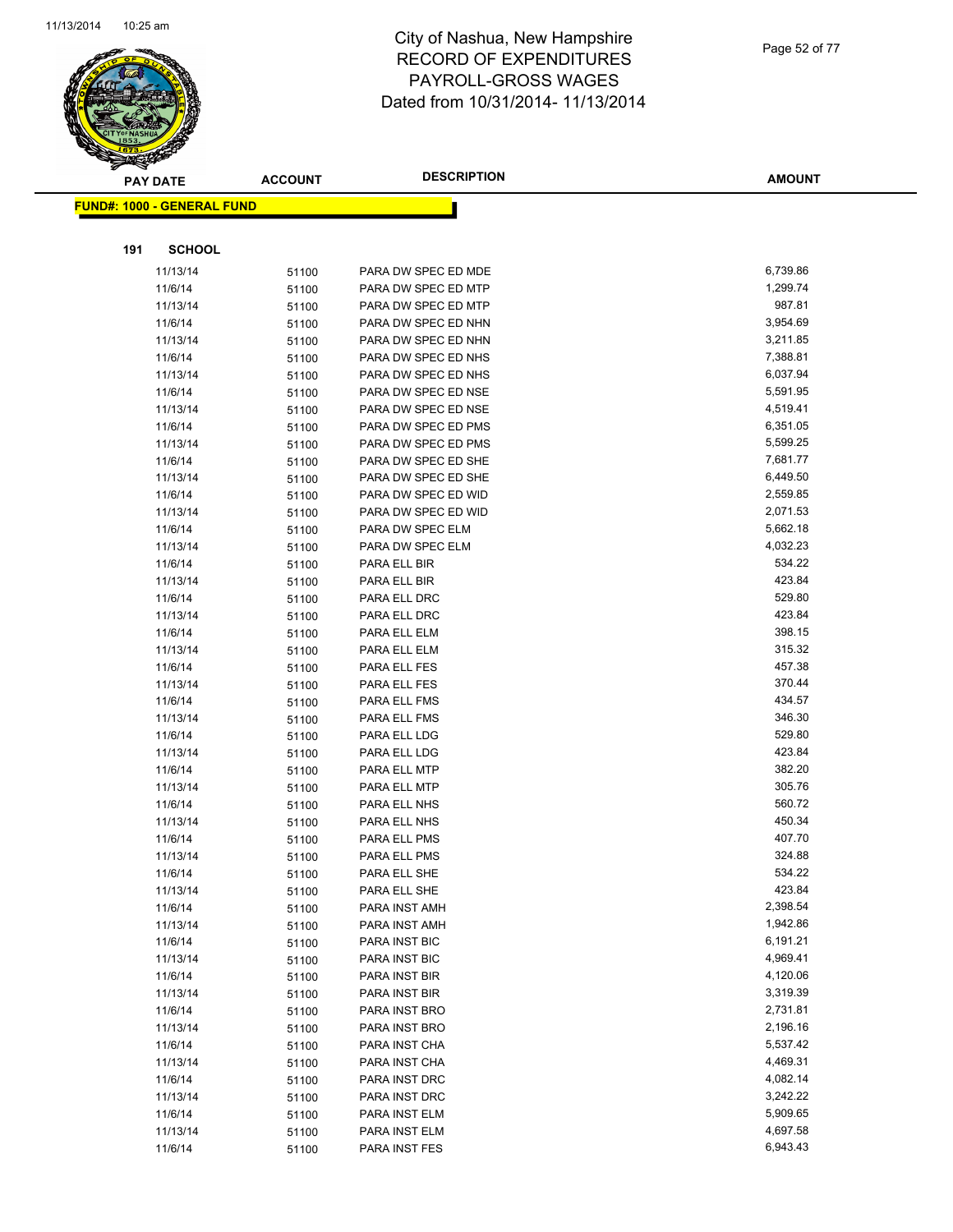

Page 53 of 77

|     | <b>PAY DATE</b>                   | <b>ACCOUNT</b> | <b>DESCRIPTION</b>             | <b>AMOUNT</b>    |
|-----|-----------------------------------|----------------|--------------------------------|------------------|
|     | <b>FUND#: 1000 - GENERAL FUND</b> |                |                                |                  |
|     |                                   |                |                                |                  |
|     |                                   |                |                                |                  |
| 191 | <b>SCHOOL</b>                     |                |                                |                  |
|     | 11/13/14                          | 51100          | PARA INST FES                  | 5,431.52         |
|     | 11/6/14                           | 51100          | PARA INST FMS                  | 4,584.38         |
|     | 11/13/14                          | 51100          | PARA INST FMS                  | 3,698.30         |
|     | 11/6/14                           | 51100          | PARA INST LDG                  | 7,519.58         |
|     | 11/13/14                          | 51100          | PARA INST LDG                  | 6,072.95         |
|     | 11/6/14                           | 51100          | PARA INST MDE                  | 4,092.53         |
|     | 11/13/14                          | 51100          | PARA INST MDE                  | 3,266.22         |
|     | 11/6/14                           | 51100          | PARA INST MTP                  | 2,180.76         |
|     | 11/13/14                          | 51100          | PARA INST MTP                  | 1,633.99         |
|     | 11/6/14                           | 51100          | PARA INST NHN                  | 2,780.81         |
|     | 11/13/14                          | 51100          | PARA INST NHN                  | 2,218.23         |
|     | 11/6/14                           | 51100          | PARA INST NHS                  | 2,112.48         |
|     | 11/13/14                          | 51100          | PARA INST NHS                  | 1,701.29         |
|     | 11/6/14                           | 51100          | PARA INST NSE                  | 954.30           |
|     | 11/13/14                          | 51100          | PARA INST NSE                  | 783.80           |
|     | 11/6/14                           | 51100          | PARA INST PMS                  | 4,368.56         |
|     | 11/13/14                          | 51100          | PARA INST PMS                  | 3,510.69         |
|     | 11/6/14                           | 51100          | PARA INST SHE                  | 3,800.95         |
|     | 11/13/14                          | 51100          | PARA INST SHE                  | 3,062.26         |
|     | 11/6/14                           | 51100          | PARA JOB COACH                 | 492.15           |
|     | 11/13/14                          | 51100          | PARA JOB COACH                 | 395.27           |
|     | 11/6/14                           | 51100          | PARA KIND AMH                  | 966.82           |
|     | 11/13/14                          | 51100          | PARA KIND AMH                  | 783.91           |
|     | 11/6/14                           | 51100          | PARA KIND BIC                  | 556.02           |
|     | 11/13/14                          | 51100          | PARA KIND BIC                  | 446.64           |
|     | 11/6/14                           | 51100          | PARA KIND BIR                  | 529.80           |
|     | 11/13/14                          | 51100          | PARA KIND BIR                  | 423.84           |
|     | 11/6/14                           | 51100          | PARA KIND BRO                  | 556.03           |
|     | 11/13/14                          | 51100          | PARA KIND BRO                  | 446.64           |
|     | 11/6/14                           | 51100          | PARA KIND CHA                  | 453.60<br>362.88 |
|     | 11/13/14<br>11/6/14               | 51100          | PARA KIND CHA<br>PARA KIND DRC | 529.80           |
|     |                                   | 51100          |                                | 423.84           |
|     | 11/13/14                          | 51100          | PARA KIND DRC                  | 828.39           |
|     | 11/6/14                           | 51100          | PARA KIND FES                  | 665.44           |
|     | 11/13/14                          | 51100          | PARA KIND FES<br>PARA KIND LDG | 954.30           |
|     | 11/6/14<br>11/13/14               | 51100          | PARA KIND LDG                  | 768.00           |
|     | 11/6/14                           | 51100<br>51100 | PARA KIND MDE                  | 546.90           |
|     | 11/13/14                          | 51100          | PARA KIND MDE                  | 437.52           |
|     | 11/6/14                           | 51100          | PARA KIND MTP                  | 1,107.48         |
|     | 11/13/14                          | 51100          | PARA KIND MTP                  | 879.61           |
|     | 11/6/14                           | 51100          | PARA KIND NSE                  | 569.70           |
|     | 11/13/14                          | 51100          | PARA KIND NSE                  | 455.76           |
|     | 11/6/14                           | 51100          | PARA KIND SHE                  | 615.25           |
|     | 11/13/14                          | 51100          | PARA KIND SHE                  | 492.21           |
|     | 11/6/14                           | 51100          | PARA MEDIA NHN                 | 628.75           |
|     | 11/13/14                          | 51100          | PARA MEDIA NHN                 | 507.66           |
|     | 11/6/14                           | 51100          | PARA MEDIA NHS                 | 1,159.65         |
|     | 11/13/14                          | 51100          | PARA MEDIA NHS                 | 933.93           |
|     | 11/6/14                           | 51100          | PARA PRE SCH BIC               | 465.75           |
|     | 11/13/14                          | 51100          | PARA PRE SCH BIC               | 351.69           |
|     | 11/6/14                           | 51100          | PARA PRE SCH BRO               | 4,848.61         |
|     |                                   |                |                                |                  |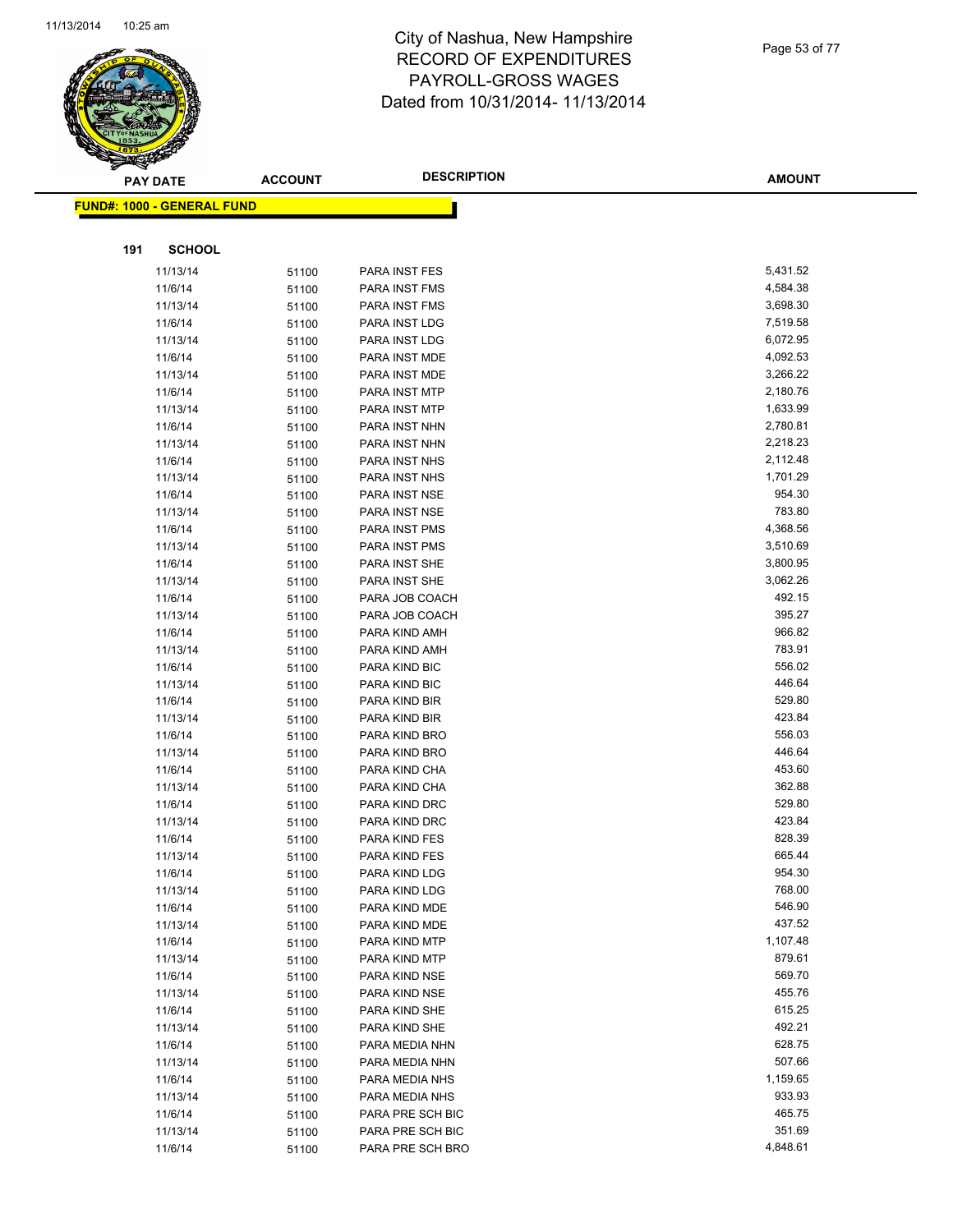

Page 54 of 77

|     | <b>PAY DATE</b>                   | <b>ACCOUNT</b> | <b>DESCRIPTION</b>             | <b>AMOUNT</b>        |
|-----|-----------------------------------|----------------|--------------------------------|----------------------|
|     | <b>FUND#: 1000 - GENERAL FUND</b> |                |                                |                      |
|     |                                   |                |                                |                      |
|     |                                   |                |                                |                      |
| 191 | <b>SCHOOL</b>                     |                |                                |                      |
|     | 11/13/14                          | 51100          | PARA PRE SCH BRO               | 3,888.32             |
|     | 11/6/14                           | 51100          | PARA READ ELM                  | 578.81               |
|     | 11/13/14                          | 51100          | PARA READ ELM                  | 464.87               |
|     | 11/6/14                           | 51100          | PARA SCI NHN                   | 582.20               |
|     | 11/13/14                          | 51100          | PARA SCI NHN                   | 470.42               |
|     | 11/6/14                           | 51100          | PARA SCI NHS                   | 564.05               |
|     | 11/13/14                          | 51100          | PARA SCI NHS                   | 451.24               |
|     | 11/6/14                           | 51100          | PARA VOC NHS                   | 577.61               |
|     | 11/13/14                          | 51100          | PARA VOC NHS                   | 460.28               |
|     | 11/6/14                           | 51100          | PEER COACH SCIENCE             | 5,545.00             |
|     | 11/6/14                           | 51100          | PRINCIPAL AMH                  | 3,426.00             |
|     | 11/6/14                           | 51100          | PRINCIPAL BIC                  | 3,791.50             |
|     | 11/6/14                           | 51100          | PRINCIPAL BIR                  | 3,531.70             |
|     | 11/6/14                           | 51100          | PRINCIPAL BRO                  | 3,572.60             |
|     | 11/6/14                           | 51100          | PRINCIPAL CHA                  | 3,474.90             |
|     | 11/6/14                           | 51100          | PRINCIPAL DRC                  | 3,084.60             |
|     | 11/6/14                           | 51100          | PRINCIPAL ELM                  | 3,630.60             |
|     | 11/6/14                           | 51100          | <b>PRINCIPAL FES</b>           | 3,426.00             |
|     | 11/6/14                           | 51100          | PRINCIPAL FMS                  | 3,980.20             |
|     | 11/6/14                           | 51100          | PRINCIPAL LDG                  | 3,795.10             |
|     | 11/6/14                           | 51100          | PRINCIPAL MDE                  | 3,474.90             |
|     | 11/6/14                           | 51100          | PRINCIPAL MTP                  | 3,572.60             |
|     | 11/6/14                           | 51100          | PRINCIPAL NHN                  | 3,901.55             |
|     | 11/6/14                           | 51100          | PRINCIPAL NHS                  | 4,032.80<br>3,531.70 |
|     | 11/6/14<br>11/6/14                | 51100          | PRINCIPAL NSE<br>PRINCIPAL PMS | 3,680.50             |
|     | 11/6/14                           | 51100          | PRINCIPAL SHE                  | 3,841.80             |
|     | 11/6/14                           | 51100          | SCHOOL PSYCHOLOGIST WID        | 37,640.64            |
|     | 11/6/14                           | 51100<br>51100 | SCHOOL PSYCHOLOGY INTERN       | 318.10               |
|     | 11/6/14                           | 51100          | SECURITY GUARD NHS             | 736.80               |
|     | 11/13/14                          | 51100          | SECURITY GUARD NHS             | 589.44               |
|     | 11/6/14                           | 51100          | SECURITY MONITOR NHN           | 1,937.56             |
|     | 11/13/14                          | 51100          | SECURITY MONITOR NHN           | 1,553.28             |
|     | 11/6/14                           | 51100          | <b>SECURITY MONITOR NHS</b>    | 1,874.62             |
|     | 11/13/14                          | 51100          | <b>SECURITY MONITOR NHS</b>    | 1,527.36             |
|     | 11/6/14                           | 51100          | SIGN LANGUAGE INTERPRETER      | 2,287.69             |
|     | 11/13/14                          | 51100          | SIGN LANGUAGE INTERPRETER      | 1,804.80             |
|     | 11/6/14                           | 51100          | SOCIAL WORKER ELM              | 2,373.80             |
|     | 11/6/14                           | 51100          | SOCIAL WORKER FMS              | 2,650.80             |
|     | 11/6/14                           | 51100          | SPEECH LANG PATHOLOGIST WID    | 49,997.49            |
|     | 11/6/14                           | 51100          | SPEECH LANGUAGE ASST           | 812.43               |
|     | 11/13/14                          | 51100          | SPEECH LANGUAGE ASST           | 546.18               |
|     | 11/6/14                           | 51100          | STUDENT ACTIVITY COORD NHN     | 1,045.49             |
|     | 11/6/14                           | 51100          | STUDENT ACTIVITY COORD NHS     | 1,273.35             |
|     | 11/6/14                           | 51100          | STUDENT INFO COORDINATOR       | 2,198.08             |
|     | 11/6/14                           | 51100          | SUB TEACHER LONG TERM          | 424.62               |
|     | 11/6/14                           | 51100          | SUPERINTENDENT                 | 5,489.10             |
|     | 11/6/14                           | 51100          | SYSTEMS ADMIN FULL YEAR        | 15,924.68            |
|     | 11/6/14                           | 51100          | <b>TEACHER ART AMH</b>         | 2,551.90             |
|     | 11/6/14                           | 51100          | TEACHER ART BIC                | 1,885.00             |
|     | 11/6/14                           | 51100          | <b>TEACHER ART BIR</b>         | 2,551.90             |
|     | 11/6/14                           | 51100          | <b>TEACHER ART BRO</b>         | 2,887.22             |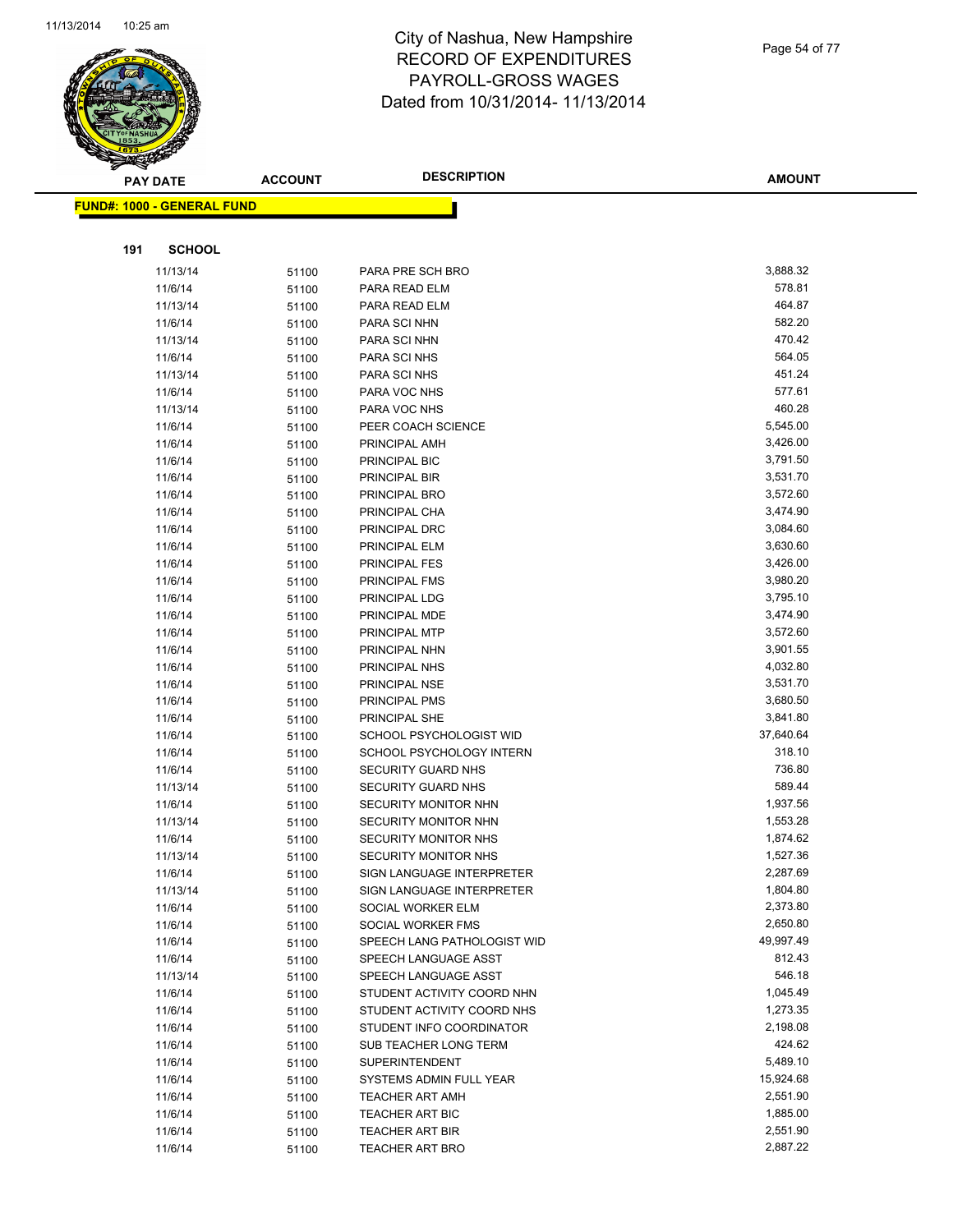

Page 55 of 77

| $\tilde{\phantom{a}}$<br><b>PAY DATE</b> | <b>ACCOUNT</b> | <b>DESCRIPTION</b>                                 | <b>AMOUNT</b>        |
|------------------------------------------|----------------|----------------------------------------------------|----------------------|
| <b>FUND#: 1000 - GENERAL FUND</b>        |                |                                                    |                      |
|                                          |                |                                                    |                      |
| 191<br><b>SCHOOL</b>                     |                |                                                    |                      |
| 11/6/14                                  | 51100          | <b>TEACHER ART CHA</b>                             | 2,728.30             |
| 11/6/14                                  | 51100          | <b>TEACHER ART DRC</b>                             | 1,380.10             |
| 11/6/14                                  | 51100          | <b>TEACHER ART ELM</b>                             | 4,490.40             |
| 11/6/14                                  | 51100          | <b>TEACHER ART FES</b>                             | 1,885.00             |
| 11/6/14                                  | 51100          | <b>TEACHER ART FMS</b>                             | 4,766.90             |
| 11/6/14                                  | 51100          | <b>TEACHER ART LDG</b>                             | 2,053.10             |
| 11/6/14                                  | 51100          | <b>TEACHER ART MDE</b>                             | 1,823.10             |
| 11/6/14                                  | 51100          | <b>TEACHER ART NHN</b>                             | 10,115.70            |
| 11/6/14                                  | 51100          | <b>TEACHER ART NHS</b>                             | 9,963.20             |
| 11/6/14                                  | 51100          | <b>TEACHER ART NSE</b>                             | 2,816.70             |
| 11/6/14                                  | 51100          | <b>TEACHER ART PMS</b>                             | 3,514.40             |
| 11/6/14                                  | 51100          | <b>TEACHER ART SHE</b>                             | 1,891.20             |
| 11/6/14                                  | 51100          | <b>TEACHER AUTO NHN</b>                            | 5,103.80             |
| 11/6/14                                  | 51100          | TEACHER BEHAVIOR SPEC WID                          | 5,456.60             |
| 11/6/14                                  | 51100          | TEACHER BIO TEC NHN                                | 2,179.70             |
| 11/6/14                                  | 51100          | TEACHER BUILD CONST NHS                            | 2,551.90             |
| 11/6/14                                  | 51100          | <b>TEACHER BUSINESS NHN</b>                        | 10,816.70            |
| 11/6/14                                  | 51100          | <b>TEACHER BUSINESS NHS</b>                        | 5,190.50             |
| 11/6/14                                  | 51100          | <b>TEACHER COMPUTER ELM</b>                        | 4,389.80             |
| 11/6/14                                  | 51100          | TEACHER COMPUTER FMS                               | 4,542.60             |
| 11/6/14                                  | 51100          | <b>TEACHER COMPUTER NHN</b>                        | 2,227.80             |
| 11/6/14                                  | 51100          | TEACHER COMPUTER NHS                               | 4,906.33             |
| 11/6/14                                  | 51100          | <b>TEACHER COMPUTER PMS</b>                        | 5,744.20             |
| 11/6/14                                  | 51100          | <b>TEACHER COSMETOLOGY NHN</b>                     | 5,585.30             |
| 11/6/14                                  | 51100          | <b>TEACHER CULINARY NHN</b>                        | 5,103.80             |
| 11/6/14                                  | 51100          | <b>TEACHER DEAF NSE</b>                            | 4,684.10             |
| 11/6/14                                  | 51100          | TEACHER DEAF WID                                   | 2,728.30             |
| 11/6/14                                  | 51100          | <b>TEACHER DWSE AMH</b>                            | 7,057.10<br>2,398.90 |
| 11/6/14<br>11/6/14                       | 51100          | <b>TEACHER DWSE BIR</b><br><b>TEACHER DWSE BRO</b> | 5,560.50             |
| 11/6/14                                  | 51100<br>51100 | <b>TEACHER DWSE CHA</b>                            | 1,622.40             |
| 11/6/14                                  | 51100          | <b>TEACHER DWSE ELM</b>                            | 10,189.09            |
| 11/6/14                                  | 51100          | <b>TEACHER DWSE MDE</b>                            | 4,328.80             |
| 11/6/14                                  | 51100          | <b>TEACHER DWSE NSE</b>                            | 4,551.40             |
| 11/6/14                                  | 51100          | <b>TEACHER DWSE PMS</b>                            | 7,204.10             |
| 11/6/14                                  | 51100          | <b>TEACHER DWSE SHE</b>                            | 4,261.20             |
| 11/6/14                                  | 51100          | <b>TEACHER ECE NHS</b>                             | 5,456.60             |
| 11/6/14                                  | 51100          | TEACHER ELECTRICAL NHS                             | 2,551.90             |
| 11/6/14                                  | 51100          | <b>TEACHER ELL AMH</b>                             | 1,745.50             |
| 11/6/14                                  | 51100          | TEACHER ELL BIR                                    | 2,728.30             |
| 11/6/14                                  | 51100          | TEACHER ELL DRC                                    | 5,707.10             |
| 11/6/14                                  | 51100          | <b>TEACHER ELL ELM</b>                             | 4,411.80             |
| 11/6/14                                  | 51100          | <b>TEACHER ELL FES</b>                             | 8,023.31             |
| 11/6/14                                  | 51100          | <b>TEACHER ELL FMS</b>                             | 2,034.50             |
| 11/6/14                                  | 51100          | <b>TEACHER ELL LDG</b>                             | 5,427.70             |
| 11/6/14                                  | 51100          | <b>TEACHER ELL MTP</b>                             | 2,728.30             |
| 11/6/14                                  | 51100          | TEACHER ELL NHN                                    | 4,165.30             |
| 11/6/14                                  | 51100          | TEACHER ELL NHS                                    | 4,741.79             |
| 11/6/14                                  | 51100          | <b>TEACHER ELL PMS</b>                             | 1,885.00             |
| 11/6/14                                  | 51100          | TEACHER ELL SHE                                    | 2,020.40             |
| 11/6/14                                  | 51100          | <b>TEACHER ENGLISH ELM</b>                         | 23,287.93            |
| 11/6/14                                  | 51100          | TEACHER ENGLISH FMS                                | 17,530.83            |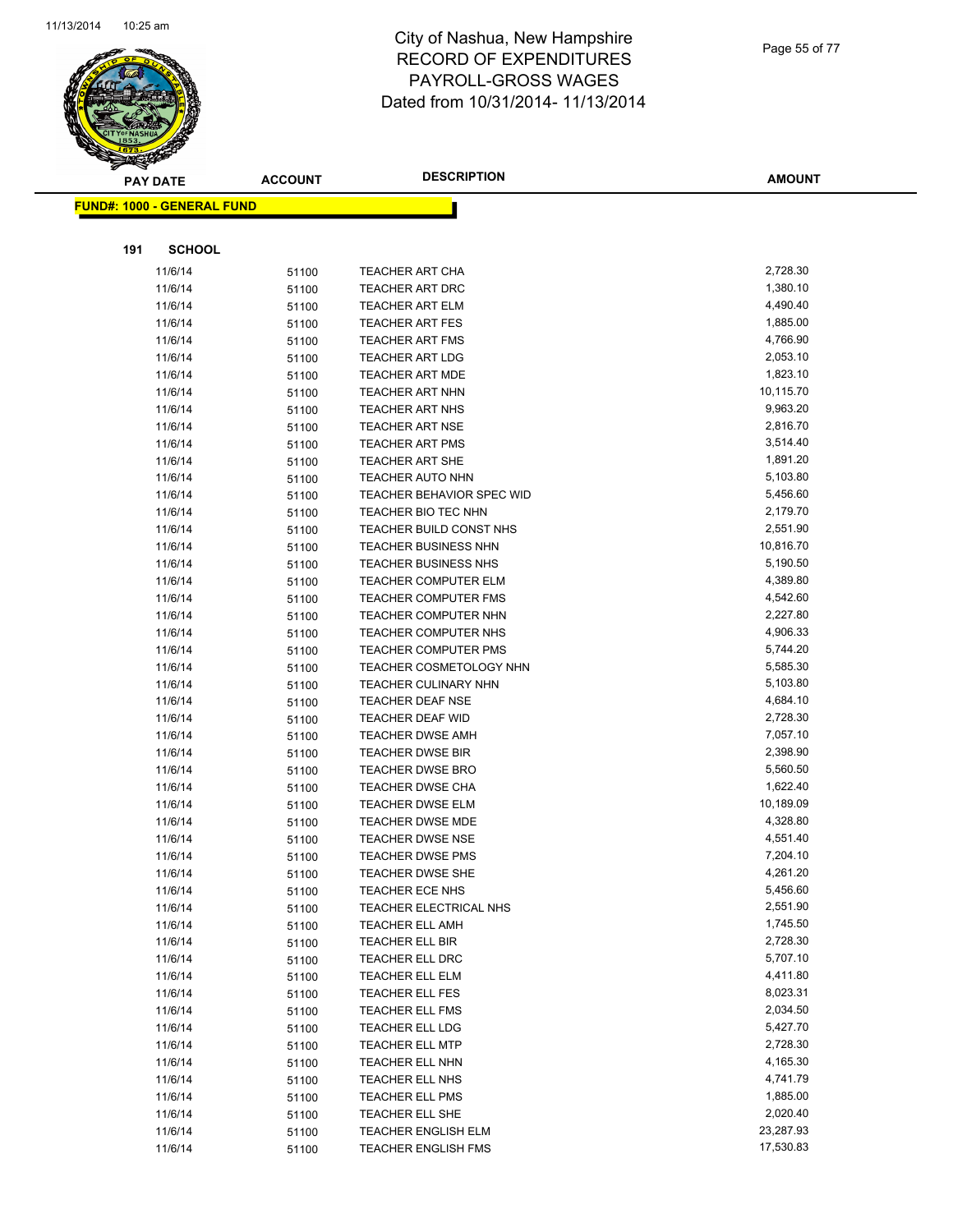

Page 56 of 77

| <b>PAY DATE</b> |                                   | <b>DESCRIPTION</b><br><b>ACCOUNT</b> |                            | <b>AMOUNT</b> |
|-----------------|-----------------------------------|--------------------------------------|----------------------------|---------------|
|                 | <b>FUND#: 1000 - GENERAL FUND</b> |                                      |                            |               |
|                 |                                   |                                      |                            |               |
|                 |                                   |                                      |                            |               |
| 191             | <b>SCHOOL</b>                     |                                      |                            |               |
|                 | 11/6/14                           | 51100                                | <b>TEACHER ENGLISH NHN</b> | 38,142.43     |
|                 | 11/6/14                           | 51100                                | <b>TEACHER ENGLISH NHS</b> | 41,780.11     |
|                 | 11/6/14                           | 51100                                | <b>TEACHER ENGLISH PMS</b> | 15,170.64     |
|                 | 11/6/14                           | 51100                                | <b>TEACHER FACS ELM</b>    | 3,432.60      |
|                 | 11/6/14                           | 51100                                | TEACHER FACS FMS           | 4,640.79      |
|                 | 11/6/14                           | 51100                                | <b>TEACHER FACS NHN</b>    | 6,503.42      |
|                 | 11/6/14                           | 51100                                | TEACHER FACS NHS           | 7,382.40      |
|                 | 11/6/14                           | 51100                                | <b>TEACHER FACS PMS</b>    | 5,280.20      |
|                 | 11/6/14                           | 51100                                | TEACHER FOREIGN LANG ELM   | 5,545.00      |
|                 | 11/6/14                           | 51100                                | TEACHER FOREIGN LANG FMS   | 2,728.30      |
|                 | 11/6/14                           | 51100                                | TEACHER FOREIGN LANG NHN   | 11,218.63     |
|                 | 11/6/14                           | 51100                                | TEACHER FOREIGN LANG NHS   | 22,364.84     |
|                 | 11/6/14                           | 51100                                | TEACHER FOREIGN LANG PMS   | 5,368.60      |
|                 | 11/6/14                           | 51100                                | <b>TEACHER GR1 AMH</b>     | 9,835.30      |
|                 | 11/6/14                           | 51100                                | <b>TEACHER GR1 BIC</b>     | 9,492.40      |
|                 | 11/6/14                           | 51100                                | <b>TEACHER GR1 BIR</b>     | 9,850.80      |
|                 | 11/6/14                           | 51100                                | <b>TEACHER GR1 BRO</b>     | 4,882.80      |
|                 | 11/6/14                           | 51100                                | <b>TEACHER GR1 CHA</b>     | 10,914.00     |
|                 | 11/6/14                           | 51100                                | <b>TEACHER GR1 DRC</b>     | 6,864.20      |
|                 | 11/6/14                           | 51100                                | <b>TEACHER GR1 FES</b>     | 10,312.90     |
|                 | 11/6/14                           | 51100                                | <b>TEACHER GR1 LDG</b>     | 9,563.50      |
|                 | 11/6/14                           | 51100                                | <b>TEACHER GR1 MDE</b>     | 8,353.50      |
|                 | 11/6/14                           | 51100                                | <b>TEACHER GR1 MTP</b>     | 7,151.10      |
|                 | 11/6/14                           | 51100                                | <b>TEACHER GR1 NSE</b>     | 6,554.90      |
|                 | 11/6/14                           | 51100                                | <b>TEACHER GR1 SHE</b>     | 7,846.90      |
|                 | 11/6/14                           | 51100                                | <b>TEACHER GR2 AMH</b>     | 7,499.70      |
|                 | 11/6/14                           | 51100                                | <b>TEACHER GR2 BIC</b>     | 8,706.70      |
|                 | 11/6/14                           | 51100                                | <b>TEACHER GR2 BIR</b>     | 9,785.40      |
|                 | 11/6/14                           | 51100                                | <b>TEACHER GR2 BRO</b>     | 6,993.10      |
|                 | 11/6/14                           | 51100                                | <b>TEACHER GR2 CHA</b>     | 8,259.50      |
|                 | 11/6/14                           | 51100                                | <b>TEACHER GR2 DRC</b>     | 7,710.10      |
|                 | 11/6/14                           | 51100                                | <b>TEACHER GR2 FES</b>     | 8,008.20      |
|                 | 11/6/14                           | 51100                                | <b>TEACHER GR2 LDG</b>     | 9,785.40      |
|                 | 11/6/14                           | 51100                                | <b>TEACHER GR2 MDE</b>     | 8,421.70      |
|                 | 11/6/14                           | 51100                                | <b>TEACHER GR2 MTP</b>     | 6,436.40      |
|                 | 11/6/14                           | 51100                                | TEACHER GR2 NSE            | 6,651.90      |
|                 | 11/6/14                           | 51100                                | <b>TEACHER GR2 SHE</b>     | 3,514.40      |
|                 | 11/6/14                           | 51100                                | <b>TEACHER GR3 AMH</b>     | 4,578.80      |
|                 | 10/23/14                          | 51100                                | <b>TEACHER GR3 BIC</b>     | 3,249.31      |
|                 | 11/6/14                           | 51100                                | <b>TEACHER GR3 BIC</b>     | 10,623.10     |
|                 | 11/6/14                           | 51100                                | <b>TEACHER GR3 BIR</b>     | 8,679.50      |
|                 | 11/6/14                           | 51100                                | <b>TEACHER GR3 BRO</b>     | 5,280.20      |
|                 | 11/6/14                           | 51100                                | <b>TEACHER GR3 CHA</b>     | 7,889.30      |
|                 | 11/6/14                           | 51100                                | <b>TEACHER GR3 DRC</b>     | 5,201.90      |
|                 | 11/6/14                           | 51100                                | <b>TEACHER GR3 FES</b>     | 7,550.60      |
|                 | 11/6/14                           | 51100                                | <b>TEACHER GR3 LDG</b>     | 7,042.30      |
|                 | 11/6/14                           | 51100                                | <b>TEACHER GR3 MDE</b>     | 13,832.70     |
|                 | 11/6/14                           | 51100                                | <b>TEACHER GR3 MTP</b>     | 7,057.00      |
|                 | 11/6/14                           | 51100                                | <b>TEACHER GR3 NSE</b>     | 6,228.00      |
|                 | 11/6/14                           | 51100                                | <b>TEACHER GR3 SHE</b>     | 11,557.90     |
|                 | 10/23/14                          | 51100                                | <b>TEACHER GR4 AMH</b>     | (10, 173.68)  |
|                 | 11/6/14                           | 51100                                | <b>TEACHER GR4 AMH</b>     | 3,967.50      |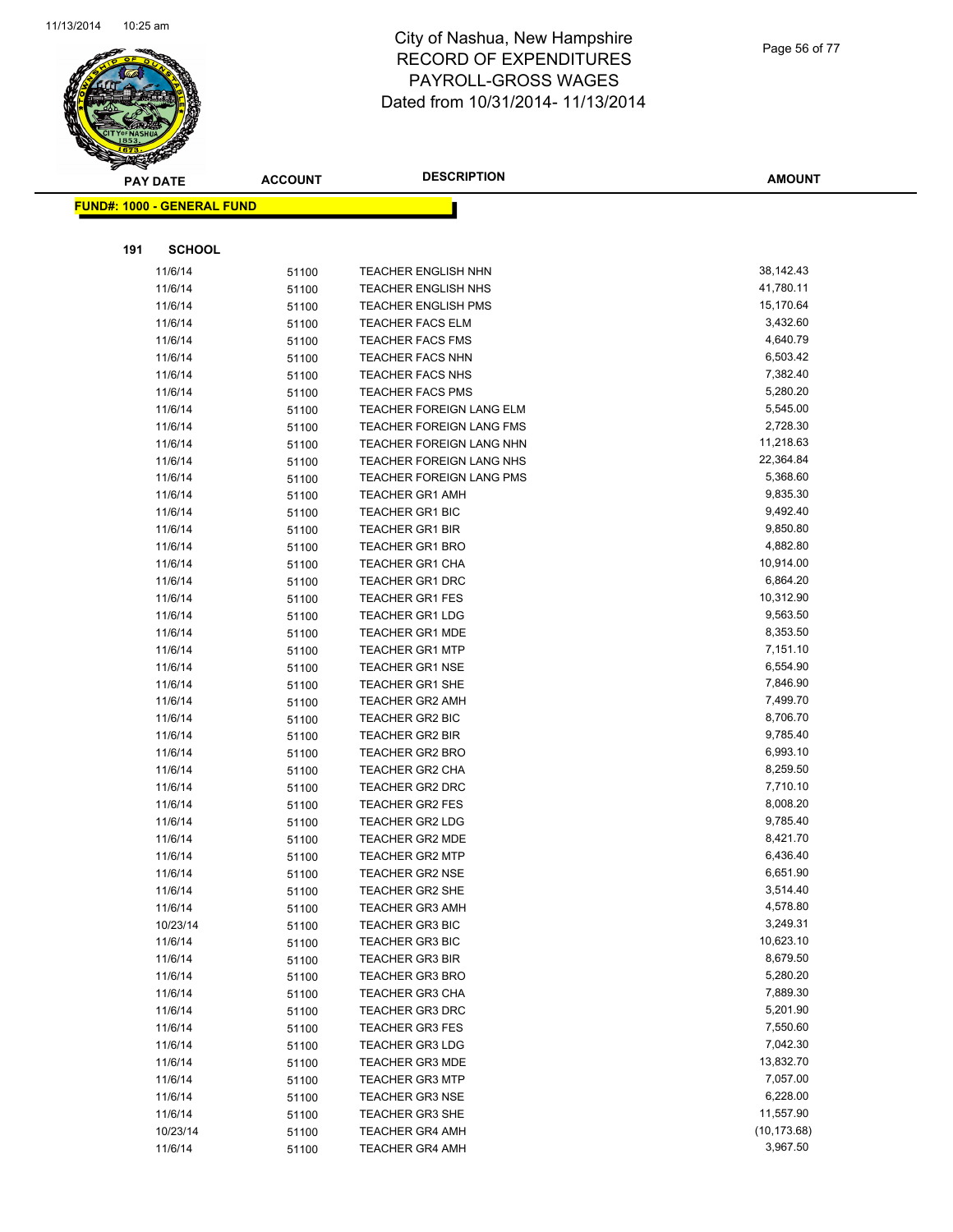

| 014 |  |  |  |
|-----|--|--|--|

Page 57 of 77

| <b>PAY DATE</b>                   | <b>ACCOUNT</b> | <b>DESCRIPTION</b>                                 | <b>AMOUNT</b>        |
|-----------------------------------|----------------|----------------------------------------------------|----------------------|
| <b>FUND#: 1000 - GENERAL FUND</b> |                |                                                    |                      |
|                                   |                |                                                    |                      |
|                                   |                |                                                    |                      |
| <b>SCHOOL</b><br>191              |                |                                                    |                      |
| 10/23/14                          | 51100          | <b>TEACHER GR4 BIC</b>                             | (8,253.49)           |
| 11/6/14                           | 51100          | <b>TEACHER GR4 BIC</b>                             | 7,986.90             |
| 11/6/14                           | 51100          | <b>TEACHER GR4 BIR</b>                             | 8,092.40             |
| 11/6/14                           | 51100          | <b>TEACHER GR4 BRO</b>                             | 7,076.90             |
| 11/6/14                           | 51100          | <b>TEACHER GR4 CHA</b>                             | 8,185.10             |
| 11/6/14                           | 51100          | <b>TEACHER GR4 DRC</b>                             | 5,069.20             |
| 11/6/14                           | 51100          | <b>TEACHER GR4 FES</b>                             | 7,836.20             |
| 11/6/14                           | 51100          | <b>TEACHER GR4 LDG</b>                             | 9,155.20             |
| 11/6/14                           | 51100          | <b>TEACHER GR4 MDE</b>                             | 5,558.70<br>6,032.20 |
| 11/6/14<br>11/6/14                | 51100          | <b>TEACHER GR4 MTP</b><br><b>TEACHER GR4 NSE</b>   | 6,785.61             |
| 11/6/14                           | 51100          | <b>TEACHER GR4 SHE</b>                             | 7,715.40             |
| 11/6/14                           | 51100<br>51100 | <b>TEACHER GR5 AMH</b>                             | 5,280.20             |
| 11/6/14                           | 51100          | <b>TEACHER GR5 BIC</b>                             | 9,908.30             |
| 11/6/14                           | 51100          | <b>TEACHER GR5 BIR</b>                             | 10,087.60            |
| 11/6/14                           | 51100          | <b>TEACHER GR5 BRO</b>                             | 7,555.70             |
| 11/6/14                           | 51100          | <b>TEACHER GR5 CHA</b>                             | 8,448.59             |
| 11/6/14                           | 51100          | <b>TEACHER GR5 DRC</b>                             | 5,463.50             |
| 11/6/14                           | 51100          | <b>TEACHER GR5 FES</b>                             | 8,582.60             |
| 11/6/14                           | 51100          | <b>TEACHER GR5 LDG</b>                             | 10,057.80            |
| 11/6/14                           | 51100          | <b>TEACHER GR5 MDE</b>                             | 12,290.00            |
| 11/6/14                           | 51100          | <b>TEACHER GR5 MTP</b>                             | 7,130.70             |
| 11/6/14                           | 51100          | <b>TEACHER GR5 NSE</b>                             | 7,935.10             |
| 11/6/14                           | 51100          | <b>TEACHER GR5 SHE</b>                             | 7,484.39             |
| 11/6/14                           | 51100          | <b>TEACHER GR6 ELM</b>                             | 33,617.08            |
| 11/6/14                           | 51100          | <b>TEACHER GR6 FMS</b>                             | 24,547.60            |
| 11/6/14                           | 51100          | <b>TEACHER GR6 PMS</b>                             | 23,270.12            |
| 11/6/14                           | 51100          | <b>TEACHER GRAPH NHS</b>                           | 2,053.10             |
| 11/6/14                           | 51100          | <b>TEACHER GRAPHICS NHN</b>                        | 2,551.90             |
| 11/6/14                           | 51100          | <b>TEACHER HEALTH ELM</b>                          | 2,482.70             |
| 11/6/14                           | 51100          | TEACHER HEALTH NHN                                 | 3,132.80             |
| 11/6/14                           | 51100          | <b>TEACHER HEALTH NHS</b>                          | 4,246.40             |
| 11/6/14                           | 51100          | <b>TEACHER HEALTHOC NHS</b>                        | 5,280.20             |
| 11/6/14                           | 51100          | TEACHER HVAC NHS                                   | 1,622.40             |
| 11/6/14                           | 51100          | TEACHER IN SCH SUSPENSION ELM                      | 1,554.80             |
| 11/6/14                           | 51100          | TEACHER IN SCH SUSPENSION NHN                      | 2,566.70             |
| 11/6/14                           | 51100          | <b>TEACHER KIND AMH</b><br><b>TEACHER KIND BIC</b> | 4,940.50<br>2,728.30 |
| 11/6/14<br>11/6/14                | 51100          | <b>TEACHER KIND BIR</b>                            | 2,566.70             |
| 11/6/14                           | 51100          | <b>TEACHER KIND BRO</b>                            | 2,551.90             |
| 11/6/14                           | 51100<br>51100 | TEACHER KIND CHA                                   | 4,422.80             |
| 11/6/14                           | 51100          | <b>TEACHER KIND DRC</b>                            | 8,069.90             |
| 10/23/14                          | 51100          | <b>TEACHER KIND FES</b>                            | 2,291.35             |
| 11/6/14                           | 51100          | <b>TEACHER KIND FES</b>                            | 9,606.45             |
| 11/6/14                           | 51100          | <b>TEACHER KIND LDG</b>                            | 10,444.90            |
| 11/6/14                           | 51100          | <b>TEACHER KIND MDE</b>                            | 4,657.80             |
| 11/6/14                           | 51100          | <b>TEACHER KIND MTP</b>                            | 5,327.60             |
| 11/6/14                           | 51100          | <b>TEACHER KIND NSE</b>                            | 1,949.70             |
| 11/6/14                           | 51100          | <b>TEACHER KIND SHE</b>                            | 2,034.50             |
| 11/6/14                           | 51100          | <b>TEACHER MATH ELM</b>                            | 20,158.02            |
| 11/6/14                           | 51100          | <b>TEACHER MATH FMS</b>                            | 11,303.63            |
| 11/6/14                           | 51100          | <b>TEACHER MATH NHN</b>                            | 37,563.11            |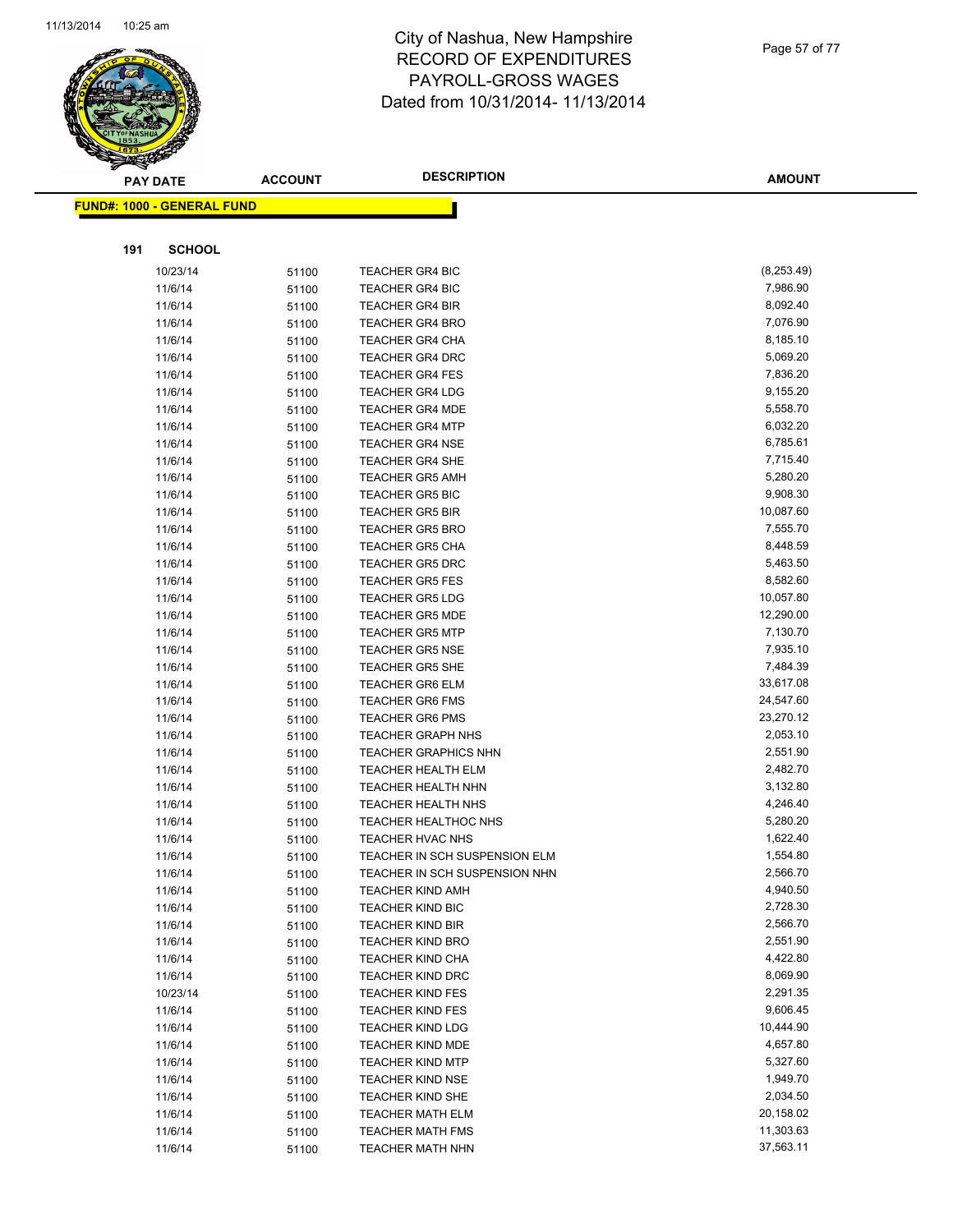

Page 58 of 77

|     | <b>PAY DATE</b>                    | <b>ACCOUNT</b> | <b>DESCRIPTION</b>                                   | <b>AMOUNT</b>         |
|-----|------------------------------------|----------------|------------------------------------------------------|-----------------------|
|     | <u> FUND#: 1000 - GENERAL FUND</u> |                |                                                      |                       |
|     |                                    |                |                                                      |                       |
| 191 | <b>SCHOOL</b>                      |                |                                                      |                       |
|     |                                    |                |                                                      |                       |
|     | 11/6/14<br>11/6/14                 | 51100          | <b>TEACHER MATH NHS</b>                              | 40,964.23<br>9,047.63 |
|     |                                    | 51100          | <b>TEACHER MATH PMS</b>                              | 1,622.40              |
|     | 11/6/14                            | 51100          | <b>TEACHER MUSIC AMH</b>                             |                       |
|     | 11/6/14                            | 51100          | <b>TEACHER MUSIC BIC</b>                             | 2,551.90<br>2,551.90  |
|     | 11/6/14                            | 51100          | <b>TEACHER MUSIC BIR</b><br><b>TEACHER MUSIC BRO</b> | 2,728.30              |
|     | 11/6/14                            | 51100          |                                                      | 2,728.30              |
|     | 11/6/14<br>11/6/14                 | 51100          | <b>TEACHER MUSIC CHA</b><br><b>TEACHER MUSIC DRC</b> | 2,551.90              |
|     | 11/6/14                            | 51100<br>51100 | <b>TEACHER MUSIC ELM</b>                             | 3,695.20              |
|     | 11/6/14                            |                | <b>TEACHER MUSIC FES</b>                             | 2,551.90              |
|     | 11/6/14                            | 51100<br>51100 | <b>TEACHER MUSIC FMS</b>                             | 5,009.73              |
|     | 11/6/14                            | 51100          | <b>TEACHER MUSIC LDG</b>                             | 2,650.80              |
|     | 11/6/14                            | 51100          | <b>TEACHER MUSIC MDE</b>                             | 1,885.00              |
|     | 11/6/14                            | 51100          | <b>TEACHER MUSIC NHN</b>                             | 5,456.60              |
|     | 11/6/14                            | 51100          | <b>TEACHER MUSIC NHS</b>                             | 4,950.80              |
|     | 11/6/14                            | 51100          | <b>TEACHER MUSIC NSE</b>                             | 1,951.90              |
|     | 11/6/14                            | 51100          | <b>TEACHER MUSIC PMS</b>                             | 4,243.20              |
|     | 11/6/14                            | 51100          | <b>TEACHER MUSIC SHE</b>                             | 2,398.90              |
|     | 11/6/14                            | 51100          | TEACHER PE BIC                                       | 1,949.70              |
|     | 11/6/14                            | 51100          | TEACHER PE BIR                                       | 2,650.80              |
|     | 11/6/14                            | 51100          | <b>TEACHER PE BRO</b>                                | 2,640.10              |
|     | 11/6/14                            | 51100          | <b>TEACHER PE CHA</b>                                | 2,551.90              |
|     | 11/6/14                            | 51100          | TEACHER PE DRC                                       | 2,728.31              |
|     | 11/6/14                            | 51100          | TEACHER PE ELM                                       | 6,935.30              |
|     | 11/6/14                            | 51100          | <b>TEACHER PE FES</b>                                | 1,510.90              |
|     | 11/6/14                            | 51100          | <b>TEACHER PE FMS</b>                                | 5,103.80              |
|     | 11/6/14                            | 51100          | <b>TEACHER PE LDG</b>                                | 1,745.50              |
|     | 11/6/14                            | 51100          | <b>TEACHER PE MDE</b>                                | 2,566.70              |
|     | 11/6/14                            | 51100          | <b>TEACHER PE MTP</b>                                | 2,034.50              |
|     | 11/6/14                            | 51100          | TEACHER PE NHN                                       | 10,307.29             |
|     | 11/6/14                            | 51100          | TEACHER PE NHS                                       | 7,202.10              |
|     | 11/6/14                            | 51100          | <b>TEACHER PE NSE</b>                                | 2,404.40              |
|     | 11/6/14                            | 51100          | <b>TEACHER PE PMS</b>                                | 4,477.48              |
|     | 11/6/14                            | 51100          | TEACHER PE SHE                                       | 2,566.70              |
|     | 11/6/14                            | 51100          | <b>TEACHER PRESCHOOL BIC</b>                         | 8,246.13              |
|     | 11/6/14                            | 51100          | <b>TEACHER PRESCHOOL BRO</b>                         | 7,364.50              |
|     | 11/6/14                            | 51100          | TEACHER PRESCHOOL DRC                                | 4,297.40              |
|     | 11/6/14                            | 51100          | <b>TEACHER PRESCHOOL MTP</b>                         | 2,728.30              |
|     | 11/6/14                            | 51100          | TEACHER PRESCHOOL NHS                                | 1,126.70              |
|     | 11/6/14                            | 51100          | TEACHER PRESCHOOL NSE                                | 5,620.20              |
|     | 11/6/14                            | 51100          | <b>TEACHER READ AMH</b>                              | 2,816.70              |
|     | 11/6/14                            | 51100          | TEACHER READ BIC                                     | 5,190.50              |
|     | 11/6/14                            | 51100          | TEACHER READ BIR                                     | 2,728.30              |
|     | 11/6/14                            | 51100          | <b>TEACHER READ BRO</b>                              | 1,414.50              |
|     | 11/6/14                            | 51100          | <b>TEACHER READ DRC</b>                              | 2,816.70              |
|     | 11/6/14                            | 51100          | TEACHER READ ELM                                     | 6,041.10              |
|     | 11/6/14                            | 51100          | <b>TEACHER READ FES</b>                              | 2,728.30              |
|     | 11/6/14                            | 51100          | <b>TEACHER READ FMS</b>                              | 5,295.00              |
|     | 11/6/14                            | 51100          | <b>TEACHER READ LDG</b>                              | 2,373.80              |
|     | 11/6/14                            | 51100          | TEACHER READ MDE                                     | 2,728.30              |
|     | 11/6/14                            | 51100          | <b>TEACHER READ MTP</b>                              | 1,955.80              |
|     | 11/6/14                            | 51100          | <b>TEACHER READ NHN</b>                              | 2,115.73              |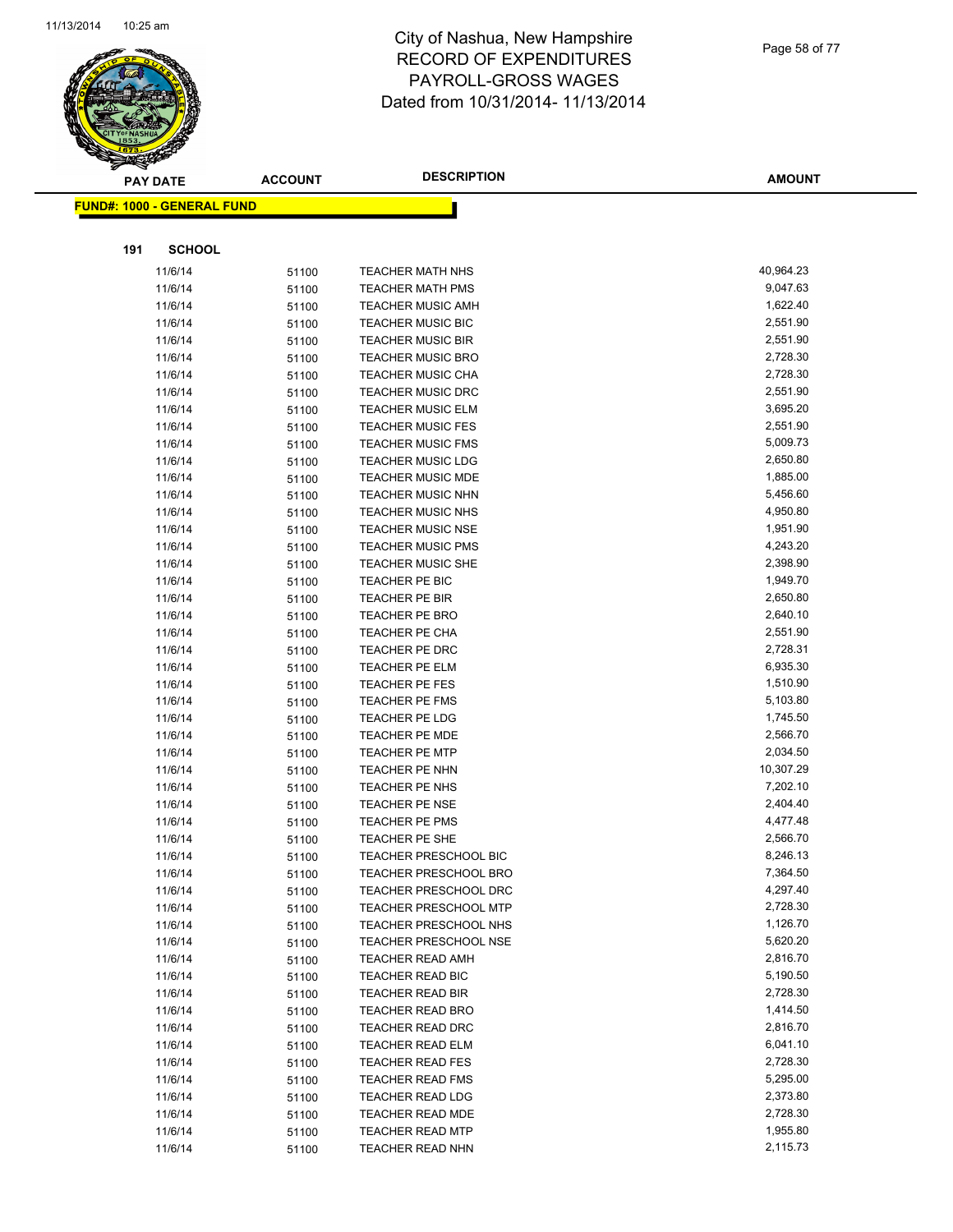

Page 59 of 77

|     | <b>PAY DATE</b>                    | <b>ACCOUNT</b> | <b>DESCRIPTION</b>                | <b>AMOUNT</b> |
|-----|------------------------------------|----------------|-----------------------------------|---------------|
|     | <u> FUND#: 1000 - GENERAL FUND</u> |                |                                   |               |
|     |                                    |                |                                   |               |
|     |                                    |                |                                   |               |
| 191 | <b>SCHOOL</b>                      |                |                                   |               |
|     | 11/6/14                            | 51100          | <b>TEACHER READ NHS</b>           | 3,224.40      |
|     | 11/6/14                            | 51100          | <b>TEACHER READ NSE</b>           | 2,728.30      |
|     | 11/6/14                            | 51100          | <b>TEACHER READ PMS</b>           | 4,389.80      |
|     | 11/6/14                            | 51100          | <b>TEACHER READ SHE</b>           | 2,566.70      |
|     | 11/6/14                            | 51100          | <b>TEACHER SCIENCE ELM</b>        | 19,714.93     |
|     | 11/6/14                            | 51100          | <b>TEACHER SCIENCE FMS</b>        | 10,684.63     |
|     | 11/6/14                            | 51100          | <b>TEACHER SCIENCE NHN</b>        | 34,860.43     |
|     | 11/6/14                            | 51100          | <b>TEACHER SCIENCE NHS</b>        | 40,171.33     |
|     | 11/6/14                            | 51100          | <b>TEACHER SCIENCE PMS</b>        | 10,065.93     |
|     | 11/6/14                            | 51100          | <b>TEACHER SOCIAL STUDIES ELM</b> | 15,200.23     |
|     | 11/6/14                            | 51100          | TEACHER SOCIAL STUDIES FMS        | 13,513.11     |
|     | 11/6/14                            | 51100          | TEACHER SOCIAL STUDIES NHN        | 33,517.83     |
|     | 11/6/14                            | 51100          | TEACHER SOCIAL STUDIES NHS        | 37,133.40     |
|     | 11/6/14                            | 51100          | TEACHER SOCIAL STUDIES PMS        | 11,056.33     |
|     | 11/6/14                            | 51100          | <b>TEACHER SPED AMH</b>           | 2,373.80      |
|     | 11/6/14                            | 51100          | <b>TEACHER SPED BIC</b>           | 6,081.19      |
|     | 11/6/14                            | 51100          | <b>TEACHER SPED BIR</b>           | 5,127.20      |
|     | 11/6/14                            | 51100          | <b>TEACHER SPED BRO</b>           | 5,545.00      |
|     | 11/6/14                            | 51100          | <b>TEACHER SPED CHA</b>           | 10,224.60     |
|     | 11/6/14                            | 51100          | <b>TEACHER SPED DRC</b>           | 2,566.70      |
|     | 11/6/14                            | 51100          | <b>TEACHER SPED ELM</b>           | 20,181.03     |
|     | 11/6/14                            | 51100          | TEACHER SPED FES                  | 5,327.60      |
|     | 11/6/14                            | 51100          | <b>TEACHER SPED FMS</b>           | 6,589.40      |
|     | 10/23/14                           | 51100          | <b>TEACHER SPED LDG</b>           | (1,510.92)    |
|     | 11/6/14                            | 51100          | <b>TEACHER SPED LDG</b>           | 2,204.20      |
|     | 11/6/14                            | 51100          | <b>TEACHER SPED MDE</b>           | 6,261.30      |
|     | 11/6/14                            | 51100          | <b>TEACHER SPED MTP</b>           | 5,280.20      |
|     | 11/6/14                            | 51100          | <b>TEACHER SPED NHN</b>           | 19,690.53     |
|     | 10/23/14                           | 51100          | TEACHER SPED NHS                  | (2,761.42)    |
|     | 11/6/14                            | 51100          | TEACHER SPED NHS                  | 31,536.43     |
|     | 10/23/14                           | 51100          | <b>TEACHER SPED NSE</b>           | (1,510.92)    |
|     | 11/6/14                            | 51100          | TEACHER SPED NSE                  | 1,961.90      |
|     | 11/6/14                            | 51100          | <b>TEACHER SPED PMS</b>           | 11,979.10     |
|     | 11/6/14                            | 51100          | TEACHER SPED SHE                  | 5,280.20      |
|     | 11/6/14                            | 51100          | <b>TEACHER TECHED ELM</b>         | 8,360.50      |
|     | 11/6/14                            | 51100          | <b>TEACHER TECHED FMS</b>         | 5,383.40      |
|     | 11/6/14                            | 51100          | TEACHER TECHED NHN                | 8,221.03      |
|     | 11/6/14                            | 51100          | TEACHER TECHED NHS                | 10,952.20     |
|     | 11/6/14                            | 51100          | <b>TEACHER TECHED PMS</b>         | 5,456.60      |
|     | 11/6/14                            | 51100          | TEACHER TV PROD NHS               | 2,566.70      |
|     | 11/6/14                            | 51100          | <b>TEACHER VISION WID</b>         | 5,161.70      |
|     | 11/6/14                            | 51100          | TECH INTERGRATION ASST AMH        | 577.50        |
|     | 11/13/14                           | 51100          | TECH INTERGRATION ASST AMH        | 462.00        |
|     | 11/6/14                            | 51100          | TECH INTERGRATION ASST BIC        | 751.79        |
|     | 11/13/14                           | 51100          | TECH INTERGRATION ASST BIC        | 507.40        |
|     | 11/6/14                            | 51100          | TECH INTERGRATION ASST CHA        | 547.80        |
|     | 11/13/14                           | 51100          | TECH INTERGRATION ASST CHA        | 438.25        |
|     | 11/6/14                            | 51100          | TECH INTERGRATION ASST FES        | 755.76        |
|     | 11/13/14                           | 51100          | TECH INTERGRATION ASST FES        | 631.40        |
|     | 11/6/14                            | 51100          | TECH INTERGRATION ASST LDG        | 666.75        |
|     | 11/13/14                           | 51100          | TECH INTERGRATION ASST LDG        | 450.08        |
|     | 11/6/14                            | 51100          | TECH INTERGRATION ASST MDE        | 742.01        |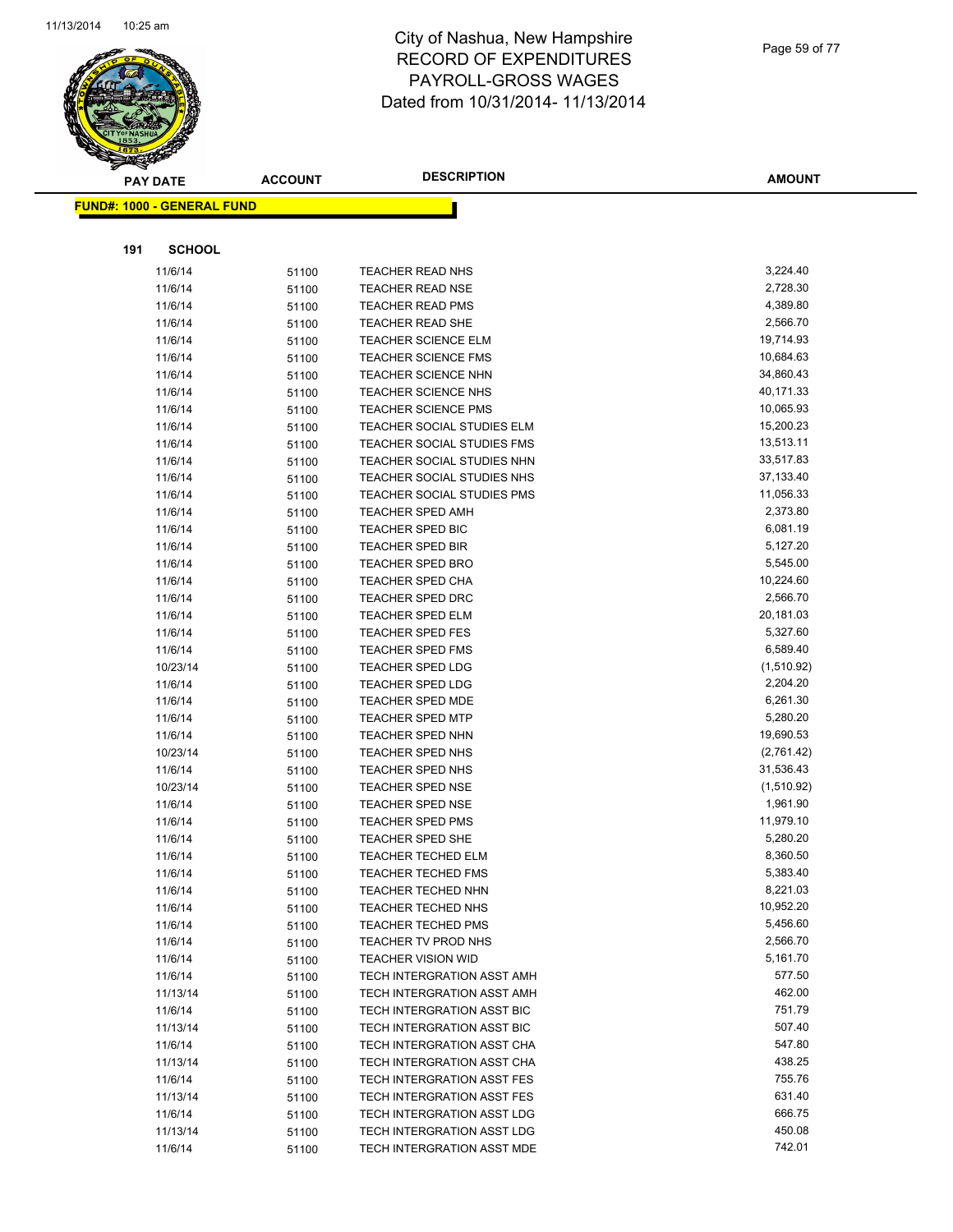

|     | <b>PAY DATE</b>                   | <b>ACCOUNT</b> | <b>DESCRIPTION</b>             | <b>AMOUNT</b> |
|-----|-----------------------------------|----------------|--------------------------------|---------------|
|     | <b>FUND#: 1000 - GENERAL FUND</b> |                |                                |               |
|     |                                   |                |                                |               |
| 191 | <b>SCHOOL</b>                     |                |                                |               |
|     | 11/13/14                          |                | TECH INTERGRATION ASST MDE     | 496.84        |
|     | 11/6/14                           | 51100<br>51100 | TECH INTERGRATION ASST NSE     | 748.82        |
|     | 11/13/14                          | 51100          | TECH INTERGRATION ASST NSE     | 478.24        |
|     | 11/6/14                           | 51100          | TECH INTERGRATION ASST SHE     | 547.80        |
|     | 11/13/14                          | 51100          | TECH INTERGRATION ASST SHE     | 438.24        |
|     | 11/6/14                           | 51200          | ATHLETIC EQUIPMENT MANAGER NHN | 100.00        |
|     | 11/13/14                          | 51200          | ATHLETIC EQUIPMENT MANAGER NHN | 40.00         |
|     | 11/6/14                           | 51200          | ATHLETIC EQUIPMENT MANAGER NHS | 45.00         |
|     | 11/6/14                           | 51200          | CLERICAL BOARD OF ED SUP       | 710.42        |
|     | 11/13/14                          | 51200          | CLERICAL BOARD OF ED SUP       | 578.52        |
|     | 11/6/14                           | 51200          | CLERICAL PRINCIPAL NHN         | 257.55        |
|     | 11/13/14                          | 51200          | <b>CLERICAL PRINCIPAL NHN</b>  | 257.55        |
|     | 11/13/14                          | 51200          | <b>CLERICAL VOLUNTEER SUP</b>  | 369.15        |
|     | 11/6/14                           | 51200          | <b>CROSSING GUARD WPO</b>      | 2,454.52      |
|     | 11/13/14                          | 51200          | <b>CROSSING GUARD WPO</b>      | 1,731.43      |
|     | 11/6/14                           | 51200          | <b>CUSTODIAN CHA</b>           | 323.60        |
|     | 11/13/14                          | 51200          | <b>CUSTODIAN CHA</b>           | 323.60        |
|     | 11/6/14                           | 51200          | <b>CUSTODIAN HEAD CHA</b>      | 15.40         |
|     | 11/6/14                           | 51200          | <b>CUSTODIAN MTP</b>           | 77.00         |
|     | 11/13/14                          | 51200          | <b>CUSTODIAN MTP</b>           | 61.60         |
|     | 11/6/14                           | 51200          | <b>CUSTODIAN NHN</b>           | 323.60        |
|     | 11/13/14                          | 51200          | <b>CUSTODIAN NHN</b>           | 323.60        |
|     | 11/6/14                           | 51200          | FOOD SERVICE ASST PT AMH       | 45.50         |
|     | 11/13/14                          | 51200          | FOOD SERVICE ASST PT AMH       | 27.30         |
|     | 11/6/14                           | 51200          | FOOD SERVICE ASST PT CHA       | 27.30         |
|     | 11/13/14                          | 51200          | FOOD SERVICE ASST PT CHA       | 36.40         |
|     | 11/13/14                          | 51200          | FOOD SERVICE ASST PT MTP       | 9.10          |
|     | 11/6/14                           | 51200          | FOOD SERVICE ASST PT NSE       | 4.55          |
|     | 11/13/14                          | 51200          | FOOD SERVICE ASST PT NSE       | 18.20         |
|     | 11/6/14                           | 51200          | FOOD SERVICE COOK LDG          | 30.96         |
|     | 11/13/14                          | 51200          | FOOD SERVICE COOK LDG          | 41.28         |
|     | 11/6/14                           | 51200          | <b>GUIDANCE COUNSELOR ELM</b>  | 162.50        |
|     | 11/6/14                           | 51200          | GUIDANCE COUNSELOR NHS         | 802.91        |
|     | 11/6/14                           | 51200          | HOME SCHOOL CORD TTI           | 264.39        |
|     | 11/13/14                          | 51200          | HOME SCHOOL CORD TTI           | 174.39        |
|     | 11/6/14                           | 51200          | <b>INSTRUMENTAL MUSIC</b>      | 1,525.00      |
|     | 11/13/14                          | 51200          | <b>INSTRUMENTAL MUSIC</b>      | 1,400.00      |
|     | 11/6/14                           | 51200          | <b>LIBRARIAN BIC</b>           | 911.52        |
|     | 11/6/14                           | 51200          | LUNCH MONITOR AMH              | 634.37        |
|     | 11/13/14                          | 51200          | LUNCH MONITOR AMH              | 454.35        |
|     | 11/6/14                           | 51200          | LUNCH MONITOR BIC              | 847.53        |
|     | 11/13/14                          | 51200          | LUNCH MONITOR BIC              | 556.60        |
|     | 11/6/14                           | 51200          | LUNCH MONITOR BIR              | 1,017.97      |
|     | 11/13/14                          | 51200          | LUNCH MONITOR BIR              | 684.52        |
|     | 11/6/14                           | 51200          | LUNCH MONITOR BRO              | 535.55        |
|     | 11/13/14                          | 51200          | LUNCH MONITOR BRO              | 339.00        |
|     | 11/6/14                           | 51200          | LUNCH MONITOR CHA              | 851.23        |
|     | 11/13/14                          | 51200          | LUNCH MONITOR CHA              | 565.00        |
|     | 11/6/14                           | 51200          | LUNCH MONITOR DRC              | 785.12        |
|     | 11/13/14                          | 51200          | LUNCH MONITOR DRC              | 499.35        |
|     | 11/6/14                           | 51200          | LUNCH MONITOR ELM              | 184.65        |
|     | 11/13/14                          | 51200          | LUNCH MONITOR ELM              | 245.32        |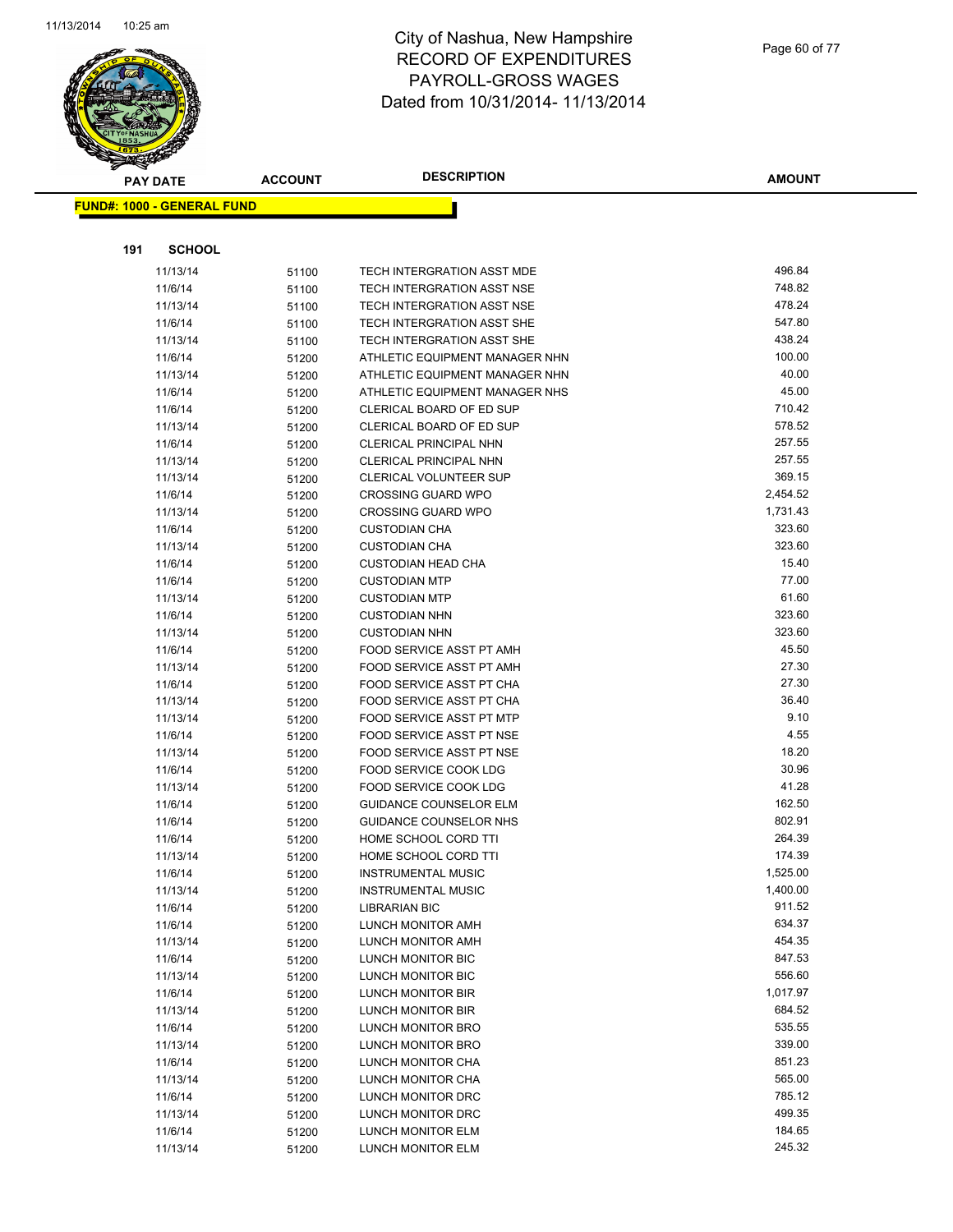

Page 61 of 77

| $\tilde{\phantom{a}}$ | <b>PAY DATE</b>                   | <b>ACCOUNT</b> | <b>DESCRIPTION</b>             | <b>AMOUNT</b>   |
|-----------------------|-----------------------------------|----------------|--------------------------------|-----------------|
|                       | <b>FUND#: 1000 - GENERAL FUND</b> |                |                                |                 |
|                       |                                   |                |                                |                 |
|                       |                                   |                |                                |                 |
| 191                   | <b>SCHOOL</b>                     |                |                                |                 |
|                       | 11/6/14                           | 51200          | LUNCH MONITOR FES              | 1,140.69        |
|                       | 11/13/14                          | 51200          | LUNCH MONITOR FES              | 816.60          |
|                       | 11/6/14                           | 51200          | LUNCH MONITOR FMS              | 239.87          |
|                       | 11/13/14                          | 51200          | LUNCH MONITOR FMS              | 109.40          |
|                       | 11/6/14                           | 51200          | LUNCH MONITOR LDG              | 877.75          |
|                       | 11/13/14                          | 51200          | LUNCH MONITOR LDG              | 659.34          |
|                       | 11/6/14                           | 51200          | LUNCH MONITOR MDE              | 794.39          |
|                       | 11/13/14                          | 51200          | LUNCH MONITOR MDE              | 524.70          |
|                       | 11/6/14                           | 51200          | LUNCH MONITOR MTP              | 604.17          |
|                       | 11/13/14                          | 51200          | LUNCH MONITOR MTP              | 309.45          |
|                       | 11/6/14                           | 51200          | LUNCH MONITOR NHN              | 494.92          |
|                       | 11/13/14                          | 51200          | LUNCH MONITOR NHN              | 341.83          |
|                       | 11/6/14                           | 51200          | LUNCH MONITOR NHS              | 462.12          |
|                       | 11/13/14                          | 51200          | LUNCH MONITOR NHS              | 330.35          |
|                       | 11/6/14                           | 51200          | LUNCH MONITOR NSE              | 329.95          |
|                       | 11/13/14                          | 51200          | LUNCH MONITOR NSE              | 248.60          |
|                       | 11/6/14                           | 51200          | <b>LUNCH MONITOR PMS</b>       | 283.38          |
|                       | 11/13/14                          | 51200          | <b>LUNCH MONITOR PMS</b>       | 214.70          |
|                       | 11/6/14                           | 51200          | <b>LUNCH MONITOR SHE</b>       | 726.11          |
|                       | 11/13/14                          | 51200          | LUNCH MONITOR SHE              | 438.61          |
|                       | 11/6/14                           | 51200          | <b>NURSE FES</b>               | 770.68          |
|                       | 11/6/14                           | 51200          | PARA ALT PMS                   | 64.68           |
|                       | 11/13/14                          | 51200          | PARA ALT PMS                   | 64.68           |
|                       | 11/6/14                           | 51200          | PARA DW SPEC ED BIR            | 414.51          |
|                       | 11/13/14                          | 51200          | PARA DW SPEC ED BIR            | 313.41          |
|                       | 11/6/14                           | 51200          | PARA DW SPEC ED BRO            | 18.20           |
|                       | 11/13/14                          | 51200          | PARA DW SPEC ED BRO            | 18.20           |
|                       | 11/13/14                          | 51200          | PARA DW SPEC ED NHS            | 94.36           |
|                       | 11/6/14                           | 51200          | PARA ELL FES                   | 34.13           |
|                       | 11/13/14                          | 51200          | PARA ELL FES                   | 27.30<br>435.16 |
|                       | 11/6/14                           | 51200          | PARA INST AMH                  | 583.30          |
|                       | 11/13/14                          | 51200          | PARA INST AMH                  | 660.91          |
|                       | 11/6/14                           | 51200          | PARA INST BIC                  | 590.00          |
|                       | 11/13/14<br>11/6/14               | 51200          | PARA INST BIC<br>PARA INST BIR | 45.50           |
|                       | 11/13/14                          | 51200          | PARA INST BIR                  | 36.40           |
|                       | 11/6/14                           | 51200          | PARA INST DRC                  | 63.70           |
|                       | 11/13/14                          | 51200<br>51200 | PARA INST DRC                  | 31.85           |
|                       | 11/6/14                           | 51200          | PARA INST FES                  | 34.13           |
|                       | 11/13/14                          | 51200          | PARA INST FES                  | 27.30           |
|                       | 11/6/14                           | 51200          | PARA INST FMS                  | 22.75           |
|                       | 11/13/14                          | 51200          | PARA INST FMS                  | 18.20           |
|                       | 11/6/14                           | 51200          | PARA INST LDG                  | 34.13           |
|                       | 11/13/14                          | 51200          | PARA INST LDG                  | 27.30           |
|                       | 11/6/14                           | 51200          | PARA INST MTP                  | 339.06          |
|                       | 11/13/14                          | 51200          | PARA INST MTP                  | 272.16          |
|                       | 11/6/14                           | 51200          | PARA INST NHN                  | 291.39          |
|                       | 11/13/14                          | 51200          | PARA INST NHN                  | 291.39          |
|                       | 11/6/14                           | 51200          | PARA INST PMS                  | 16.17           |
|                       | 11/6/14                           | 51200          | PARA INST SHE                  | 173.88          |
|                       | 11/13/14                          | 51200          | PARA INST SHE                  | 370.44          |
|                       | 11/6/14                           | 51200          | PARA LIB NHN                   | 273.45          |
|                       |                                   |                |                                |                 |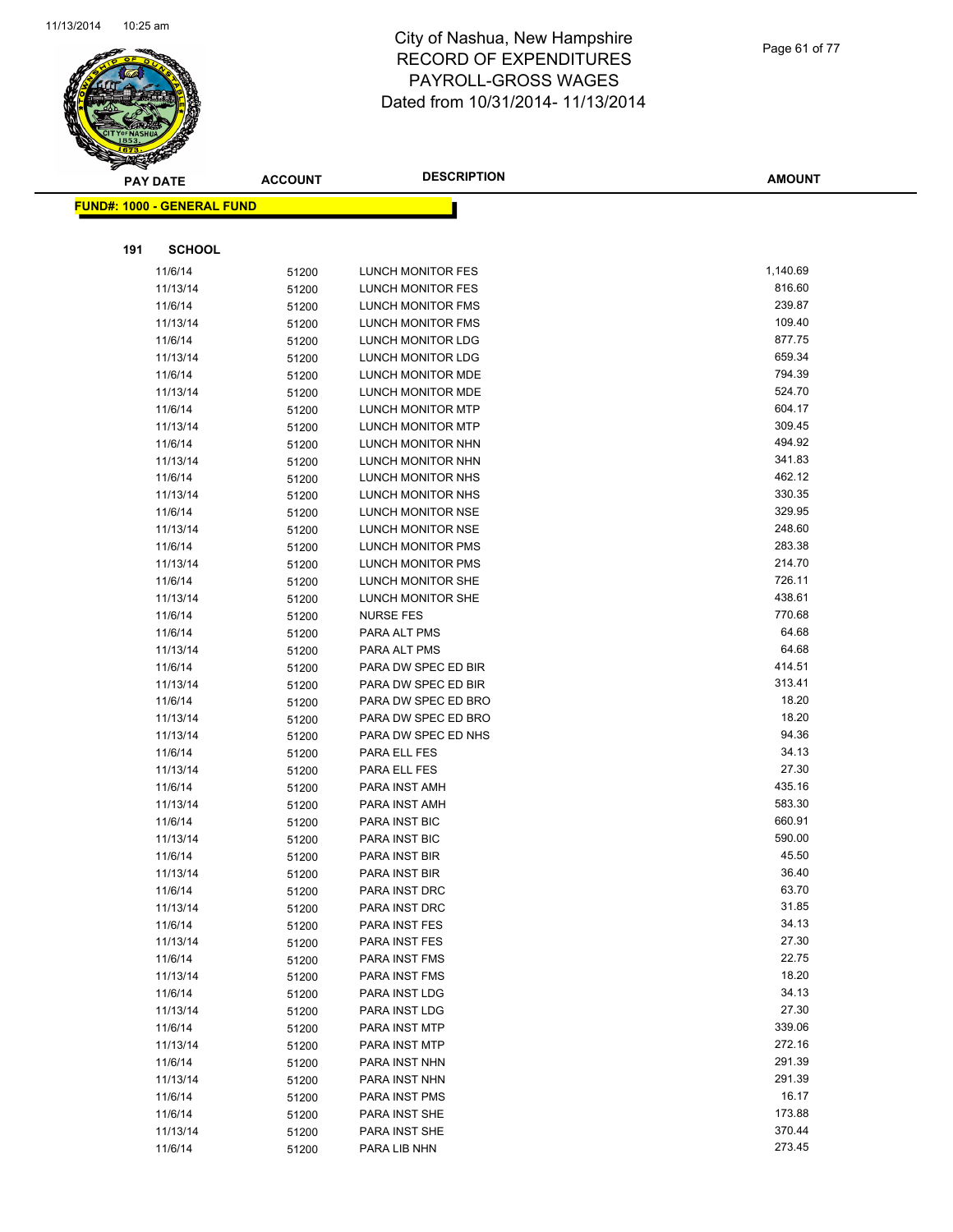

|     | <b>PAY DATE</b>                   | <b>ACCOUNT</b> | <b>DESCRIPTION</b>                   | <b>AMOUNT</b>        |
|-----|-----------------------------------|----------------|--------------------------------------|----------------------|
|     | <b>FUND#: 1000 - GENERAL FUND</b> |                |                                      |                      |
|     |                                   |                |                                      |                      |
|     |                                   |                |                                      |                      |
| 191 | <b>SCHOOL</b>                     |                |                                      |                      |
|     | 11/13/14                          | 51200          | PARA LIB NHN                         | 273.45               |
|     | 11/6/14                           | 51200          | PARA LIB PMS                         | 213.90               |
|     | 11/13/14                          | 51200          | PARA LIB PMS                         | 224.08               |
|     | 11/6/14                           | 51200          | PARA MEDIA NHS                       | 196.66               |
|     | 11/13/14                          | 51200          | PARA MEDIA NHS                       | 196.66               |
|     | 11/6/14                           | 51200          | <b>PARA MUSIC FMS</b>                | 191.10               |
|     | 11/13/14                          | 51200          | <b>PARA MUSIC FMS</b>                | 203.85               |
|     | 11/6/14                           | 51200          | PARA PRE SCH BIC                     | 2,362.19             |
|     | 11/13/14                          | 51200          | PARA PRE SCH BIC                     | 1,781.75             |
|     | 11/6/14                           | 51200          | PARA PRE SCH BRO                     | 1,562.89             |
|     | 11/13/14                          | 51200          | PARA PRE SCH BRO                     | 1,169.64             |
|     | 11/6/14                           | 51200          | PARA PRE SCH DRC                     | 1,967.92             |
|     | 11/13/14                          | 51200          | PARA PRE SCH DRC                     | 1,755.17<br>1,046.08 |
|     | 11/6/14                           | 51200          | PARA PRE SCH MTP                     | 784.56               |
|     | 11/13/14                          | 51200          | PARA PRE SCH MTP                     | 4,794.73             |
|     | 11/6/14<br>11/13/14               | 51200          | PARA PRE SCH NSE<br>PARA PRE SCH NSE | 3,171.41             |
|     |                                   | 51200          | PARA SCI NHS                         | 40.00                |
|     | 11/6/14<br>11/13/14               | 51200          | PARA SCI NHS                         | 40.00                |
|     | 11/6/14                           | 51200          | PARA TTI DRC                         | 203.70               |
|     | 11/13/14                          | 51200          | PARA TTI DRC                         | 207.10               |
|     | 11/6/14                           | 51200<br>51200 | PARA TTI LDG                         | 77.00                |
|     | 11/13/14                          | 51200          | PARA TTI LDG                         | 61.60                |
|     | 11/6/14                           | 51200          | PARA TTI NURSERY                     | 397.35               |
|     | 11/13/14                          | 51200          | PARA TTI NURSERY                     | 635.76               |
|     | 11/6/14                           | 51200          | SCHOOL PSYCHOLOGIST WID              | 4,031.76             |
|     | 11/6/14                           | 51200          | SPEECH LANG PATHOLOGIST WID          | 12,379.82            |
|     | 11/6/14                           | 51200          | SUB CLERICAL                         | 374.38               |
|     | 11/13/14                          | 51200          | SUB CLERICAL                         | 425.30               |
|     | 11/6/14                           | 51200          | <b>SUB FOOD SERVICE</b>              | 20.02                |
|     | 11/6/14                           | 51200          | <b>SUB LUNCH MONITOR</b>             | 34.13                |
|     | 11/13/14                          | 51200          | <b>SUB LUNCH MONITOR</b>             | 27.30                |
|     | 11/6/14                           | 51200          | SUB PARA PROFESSIONAL                | 11.38                |
|     | 11/13/14                          | 51200          | SUB PARA PROFESSIONAL                | 9.10                 |
|     | 11/6/14                           | 51200          | <b>SUB TEACHER</b>                   | 325.00               |
|     | 11/13/14                          | 51200          | <b>SUB TEACHER</b>                   | 225.00               |
|     | 11/6/14                           | 51200          | <b>TEACHER ART NHN</b>               | 440.50               |
|     | 11/6/14                           | 51200          | TEACHER BEHAVIOR SPEC WID            | 1,026.69             |
|     | 11/6/14                           | 51200          | TEACHER BIO TEC NHN                  | 520.60               |
|     | 11/6/14                           | 51200          | <b>TEACHER COMPUTER NHN</b>          | 405.60               |
|     | 11/6/14                           | 51200          | <b>TEACHER ELL LDG</b>               | 50.00                |
|     | 11/6/14                           | 51200          | <b>TEACHER ENGLISH NHN</b>           | 1,283.40             |
|     | 11/6/14                           | 51200          | TEACHER FOREIGN LANG FMS             | 959.60               |
|     | 11/6/14                           | 51200          | <b>TEACHER GR3 CHA</b>               | 300.00               |
|     | 11/6/14                           | 51200          | <b>TEACHER GR6 PMS</b>               | 112.50               |
|     | 11/6/14                           | 51200          | TEACHER INST SPED WID                | 1,899.00             |
|     | 11/6/14                           | 51200          | <b>TEACHER KIND BIC</b>              | 2,311.10             |
|     | 11/6/14                           | 51200          | <b>TEACHER KIND BIR</b>              | 881.10               |
|     | 11/6/14                           | 51200          | <b>TEACHER MATH FMS</b>              | 445.58               |
|     | 11/6/14                           | 51200          | TEACHER MATH NHN                     | 1,133.20             |
|     | 11/6/14                           | 51200          | <b>TEACHER MUSIC AMH</b>             | 225.00               |
|     | 11/6/14                           | 51200          | <b>TEACHER MUSIC DRC</b>             | 312.50               |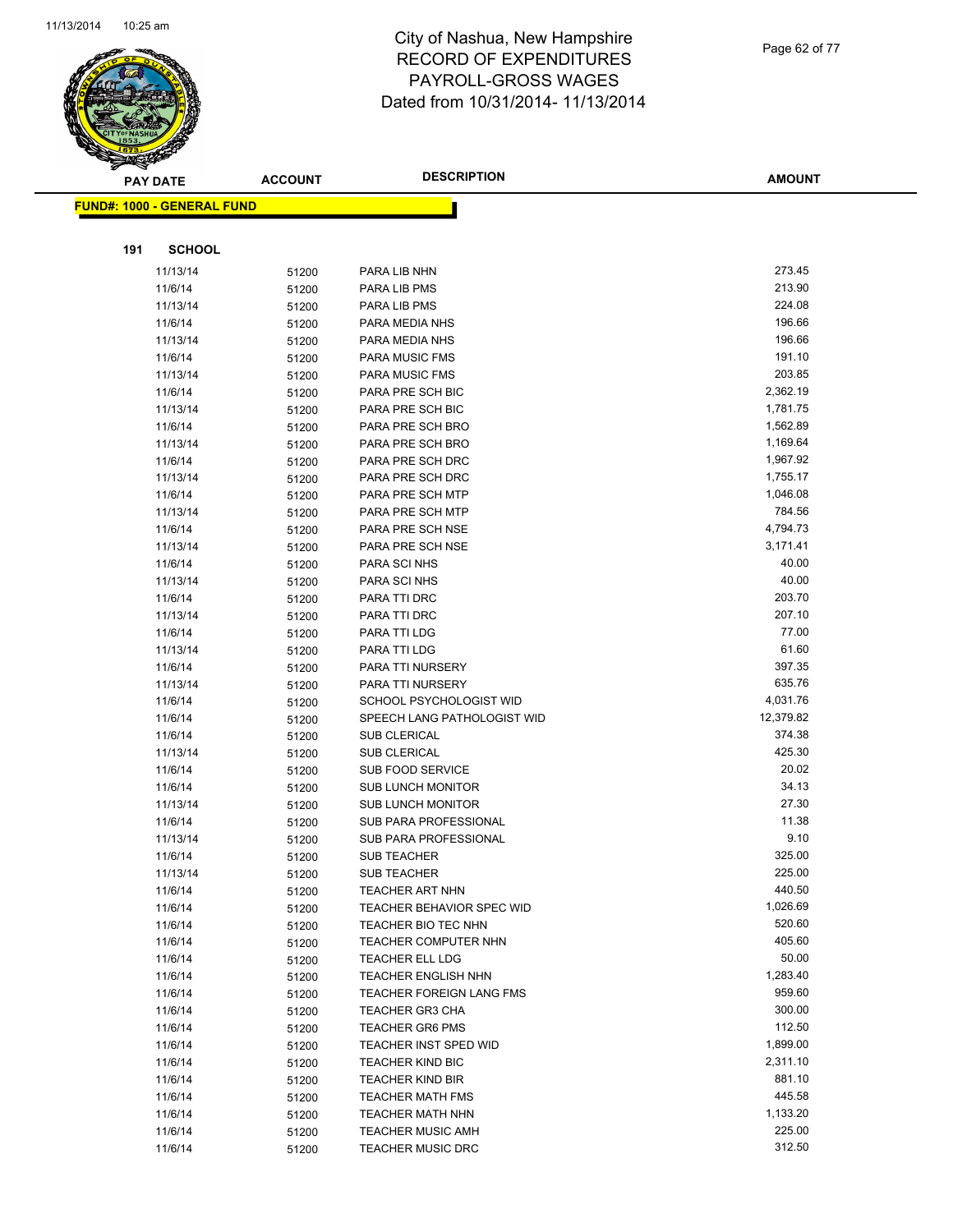

Page 63 of 77

| <b>PAY DATE</b>                   | <b>ACCOUNT</b> | <b>DESCRIPTION</b>                     | <b>AMOUNT</b>  |
|-----------------------------------|----------------|----------------------------------------|----------------|
| <b>FUND#: 1000 - GENERAL FUND</b> |                |                                        |                |
|                                   |                |                                        |                |
| 191<br><b>SCHOOL</b>              |                |                                        |                |
| 11/6/14                           | 51200          | <b>TEACHER MUSIC ELM</b>               | 850.30         |
| 11/6/14                           | 51200          | <b>TEACHER MUSIC MTP</b>               | 1,199.42       |
| 11/6/14                           | 51200          | <b>TEACHER PE NHS</b>                  | 236.54         |
| 11/6/14                           | 51200          | <b>TEACHER READ ELM</b>                | 1,612.20       |
| 11/6/14                           | 51200          | <b>TEACHER READ SHE</b>                | 150.00         |
| 11/6/14                           | 51200          | <b>TEACHER SCIENCE ELM</b>             | 66.50          |
| 11/6/14                           | 51200          | <b>TEACHER SCIENCE NHS</b>             | 247.00         |
| 11/6/14                           | 51200          | TEACHER SOCIAL STUDIES NHN             | 668.75         |
| 11/6/14                           | 51200          | TEACHER SOCIAL STUDIES NHS             | 526.00         |
| 11/6/14                           | 51200          | <b>TEACHER SPED NHN</b>                | 5,378.10       |
| 11/6/14                           | 51200          | TEACHER SPED NHS                       | 881.10         |
| 11/6/14                           | 51200          | <b>TEACHER TECHED NHS</b>              | 135.00         |
| 11/6/14                           | 51200          | <b>TEACHER TTI MTP</b>                 | 1,130.70       |
| 11/6/14                           | 51200          | <b>TEACHER VISION WIDE</b>             | 1,091.33       |
| 11/6/14                           | 51200          | <b>TICKETSELLER</b>                    | 65.00          |
| 11/13/14                          | 51200          | <b>TICKETSELLER</b>                    | 25.00          |
| 11/6/14                           | 51300          | OVERTIME-REGULAR                       | 11,181.50      |
| 11/13/14                          | 51300          | OVERTIME-REGULAR                       | 9,417.61       |
| 11/6/14                           | 51400          | <b>WAGES TEMP-SEASONAL</b>             | 1,274.60       |
| 11/13/14                          | 51400          | <b>WAGES TEMP-SEASONAL</b>             | 1,229.60       |
| 11/6/14                           | 51412          | <b>WAGES PER DIEM</b>                  | 36,274.40      |
| 11/13/14                          | 51412          | <b>WAGES PER DIEM</b>                  | 28,810.92      |
| 10/23/14                          | 51600          | <b>LONGEVITY</b>                       | (11.97)        |
| 11/6/14                           | 51600          | <b>LONGEVITY</b>                       | 5,540.06       |
| 11/13/14                          | 51600          | <b>LONGEVITY</b>                       | 2,749.76       |
| 11/6/14                           | 51650          | <b>ADDITIONAL HOURS</b>                | 413.82         |
| 11/13/14                          | 51650          | ADDITIONAL HOURS                       | 224.02         |
| 11/6/14                           | 51700          | <b>STIPENDS</b>                        | 17,502.93      |
| 9/30/14                           | 51750          | <b>RETIREMENT &amp; SEPARATION PAY</b> | 4,276.24       |
| 11/13/14                          | 51750          | <b>RETIREMENT &amp; SEPARATION PAY</b> | 3,352.81       |
| 11/6/14                           | 55400          | CONFERENCES AND SEMINARS               | 4,100.00       |
| 11/6/14                           | 55699          | OTHER CONTRACTED SERVICES              | 1,000.00       |
| <b>TOTAL 191 - SCHOOL</b>         |                |                                        | \$3,205,932.35 |

**TOTAL FUND 1000 - GENERAL FUND \$4,943,446.47** 

**FUND#: 1001 - GF-CAPITAL IMPROVEMENTS**

**161 STREETS-CAP IMP**

| <b>TOTAL 161 - STREETS-CAP IMP</b> |       |                      | \$3,001.37 |
|------------------------------------|-------|----------------------|------------|
|                                    | 81100 |                      |            |
| 10/30/14                           |       | CAPITAL IMPROVEMENTS | 44.05      |
| 11/13/14                           | 51300 | OVERTIME-REGULAR     | 2,564.48   |
| 11/6/14                            | 51300 | OVERTIME-REGULAR     | 436.89     |
| 10/30/14                           | 51300 | OVERTIME-REGULAR     | (44.05)    |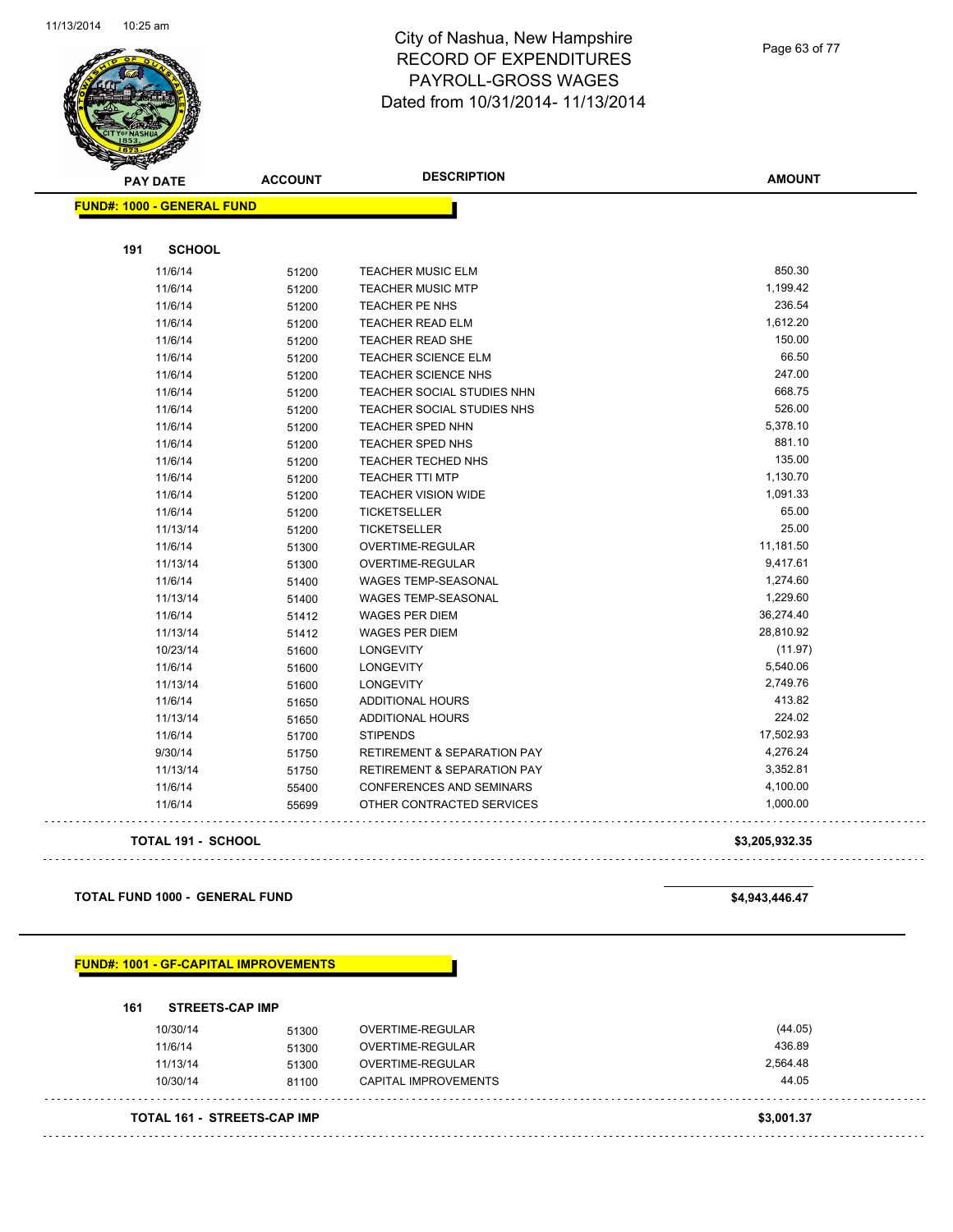

| <b>PAY DATE</b>                                  | <b>ACCOUNT</b> | <b>DESCRIPTION</b>                   | <b>AMOUNT</b> |
|--------------------------------------------------|----------------|--------------------------------------|---------------|
| <b>TOTAL FUND 1001 - GF-CAPITAL IMPROVEMENTS</b> |                |                                      | \$3,001.37    |
|                                                  |                |                                      |               |
| <b>FUND#: 2100 - FOOD SERVICES FUND</b>          |                |                                      |               |
| 11/6/14                                          | 51100          | <b>CLERICAL FOOD SERVICE NHS</b>     | 709.90        |
| 11/13/14                                         | 51100          | <b>CLERICAL FOOD SERVICE NHS</b>     | 709.90        |
| 11/6/14                                          | 51100          | DELIVERY DRIVER FOOD SERVICE         | 953.49        |
| 11/13/14                                         | 51100          | DELIVERY DRIVER FOOD SERVICE         | 786.65        |
| 11/6/14                                          | 51100          | DIRECTOR FOOD SERVICE                | 3,624.37      |
| 11/6/14                                          | 51100          | <b>FOOD SERVICE BUSINESS MANAGER</b> | 2,359.41      |
| 11/6/14                                          | 51100          | FOOD SERVICE COOK AMH                | 491.40        |
| 11/13/14                                         | 51100          | FOOD SERVICE COOK AMH                | 393.12        |
| 11/6/14                                          | 51100          | FOOD SERVICE COOK BIC                | 491.40        |
| 11/13/14                                         | 51100          | FOOD SERVICE COOK BIC                | 393.12        |
| 11/6/14                                          | 51100          | FOOD SERVICE COOK BIR                | 491.40        |
| 11/13/14                                         | 51100          | FOOD SERVICE COOK BIR                | 393.12        |
| 11/6/14                                          | 51100          | <b>FOOD SERVICE COOK BRO</b>         | 491.40        |
| 11/13/14                                         | 51100          | <b>FOOD SERVICE COOK BRO</b>         | 393.12        |
| 11/6/14                                          | 51100          | <b>FOOD SERVICE COOK CHA</b>         | 491.40        |
| 11/13/14                                         | 51100          | FOOD SERVICE COOK CHA                | 393.12        |
| 11/6/14                                          | 51100          | FOOD SERVICE COOK DRC                | 491.40        |
| 11/13/14                                         | 51100          | FOOD SERVICE COOK DRC                | 393.12        |
| 11/6/14                                          | 51100          | FOOD SERVICE COOK ELM                | 1,003.80      |
| 11/13/14                                         | 51100          | FOOD SERVICE COOK ELM                | 803.04        |
| 11/6/14                                          | 51100          | <b>FOOD SERVICE COOK FES</b>         | 432.25        |
| 11/13/14                                         | 51100          | <b>FOOD SERVICE COOK FES</b>         | 345.80        |
| 11/6/14                                          | 51100          | <b>FOOD SERVICE COOK FMS</b>         | 501.90        |
| 11/13/14                                         | 51100          | <b>FOOD SERVICE COOK FMS</b>         | 401.52        |
| 11/6/14                                          | 51100          | FOOD SERVICE COOK LDG                | 473.90        |
| 11/13/14                                         | 51100          | FOOD SERVICE COOK LDG                | 379.12        |
| 11/6/14                                          | 51100          | FOOD SERVICE COOK MDE                | 473.90        |
| 11/13/14                                         | 51100          | <b>FOOD SERVICE COOK MDE</b>         | 379.12        |
| 11/6/14                                          | 51100          | FOOD SERVICE COOK NHN                | 1,035.65      |
| 11/13/14                                         | 51100          | FOOD SERVICE COOK NHN                | 828.52        |
| 11/6/14                                          | 51100          | FOOD SERVICE COOK NHS                | 918.38        |
| 11/13/14                                         | 51100          | <b>FOOD SERVICE COOK NHS</b>         | 778.69        |
| 11/6/14                                          | 51100          | FOOD SERVICE COOK NSE                | 470.40        |
| 11/13/14                                         | 51100          | FOOD SERVICE COOK NSE                | 470.40        |
| 11/6/14                                          | 51100          | FOOD SERVICE COOK PMS                | 501.90        |
| 11/13/14                                         | 51100          | FOOD SERVICE COOK PMS                | 401.52        |
| 11/6/14                                          | 51100          | FOOD SERVICE COOK SHE                | 473.90        |
| 11/13/14                                         | 51100          | FOOD SERVICE COOK SHE                | 379.12        |
| 11/6/14                                          | 51100          | <b>FOOD SERVICE SITE CORD</b>        | 12,715.83     |
| 11/6/14                                          | 51100          | <b>FOOD SERVICECOOK MTP</b>          | 449.67        |
| 11/13/14                                         | 51100          | FOOD SERVICECOOK MTP                 | 362.32        |
| 11/6/14                                          | 51200          | FOOD SERVICE ASST PT AMH             | 523.25        |
| 11/13/14                                         | 51200          | FOOD SERVICE ASST PT AMH             | 454.63        |
| 11/6/14                                          | 51200          | FOOD SERVICE ASST PT BIC             | 538.51        |
| 11/13/14                                         | 51200          | FOOD SERVICE ASST PT BIC             | 433.28        |
| 11/6/14                                          | 51200          | FOOD SERVICE ASST PT BIR             | 408.62        |

11/13/14 51200 FOOD SERVICE ASST PT BIR<br>11/6/14 51200 FOOD SERVICE ASST PT BRO<br>11/6/14 51200 FOOD SERVICE ASST PT BRO

11/13/14 51200 FOOD SERVICE ASST PT BRO 283.92

11/6/14 51200 FOOD SERVICE ASST PT BRO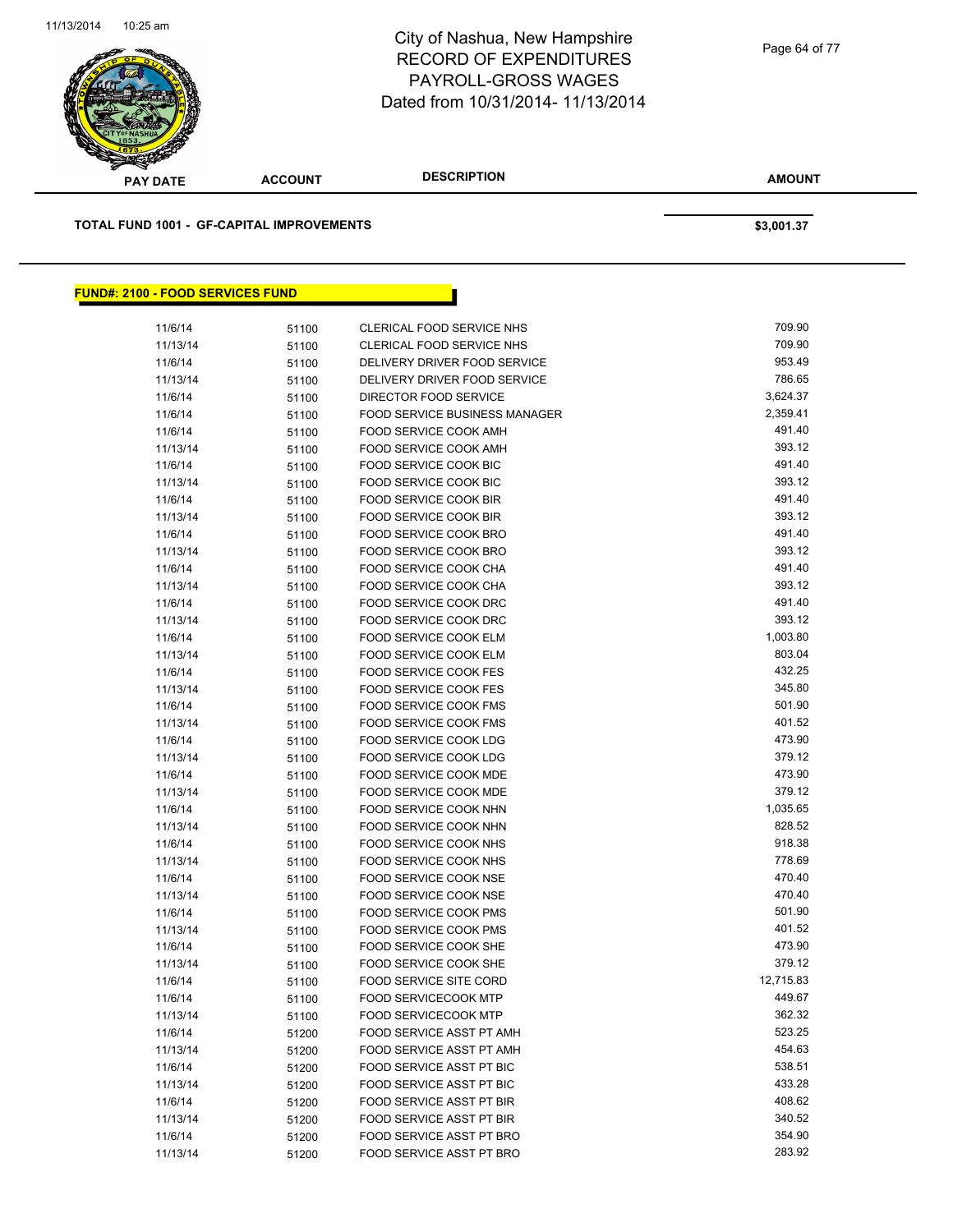

Page 65 of 77

| <b>PAY DATE</b>                         | <b>ACCOUNT</b> | <b>DESCRIPTION</b>              | <b>AMOUNT</b> |
|-----------------------------------------|----------------|---------------------------------|---------------|
| <b>FUND#: 2100 - FOOD SERVICES FUND</b> |                |                                 |               |
| 11/6/14                                 | 51200          | FOOD SERVICE ASST PT CHA        | 374.17        |
| 11/13/14                                | 51200          | FOOD SERVICE ASST PT CHA        | 289.68        |
| 11/6/14                                 | 51200          | FOOD SERVICE ASST PT DRC        | 684.81        |
| 11/13/14                                | 51200          | <b>FOOD SERVICE ASST PT DRC</b> | 598.35        |
| 11/6/14                                 | 51200          | FOOD SERVICE ASST PT ELM        | 1,844.18      |
| 11/13/14                                | 51200          | <b>FOOD SERVICE ASST PT ELM</b> | 1,620.24      |
| 11/6/14                                 | 51200          | FOOD SERVICE ASST PT FES        | 725.55        |
| 11/13/14                                | 51200          | <b>FOOD SERVICE ASST PT FES</b> | 580.44        |
| 11/6/14                                 | 51200          | <b>FOOD SERVICE ASST PT FMS</b> | 1,697.16      |
| 11/13/14                                | 51200          | FOOD SERVICE ASST PT FMS        | 1,394.35      |
| 11/6/14                                 | 51200          | <b>FOOD SERVICE ASST PT LDG</b> | 1,000.16      |
| 11/13/14                                | 51200          | <b>FOOD SERVICE ASST PT LDG</b> | 747.34        |
| 11/6/14                                 | 51200          | FOOD SERVICE ASST PT MDE        | 254.56        |
| 11/13/14                                | 51200          | FOOD SERVICE ASST PT MDE        | 208.28        |
| 11/6/14                                 | 51200          | <b>FOOD SERVICE ASST PT MTP</b> | 477.25        |
| 11/13/14                                | 51200          | FOOD SERVICE ASST PT MTP        | 381.80        |
| 11/6/14                                 | 51200          | FOOD SERVICE ASST PT NHN        | 4,721.18      |
| 11/13/14                                | 51200          | FOOD SERVICE ASST PT NHN        | 3,697.23      |
| 11/6/14                                 | 51200          | FOOD SERVICE ASST PT NHS        | 3,819.10      |
| 11/13/14                                | 51200          | <b>FOOD SERVICE ASST PT NHS</b> | 3,348.84      |
| 11/6/14                                 | 51200          | <b>FOOD SERVICE ASST PT NSE</b> | 432.25        |
| 11/13/14                                | 51200          | FOOD SERVICE ASST PT NSE        | 333.45        |
| 11/6/14                                 | 51200          | <b>FOOD SERVICE ASST PT PMS</b> | 2,131.25      |
| 11/13/14                                | 51200          | FOOD SERVICE ASST PT PMS        | 1,728.68      |
| 11/6/14                                 | 51200          | FOOD SERVICE ASST PT SHE        | 538.99        |
| 11/13/14                                | 51200          | <b>FOOD SERVICE ASST PT SHE</b> | 421.72        |
| 11/6/14                                 | 51300          | OVERTIME-REGULAR                | 137.63        |
| 11/13/14                                | 51300          | <b>OVERTIME-REGULAR</b>         | 151.55        |
| 11/6/14                                 | 51412          | <b>WAGES PER DIEM</b>           | 4,432.22      |
| 11/13/14                                | 51412          | <b>WAGES PER DIEM</b>           | 3,146.81      |

#### **TOTAL FUND 2100 - FOOD SERVICES FUND \$84,688.34**

| 11/6/14  | 51200 | DRIVER INSTRUCTOR         | 125.00 |
|----------|-------|---------------------------|--------|
| 11/13/14 | 51200 | DRIVER INSTRUCTOR         | 150.00 |
| 11/6/14  | 51200 | <b>TEACHER TECHED ELM</b> | 250.00 |
| 11/6/14  | 51200 | <b>TEACHER TECHED FMS</b> | 175.00 |
| 11/6/14  | 51200 | <b>TEACHER TECHED PMS</b> | 100.00 |
| 11/13/14 | 51300 | OVERTIME-REGULAR          | 29.81  |

#### **TOTAL FUND 2201 - DRIVERS EDUCATION FUND \$829.81**

#### **FUND#: 2207 - ADULT ED/CONTINUING ED**

| 11/6/14  | 51200 | ADULT ED DIPOLMA INST    | 75.00  |
|----------|-------|--------------------------|--------|
| 11/13/14 | 51200 | ADULT ED DIPOLMA INST    | 75.00  |
| 11/6/14  | 51200 | ADULT ED ENRICHMENT INST | 150.00 |
| 11/13/14 | 51200 | ADULT ED ENRICHMENT INST | 75.00  |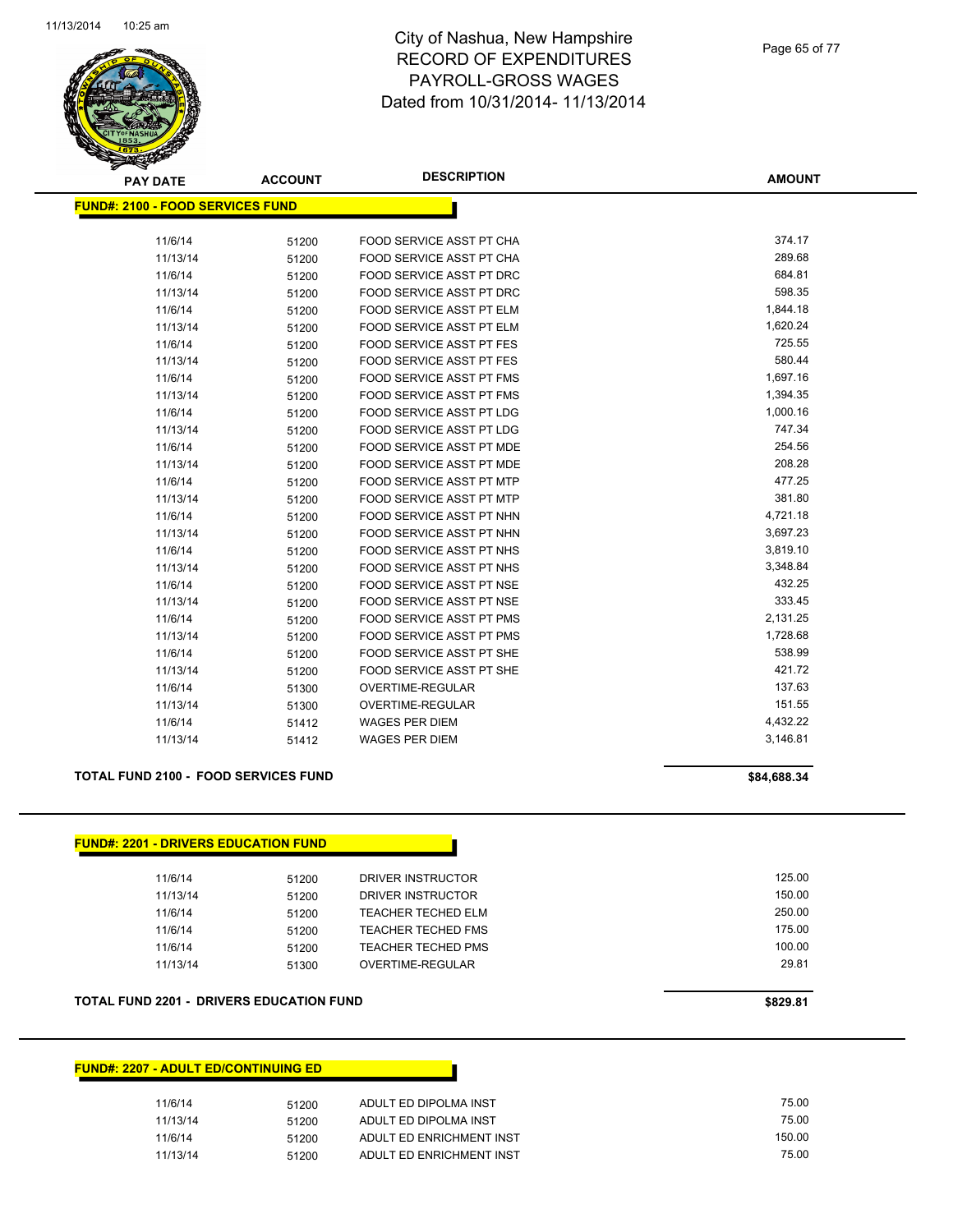

Page 66 of 77

| <b>PAY DATE</b>                                         | <b>ACCOUNT</b> | <b>DESCRIPTION</b>            | <b>AMOUNT</b> |
|---------------------------------------------------------|----------------|-------------------------------|---------------|
| <b>FUND#: 2207 - ADULT ED/CONTINUING ED</b>             |                |                               |               |
| 11/6/14                                                 |                | ADULT ED ENRICHMENT TEACHER   | 50.00         |
| 11/13/14                                                | 51200          | ADULT ED ENRICHMENT TEACHER   | 50.00         |
| 11/6/14                                                 | 51200          | CLERICAL SPECIAL ED NHN       | 37.50         |
| 11/6/14                                                 | 51200          | PARA INST BRO                 | 50.00         |
|                                                         | 51200          |                               | 75.00         |
| 11/6/14                                                 | 51200          | <b>SUB TEACHER</b>            |               |
| <b>TOTAL FUND 2207 - ADULT ED/CONTINUING ED</b>         |                |                               | \$637.50      |
| <b>FUND#: 2252 - DAY CARE</b>                           |                |                               |               |
| 11/6/14                                                 | 51100          | PANTHER PRESCHOOL DIRECTOR    | 983.23        |
| <b>TOTAL FUND 2252 - DAY CARE</b>                       |                |                               | \$983.23      |
| <u> FUND#: 2257 - SPECIAL ED LOCAL</u>                  |                |                               |               |
|                                                         |                |                               |               |
| 11/6/14                                                 | 51100          | PARA DW SPEC ED CHA           | 1,076.42      |
| 11/13/14                                                | 51100          | PARA DW SPEC ED CHA           | 875.28        |
| 11/6/14                                                 | 51100          | PARA DW SPEC ED FMS           | 504.19        |
| 11/13/14                                                | 51100          | PARA DW SPEC ED FMS           | 412.88        |
| 11/6/14                                                 | 51100          | PARA DW SPEC ED MDE           | 404.40        |
| 11/13/14                                                | 51100          | PARA DW SPEC ED MDE           | 397.66        |
| 11/6/14                                                 | 51100          | PARA DW SPEC ED SHE           | 1,047.74      |
| 11/13/14                                                | 51100          | PARA DW SPEC ED SHE           | 851.28        |
| 11/6/14                                                 | 51100          | PARA DW SPEC ELM              | 451.39        |
| 11/13/14                                                | 51100          | PARA DW SPEC ELM              | 358.24        |
| 11/6/14                                                 | 51100          | SIGN LANGUAGE INTERPRETER     | 1,226.02      |
| 11/13/14                                                | 51100          | SIGN LANGUAGE INTERPRETER     | 1,011.10      |
| 11/6/14                                                 | 51412          | <b>WAGES PER DIEM</b>         | 278.40        |
| 11/13/14                                                | 51412          | <b>WAGES PER DIEM</b>         | 242.72        |
| <b>TOTAL FUND 2257 - SPECIAL ED LOCAL</b>               |                |                               | \$9,137.72    |
|                                                         |                |                               |               |
| <b>FUND#: 2503 - PARKS &amp; REC PROGRAMS FUND</b>      |                |                               |               |
| 11/6/14                                                 | 51100          | PROGRAM COORDINATOR           | 347.90        |
| 11/13/14                                                | 51100          | PROGRAM COORDINATOR           | 533.15        |
| <b>TOTAL FUND 2503 - PARKS &amp; REC PROGRAMS FUND</b>  |                |                               | \$881.05      |
|                                                         |                |                               |               |
| <b>FUND#: 2505 - GOVT &amp; EDUCATION CHANNELS FUND</b> |                |                               |               |
|                                                         | 51100          | ECHANNEL ACCESS ADMINISTRATOR | 1,044.70      |
| 11/6/14                                                 |                |                               |               |
| 11/13/14                                                | 51100          | ECHANNEL ACCESS ADMINISTRATOR | 1,044.70      |
| 11/6/14                                                 | 51100          | PEG PROGRAM MANAGER           | 1,173.51      |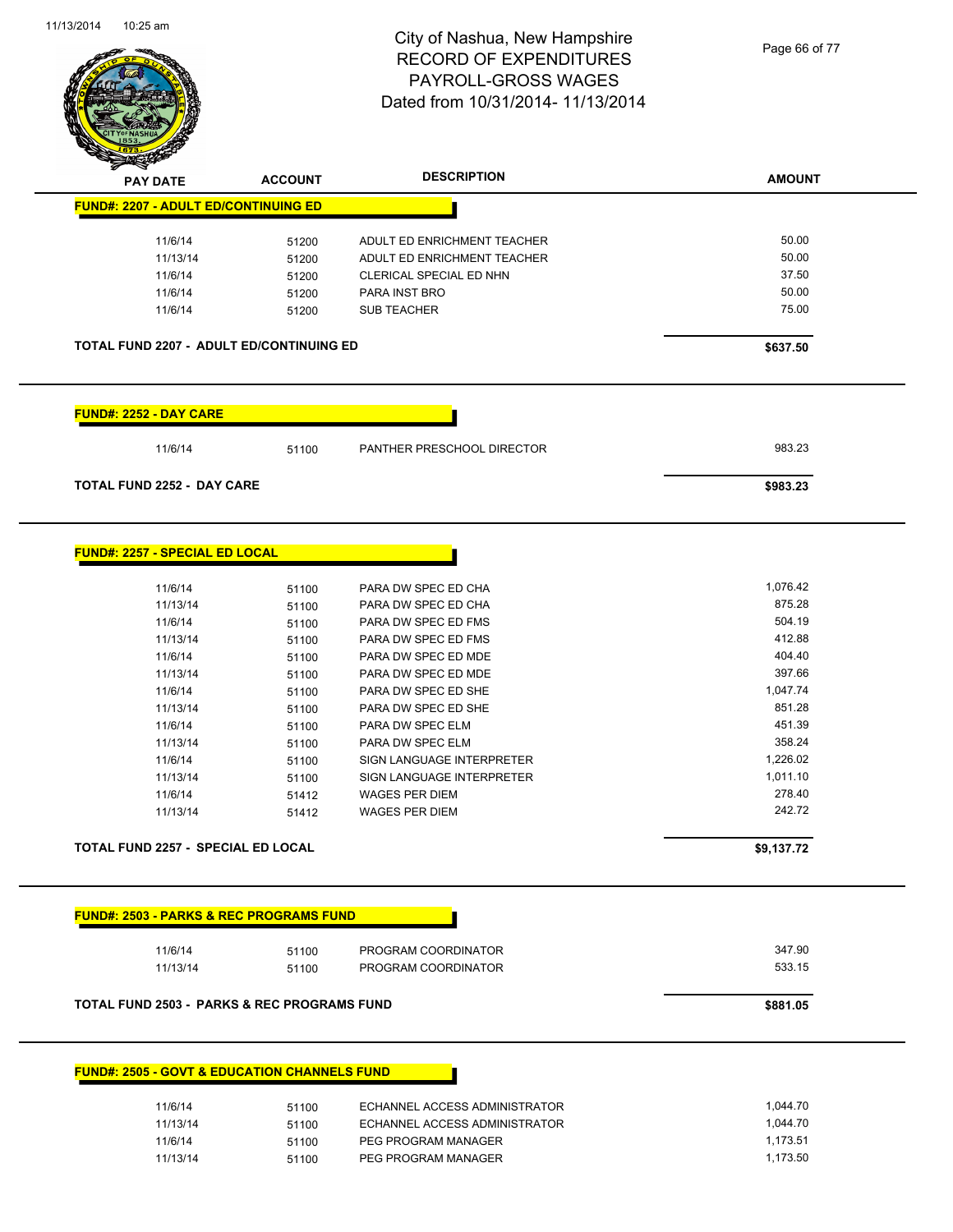|  |                                                             |                                                         | City of Nashua, New Hampshire<br><b>RECORD OF EXPENDITURES</b><br>PAYROLL-GROSS WAGES<br>Dated from 10/31/2014- 11/13/2014 | Page 67 of 77      |
|--|-------------------------------------------------------------|---------------------------------------------------------|----------------------------------------------------------------------------------------------------------------------------|--------------------|
|  | <b>PAY DATE</b>                                             | <b>ACCOUNT</b>                                          | <b>DESCRIPTION</b>                                                                                                         | <b>AMOUNT</b>      |
|  | <b>TOTAL FUND 2505 - GOVT &amp; EDUCATION CHANNELS FUND</b> | \$4,436.41                                              |                                                                                                                            |                    |
|  | <b>FUND#: 3050 - POLICE GRANTS FUND</b>                     |                                                         |                                                                                                                            |                    |
|  | 11/6/14                                                     | 51100                                                   | DOMESTIC VIOLENCE ADVOCATE                                                                                                 | 807.60             |
|  | 11/13/14                                                    | 51100                                                   | DOMESTIC VIOLENCE ADVOCATE                                                                                                 | 807.60             |
|  | 11/6/14                                                     | 51100                                                   | PATROLMAN ALL RANKS                                                                                                        | 1,254.45           |
|  | 11/13/14                                                    | 51100                                                   | PATROLMAN ALL RANKS                                                                                                        | 1,254.45           |
|  | 11/6/14                                                     | 51300                                                   | OVERTIME-REGULAR                                                                                                           | 804.94             |
|  | 11/13/14                                                    | 51300                                                   | OVERTIME-REGULAR                                                                                                           | 866.25             |
|  |                                                             |                                                         |                                                                                                                            |                    |
|  |                                                             | <b>TOTAL FUND 3050 - POLICE GRANTS FUND</b>             |                                                                                                                            | \$5,795.29         |
|  |                                                             | <b>FUND#: 3068 - COMMUNITY SERVICES GRANTS FUND</b>     |                                                                                                                            |                    |
|  | 11/6/14                                                     | 51100                                                   | <b>EPIDEMIOLOGIST</b>                                                                                                      | 1,351.05           |
|  | 11/13/14                                                    | 51100                                                   | EPIDEMIOLOGIST                                                                                                             | 1,351.05           |
|  | 11/6/14                                                     | 51100                                                   | INTAKE SPECIALIST PROGRAM ASST                                                                                             | 366.50             |
|  | 11/13/14                                                    | 51100                                                   | INTAKE SPECIALIST PROGRAM ASST                                                                                             | 556.93             |
|  | 11/6/14                                                     | 51100                                                   | PROGRAM ASSISTANT                                                                                                          | 435.30             |
|  | 11/13/14                                                    | 51100                                                   | PROGRAM ASSISTANT                                                                                                          | 435.30             |
|  | 11/6/14                                                     | 51100                                                   | PUB HEALTH PREPAREDNESS COORD                                                                                              | 1,150.50           |
|  | 11/13/14                                                    | 51100                                                   | PUB HEALTH PREPAREDNESS COORD                                                                                              | 1,150.50           |
|  | 11/6/14                                                     | 51100                                                   | SMP PROGRAM COORDINATOR                                                                                                    | 852.15             |
|  | 11/13/14                                                    | 51100                                                   | SMP PROGRAM COORDINATOR                                                                                                    | 852.15             |
|  |                                                             | <b>TOTAL FUND 3068 - COMMUNITY SERVICES GRANTS FUND</b> |                                                                                                                            | \$8,501.43         |
|  |                                                             |                                                         |                                                                                                                            |                    |
|  |                                                             | <b>FUND#: 3070 - COMMUNITY HEALTH GRANTS FUND</b>       |                                                                                                                            |                    |
|  | 11/6/14                                                     | 51100                                                   | NURSE PRACTITIONER PT                                                                                                      | 114.00             |
|  |                                                             | <b>TOTAL FUND 3070 - COMMUNITY HEALTH GRANTS FUND</b>   |                                                                                                                            | \$114.00           |
|  |                                                             | <b>FUND#: 3080 - COMMUNITY DEVELOPMENT GRANTS</b>       |                                                                                                                            |                    |
|  | 11/13/14                                                    | 51100                                                   | OED PROGRAM COORDINATOR                                                                                                    | 159.65             |
|  |                                                             | <b>TOTAL FUND 3080 - COMMUNITY DEVELOPMENT GRANTS</b>   |                                                                                                                            | \$159.65           |
|  |                                                             | <b>FUND#: 3090 - URBAN PROGRAM GRANTS FUND</b>          |                                                                                                                            |                    |
|  |                                                             |                                                         |                                                                                                                            |                    |
|  | 11/6/14<br>11/13/14                                         | 51100<br>51100                                          | <b>GRANT MGMT SPECIALIST</b><br><b>GRANT MGMT SPECIALIST</b>                                                               | 961.60<br>1,461.13 |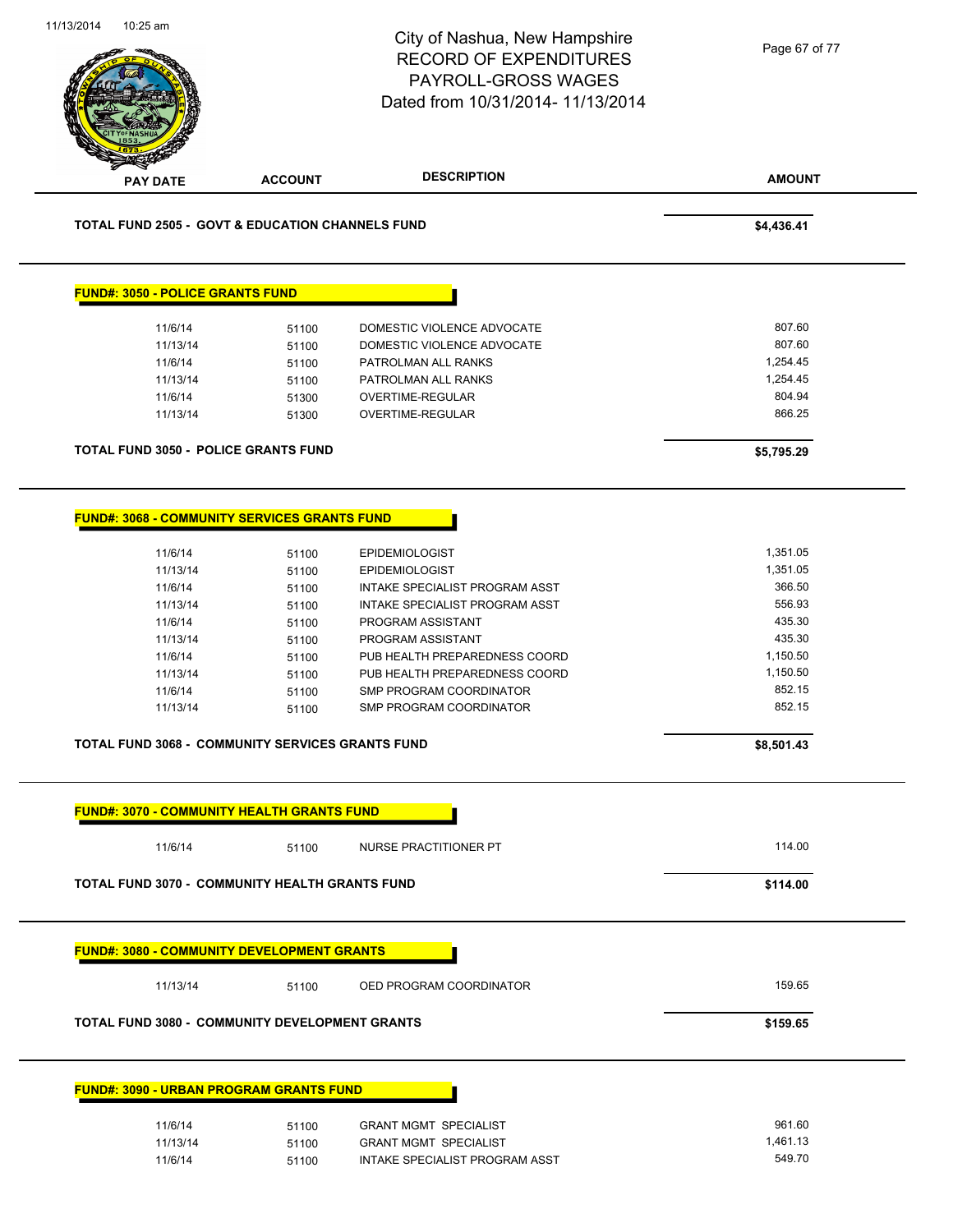

| <b>PAY DATE</b>                                | <b>ACCOUNT</b> | <b>DESCRIPTION</b>                 | <b>AMOUNT</b> |
|------------------------------------------------|----------------|------------------------------------|---------------|
| <b>FUND#: 3090 - URBAN PROGRAM GRANTS FUND</b> |                |                                    |               |
| 11/13/14                                       | 51100          | INTAKE SPECIALIST PROGRAM ASST     | 835.45        |
| 11/6/14                                        | 51100          | <b>MANAGER URBAN PROGRAMS</b>      | 181.25        |
| 11/13/14                                       | 51100          | <b>MANAGER URBAN PROGRAMS</b>      | 181.25        |
| 11/6/14                                        | 51100          | PROGRAM COORDINATOR LP&HH          | 1,073.90      |
| 11/13/14                                       | 51100          | PROGRAM COORDINATOR LP&HH          | 1,632.33      |
| 11/6/14                                        | 51100          | PROJECT ADMINISTRATOR              | 1,162.45      |
| 11/13/14                                       | 51100          | PROJECT ADMINISTRATOR              | 1,766.66      |
| 11/6/14                                        | 51100          | PROJECT ADMINISTRATOR LP&HH        | 1,000.40      |
| 11/13/14                                       | 51100          | PROJECT ADMINISTRATOR LP&HH        | 1,521.44      |
| 11/6/14                                        | 51200          | CODE ENFORCEMENT OFFICER II        | 559.68        |
| 11/13/14                                       | 51200          | <b>CODE ENFORCEMENT OFFICER II</b> | 898.29        |
|                                                |                |                                    |               |
|                                                |                |                                    |               |

**TOTAL FUND 3090 - URBAN PROGRAM GRANTS FUND \$13,785.53** 

#### **FUND#: 3120 - TRANSIT GRANTS FUND**

| 51100 | <b>TRANSIT FINANCE COORDINATOR</b>    | 1,139.65 |
|-------|---------------------------------------|----------|
| 51100 | <b>TRANSIT FINANCE COORDINATOR</b>    | 1,731.88 |
| 51100 | <b>TRANSIT FLEET FACILITIES SUPV</b>  | 961.60   |
| 51100 | <b>TRANSIT FLEET FACILITIES SUPV</b>  | 1,461.13 |
| 51100 | <b>TRANSIT MECHANICS</b>              | 1,744.00 |
| 51100 | <b>TRANSIT MECHANICS</b>              | 2,714.24 |
| 51100 | TRANSIT OPER MKTG SUPV                | 1.014.25 |
| 51100 | TRANSIT OPER MKTG SUPV                | 1.014.25 |
| 51100 | TRANSIT OPERATIONS COORDINATOR        | 863.35   |
| 51100 | <b>TRANSIT OPERATIONS COORDINATOR</b> | 1,312.79 |
| 51100 | <b>TRANSIT UTILITY SERVICE WORKER</b> | 643.65   |
| 51100 | <b>TRANSIT UTILITY SERVICE WORKER</b> | 1,064.11 |
| 51300 | OVERTIME-REGULAR                      | 259.47   |
| 51300 | OVERTIME-REGULAR                      | 260.87   |
|       |                                       |          |

#### **TOTAL FUND 3120 - TRANSIT GRANTS FUND \$16,185.24**

#### **FUND#: 3800 - SCHOOL GRANTS FUND**

| 10/23/14 | 51100 | 21 CENTURY ELEM MFAM RES COORD | 10.00     |
|----------|-------|--------------------------------|-----------|
| 11/6/14  | 51100 | 21 CENTURY ELEM MFAM RES COORD | 7.348.76  |
| 11/13/14 | 51100 | 21 CENTURY ELEM MFAM RES COORD | 559.93    |
| 11/6/14  | 51100 | ASSISTANT PRINCIPAL AMH        | 1.406.20  |
| 11/6/14  | 51100 | ASSISTANT PRINCIPAL BRO        | 1,403.90  |
| 10/23/14 | 51100 | ASSISTANT PRINCIPAL CHARL      | 1,483.75  |
| 11/6/14  | 51100 | ASSISTANT PRINCIPAL CHARL      | 1,483.80  |
| 11/6/14  | 51100 | ASSISTANT PRINCIPAL MDE        | 1,406.20  |
| 11/6/14  | 51100 | ASSISTANT PRINCIPAL SHE        | 1,403.90  |
| 10/23/14 | 51100 | AYP FACILITATOR FES            | 13,888.13 |
| 11/6/14  | 51100 | AYP FACILITATOR LDG            | 3,433.10  |
| 11/6/14  | 51100 | <b>CLERICAL 21 CENTURY</b>     | 715.34    |
| 11/13/14 | 51100 | <b>CLERICAL 21 CENTURY</b>     | 680.56    |
| 11/6/14  | 51100 | DIRECTOR TITLE 1               | 4,005.37  |
| 11/6/14  | 51100 | DW TECHNOLOGY PEER COACH       | 2.902.00  |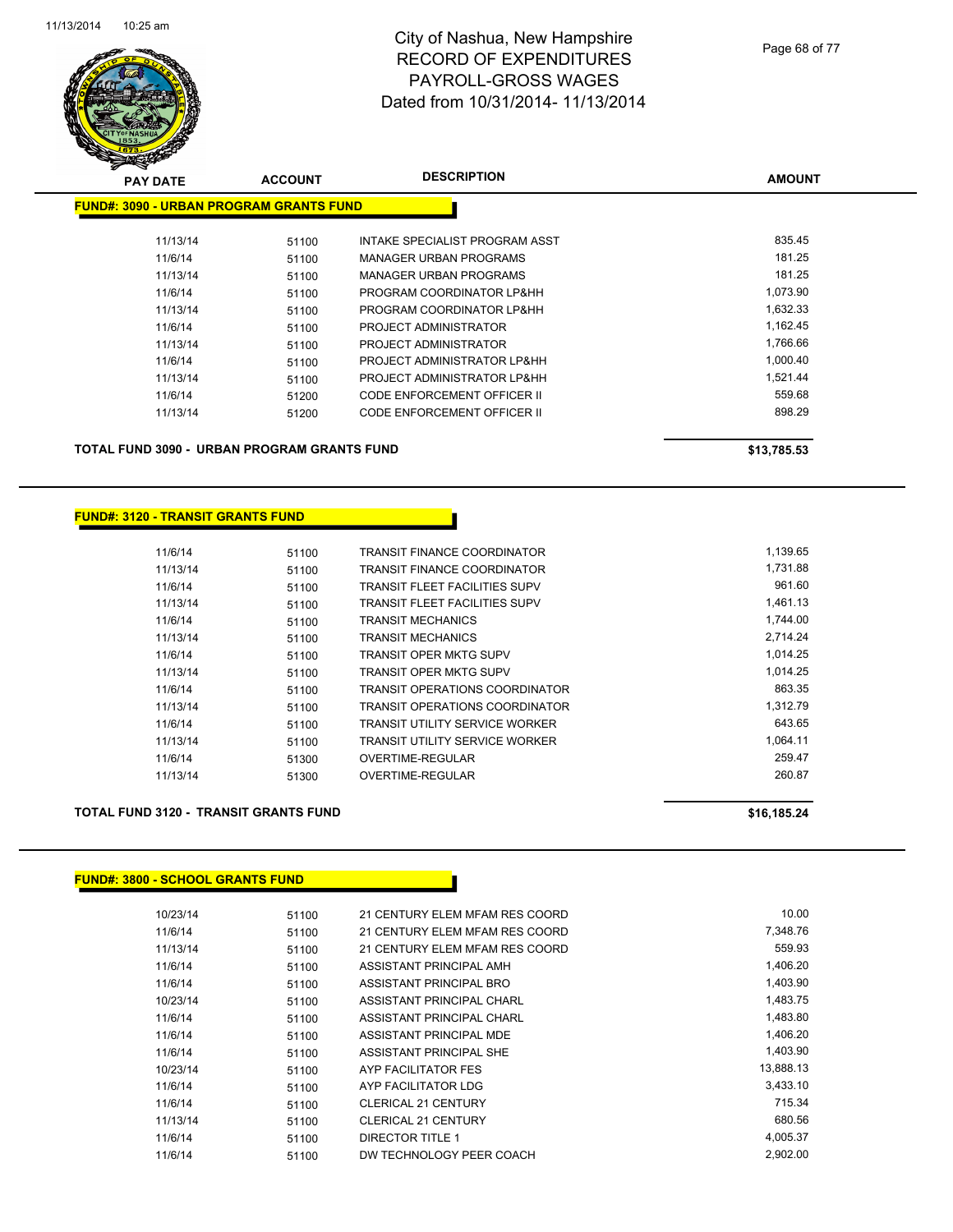

| <b>PAY DATE</b> |                                          | <b>ACCOUNT</b> | <b>DESCRIPTION</b>             | AMOUNT     |
|-----------------|------------------------------------------|----------------|--------------------------------|------------|
|                 | <u> FUND#: 3800 - SCHOOL GRANTS FUND</u> |                |                                |            |
|                 |                                          |                |                                |            |
|                 | 11/6/14                                  | 51100          | ELL OUTREACH WORKER HOURLY     | 600.00     |
|                 | 11/13/14                                 | 51100          | ELL OUTREACH WORKER HOURLY     | 600.00     |
|                 | 11/6/14                                  | 51100          | <b>FAMILY LIAISON</b>          | 250.00     |
|                 | 11/13/14                                 | 51100          | <b>FAMILY LIAISON</b>          | 200.00     |
|                 | 11/6/14                                  | 51100          | <b>INTERPRETER</b>             | 300.00     |
|                 | 11/13/14                                 | 51100          | <b>INTERPRETER</b>             | 300.00     |
|                 | 11/6/14                                  | 51100          | INTRUCTIONAL LEADER FES        | 5,826.00   |
|                 | 11/6/14                                  | 51100          | JOB DEVELOPER SPED NHS         | 2,020.40   |
|                 | 11/6/14                                  | 51100          | <b>OFFICE MANAGER TITLE 1</b>  | 1,831.81   |
|                 | 11/6/14                                  | 51100          | PARA KIND FES                  | 414.19     |
|                 | 11/13/14                                 | 51100          | PARA KIND FES                  | 332.71     |
|                 | 11/6/14                                  | 51100          | PARA TTI AMH                   | 556.02     |
|                 | 11/13/14                                 | 51100          | PARA TTI AMH                   | 451.19     |
|                 | 11/6/14                                  | 51100          | PARA TTI DRC                   | 863.80     |
|                 | 11/13/14                                 | 51100          | PARA TTI DRC                   | 691.04     |
|                 | 11/6/14                                  | 51100          | PARA TTI LDG                   | 2,024.04   |
|                 | 11/13/14                                 | 51100          | PARA TTI LDG                   | 1,618.32   |
|                 | 11/6/14                                  | 51100          | PARA TTI NURSERY               | 741.33     |
|                 | 11/13/14                                 | 51100          | PARA TTI NURSERY               | 590.04     |
|                 | 11/6/14                                  | 51100          | PARA VOC NHS                   | 414.95     |
|                 | 11/13/14                                 | 51100          | PARA VOC NHS                   | 315.57     |
|                 | 11/6/14                                  | 51100          | TEACHER DWSE BIR               | 1,762.10   |
|                 | 11/6/14                                  | 51100          | <b>TEACHER DWSE BRO</b>        | 1,893.80   |
|                 | 11/6/14                                  | 51100          | <b>TEACHER DWSE CHA</b>        | 1,885.00   |
|                 | 11/6/14                                  | 51100          | <b>TEACHER DWSE ELM</b>        | 1,622.40   |
|                 | 11/6/14                                  | 51100          | <b>TEACHER DWSE SHE</b>        | 1,622.40   |
|                 | 10/23/14                                 | 51100          | <b>TEACHER GR3 BIC</b>         | (3,249.31) |
|                 | 10/23/14                                 | 51100          | <b>TEACHER GR4 AMH</b>         | 10,173.68  |
|                 | 10/23/14                                 | 51100          | <b>TEACHER GR4 BIC</b>         | 8,253.49   |
|                 | 10/23/14                                 | 51100          | <b>TEACHER KIND FES</b>        | (1,691.35) |
|                 | 11/6/14                                  | 51100          | <b>TEACHER PRESCHOOL NHS</b>   | 1,690.00   |
|                 | 11/6/14                                  | 51100          | <b>TEACHER SPED AMH</b>        | 1,885.00   |
|                 | 11/6/14                                  | 51100          | <b>TEACHER SPED DRC</b>        | 3,507.60   |
|                 | 11/6/14                                  | 51100          | <b>TEACHER SPED ELM</b>        | 3,507.40   |
|                 | 11/6/14                                  | 51100          | <b>TEACHER SPED FES</b>        | 2,398.90   |
|                 | 11/6/14                                  | 51100          | <b>TEACHER SPED FMS</b>        | 3,699.30   |
|                 | 10/23/14                                 | 51100          | <b>TEACHER SPED LDG</b>        | 1,510.92   |
|                 | 11/6/14                                  | 51100          | <b>TEACHER SPED LDG</b>        | 5,188.40   |
|                 | 11/6/14                                  | 51100          | <b>TEACHER SPED MDE</b>        | 1,622.40   |
|                 | 11/6/14                                  | 51100          | TEACHER SPED NHN               | 6,953.10   |
|                 | 10/23/14                                 | 51100          | <b>TEACHER SPED NHS</b>        | 2,761.42   |
|                 | 11/6/14                                  | 51100          | TEACHER SPED NHS               | 6,324.20   |
|                 | 10/23/14                                 | 51100          | <b>TEACHER SPED NSE</b>        | 1,510.92   |
|                 | 11/6/14                                  | 51100          | <b>TEACHER SPED NSE</b>        | 3,334.00   |
|                 | 11/6/14                                  | 51100          | <b>TEACHER SPED PMS</b>        | 1,622.40   |
|                 | 11/6/14                                  | 51100          | TEACHER TEAM FACILITATOR AMH   | 2,551.90   |
|                 | 11/6/14                                  | 51100          | TEACHER TEAM FACILITATOR MTP   | 1,949.70   |
|                 | 10/23/14                                 | 51200          | 21 CENTURY ELEM MFAM RES COORD | (10.00)    |
|                 | 11/6/14                                  | 51200          | 21 CENTURY ELEM MFAM RES COORD | 171.76     |
|                 | 10/23/14                                 | 51200          | 21ST CENTURY INSTRUCTOR        | 0.00       |
|                 | 11/6/14                                  | 51200          | 21ST CENTURY INSTRUCTOR        | 1,471.06   |
|                 | 11/13/14                                 | 51200          | 21ST CENTURY INSTRUCTOR        | 1,262.98   |
|                 | 11/6/14                                  | 51200          | ADULT ED DIPOLMA INST          | 37.50      |
|                 | 11/6/14                                  | 51200          | ADULT ED DIPOLMA TEACHER       | 75.00      |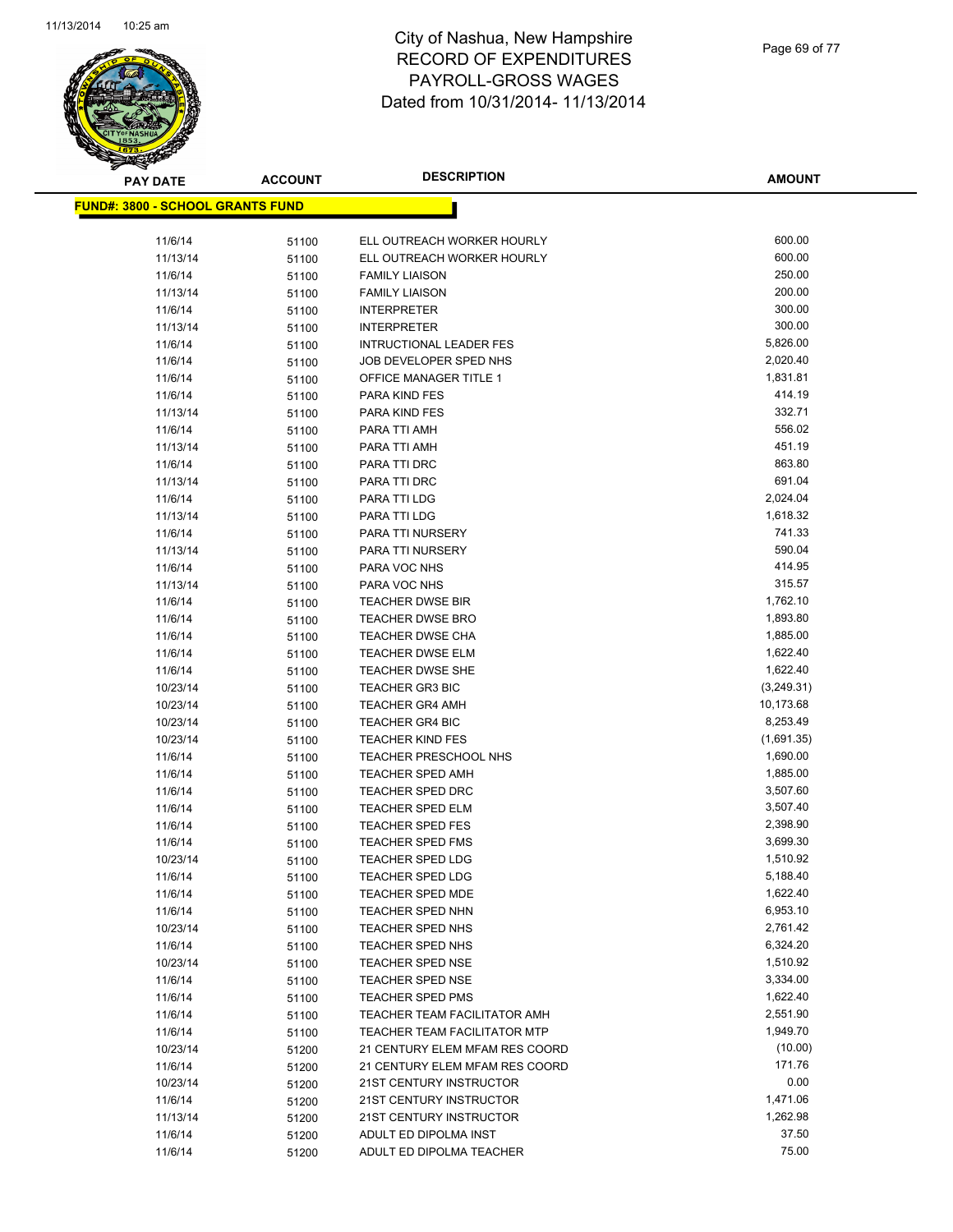

Page 70 of 77

| <b>PAY DATE</b>                         | <b>ACCOUNT</b> | <b>DESCRIPTION</b>                                      | <b>AMOUNT</b>    |
|-----------------------------------------|----------------|---------------------------------------------------------|------------------|
| <b>FUND#: 3800 - SCHOOL GRANTS FUND</b> |                |                                                         |                  |
|                                         |                |                                                         |                  |
| 11/6/14                                 | 51200          | ADULT ED ENRICHMENT INST                                | 112.50           |
| 11/13/14                                | 51200          | ADULT ED ENRICHMENT INST                                | 37.50            |
| 11/6/14                                 | 51200          | ADULT ED INSTRUCTOR                                     | 75.00            |
| 11/13/14                                | 51200          | ADULT ED INSTRUCTOR                                     | 75.00            |
| 11/6/14                                 | 51200          | ASST SYSTEMS ADMIN FULL YEAR                            | 50.00            |
| 11/6/14                                 | 51200          | ELL OUTREACH WORKER                                     | 50.00            |
| 11/6/14                                 | 51200          | ELL TUTOR                                               | 187.50           |
| 11/13/14                                | 51200          | ELL TUTOR                                               | 1,012.50         |
| 11/6/14                                 | 51200          | <b>FAMILY LIAISON</b>                                   | 375.00           |
| 11/13/14                                | 51200          | <b>FAMILY LIAISON</b>                                   | 375.00           |
| 11/6/14                                 | 51200          | FOCUS MONITORING DATA ANALYST                           | 2,162.83         |
| 11/13/14                                | 51200          | FOOD SERVICE COOK LDG                                   | 35.00            |
| 11/6/14                                 | 51200          | <b>GUIDANCE COUNSELOR FES</b>                           | 230.16           |
| 11/6/14                                 | 51200          | GUIDANCE COUNSELOR NHN<br><b>GUIDANCE COUNSELOR NHS</b> | 575.00<br>450.00 |
| 11/6/14<br>11/6/14                      | 51200          | HOME SCHOOL CORD TTI                                    | 4,141.84         |
| 11/13/14                                | 51200          | HOME SCHOOL CORD TTI                                    | 2,742.97         |
| 11/13/14                                | 51200<br>51200 | <b>INTERPRETER</b>                                      | 162.50           |
| 11/6/14                                 | 51200          | <b>LIBRARIAN LDG</b>                                    | 105.00           |
| 11/6/14                                 | 51200          | <b>LIBRARIAN NHN</b>                                    | 100.00           |
| 11/6/14                                 | 51200          | <b>LIBRARIAN NHS</b>                                    | 100.00           |
| 11/6/14                                 | 51200          | LUNCH MONITOR DRC                                       | 223.44           |
| 11/13/14                                | 51200          | LUNCH MONITOR DRC                                       | 178.43           |
| 11/6/14                                 | 51200          | LUNCH MONITOR SHE                                       | 178.43           |
| 11/13/14                                | 51200          | LUNCH MONITOR SHE                                       | 171.75           |
| 11/6/14                                 | 51200          | PARA ALT LDG                                            | 35.00            |
| 11/13/14                                | 51200          | PARA ALT LDG                                            | 35.00            |
| 10/23/14                                | 51200          | PARA ALT MTP                                            | 0.00             |
| 11/6/14                                 | 51200          | PARA ALT MTP                                            | 120.15           |
| 10/23/14                                | 51200          | PARA DW SPEC ED AMH                                     | 0.00             |
| 11/6/14                                 | 51200          | PARA DW SPEC ED AMH                                     | 33.38            |
| 11/13/14                                | 51200          | PARA DW SPEC ED AMH                                     | 26.70            |
| 11/6/14                                 | 51200          | PARA DW SPEC ED BIR                                     | 17.50            |
| 11/13/14                                | 51200          | PARA DW SPEC ED BIR                                     | 17.50            |
| 10/23/14                                | 51200          | PARA DW SPEC ED WID                                     | 0.00             |
| 11/6/14                                 | 51200          | PARA DW SPEC ED WID                                     | 19.81            |
| 11/13/14                                | 51200          | PARA DW SPEC ED WID                                     | 59.41            |
| 10/23/14                                | 51200          | PARA ELL MTP                                            | 0.00             |
| 11/6/14                                 | 51200          | PARA ELL MTP                                            | 194.30           |
| 11/13/14                                | 51200          | PARA ELL MTP                                            | 180.95<br>57.33  |
| 11/6/14                                 | 51200          | PARA ELL PMS<br>PARA INST AMH                           | 0.28             |
| 10/23/14<br>11/13/14                    | 51200          | PARA INST AMH                                           | 41.68            |
| 11/6/14                                 | 51200          | PARA INST BIR                                           | 87.50            |
| 11/13/14                                | 51200<br>51200 | PARA INST BIR                                           | 87.50            |
| 10/23/14                                | 51200          | PARA INST DRC                                           | 3.58             |
| 11/6/14                                 | 51200          | PARA INST DRC                                           | 163.45           |
| 11/13/14                                | 51200          | PARA INST DRC                                           | 139.28           |
| 10/23/14                                | 51200          | PARA INST FES                                           | (2.46)           |
| 11/6/14                                 | 51200          | PARA INST FES                                           | 320.95           |
| 11/13/14                                | 51200          | PARA INST FES                                           | 227.59           |
| 10/23/14                                | 51200          | PARA INST LDG                                           | 7.55             |
| 11/6/14                                 | 51200          | PARA INST LDG                                           | 358.48           |
| 11/13/14                                | 51200          | PARA INST LDG                                           | 260.98           |
|                                         |                |                                                         |                  |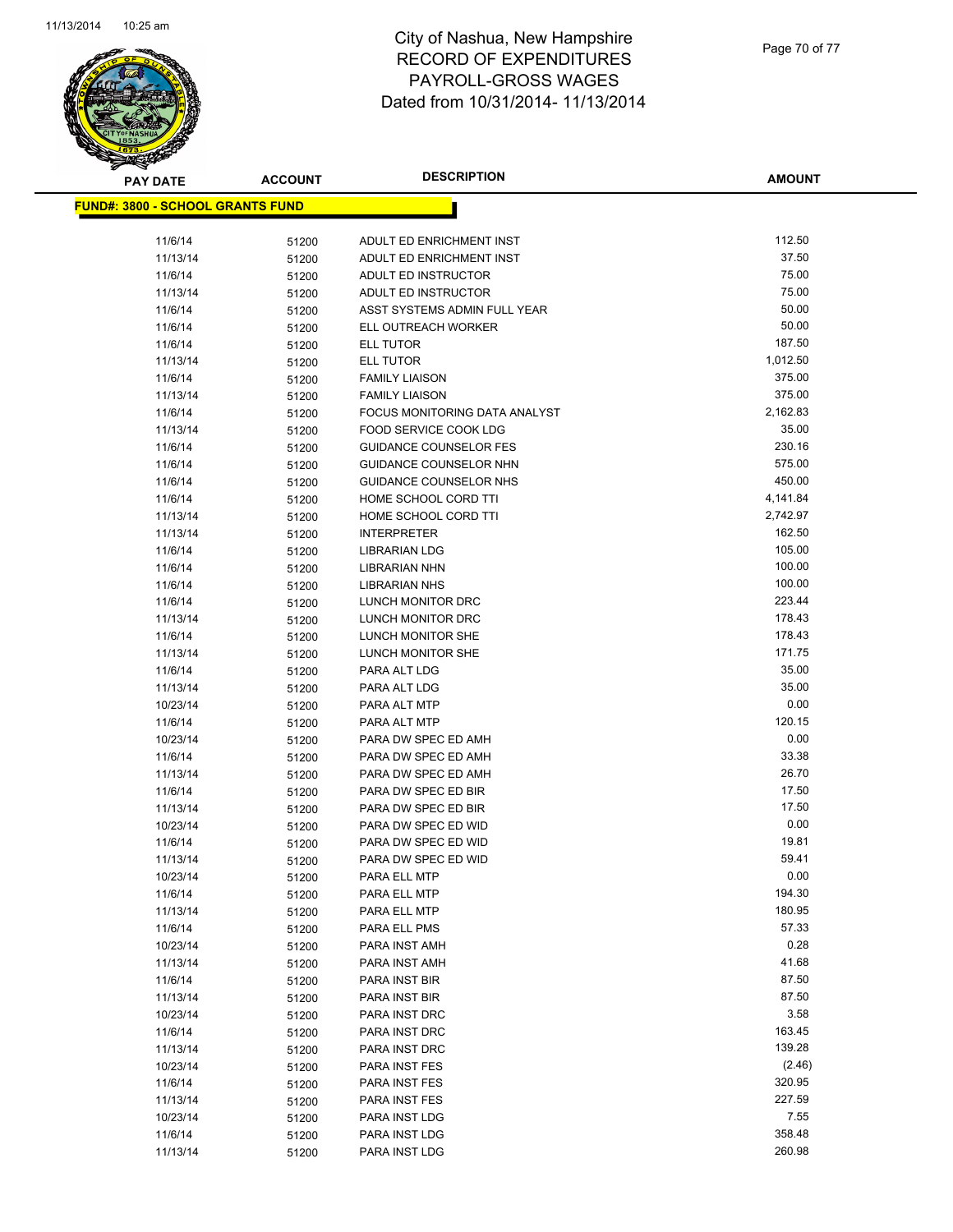

| <b>PAY DATE</b>                          | <b>ACCOUNT</b> | <b>DESCRIPTION</b>                                   | <b>AMOUNT</b>    |
|------------------------------------------|----------------|------------------------------------------------------|------------------|
| <u> FUND#: 3800 - SCHOOL GRANTS FUND</u> |                |                                                      |                  |
|                                          |                |                                                      |                  |
| 10/23/14                                 | 51200          | PARA INST NHN                                        | 0.15             |
| 11/6/14                                  | 51200          | PARA INST NHN                                        | 90.03            |
| 11/13/14                                 | 51200          | PARA INST NHN                                        | 45.01            |
| 11/6/14                                  | 51200          | PARA INST PMS                                        | 139.19           |
| 11/13/14                                 | 51200          | PARA INST PMS                                        | 80.01            |
| 11/6/14                                  | 51200          | PARA INST SHE                                        | 131.25           |
| 11/13/14                                 | 51200          | PARA INST SHE                                        | 83.13            |
| 10/23/14                                 | 51200          | PARA KIND AMH                                        | 1.74             |
| 11/6/14                                  | 51200          | PARA KIND AMH                                        | 105.00           |
| 11/13/14                                 | 51200          | PARA KIND AMH                                        | 35.00            |
| 11/6/14                                  | 51200          | PARA KIND LDG                                        | 41.68            |
| 10/23/14                                 | 51200          | PARA MEDIA NHN                                       | 1.13             |
| 11/6/14                                  | 51200          | PARA MEDIA NHN                                       | 72.53            |
| 11/13/14                                 | 51200          | PARA MEDIA NHN                                       | 52.73            |
| 11/6/14                                  | 51200          | PARA PRE SCH MTP                                     | 126.88           |
| 11/13/14                                 | 51200          | PARA PRE SCH MTP                                     | 105.00           |
| 10/23/14                                 | 51200          | PARA TTI DRC                                         | 0.00             |
| 11/6/14                                  | 51200          | PARA TTI DRC                                         | 119.03           |
| 11/13/14                                 | 51200          | PARA TTI DRC                                         | 86.11            |
| 11/6/14                                  | 51200          | <b>SUB TEACHER</b>                                   | 200.00           |
| 11/13/14                                 | 51200          | <b>SUB TEACHER</b>                                   | 200.00           |
| 11/6/14                                  | 51200          | TEACHER ART PMS                                      | 100.00           |
| 11/6/14                                  | 51200          | TEACHER BUSINESS NHN                                 | 275.00           |
| 11/6/14                                  | 51200          | TEACHER ELL BIR                                      | 25.00            |
| 11/6/14                                  | 51200          | <b>TEACHER ELL ELM</b>                               | 150.00           |
| 11/6/14                                  | 51200          | <b>TEACHER ELL FES</b>                               | 100.00           |
| 11/6/14                                  | 51200          | TEACHER ELL LDG                                      | 525.00           |
| 11/6/14                                  | 51200          | <b>TEACHER ELL PMS</b>                               | 125.00           |
| 11/6/14                                  | 51200          | <b>TEACHER ENGLISH FMS</b>                           | 150.00           |
| 11/6/14                                  | 51200          | <b>TEACHER ENGLISH NHN</b>                           | 300.00           |
| 11/6/14                                  | 51200          | <b>TEACHER ENGLISH NHS</b><br><b>TEACHER GR1 FES</b> | 375.00<br>325.00 |
| 11/6/14<br>11/6/14                       | 51200          | <b>TEACHER GR1 LDG</b>                               | 100.00           |
| 11/6/14                                  | 51200<br>51200 | <b>TEACHER GR2 FES</b>                               | 125.00           |
| 11/6/14                                  | 51200          | <b>TEACHER GR2 SHE</b>                               | 75.00            |
| 11/6/14                                  | 51200          | <b>TEACHER GR3 DRC</b>                               | 185.00           |
| 11/6/14                                  | 51200          | <b>TEACHER GR3 FES</b>                               | 225.00           |
| 11/6/14                                  | 51200          | <b>TEACHER GR3 SHE</b>                               | 185.00           |
| 11/6/14                                  | 51200          | <b>TEACHER GR4 BIR</b>                               | 50.00            |
| 11/6/14                                  | 51200          | <b>TEACHER GR4 FES</b>                               | 150.86           |
| 11/6/14                                  | 51200          | <b>TEACHER GR4 LDG</b>                               | 85.00            |
| 11/6/14                                  | 51200          | <b>TEACHER GR5 DRC</b>                               | 150.00           |
| 11/6/14                                  | 51200          | <b>TEACHER GR6 ELM</b>                               | 100.00           |
| 11/6/14                                  | 51200          | <b>TEACHER KIND DRC</b>                              | 50.00            |
| 11/6/14                                  | 51200          | <b>TEACHER KIND LDG</b>                              | 147.52           |
| 11/6/14                                  | 51200          | <b>TEACHER MATH NHN</b>                              | 75.00            |
| 11/6/14                                  | 51200          | <b>TEACHER MATH NHS</b>                              | 575.00           |
| 11/6/14                                  | 51200          | TEACHER SCIENCE ELM                                  | 225.00           |
| 11/6/14                                  | 51200          | <b>TEACHER SCIENCE NHN</b>                           | 250.00           |
| 11/6/14                                  | 51200          | TEACHER SCIENCE NHS                                  | 75.00            |
| 11/6/14                                  | 51200          | TEACHER SOCIAL STUDIES NHN                           | 550.00           |
| 11/6/14                                  | 51200          | TEACHER SOCIAL STUDIES NHS                           | 350.00           |
| 11/6/14                                  | 51200          | TEACHER SOCIAL STUDIES PMS                           | 75.00            |
| 11/6/14                                  | 51200          | TEACHER SPED FES                                     | 181.36           |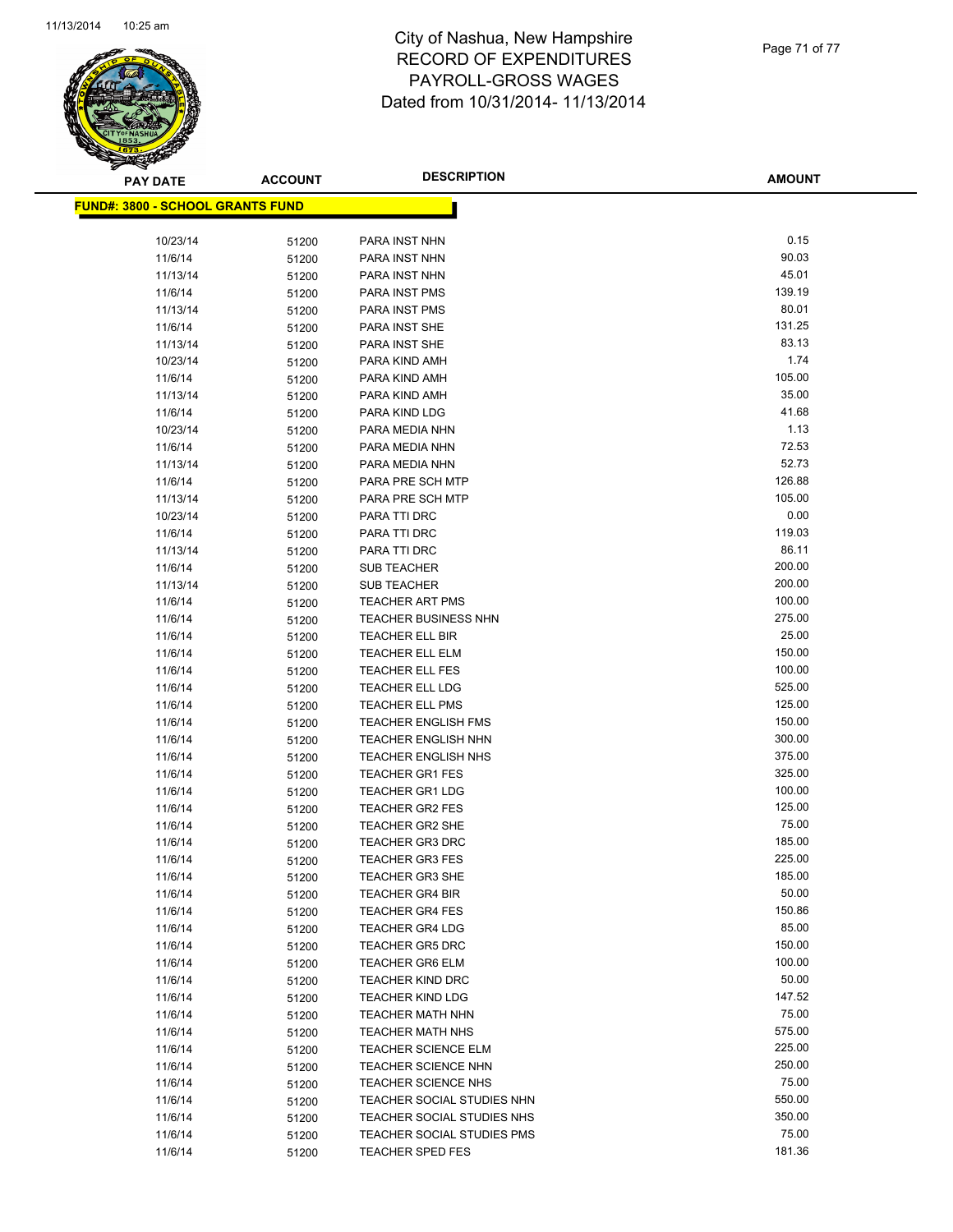

Page 72 of 77

| <b>PAY DATE</b>                                   | <b>ACCOUNT</b> | <b>DESCRIPTION</b>                     | <b>AMOUNT</b> |
|---------------------------------------------------|----------------|----------------------------------------|---------------|
| <b>FUND#: 3800 - SCHOOL GRANTS FUND</b>           |                |                                        |               |
| 11/6/14                                           | 51200          | <b>TEACHER SPED LDG</b>                | 196.71        |
| 11/6/14                                           | 51200          | <b>TEACHER SPED NHN</b>                | 525.00        |
| 11/6/14                                           | 51200          | TEACHER SPED PMS                       | 150.00        |
| 11/6/14                                           | 51200          | TEACHER TTI AMH                        | 7,869.50      |
| 11/6/14                                           | 51200          | <b>TEACHER TTI FES</b>                 | 6,389.90      |
| 11/6/14                                           | 51200          | <b>TEACHER TTI LDG</b>                 | 10,926.34     |
| 11/6/14                                           | 51200          | <b>TEACHER TTI MTP</b>                 | 5,190.10      |
| 11/6/14                                           | 51200          | <b>TEACHER TTI NURSERY</b>             | 4,635.50      |
| 11/6/14                                           | 51200          | <b>TEACHER TTIDRC</b>                  | 8,160.90      |
| 10/23/14                                          | 51650          | ADDITIONAL HOURS                       | (600.00)      |
| 11/6/14                                           | 51650          | ADDITIONAL HOURS                       | 750.00        |
| 9/30/14                                           | 51750          | <b>RETIREMENT &amp; SEPARATION PAY</b> | (4,276.24)    |
| 11/13/14                                          | 55300          | TRAVEL                                 | 195.00        |
| <b>TOTAL FUND 3800 - SCHOOL GRANTS FUND</b>       |                |                                        | \$205,034.21  |
| <b>FUND#: 3810 - FOOD SERVICE GRANTS FUND</b>     |                |                                        |               |
| 11/6/14                                           | 51300          | <b>OVERTIME-REGULAR</b>                | 1,080.89      |
| 11/13/14                                          | 51300          | OVERTIME-REGULAR                       | 599.09        |
| <b>TOTAL FUND 3810 - FOOD SERVICE GRANTS FUND</b> |                |                                        | \$1,679.98    |
| <b>FUND#: 4005 - TRAFFIC VIOLATIONS FUND</b>      |                |                                        |               |
| 11/6/14                                           | 51100          | <b>CLERK VITAL RECORDS II</b>          | 120.30        |
| 11/13/14                                          | 51100          | <b>CLERK VITAL RECORDS II</b>          | 164.61        |
| 11/6/14                                           | 51100          | PARKING ENFORCEMENT SPEC               | 2,349.00      |
| 11/13/14                                          | 51100          | PARKING ENFORCEMENT SPEC               | 2,349.00      |
| 11/6/14                                           | 51100          | PV/MV COORDINATOR                      | 791.45        |
| 11/13/14                                          | 51100          | PV/MV COORDINATOR                      | 1,113.93      |
| 11/6/14                                           | 51100          | <b>RESOURCE COORDINATOR</b>            | 521.35        |
| 11/6/14                                           | 51100          | <b>VEHICLE REGISTRATION CLERK</b>      | 266.05        |
| 11/13/14                                          | 51100          | <b>VEHICLE REGISTRATION CLERK</b>      | 409.41        |
| 11/6/14                                           | 51300          | OVERTIME-REGULAR                       | 66.75         |
| 11/13/14                                          | 51300          | OVERTIME-REGULAR                       | 91.95         |
| 10/30/14                                          | 51330          | OVERTIME-COVERAGE                      | (236.05)      |
| 11/6/14                                           | 51390          | <b>OVERTIME-OTHER</b>                  | 118.02        |
| 11/13/14                                          | 51390          | OVERTIME-OTHER                         | 479.64        |
| <b>TOTAL FUND 4005 - TRAFFIC VIOLATIONS FUND</b>  |                |                                        |               |
|                                                   |                |                                        | \$8,605.41    |

#### **FUND#: 4010 - MOTOR VEHICLE ADMIN FUND**

| 11/6/14  | 51100 | <b>VEHICLE REGISTRATION CLERK</b> | 787.40   |
|----------|-------|-----------------------------------|----------|
| 11/13/14 | 51100 | <b>VEHICLE REGISTRATION CLERK</b> | 1.208.99 |
| 11/6/14  | 51300 | OVERTIME-REGULAR                  | 17.16    |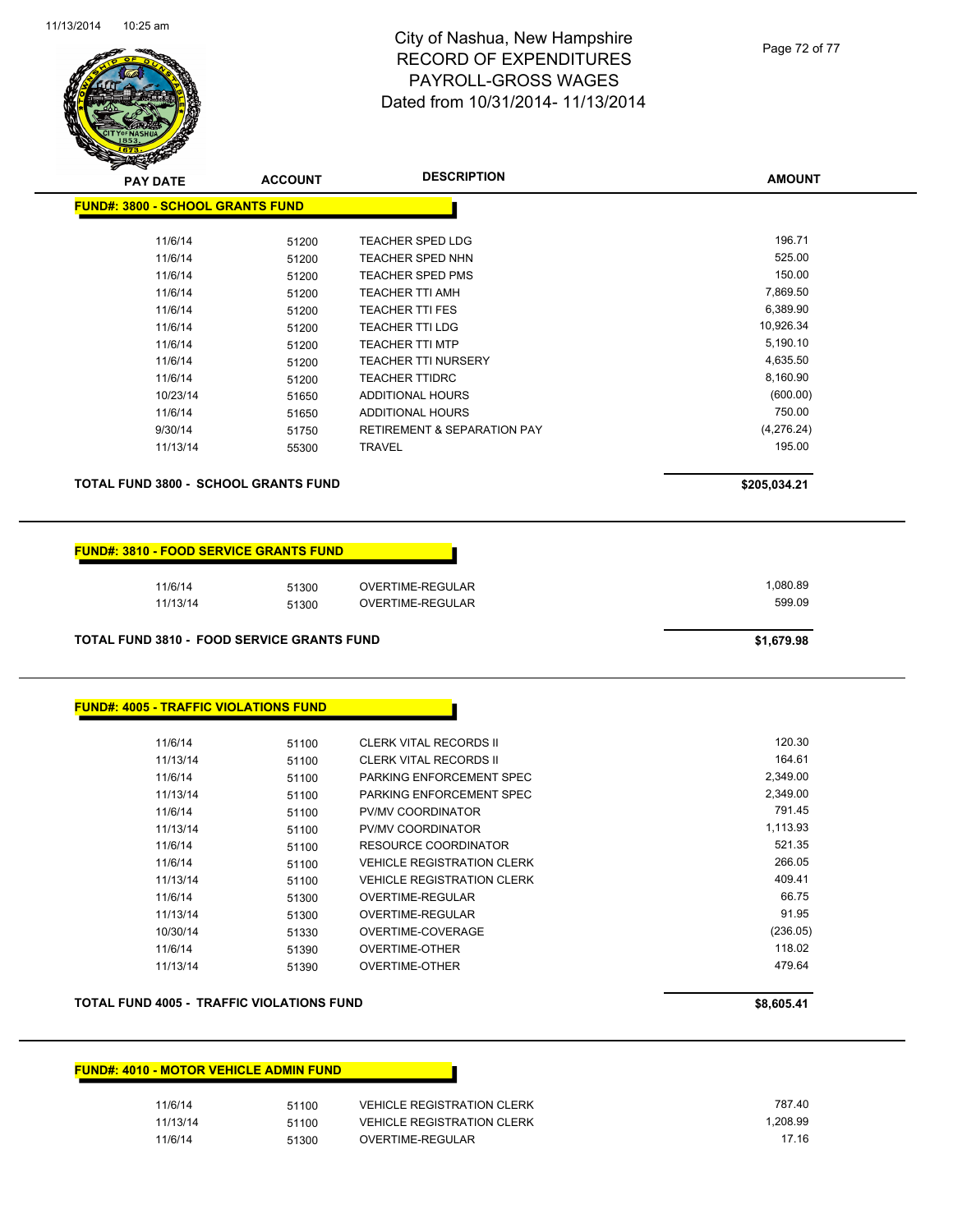| 11/13/2014 | 10:25 am                                   |                                                       | City of Nashua, New Hampshire<br><b>RECORD OF EXPENDITURES</b><br>PAYROLL-GROSS WAGES<br>Dated from 10/31/2014- 11/13/2014 | Page 73 of 77 |
|------------|--------------------------------------------|-------------------------------------------------------|----------------------------------------------------------------------------------------------------------------------------|---------------|
|            | <b>PAY DATE</b>                            | <b>ACCOUNT</b>                                        | <b>DESCRIPTION</b>                                                                                                         | <b>AMOUNT</b> |
|            |                                            | TOTAL FUND 4010 - MOTOR VEHICLE ADMIN FUND            |                                                                                                                            | \$2,013.55    |
|            |                                            | FUND#: 4030 - POLICE SPECIAL DETAILS FUND             |                                                                                                                            |               |
|            | 11/6/14                                    | 51200                                                 | <b>OUTSIDE DETAIL SPEC PT</b>                                                                                              | 849.30        |
|            | 11/13/14                                   | 51200                                                 | <b>OUTSIDE DETAIL SPEC PT</b>                                                                                              | 602.96        |
|            | 10/30/14                                   | 51712                                                 | SPECIAL DETAIL                                                                                                             | 155.00        |
|            | 11/6/14                                    | 51712                                                 | <b>SPECIAL DETAIL</b>                                                                                                      | 19,050.85     |
|            | 11/13/14                                   | 51712                                                 | SPECIAL DETAIL                                                                                                             | 16,422.67     |
|            |                                            | TOTAL FUND 4030 - POLICE SPECIAL DETAILS FUND         |                                                                                                                            | \$37,080.78   |
|            |                                            | <b>FUND#: 4035 - POLICE OVERTIME BILLING FUND</b>     |                                                                                                                            |               |
|            |                                            |                                                       |                                                                                                                            |               |
|            | 11/6/14                                    | 51300                                                 | OVERTIME-REGULAR                                                                                                           | 401.97        |
|            | 11/13/14                                   | 51300                                                 | OVERTIME-REGULAR                                                                                                           | 1,707.82      |
|            |                                            | TOTAL FUND 4035 - POLICE OVERTIME BILLING FUND        |                                                                                                                            | \$2,109.79    |
|            | <b>FUND#: 4065 - FIRE WATCHGUARDS FUND</b> |                                                       |                                                                                                                            |               |
|            | 11/6/14                                    | 51712                                                 | SPECIAL DETAIL                                                                                                             | 1,003.54      |
|            | 11/13/14                                   | 51712                                                 | SPECIAL DETAIL                                                                                                             | 318.70        |
|            |                                            |                                                       |                                                                                                                            |               |
|            |                                            | TOTAL FUND 4065 - FIRE WATCHGUARDS FUND               |                                                                                                                            | \$1,322.24    |
|            |                                            | <b>FUND#: 5010 - CAP PROJECTS-INFO TECHNOLOGY</b>     |                                                                                                                            |               |
|            | 11/6/14                                    | 51300                                                 | OVERTIME-REGULAR                                                                                                           | 156.64        |
|            | 11/13/14                                   | 51300                                                 | <b>OVERTIME-REGULAR</b>                                                                                                    | 176.22        |
|            |                                            | TOTAL FUND 5010 - CAP PROJECTS-INFO TECHNOLOGY        |                                                                                                                            | \$332.86      |
|            |                                            | <b>FUND#: 5800 - SCHOOL CAPITAL PROJECTS FUND</b>     |                                                                                                                            |               |
|            | 11/6/14                                    | 81200                                                 | <b>BUILDINGS AND IMPROVEMENTS</b>                                                                                          | 900.00        |
|            |                                            | <b>TOTAL FUND 5800 - SCHOOL CAPITAL PROJECTS FUND</b> |                                                                                                                            | \$900.00      |
|            | <b>FUND#: 6000 - SOLID WASTE FUND</b>      |                                                       |                                                                                                                            |               |
|            | 11/6/14                                    | 51100                                                 | ACCOUNTING COMPLIANCE MGR                                                                                                  | 157.95        |
|            | 11/13/14                                   | 51100                                                 | ACCOUNTING COMPLIANCE MGR                                                                                                  | 157.95        |
|            |                                            |                                                       |                                                                                                                            |               |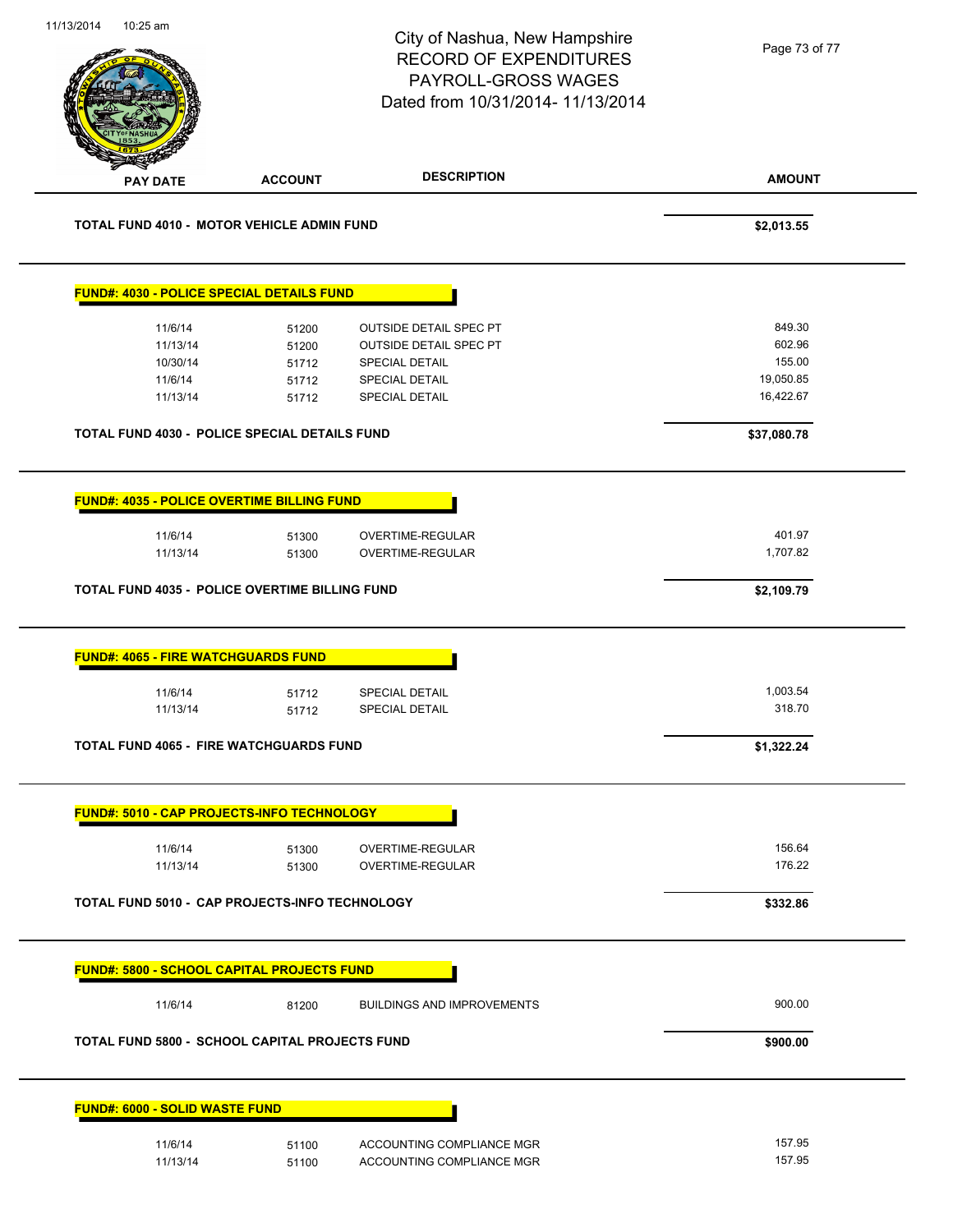

| <b>PAY DATE</b>                        | <b>ACCOUNT</b> | <b>DESCRIPTION</b>                                      | <b>AMOUNT</b>        |
|----------------------------------------|----------------|---------------------------------------------------------|----------------------|
| <u> FUND#: 6000 - SOLID WASTE FUND</u> |                |                                                         |                      |
|                                        |                |                                                         |                      |
| 11/6/14                                | 51100          | ADMINISTRATIVE ASSISTANT I                              | 632.00               |
| 11/13/14                               | 51100          | ADMINISTRATIVE ASSISTANT I                              | 1,010.63             |
| 11/6/14                                | 51100          | ADMINISTRATIVE ASSISTANT II                             | 691.47               |
| 11/13/14                               | 51100          | ADMINISTRATIVE ASSISTANT II                             | 1,077.09             |
| 11/6/14                                | 51100          | AUTOMATIC COLLECTION EQUIP OPR                          | 3,636.80             |
| 11/13/14                               | 51100          | AUTOMATIC COLLECTION EQUIP OPR                          | 3,636.80             |
| 11/6/14                                | 51100          | <b>CITY ENGINEER</b>                                    | 304.25               |
| 11/13/14                               | 51100          | <b>CITY ENGINEER</b>                                    | 304.25               |
| 11/6/14                                | 51100          | <b>COLLECTION EQUIP OPR</b>                             | 8,629.52             |
| 11/13/14                               | 51100          | <b>COLLECTION EQUIP OPR</b>                             | 8,619.68             |
| 11/6/14                                | 51100          | <b>COLLECTION EQUIP OPR LANDFILL</b>                    | 900.80               |
| 11/13/14                               | 51100          | COLLECTION EQUIP OPR LANDFILL                           | 900.80               |
| 11/6/14                                | 51100          | DEP TREASURER TAX COLLECTOR                             | 235.45               |
| 11/13/14                               | 51100          | DEP TREASURER TAX COLLECTOR                             | 235.45               |
| 11/6/14                                | 51100          | DEPUTY MANAGER OF ENGINEERING                           | 76.70                |
| 11/13/14                               | 51100          | DEPUTY MANAGER OF ENGINEERING                           | 76.70                |
| 11/6/14                                | 51100          | <b>DIRECTOR PUBLIC WORKS</b>                            | 212.10               |
| 11/13/14                               | 51100          | DIRECTOR PUBLIC WORKS                                   | 212.10               |
| 11/6/14                                | 51100          | DIVISION OPERATIONS MANAGER                             | 176.70               |
| 11/13/14                               | 51100          | DIVISION OPERATIONS MANAGER                             | 176.70               |
| 11/6/14                                | 51100          | DPW BILLING ACCOUNTANT                                  | 438.30               |
| 11/13/14                               | 51100          | DPW BILLING ACCOUNTANT                                  | 704.13               |
| 11/6/14                                | 51100          | DPW COLLECTIONS SPEC III                                | 364.60               |
| 11/13/14                               | 51100          | DPW COLLECTIONS SPEC III                                | 597.21               |
| 11/6/14                                | 51100          | DPW CONTRACT ADMINISTRATOR                              | 108.35               |
| 11/13/14                               | 51100          | DPW CONTRACT ADMINISTRATOR                              | 164.55               |
| 11/6/14                                | 51100          | <b>ENVIRONMENTAL ENGINEER</b>                           | 1,293.10             |
| 11/13/14                               | 51100          | <b>ENVIRONMENTAL ENGINEER</b>                           | 1,293.10             |
| 11/6/14                                | 51100          | <b>EQUIPMENT OPR LANDFILL</b>                           | 6,209.76             |
| 11/13/14                               | 51100          | EQUIPMENT OPR LANDFILL                                  | 6,392.41             |
| 11/6/14                                | 51100          | <b>EXECUTIVE ASSISTANT</b>                              | 143.60               |
| 11/13/14                               | 51100          | <b>EXECUTIVE ASSISTANT</b>                              | 143.60               |
| 11/6/14                                | 51100          | FINANCE AND ADMIN MANAGER                               | 383.40               |
| 11/13/14                               | 51100          | FINANCE AND ADMIN MANAGER                               | 383.40               |
| 11/13/14                               | 51100          | FLEET MANAGER STREET DEPT                               | 304.50               |
| 11/6/14                                | 51100          | LICENSED SCALE OPERATOR                                 | 680.11               |
| 11/13/14                               | 51100          | LICENSED SCALE OPERATOR                                 | 1,123.00             |
| 11/6/14                                | 51100          | RECYCLING COORDINATOR                                   | 1,061.70             |
| 11/13/14                               | 51100          | RECYCLING COORDINATOR                                   | 1,613.38             |
| 11/6/14                                | 51100          | SENIOR STAFF ENGINEER                                   | 121.95               |
| 11/13/14                               | 51100          | SENIOR STAFF ENGINEER                                   | 121.95               |
| 11/6/14                                | 51100          | SOLID WASTE FOREMAN                                     | 2,308.30<br>3,735.87 |
| 11/13/14                               | 51100          | SOLID WASTE FOREMAN                                     |                      |
| 11/6/14                                | 51100          | SOLID WASTE TECHNICIAN                                  | 985.55<br>985.55     |
| 11/13/14<br>11/6/14                    | 51100          | SOLID WASTE TECHNICIAN<br>SUPERINTENDENT OF SOLID WASTE | 1,575.30             |
| 11/13/14                               | 51100          | SUPERINTENDENT OF SOLID WASTE                           | 1,575.30             |
| 11/6/14                                | 51100          | <b>OVERTIME-REGULAR</b>                                 | 4,309.80             |
| 11/13/14                               | 51300<br>51300 | OVERTIME-REGULAR                                        | 3,984.56             |
| 11/6/14                                | 51400          | <b>WAGES TEMP-SEASONAL</b>                              | 3,087.50             |
| 11/13/14                               | 51400          | WAGES TEMP-SEASONAL                                     | 520.00               |
|                                        |                |                                                         |                      |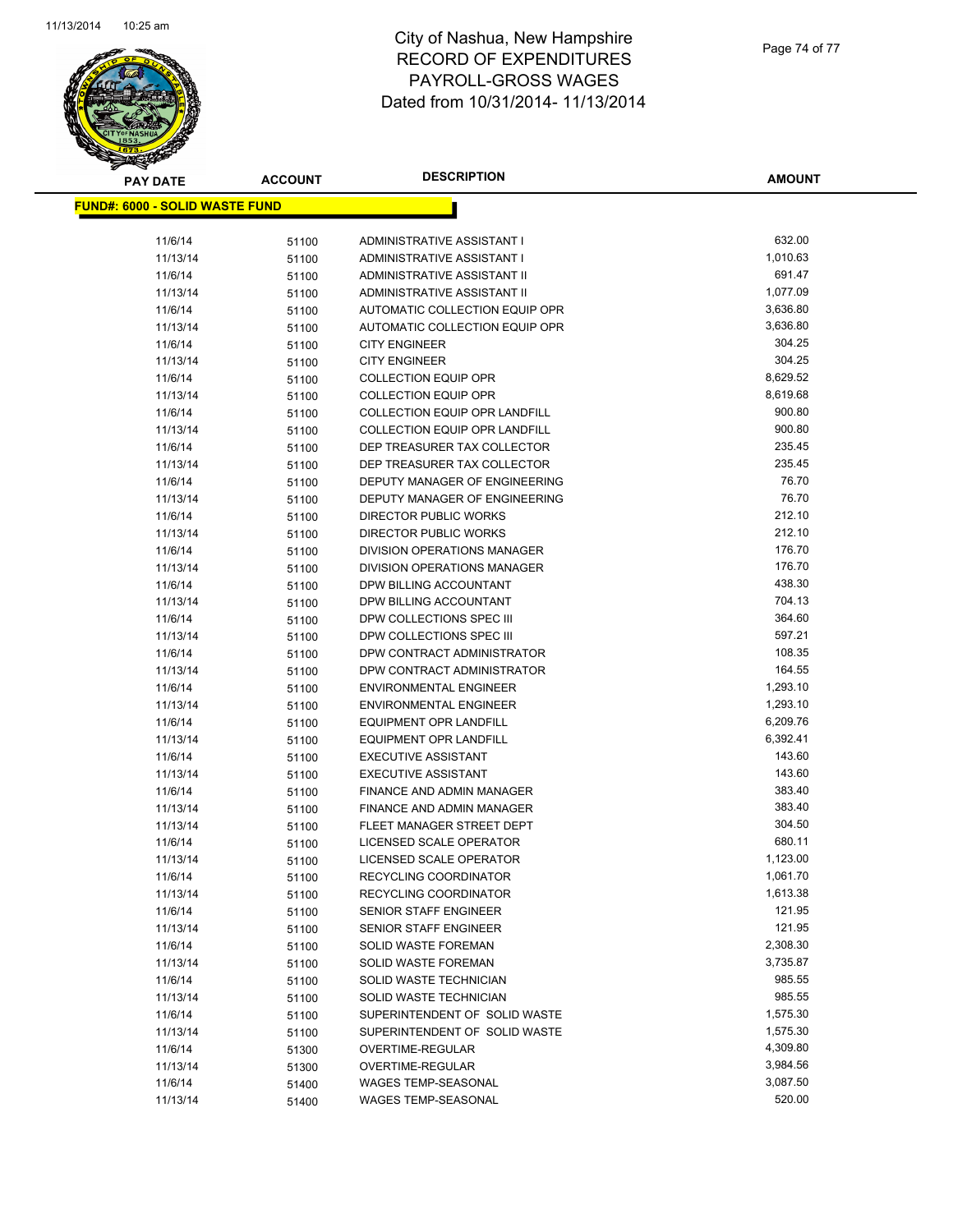

| <b>PAY DATE</b>                           | <b>ACCOUNT</b> | <b>DESCRIPTION</b>                                                  | <b>AMOUNT</b>        |
|-------------------------------------------|----------------|---------------------------------------------------------------------|----------------------|
| <b>TOTAL FUND 6000 - SOLID WASTE FUND</b> |                |                                                                     | \$78,775.72          |
|                                           |                |                                                                     |                      |
| <b>FUND#: 6200 - WASTEWATER FUND</b>      |                |                                                                     |                      |
| 11/6/14                                   | 51100          | ACCOUNTING COMPLIANCE MGR                                           | 315.80               |
| 11/13/14                                  | 51100          | ACCOUNTING COMPLIANCE MGR                                           | 315.80               |
| 11/6/14                                   | 51100          | <b>ADMINISTRATIVE ASSISTANT II</b>                                  | 811.25               |
| 11/13/14                                  | 51100          | ADMINISTRATIVE ASSISTANT II                                         | 1,276.47             |
| 11/6/14                                   | 51100          | <b>ANALYTICAL CHEMIST</b>                                           | 853.70               |
| 11/13/14                                  | 51100          | ANALYTICAL CHEMIST                                                  | 1,160.82             |
| 11/6/14                                   | 51100          | <b>CITY ENGINEER</b>                                                | 709.95               |
| 11/13/14                                  | 51100          | <b>CITY ENGINEER</b>                                                | 709.95               |
| 11/6/14                                   | 51100          | <b>COLLECTION SYSTEM FOREMAN</b>                                    | 1,087.55             |
| 11/13/14                                  | 51100          | <b>COLLECTION SYSTEM FOREMAN</b>                                    | 1,887.02             |
| 11/6/14                                   | 51100          | <b>COLLECTION SYSTEMS OPERATOR</b>                                  | 1,818.40             |
| 11/13/14                                  | 51100          | <b>COLLECTION SYSTEMS OPERATOR</b><br>COLLECTION SYSTEMS TECHNICIAN | 1,831.76             |
| 11/6/14                                   | 51100          |                                                                     | 1,952.00<br>1,952.00 |
| 11/13/14<br>11/6/14                       | 51100          | COLLECTION SYSTEMS TECHNICIAN<br><b>COLLECTIONS SPEC II</b>         | 791.45               |
| 11/13/14                                  | 51100<br>51100 | <b>COLLECTIONS SPEC II</b>                                          | 1,278.05             |
| 11/6/14                                   | 51100          | <b>CONST INSP ENGINEERING ASST</b>                                  | 232.50               |
| 11/13/14                                  | 51100          | CONST INSP ENGINEERING ASST                                         | 232.25               |
| 11/6/14                                   | 51100          | <b>CSO STORM WATER ENGINEER</b>                                     | 1,225.70             |
| 11/13/14                                  | 51100          | <b>CSO STORM WATER ENGINEER</b>                                     | 1,225.70             |
| 11/6/14                                   | 51100          | CSO TECHNICIAN INSPECTOR                                            | 993.75               |
| 11/13/14                                  | 51100          | <b>CSO TECHNICIAN INSPECTOR</b>                                     | 1,510.01             |
| 11/6/14                                   | 51100          | DEP TREASURER TAX COLLECTOR                                         | 235.45               |
| 11/13/14                                  | 51100          | DEP TREASURER TAX COLLECTOR                                         | 235.45               |
| 11/6/14                                   | 51100          | DEPUTY MANAGER OF ENGINEERING                                       | 766.80               |
| 11/13/14                                  | 51100          | DEPUTY MANAGER OF ENGINEERING                                       | 766.80               |
| 11/6/14                                   | 51100          | DIRECTOR PUBLIC WORKS                                               | 424.10               |
| 11/13/14                                  | 51100          | DIRECTOR PUBLIC WORKS                                               | 424.10               |
| 11/6/14                                   | 51100          | DIVISION OPERATIONS MANAGER                                         | 176.65               |
| 11/13/14                                  | 51100          | DIVISION OPERATIONS MANAGER                                         | 176.65               |
| 11/6/14                                   | 51100          | DPW BILLING ACCOUNTANT                                              | 438.25               |
| 11/13/14                                  | 51100          | DPW BILLING ACCOUNTANT                                              | 704.07               |
| 11/6/14                                   | 51100          | DPW COLLECTIONS SPEC III                                            | 364.60               |
| 11/13/14                                  | 51100          | DPW COLLECTIONS SPEC III                                            | 597.26               |
| 11/6/14                                   | 51100          | DPW CONTRACT ADMINISTRATOR                                          | 649.70               |
| 11/13/14                                  | 51100          | DPW CONTRACT ADMINISTRATOR                                          | 987.24               |
| 11/6/14                                   | 51100          | ELECTRICAL DIAGNOSTIC TECH I                                        | 2,079.20             |
| 11/13/14                                  | 51100          | ELECTRICAL DIAGNOSTIC TECH I                                        | 2,079.20             |
| 11/6/14                                   | 51100          | <b>EXECUTIVE ASSISTANT</b>                                          | 143.60<br>143.60     |
| 11/13/14<br>11/6/14                       | 51100          | <b>EXECUTIVE ASSISTANT</b><br>FINANCE AND ADMIN MANAGER             | 383.40               |
| 11/13/14                                  | 51100          | <b>FINANCE AND ADMIN MANAGER</b>                                    | 383.40               |
| 11/6/14                                   | 51100<br>51100 | FLEET MANAGER STREET DEPT                                           | 362.50               |
| 11/13/14                                  | 51100          | FLEET MANAGER STREET DEPT                                           | 101.50               |
| 11/6/14                                   | 51100          | INDUSTRIAL PRETREATMENT COORD                                       | 1,154.10             |
| 11/13/14                                  | 51100          | INDUSTRIAL PRETREATMENT COORD                                       | 1,754.51             |
| 11/6/14                                   | 51100          | MECHANIC WWTP 1ST CLASS                                             | 3,912.80             |
| 11/13/14                                  | 51100          | MECHANIC WWTP 1ST CLASS                                             | 4,193.97             |
| 11/6/14                                   | 51100          | OPERATOR II WWTP                                                    | 3,976.82             |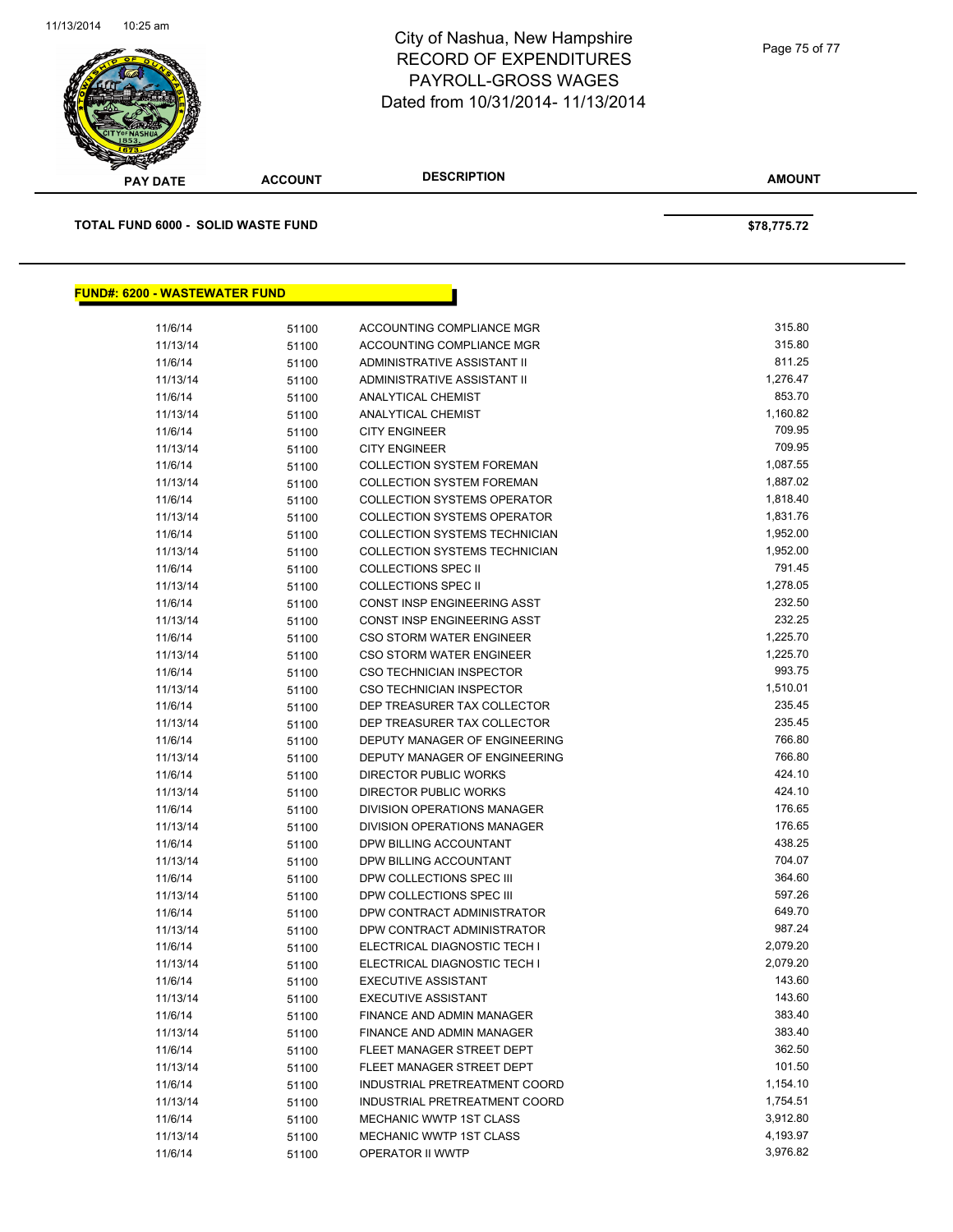

Page 76 of 77

| <b>PAY DATE</b>               | <b>ACCOUNT</b> | <b>DESCRIPTION</b>                 | <b>AMOUNT</b> |
|-------------------------------|----------------|------------------------------------|---------------|
| FUND#: 6200 - WASTEWATER FUND |                |                                    |               |
|                               |                |                                    |               |
| 11/13/14                      | 51100          | OPERATOR II WWTP                   | 3,976.80      |
| 11/6/14                       | 51100          | OPERATOR II WWTP 2nd               | 2,163.35      |
| 11/13/14                      | 51100          | OPERATOR II WWTP 2nd               | 2,207.20      |
| 11/6/14                       | 51100          | OPERATOR II WWTP 3rd               | 2,026.40      |
| 11/13/14                      | 51100          | OPERATOR II WWTP 3rd               | 2,026.40      |
| 11/6/14                       | 51100          | <b>OPERATOR III WWTP</b>           | 3,147.21      |
| 11/13/14                      | 51100          | OPERATOR III WWTP                  | 3,147.21      |
| 11/6/14                       | 51100          | PLANT OPERATIONS SUPERVISOR        | 1,405.05      |
| 11/13/14                      | 51100          | PLANT OPERATIONS SUPERVISOR        | 2,164.68      |
| 11/6/14                       | 51100          | PROCESS CHEMIST                    | 1,073.90      |
| 11/13/14                      | 51100          | PROCESS CHEMIST                    | 1,662.04      |
| 11/6/14                       | 51100          | <b>SENIOR STAFF ENGINEER</b>       | 670.85        |
| 11/13/14                      | 51100          | <b>SENIOR STAFF ENGINEER</b>       | 670.85        |
| 11/6/14                       | 51100          | <b>SUPV LABORATORY</b>             | 1,154.10      |
| 11/13/14                      | 51100          | <b>SUPV LABORATORY</b>             | 1,854.51      |
| 11/6/14                       | 51100          | <b>TRUCK DRIVER STREET REPAIR</b>  | 852.80        |
| 11/13/14                      | 51100          | <b>TRUCK DRIVER STREET REPAIR</b>  | 851.60        |
| 11/6/14                       | 51100          | <b>WASTEWATER PROJECT ENGINEER</b> | 1,331.45      |
| 11/13/14                      | 51100          | <b>WASTEWATER PROJECT ENGINEER</b> | 1,331.45      |
| 11/6/14                       | 51300          | <b>OVERTIME-REGULAR</b>            | 7,218.02      |
| 11/13/14                      | 51300          | <b>OVERTIME-REGULAR</b>            | 5,423.90      |
| 11/13/14                      | 51600          | <b>LONGEVITY</b>                   | 400.00        |
|                               |                |                                    |               |

**TOTAL FUND 6200 - WASTEWATER FUND \$98,547.37** 

### **FUND#: 6500 - PROPERTY & CASUALTY FUND**

| 11/6/14  | 51100 | <b>PROGRAM SUPV</b>            | 1.177.20 |
|----------|-------|--------------------------------|----------|
| 11/13/14 | 51100 | <b>PROGRAM SUPV</b>            | 1.177.20 |
| 11/6/14  | 51100 | PROPERTY AND CASUALTY ADJUSTER | 2.027.41 |
| 11/13/14 | 51100 | PROPERTY AND CASUALTY ADJUSTER | 2.027.40 |
| 11/6/14  | 51100 | <b>RISK MANAGER</b>            | 1.579.20 |
| 11/13/14 | 51100 | <b>RISK MANAGER</b>            | 1.579.20 |
| 11/6/14  | 51100 | SAFETY LOSS PREVENTION SPEC    | 1.011.35 |
| 11/13/14 | 51100 | SAFETY LOSS PREVENTION SPEC    | 1.549.70 |
| 11/6/14  | 59207 | WORKERS COMPENSATION CLAIMS    | 4.274.40 |
| 11/13/14 | 59207 | WORKERS COMPENSATION CLAIMS    | 8.181.97 |
| 11/6/14  | 59290 | LONG TERM DISABILITY CLAIMS    | 3.455.12 |
| 11/13/14 | 59290 | LONG TERM DISABILITY CLAIMS    | 3.455.12 |

### **TOTAL FUND 6500 - PROPERTY & CASUALTY FUND \$31,495.27**

#### **FUND#: 6600 - BENEFITS SELF INSURANCE FUND**

| 11/6/14  | 51100 | DEPUTY MGR HUMAN RESOURCES  | 1.255.85 |
|----------|-------|-----------------------------|----------|
| 11/13/14 | 51100 | DEPUTY MGR HUMAN RESOURCES  | 1.255.85 |
| 11/6/14  | 51100 | EMPLOYEE BENEFITS ASSISTANT | 591.55   |
| 11/13/14 | 51100 | EMPLOYEE BENEFITS ASSISTANT | 591.53   |
| 11/6/14  | 51100 | EMPLOYEE BENEFITS SPEC I    | 936.70   |
| 11/13/14 | 51100 | EMPLOYEE BENEFITS SPEC I    | 936.70   |